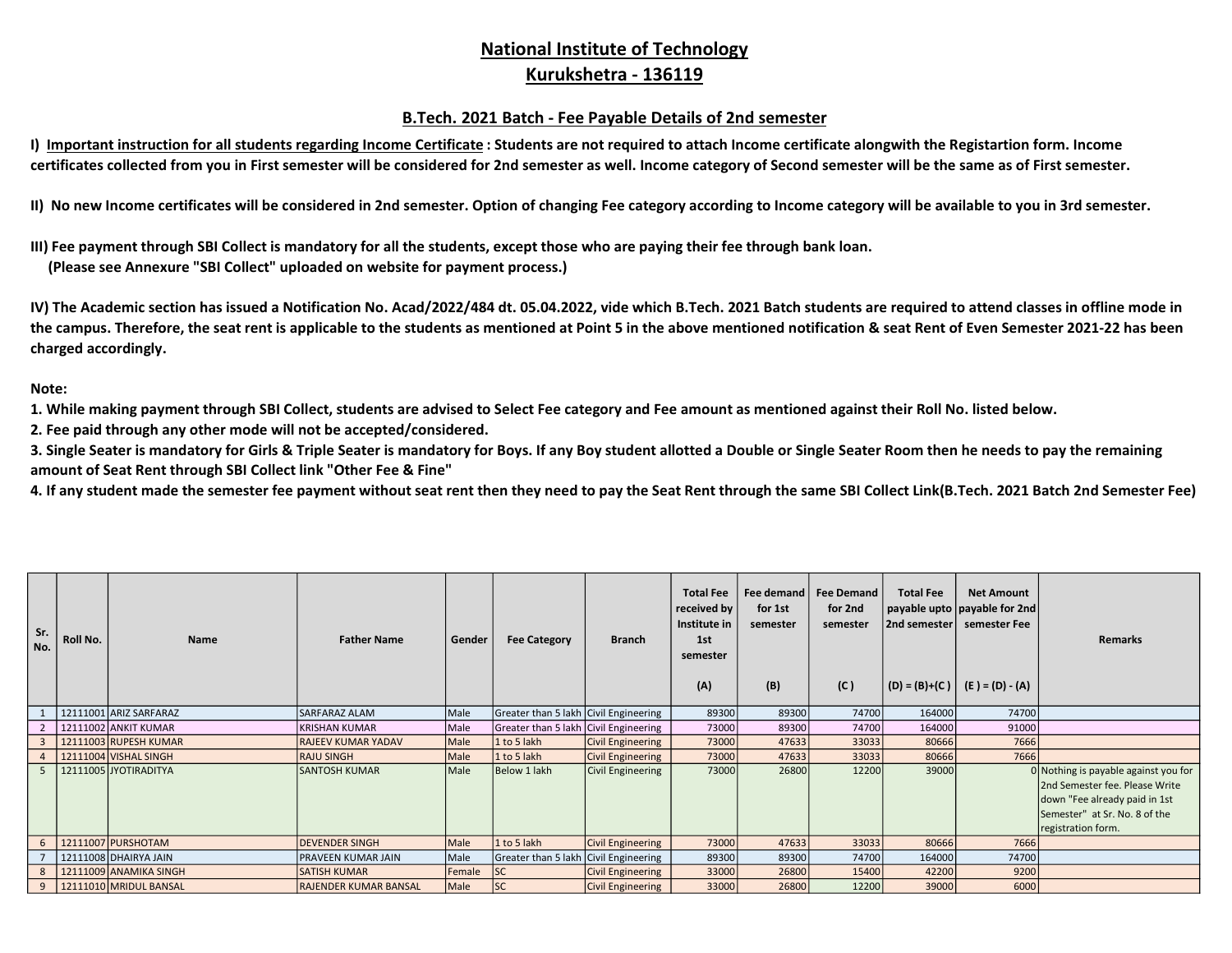| Sr.<br>No. | Roll No.               | <b>Name</b>                                            | <b>Father Name</b>                            | Gender         | <b>Fee Category</b>                                  | <b>Branch</b>                                        | <b>Total Fee</b><br>received by<br>Institute in<br>1st<br>semester<br>(A) | Fee demand<br>for 1st<br>semester<br>(B) | <b>Fee Demand</b><br>for 2nd<br>semester<br>(C) | <b>Total Fee</b><br>2nd semester<br>$(D) = (B)+(C)$ | <b>Net Amount</b><br>payable upto payable for 2nd<br>semester Fee<br>$(E) = (D) - (A)$ | <b>Remarks</b>                                                                                                                                                 |
|------------|------------------------|--------------------------------------------------------|-----------------------------------------------|----------------|------------------------------------------------------|------------------------------------------------------|---------------------------------------------------------------------------|------------------------------------------|-------------------------------------------------|-----------------------------------------------------|----------------------------------------------------------------------------------------|----------------------------------------------------------------------------------------------------------------------------------------------------------------|
| 10         | 12111011 PANKAJ        |                                                        | <b>MUKESH</b>                                 | Male           | Below 1 lakh                                         | <b>Civil Engineering</b>                             | 73000                                                                     | 26800                                    | 12200                                           | 39000                                               |                                                                                        | 0 Nothing is payable against you for                                                                                                                           |
|            |                        |                                                        |                                               |                |                                                      |                                                      |                                                                           |                                          |                                                 |                                                     |                                                                                        | 2nd Semester fee. Please Write<br>down "Fee already paid in 1st<br>Semester" at Sr. No. 8 of the<br>registration form.                                         |
| 11         |                        | 12111012 DIKSHA KUMARI                                 | <b>MAHESH CHANDRA</b>                         | Female         | <b>SC</b>                                            | <b>Civil Engineering</b>                             | 33000                                                                     | 26800                                    | 15400                                           | 42200                                               | 9200                                                                                   |                                                                                                                                                                |
| 12         | 12111013 ALOK RAJ      |                                                        | DURGANAND KUMAR                               | Male           | Greater than 5 lakh Civil Engineering                |                                                      | 89300                                                                     | 89300                                    | 74700                                           | 164000                                              | 74700                                                                                  |                                                                                                                                                                |
| 13         |                        | 12111015 VIKASH KUMAR                                  | NILAMBER PODDAR                               | Male           | Greater than 5 lakh Civil Engineering                |                                                      | 89300                                                                     | 89300                                    | 74700                                           | 164000                                              | 74700                                                                                  |                                                                                                                                                                |
| 14         |                        | 12111016 MURARI KUMAR PURBAY                           | <b>SANTOSH KUMAR PURBAY</b>                   | Male           | Below 1 lakh                                         | <b>Civil Engineering</b>                             | 73000                                                                     | 26800                                    | 12200                                           | 39000                                               |                                                                                        | 0 Nothing is payable against you for<br>2nd Semester fee. Please Write<br>down "Fee already paid in 1st<br>Semester" at Sr. No. 8 of the<br>registration form. |
| 15         |                        | 12111017 HARSHIT GARG                                  | <b>MR PARMOD GARG</b>                         | Male           | 1 to 5 lakh                                          | <b>Civil Engineering</b>                             | 73000                                                                     | 47633                                    | 33033                                           | 80666                                               | 7666                                                                                   |                                                                                                                                                                |
| 16         |                        | 12111018 PRIYANSHU YADAV                               | <b>RAJESH YADAV</b>                           | Male           | Below 1 lakh                                         | <b>Civil Engineering</b>                             | 73000                                                                     | 26800                                    | 12200                                           | 39000                                               |                                                                                        | 0 Nothing is payable against you for<br>2nd Semester fee. Please Write<br>down "Fee already paid in 1st<br>Semester" at Sr. No. 8 of the<br>registration form. |
| 17         |                        | 12111019 SAKET SINGH KHARAYAT                          | <b>MAHIPAL SINGH KHARAYAT</b>                 | Male           | Greater than 5 lakh Civil Engineering                |                                                      | 89300                                                                     | 89300                                    | 74700                                           | 164000                                              | 74700                                                                                  |                                                                                                                                                                |
| 18         |                        | 12111020 AKSHAY KUMAR                                  | <b>MR. VIJAY KUMAR</b>                        | Male           | <b>SC</b>                                            | <b>Civil Engineering</b>                             | 33000                                                                     | 26800                                    | 12200                                           | 39000                                               | 6000                                                                                   |                                                                                                                                                                |
| 19         |                        | 12111021 SHUBHAM KUMAR SHARMA                          | MUKESH KUMAR SHARMA                           | Male           | Below 1 lakh                                         | <b>Civil Engineering</b>                             | 73000                                                                     | 26800                                    | 12200                                           | 39000                                               |                                                                                        | 0 Nothing is payable against you for<br>2nd Semester fee. Please Write<br>down "Fee already paid in 1st<br>Semester" at Sr. No. 8 of the<br>registration form. |
| 20         |                        | 12111022 PRAVEEN VERMA                                 | <b>DEVISAHAY VERMA</b>                        | Male           | <b>SC</b>                                            | <b>Civil Engineering</b>                             | 33000                                                                     | 26800                                    | 12200                                           | 39000                                               | 6000                                                                                   |                                                                                                                                                                |
| 21         |                        | 12111023 SAGAR YADAV                                   | <b>MANOJ KUMAR</b>                            | Male           | Greater than 5 lakh                                  | <b>Civil Engineering</b>                             | 91300                                                                     | 89300                                    | 74700                                           | 164000                                              | 72700                                                                                  |                                                                                                                                                                |
| 22         |                        | 12111024 MANVENDRA SINGH                               | <b>RAJENDRA SINGH</b>                         | Male           | Below 1 lakh                                         | <b>Civil Engineering</b>                             | 73000                                                                     | 26800                                    | 12200                                           | 39000                                               |                                                                                        | 0 Nothing is payable against you for<br>2nd Semester fee. Please Write<br>down "Fee already paid in 1st<br>Semester" at Sr. No. 8 of the<br>registration form. |
| 23         |                        | 12111026 SACHIN KUMAR PRAJAPAT                         | <b>BHAG CHAND PRAJAPAT</b>                    | Male           | 1 to 5 lakh                                          | <b>Civil Engineering</b>                             | 73000                                                                     | 47633                                    | 33033                                           | 80666                                               | 7666                                                                                   |                                                                                                                                                                |
| 24         |                        | 12111027 SARVAGYA SRIVASTAVA                           | <b>KUNDAN SRIVASTAVA</b>                      | Male           | 1 to 5 lakh                                          | <b>Civil Engineering</b>                             | 73000                                                                     | 47633                                    | 33033                                           | 80666                                               | 7666                                                                                   |                                                                                                                                                                |
| 25<br>26   |                        | 12111028 HIMANSHU MAURYA<br>12111029 YOGESH YADUVANSHI | RAJPATI MAURYA<br><b>RAMBIR YADAV</b>         | Male<br>Male   | Greater than 5 lakh Civil Engineering<br>1 to 5 lakh | <b>Civil Engineering</b>                             | 89300<br>73000                                                            | 89300<br>47633                           | 74700<br>33033                                  | 164000<br>80666                                     | 74700<br>7666                                                                          |                                                                                                                                                                |
| 27         |                        | 12111030 AVANTIKA AGRAWAL                              | PANKAJ AGRAWAL                                | Female         | 1 to 5 lakh                                          | <b>Civil Engineering</b>                             | 73000                                                                     | 47633                                    | 36233                                           | 83866                                               | 10866                                                                                  |                                                                                                                                                                |
| 28         |                        | 12111031 SAHIL YADAV                                   | <b>SUNIL KUMAR YADAV</b>                      | Male           | Below 1 lakh                                         | <b>Civil Engineering</b>                             | 73000                                                                     | 26800                                    | 12200                                           | 39000                                               |                                                                                        | 0 Nothing is payable against you for<br>2nd Semester fee. Please Write<br>down "Fee already paid in 1st<br>Semester" at Sr. No. 8 of the<br>registration form. |
| 29         | 30   12111033   AMISHA | 12111032 HIMANSHU YADAV                                | <b>MANGALA YADAV</b><br><b>AKHILESH KUMAR</b> | Male           | Below 1 lakh<br><b>SC</b>                            | <b>Civil Engineering</b><br><b>Civil Engineering</b> | 73000<br>33000                                                            | 26800<br>26800                           | 12200<br>15400                                  | 39000<br>42200                                      | 9200                                                                                   | 0 Nothing is payable against you for<br>2nd Semester fee. Please Write<br>down "Fee already paid in 1st<br>Semester" at Sr. No. 8 of the<br>registration form. |
| 31         | 12111034 SAKSHAM       |                                                        | <b>KRISHAN KUMAR</b>                          | Female<br>Male | <b>SC</b>                                            | <b>Civil Engineering</b>                             | 33000                                                                     | 26800                                    | 12200                                           | 39000                                               | 6000                                                                                   |                                                                                                                                                                |
| 32         |                        | 12111035 MANISH KUMAR                                  | <b>JAIPAL SINGH</b>                           | Male           | Greater than 5 lakh Civil Engineering                |                                                      | 91300                                                                     | 89300                                    | 74700                                           | 164000                                              | 72700                                                                                  |                                                                                                                                                                |
| 33         |                        | 12111036 ANURAG GOYAL                                  | <b>NARSI GOYAL</b>                            | Male           | 1 to 5 lakh                                          | <b>Civil Engineering</b>                             | 73000                                                                     | 47633                                    | 33033                                           | 80666                                               | 7666                                                                                   |                                                                                                                                                                |
|            |                        | 34   12111037 GAUTAM KAUSHIK                           | <b>AMIT KAUSHIK</b>                           | Male           | Greater than 5 lakh Civil Engineering                |                                                      | 91300                                                                     | 89300                                    | 74700                                           | 164000                                              | 72700                                                                                  |                                                                                                                                                                |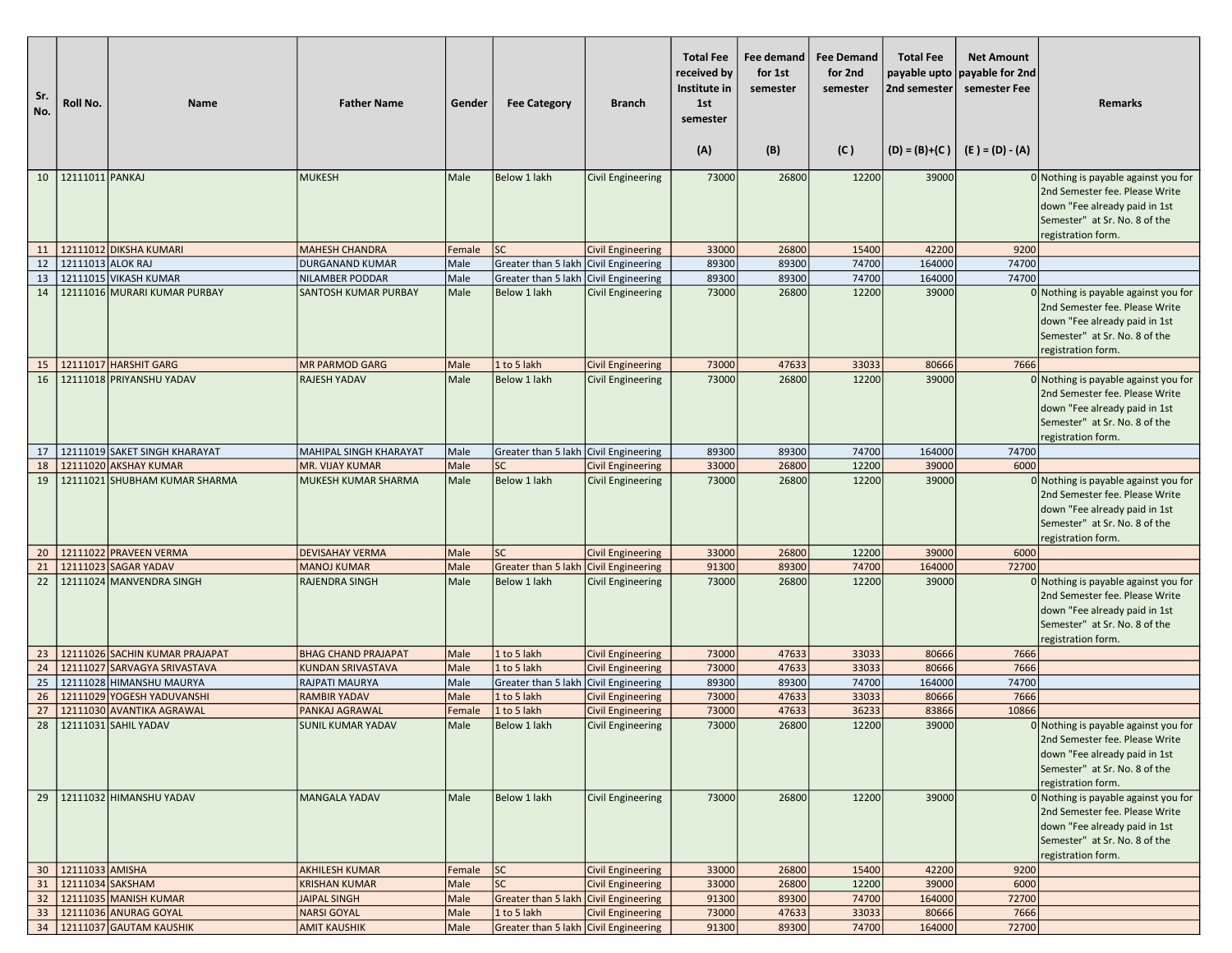| Sr.<br>No. | Roll No.            | Name                                        | <b>Father Name</b>                         | Gender         | <b>Fee Category</b>                     | <b>Branch</b>                                        | <b>Total Fee</b><br>received by<br>Institute in<br>1st<br>semester<br>(A) | Fee demand<br>for 1st<br>semester<br>(B) | <b>Fee Demand</b><br>for 2nd<br>semester<br>(C) | <b>Total Fee</b><br>payable upto<br>2nd semester | <b>Net Amount</b><br>payable for 2nd<br>semester Fee<br>$(D) = (B)+(C)$ $(E) = (D) - (A)$ | <b>Remarks</b>                                                                                                                                                   |
|------------|---------------------|---------------------------------------------|--------------------------------------------|----------------|-----------------------------------------|------------------------------------------------------|---------------------------------------------------------------------------|------------------------------------------|-------------------------------------------------|--------------------------------------------------|-------------------------------------------------------------------------------------------|------------------------------------------------------------------------------------------------------------------------------------------------------------------|
| 35         |                     | 12111038 RENU BALA                          | <b>MAHAVIR SINGH</b>                       | Female         | Below 1 lakh                            | <b>Civil Engineering</b>                             | 73000                                                                     | 26800                                    | 15400                                           | 42200                                            |                                                                                           | 0 Nothing is payable against you for                                                                                                                             |
|            |                     |                                             |                                            |                |                                         |                                                      |                                                                           |                                          |                                                 |                                                  |                                                                                           | 2nd Semester fee. Please Write<br>down "Fee already paid in 1st<br>Semester" at Sr. No. 8 of the<br>registration form.                                           |
| 36         |                     | 12111039 URWASHI BHARTI                     | <b>DHARMENDRA KUMAR</b>                    | Female         | <b>PWD</b>                              | <b>Civil Engineering</b>                             | 33000                                                                     | 26800                                    | 15400                                           | 42200                                            | 9200                                                                                      |                                                                                                                                                                  |
| 37         | 12111040 CHAHAK     |                                             | <b>ASHWANI KUMAR</b>                       | Female         | Greater than 5 lakh   Civil Engineering |                                                      | 89300                                                                     | 89300                                    | 77900                                           | 167200                                           | 77900                                                                                     |                                                                                                                                                                  |
| 38         |                     | 12111041 ASHOK KUMAR                        | <b>BHOLA RAM</b>                           | Male           | Below 1 lakh                            | <b>Civil Engineering</b>                             | 73000                                                                     | 26800                                    | 12200                                           | 39000                                            |                                                                                           | 0 Nothing is payable against you for<br>2nd Semester fee. Please Write<br>down "Fee already paid in 1st<br>Semester" at Sr. No. 8 of the<br>registration form.   |
| 39         |                     | 12111042 KHUSHI SABBARWAL                   | <b>ARUN SABBARWAL</b>                      | Female         | 1 to 5 lakh                             | <b>Civil Engineering</b>                             | 73000                                                                     | 47633                                    | 36233                                           | 83866                                            | 10866                                                                                     |                                                                                                                                                                  |
| 40         |                     | 12111043 SHIVAM KRISHAN VARSHNEY            | <b>GYANESH KUMAR VARSHNEY</b>              | Male           | <b>Below 1 lakh</b>                     | <b>Civil Engineering</b>                             | 73000                                                                     | 26800                                    | 12200                                           | 39000                                            |                                                                                           | 0 Nothing is payable against you for<br>2nd Semester fee. Please Write<br>down "Fee already paid in 1st<br>Semester" at Sr. No. 8 of the<br>registration form.   |
| 41         |                     | 12111044 HIMANSHU                           | <b>PARDEEP KUMAR</b>                       | Male           | Greater than 5 lakh Civil Engineering   |                                                      | 89300                                                                     | 89300                                    | 74700                                           | 164000                                           | 74700                                                                                     |                                                                                                                                                                  |
| 42         |                     | 12111045 SHUBHAM SINGH                      | <b>RANJEET SINGH</b>                       | Male           | <b>SC</b>                               | <b>Civil Engineering</b>                             | 33000                                                                     | 26800                                    | 12200                                           | 39000                                            | 6000                                                                                      |                                                                                                                                                                  |
| 43         | 12111046 ANTIM      |                                             | <b>SHAMSHER SINGH</b>                      | Female         | Greater than 5 lakh Civil Engineering   |                                                      | 89300                                                                     | 89300                                    | 77900                                           | 167200                                           | 77900                                                                                     |                                                                                                                                                                  |
| 44         |                     | 12111047 ADITYA VINAYAK                     | <b>GOVIND SAHAY MEENA</b>                  | Male           | PWD & SC/ST Both                        | <b>Civil Engineering</b>                             | 33000                                                                     | 26800                                    | 12200                                           | 39000                                            | 6000                                                                                      |                                                                                                                                                                  |
| 45         |                     | 12111048 ABHISHEK SINGH GAUTAM              | <b>ASHOK KUMAR</b>                         | Male           | <b>SC</b>                               | <b>Civil Engineering</b>                             | 33000                                                                     | 26800                                    | 12200                                           | 39000                                            | 6000                                                                                      |                                                                                                                                                                  |
| 46         |                     | 12111049 DEVRAJ MEENA                       | <b>RAMJI LAL MEENA</b>                     | Male           | <b>ST</b>                               | <b>Civil Engineering</b>                             | 33000                                                                     | 26800                                    | 12200                                           | 39000                                            | 6000                                                                                      |                                                                                                                                                                  |
| 47         |                     | 12111050 PIYUSH KUMAR                       | <b>RAJESH KUMAR SINGH</b>                  | Male           | Below 1 lakh                            | <b>Civil Engineering</b>                             | 73000                                                                     | 26800                                    | 12200                                           | 39000                                            |                                                                                           | 0 Nothing is payable against you for<br>2nd Semester fee. Please Write<br>down "Fee already paid in 1st<br>Semester" at Sr. No. 8 of the<br>registration form.   |
| 48         |                     | 12111051 DEVESHI TRIPATHI                   | <b>SUDHAKAR TRIPATHI</b>                   | Female         | Greater than 5 lakh Civil Engineering   |                                                      | 89300                                                                     | 89300                                    | 77900                                           | 167200                                           | 77900                                                                                     |                                                                                                                                                                  |
| 49         |                     | 12111052 SHARMA OJASVI VIJAY                | <b>VIJAY SHARMA</b>                        | Male           | Greater than 5 lakh Civil Engineering   |                                                      | 91300                                                                     | 89300                                    | 74700                                           | 164000                                           | 72700                                                                                     |                                                                                                                                                                  |
| 50         |                     | 12111053 URMILA MAHAWAR                     | <b>BABULAL MAHAWAR</b>                     | Female         | <b>SC</b>                               | <b>Civil Engineering</b>                             | 33000                                                                     | 26800                                    | 15400                                           | 42200                                            | 9200                                                                                      |                                                                                                                                                                  |
| 51         |                     | 12111054 AKANKSHA KUMARI                    | <b>KUNDAN KUMAR GUPTA</b>                  | Female         | 1 to 5 lakh                             | <b>Civil Engineering</b>                             | 73000                                                                     | 47633                                    | 36233                                           | 83866                                            | 10866                                                                                     |                                                                                                                                                                  |
| 52<br>53   |                     | 12111055 AARTI DEVI<br>12111056 ARNOB GHOSH | <b>SURENDER SINGH</b><br><b>AMAL GHOSH</b> | Female<br>Male | 1 to 5 lakh                             | <b>Civil Engineering</b><br><b>Civil Engineering</b> | 73000                                                                     | 47633                                    | 36233                                           | 83866                                            | 10866                                                                                     |                                                                                                                                                                  |
| 54         |                     | 12111057 SACHIN MEENA                       | <b>RAMVILASH MEENA</b>                     | Male           | <b>ST</b>                               | <b>Civil Engineering</b>                             | 33000                                                                     | 26800                                    | 12200                                           | 39000                                            | Fee Payable information will be sent through Mail<br>6000                                 |                                                                                                                                                                  |
| 55         |                     | 12111058 PRASHANT RAJ BAGWAR                | <b>BHAG CHAND SAINI</b>                    | Male           | <b>Below 1 lakh</b>                     | <b>Civil Engineering</b>                             | 73000                                                                     | 26800                                    | 12200                                           | 39000                                            |                                                                                           | 0 Nothing is payable against you for                                                                                                                             |
|            |                     |                                             |                                            |                |                                         |                                                      |                                                                           |                                          |                                                 |                                                  |                                                                                           | 2nd Semester fee. Please Write<br>down "Fee already paid in 1st<br>Semester" at Sr. No. 8 of the<br>registration form.                                           |
|            |                     | 56   12111060 RONAK SHARMA                  | SANTRAM                                    | Male           | Greater than 5 lakh Civil Engineering   |                                                      | 89300                                                                     | 89300                                    | 74700                                           | 164000                                           | 74700                                                                                     |                                                                                                                                                                  |
| 57         | 12111061 RINKA      |                                             | YASHPAL                                    | Female         | Below 1 lakh                            | <b>Civil Engineering</b>                             | 73000                                                                     | 26800                                    | 15400                                           | 42200                                            |                                                                                           | $0$ Nothing is payable against you for<br>2nd Semester fee. Please Write<br>down "Fee already paid in 1st<br>Semester" at Sr. No. 8 of the<br>registration form. |
|            | 58 22111062 ASHMITA |                                             | <b>SUBHASH</b>                             | Female         | <b>SC</b>                               | <b>Civil Engineering</b>                             | 33000                                                                     | 26800                                    | 15400                                           | 42200                                            | 9200                                                                                      |                                                                                                                                                                  |
|            | 59 12111063 ISHU    |                                             | <b>KAPTAN SINGH</b>                        | Male           | 1 to 5 lakh                             | Civil Engineering                                    | 73000                                                                     | 47633                                    | 33033                                           | 80666                                            | 7666                                                                                      |                                                                                                                                                                  |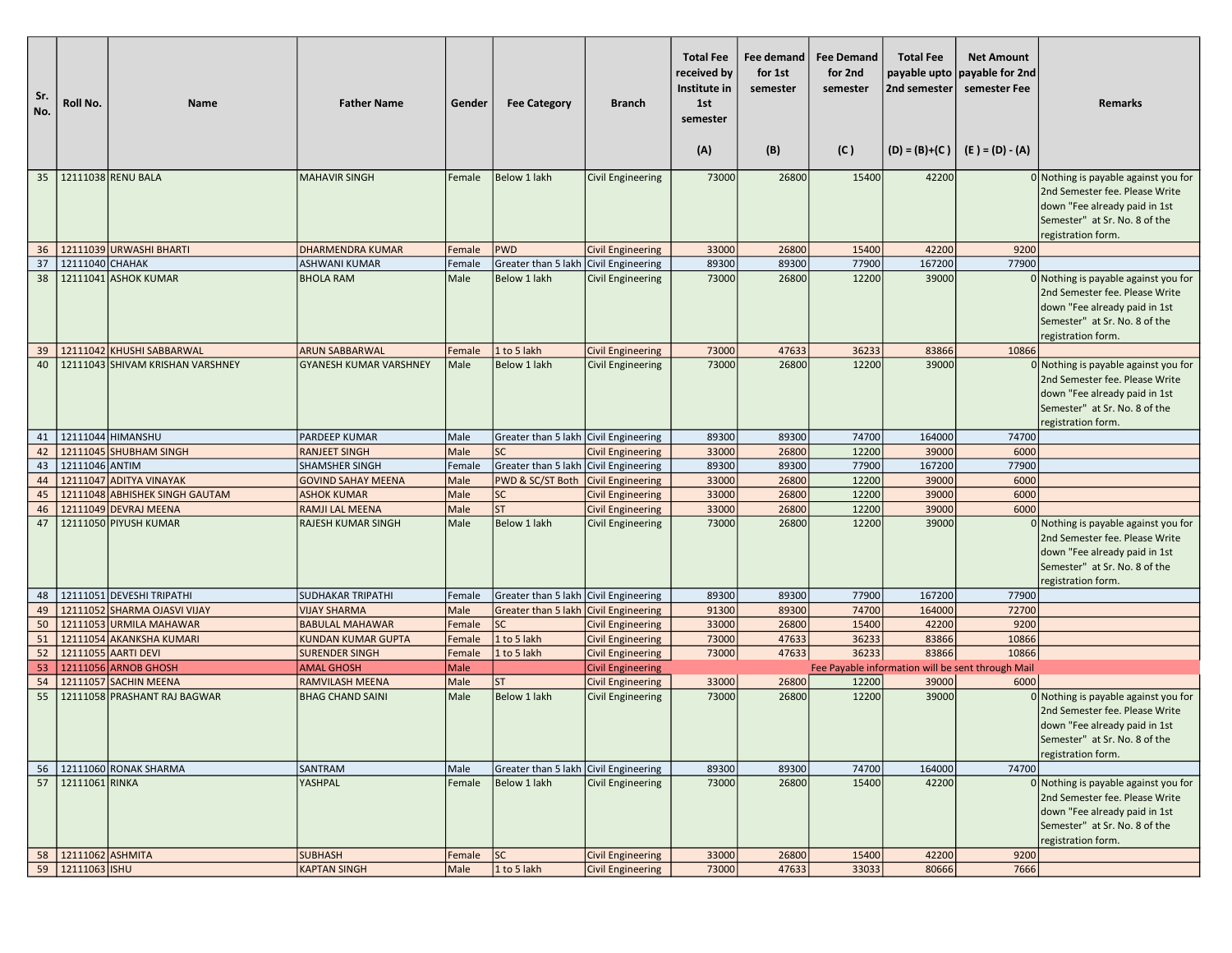| Sr.<br>No. | Roll No.              | <b>Name</b>                                     | <b>Father Name</b>                       | Gender         | <b>Fee Category</b>                                          | <b>Branch</b>            | <b>Total Fee</b><br>received by<br>Institute in<br>1st<br>semester<br>(A) | <b>Fee demand</b><br>for 1st<br>semester<br>(B) | <b>Fee Demand</b><br>for 2nd<br>semester<br>(C) | <b>Total Fee</b><br>2nd semester<br>$(D) = (B)+(C)$ | <b>Net Amount</b><br>payable upto   payable for 2nd<br>semester Fee<br>$(E) = (D) - (A)$ | Remarks                                                                                                                                                          |
|------------|-----------------------|-------------------------------------------------|------------------------------------------|----------------|--------------------------------------------------------------|--------------------------|---------------------------------------------------------------------------|-------------------------------------------------|-------------------------------------------------|-----------------------------------------------------|------------------------------------------------------------------------------------------|------------------------------------------------------------------------------------------------------------------------------------------------------------------|
| 60         |                       | 12111064 SHIVAM SHARMA                          | <b>RAM SHANKAR SHARMA</b>                | Male           | Below 1 lakh                                                 | <b>Civil Engineering</b> | 73000                                                                     | 26800                                           | 12200                                           | 39000                                               |                                                                                          | 0 Nothing is payable against you for                                                                                                                             |
|            |                       |                                                 |                                          |                |                                                              |                          |                                                                           |                                                 |                                                 |                                                     |                                                                                          | 2nd Semester fee. Please Write<br>down "Fee already paid in 1st<br>Semester" at Sr. No. 8 of the<br>registration form.                                           |
| 61         |                       | 12111065 SANKALP JAUHARI                        | PRADEEP KUMAR SANJAY                     | Male           | Greater than 5 lakh Civil Engineering                        |                          | 91300                                                                     | 89300                                           | 74700                                           | 164000                                              | 72700                                                                                    |                                                                                                                                                                  |
| 62         |                       | 12111066 BALARAJU BADAVATH                      | <b>VEERANNA</b>                          | Male           | <b>ST</b>                                                    | <b>Civil Engineering</b> | 33000                                                                     | 26800                                           | 12200                                           | 39000                                               | 6000                                                                                     |                                                                                                                                                                  |
| 63         |                       | 12111067 SHRISH JAISWAL                         | RAMESH CHAND JAISWAL                     | Male           | Below 1 lakh                                                 | <b>Civil Engineering</b> | 73000                                                                     | 26800                                           | 12200                                           | 39000                                               |                                                                                          | 0 Nothing is payable against you for<br>2nd Semester fee. Please Write<br>down "Fee already paid in 1st<br>Semester" at Sr. No. 8 of the<br>registration form.   |
| 64         |                       | 12111068 LALIT KUMAR                            | <b>SANJAY KUMAR</b>                      | Male           | Greater than 5 lakh Civil Engineering                        |                          | 89300                                                                     | 89300                                           | 74700                                           | 164000                                              | 74700                                                                                    |                                                                                                                                                                  |
| 65         |                       | 12111069 RANJAN KUMAR                           | DHANIKLAL MANDAL                         | Male           | Below 1 lakh                                                 | <b>Civil Engineering</b> | 73000                                                                     | 26800                                           | 12200                                           | 39000                                               |                                                                                          | $0$ Nothing is payable against you for<br>2nd Semester fee. Please Write<br>down "Fee already paid in 1st<br>Semester" at Sr. No. 8 of the<br>registration form. |
| 66         |                       | 12111070 UDIT NARAYAN                           | <b>PAWAN SHARMA</b>                      | Male           | Greater than 5 lakh Civil Engineering                        |                          | 91300                                                                     | 89300                                           | 74700                                           | 164000                                              | 72700                                                                                    |                                                                                                                                                                  |
| 67         |                       | 12111071 TRIPATI KUMARI                         | <b>ARVIND KUMAR</b>                      | Female         | 1 to 5 lakh                                                  | <b>Civil Engineering</b> | 73000                                                                     | 47633                                           | 36233                                           | 83866                                               | 10866                                                                                    |                                                                                                                                                                  |
| 68         |                       | 12111072 KESHAV KUNDAN                          | KAMAL NAYAN                              | Male           | Greater than 5 lakh Civil Engineering                        |                          | 89300                                                                     | 89300                                           | 74700                                           | 164000                                              | 74700                                                                                    |                                                                                                                                                                  |
| 69         |                       | 12111073 MANJEET SINGH                          | <b>DALVEER SINGH</b>                     | Male           | <b>SC</b>                                                    | <b>Civil Engineering</b> | 33000<br>89300                                                            | 26800<br>89300                                  | 12200<br>74700                                  | 39000<br>164000                                     | 6000<br>74700                                                                            |                                                                                                                                                                  |
| 70<br>71   |                       | 12111074 UTKARSH KUMAR<br>12111075 MUKESH KUMAR | RAVINDRA KUMAR<br><b>SURESH MANDAL</b>   | Male<br>Male   | Greater than 5 lakh Civil Engineering<br><b>Below 1 lakh</b> | Civil Engineering        | 73000                                                                     | 26800                                           | 12200                                           | 39000                                               |                                                                                          | 0 Nothing is payable against you for<br>2nd Semester fee. Please Write<br>down "Fee already paid in 1st<br>Semester" at Sr. No. 8 of the<br>registration form.   |
| 72         |                       | 12111076 HARSH YADAV                            | SARATH YADAV                             | Male           | Greater than 5 lakh Civil Engineering                        |                          | 89300                                                                     | 89300                                           | 74700                                           | 164000                                              | 74700                                                                                    |                                                                                                                                                                  |
| 73         |                       | 12111077 SHAILESH KUMAR                         | <b>KRISHNA CHANDRA</b>                   | Male           | <b>SC</b>                                                    | <b>Civil Engineering</b> | 33000                                                                     | 26800                                           | 12200                                           | 39000                                               | 6000                                                                                     |                                                                                                                                                                  |
| 74         |                       | 12111078 KALLAKUNTLA PRINCE RATAN               | <b>ILLURI JOSEPH</b>                     | Male           | SC                                                           | <b>Civil Engineering</b> | 33000                                                                     | 26800                                           | 12200                                           | 39000                                               | 6000                                                                                     |                                                                                                                                                                  |
| 75<br>76   | 12111079 AMAN         | 12111080 AKARSHIT SINGH                         | <b>RANDHIR</b><br><b>RAM HARSH SINGH</b> | Male<br>Male   | <b>SC</b><br>Greater than 5 lakh Civil Engineering           | <b>Civil Engineering</b> | 33000<br>89300                                                            | 26800<br>89300                                  | 12200<br>74700                                  | 39000<br>164000                                     | 6000<br>74700                                                                            |                                                                                                                                                                  |
| 77         |                       | 12111081 NAVEEN CHAURASIYA                      | JANARDAN CHAURASIYA                      | Male           | Below 1 lakh                                                 | <b>Civil Engineering</b> | 73000                                                                     | 26800                                           | 12200                                           | 39000                                               |                                                                                          | 0 Nothing is payable against you for<br>2nd Semester fee. Please Write<br>down "Fee already paid in 1st<br>Semester" at Sr. No. 8 of the<br>registration form.   |
|            |                       | 78   12111082 ROHIT KUMAWAT                     | <b>KAMLESH CHAND KUMAWAT</b>             | Male           | Greater than 5 lakh Civil Engineering                        | <b>Civil Engineering</b> |                                                                           |                                                 |                                                 |                                                     | Fee Payable information will be sent through Mail                                        |                                                                                                                                                                  |
| 80         | 79   12111083 ANUSHKA | 12111084 ARUN KUMAR YADAV                       | SATYAVEER YADAV<br>MUKESH KUMAR YADAV    | Female<br>Male | Greater than 5 lakh Civil Engineering                        |                          | 89300<br>73000                                                            | 89300<br>89300                                  | 77900<br>74700                                  | 167200<br>164000                                    | 77900<br>91000                                                                           |                                                                                                                                                                  |
| 81         | 12111085 NIDHI        |                                                 | <b>SUKHPAL</b>                           | Female         | 1 to 5 lakh                                                  | <b>Civil Engineering</b> | 73000                                                                     | 47633                                           | 36233                                           | 83866                                               | 10866                                                                                    |                                                                                                                                                                  |
| 82         |                       | 12111086 SAURABH KUMAR MEENA                    | DHARM SINGH MEENA                        | Male           | <b>ST</b>                                                    | Civil Engineering        | 49300                                                                     | 26800                                           | 12200                                           | 39000                                               |                                                                                          | 0 Nothing is payable against you for<br>2nd Semester fee. Please Write<br>down "Fee already paid in 1st<br>Semester" at Sr. No. 8 of the<br>registration form.   |
| 83         |                       | 12111087 KARIBANDI SRI VIDYA                    | KARIBANDI PAPA DORA                      | Female         | Below 1 lakh                                                 | <b>Civil Engineering</b> | 73000                                                                     | 26800                                           | 15400                                           | 42200                                               |                                                                                          | $0$ Nothing is payable against you for<br>2nd Semester fee. Please Write<br>down "Fee already paid in 1st<br>Semester" at Sr. No. 8 of the<br>registration form. |
|            |                       | 84   12111088 ARMAN SINGH MEENA                 | <b>KALLA RAM MEENA</b>                   | Male           | ST                                                           | <b>Civil Engineering</b> | 33000                                                                     | 26800                                           | 12200                                           | 39000                                               | 6000                                                                                     |                                                                                                                                                                  |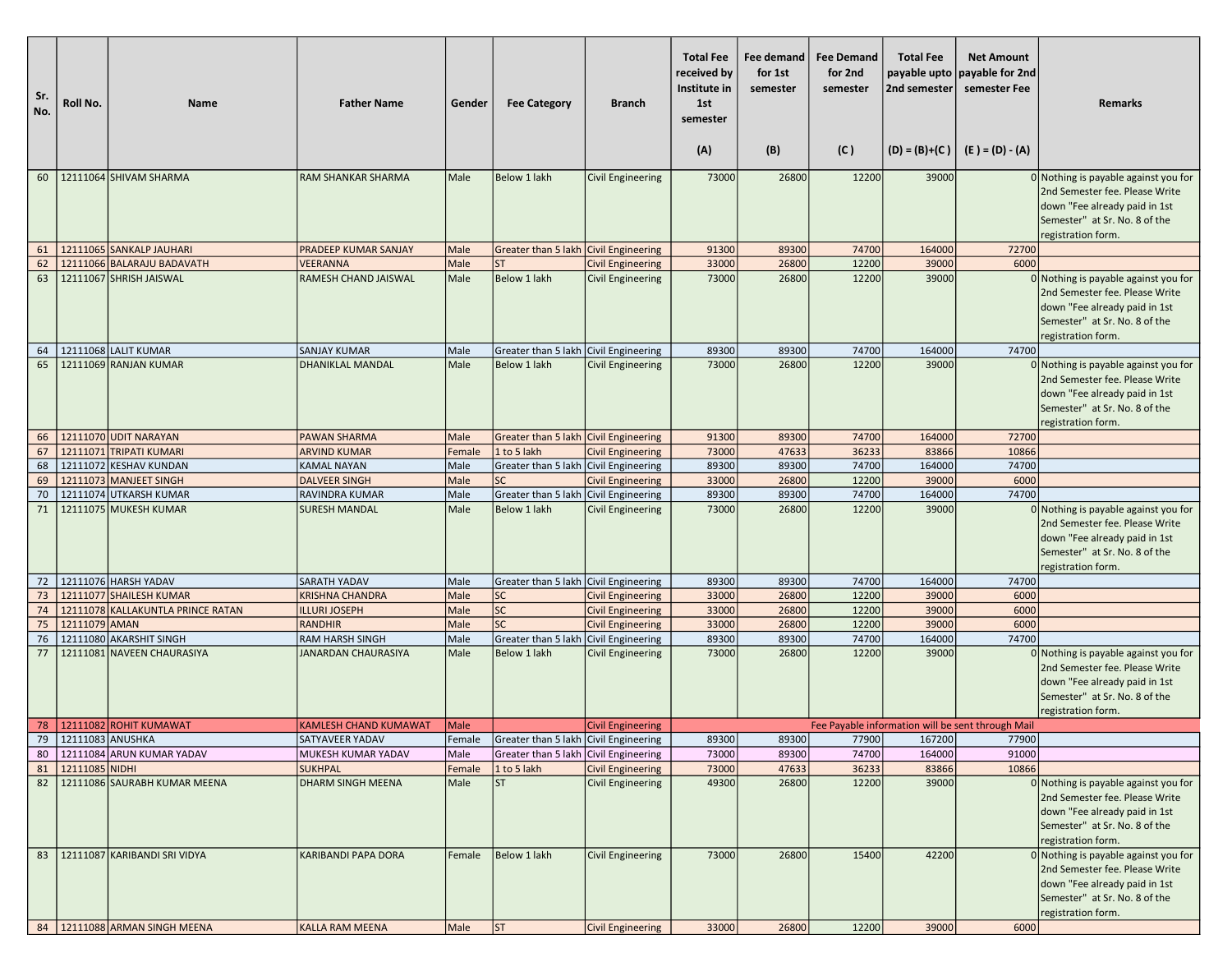| Sr.<br>No. | Roll No.            | Name                                                             | <b>Father Name</b>                                      | Gender         | <b>Fee Category</b>                     | <b>Branch</b>                                        | <b>Total Fee</b><br>received by<br>Institute in<br>1st<br>semester<br>(A) | Fee demand<br>for 1st<br>semester<br>(B) | <b>Fee Demand</b><br>for 2nd<br>semester<br>(C) | <b>Total Fee</b><br>2nd semester<br>$(D) = (B)+(C)$ | <b>Net Amount</b><br>payable upto payable for 2nd<br>semester Fee<br>(E ) = (D) - (A) | <b>Remarks</b>                                                                                                                                                 |
|------------|---------------------|------------------------------------------------------------------|---------------------------------------------------------|----------------|-----------------------------------------|------------------------------------------------------|---------------------------------------------------------------------------|------------------------------------------|-------------------------------------------------|-----------------------------------------------------|---------------------------------------------------------------------------------------|----------------------------------------------------------------------------------------------------------------------------------------------------------------|
| 85         |                     | 12111089 MUKESH DUKIYA                                           | <b>JAGDISH PRASAD</b>                                   | Male           | Below 1 lakh                            | Civil Engineering                                    | 73000                                                                     | 26800                                    | 12200                                           | 39000                                               |                                                                                       | 0 Nothing is payable against you for                                                                                                                           |
|            |                     |                                                                  |                                                         |                |                                         |                                                      |                                                                           |                                          |                                                 |                                                     |                                                                                       | 2nd Semester fee. Please Write<br>down "Fee already paid in 1st<br>Semester" at Sr. No. 8 of the<br>registration form.                                         |
| 86         | 12111090 HITESH     |                                                                  | <b>RAMAVTAR</b>                                         | Male           | Greater than 5 lakh Civil Engineering   |                                                      | 89300                                                                     | 89300                                    | 74700                                           | 164000                                              | 74700                                                                                 |                                                                                                                                                                |
| 87         |                     | 12111091 AMAN HUSSAIN                                            | <b>AKTAR HUSAIN</b>                                     | Male           |                                         | <b>Civil Engineering</b>                             |                                                                           |                                          |                                                 |                                                     | Fee Payable information will be sent through Mail                                     |                                                                                                                                                                |
| 88         |                     | 12111092 BOMDI CAROLYN TAYENG                                    | <b>MONSHI TAYENG</b>                                    | Female         | <b>ST</b>                               | <b>Civil Engineering</b>                             | 33000                                                                     | 26800                                    | 15400                                           | 42200                                               | 9200                                                                                  |                                                                                                                                                                |
| 89         | 12111093 DEEPAK     |                                                                  | <b>RAJKUMAR</b>                                         | Male           | 1 to 5 lakh                             | <b>Civil Engineering</b>                             | 73000                                                                     | 47633                                    | 33033                                           | 80666                                               | 7666                                                                                  |                                                                                                                                                                |
| 90         | 12111094 AMANJOT    |                                                                  | <b>RAJKUMAR</b>                                         | Female         | Below 1 lakh                            | <b>Civil Engineering</b>                             | 73000                                                                     | 26800                                    | 15400                                           | 42200                                               |                                                                                       | 0 Nothing is payable against you for<br>2nd Semester fee. Please Write<br>down "Fee already paid in 1st<br>Semester" at Sr. No. 8 of the<br>registration form. |
| 91         |                     | 12111095 AKARSH SRIVASTAVA                                       | RAJESH KUMAR SRIVASTAVA                                 | Male           | Greater than 5 lakh Civil Engineering   |                                                      | 89300                                                                     | 89300                                    | 74700                                           | 164000                                              | 74700                                                                                 |                                                                                                                                                                |
| 92         |                     | 12111096 ABHINAV SINGH BHATI                                     | <b>VISHAL SINGH BHATI</b>                               | Male           | <b>SC</b>                               | <b>Civil Engineering</b>                             | 33000                                                                     | 26800                                    | 12200                                           | 39000                                               | 6000                                                                                  |                                                                                                                                                                |
| 93         | 12111097 NIKHIL     |                                                                  | <b>SHAMSHER SINGH</b>                                   | Male           | <b>SC</b>                               | <b>Civil Engineering</b>                             | 33000                                                                     | 26800                                    | 12200                                           | 39000                                               | 6000                                                                                  |                                                                                                                                                                |
| 94         |                     | 12111098 VARANASI VASANTHA                                       | VARANASI VENKATA RAMANA                                 | Female         | Below 1 lakh                            | <b>Civil Engineering</b>                             | 73000                                                                     | 26800                                    | 15400                                           | 42200                                               |                                                                                       | 0 Nothing is payable against you for<br>2nd Semester fee. Please Write<br>down "Fee already paid in 1st<br>Semester" at Sr. No. 8 of the<br>registration form. |
| 95         |                     | 12111099 HARSH CHAUHAN                                           | <b>SANJAY CHAUHAN</b>                                   | Male           | 1 to 5 lakh                             | <b>Civil Engineering</b>                             | 73000                                                                     | 47633                                    | 33033                                           | 80666                                               | 7666                                                                                  |                                                                                                                                                                |
| 96         |                     | 12111100 VIJAYA KUMARI                                           | <b>VINAY KUMAR</b>                                      | Female         | Below 1 lakh                            | <b>Civil Engineering</b>                             | 73000                                                                     | 26800                                    | 15400                                           | 42200                                               |                                                                                       | 0 Nothing is payable against you for<br>2nd Semester fee. Please Write<br>down "Fee already paid in 1st<br>Semester" at Sr. No. 8 of the<br>registration form. |
| 97         |                     | 12111101 AJAY PRATAP SINGH                                       | <b>RAMNATH SINGH</b>                                    | Male           | Greater than 5 lakh Civil Engineering   |                                                      | 89300                                                                     | 89300                                    | 74700                                           | 164000                                              | 74700                                                                                 |                                                                                                                                                                |
| 98         | 12111102 RAHUL      |                                                                  | <b>DAL CHAND</b>                                        | Male           | <b>SC</b>                               | <b>Civil Engineering</b>                             | 33000                                                                     | 26800                                    | 12200                                           | 39000                                               | 6000                                                                                  |                                                                                                                                                                |
| 99         |                     | 12111103 ANSH MEENA                                              | <b>HANUMAN SAHAY MEENA</b>                              | Male           | lsт                                     | <b>Civil Engineering</b>                             | 51300                                                                     | 26800                                    | 12200                                           | 39000                                               |                                                                                       | 0 Nothing is payable against you for<br>2nd Semester fee. Please Write<br>down "Fee already paid in 1st<br>Semester" at Sr. No. 8 of the<br>registration form. |
|            |                     | 100   12111104 ANSHUL KUMAR GUPTA                                | <b>MUKESH CHAND GUPTA</b>                               | <b>Male</b>    |                                         | <b>Civil Engineering</b>                             |                                                                           |                                          |                                                 |                                                     | Fee Payable information will be sent through Mail                                     |                                                                                                                                                                |
| 101        |                     | 12111105 ANSHIKA GUPTA                                           | SATISH KUMAR GUPTA                                      | Female         | 1 to 5 lakh                             | <b>Civil Engineering</b>                             | 73000                                                                     | 47633                                    | 36233                                           | 83866                                               | 10866                                                                                 |                                                                                                                                                                |
| 102<br>103 |                     | 12111106 ANURAG SINGH DEV<br>12111107 NILAY PANDAY               | <b>DEVENDRA LAL</b><br><b>RAMASHANKAR PANDAY</b>        | Male<br>Male   | <b>SC</b><br>Below 1 lakh               | <b>Civil Engineering</b><br><b>Civil Engineering</b> | 33000<br>89300                                                            | 26800<br>26800                           | 12200<br>12200                                  | 39000<br>39000                                      | 6000                                                                                  | 0 Nothing is payable against you for<br>2nd Semester fee. Please Write<br>down "Fee already paid in 1st<br>Semester" at Sr. No. 8 of the<br>registration form. |
|            |                     | 104   12111108 NITIN KUMARI                                      | <b>ASHOK KUMAR</b>                                      | Female         | 1 to 5 lakh                             | <b>Civil Engineering</b>                             | 73000                                                                     | 47633                                    | 36233                                           | 83866                                               | 10866                                                                                 |                                                                                                                                                                |
|            |                     | 105   12111109 RITESH BAMEL                                      | <b>HITENDER SINGH</b>                                   | Male           | Greater than 5 lakh Civil Engineering   |                                                      | 89300                                                                     | 89300                                    | 74700                                           | 164000                                              | 74700                                                                                 |                                                                                                                                                                |
|            | 106 12111110 RITIK  |                                                                  | <b>GHANSHYAM</b>                                        | Male           | 1 to 5 lakh                             | <b>Civil Engineering</b>                             | 73000                                                                     | 47633                                    | 33033                                           | 80666                                               | 7666                                                                                  |                                                                                                                                                                |
|            |                     | 107   12111111 ANUSHKA MEENA                                     | <b>BHEEM SINGH MEENA</b>                                | Female         | <b>ST</b>                               | <b>Civil Engineering</b>                             | 33000                                                                     | 26800                                    | 15400                                           | 42200                                               | 9200                                                                                  |                                                                                                                                                                |
|            |                     | 108   12111112 KAVITA YADAV                                      | <b>SATISH YADAV</b>                                     | Female         | Greater than 5 lakh Civil Engineering   |                                                      | 89300                                                                     | 89300                                    | 77900                                           | 167200                                              | 77900                                                                                 |                                                                                                                                                                |
|            |                     | 109   12111113 ANIKET AGRAWAL                                    | <b>KRISHAN GOPAL AGRAWAL</b><br><b>MR SARJEET SINGH</b> | Male           | 1 to 5 lakh                             | <b>Civil Engineering</b>                             | 73000<br>89300                                                            | 47633<br>89300                           | 33033<br>77900                                  | 80666<br>167200                                     | 7666<br>77900                                                                         |                                                                                                                                                                |
|            |                     | 110   12111114 ANUSHKA CHAUDHARY<br>111   12111115 ADARSH MISHRA | <b>SURENDRA PRATAP MISHRA</b>                           | Female<br>Male | Greater than 5 lakh   Civil Engineering | <b>Civil Engineering</b>                             |                                                                           |                                          |                                                 |                                                     | Fee Payable information will be sent through Mail                                     |                                                                                                                                                                |
|            | 112 12111116 NEERAJ |                                                                  | <b>MAAN SINGH</b>                                       | Male           | Greater than 5 lakh Civil Engineering   |                                                      | 89300                                                                     | 89300                                    | 74700                                           | 164000                                              | 74700                                                                                 |                                                                                                                                                                |
|            |                     | 113 12111117 BANSHIDHAR MEENA                                    | <b>GOPAL LAL MEENA</b>                                  | Male           | <b>ST</b>                               | <b>Civil Engineering</b>                             | 33000                                                                     | 26800                                    | 12200                                           | 39000                                               | 6000                                                                                  |                                                                                                                                                                |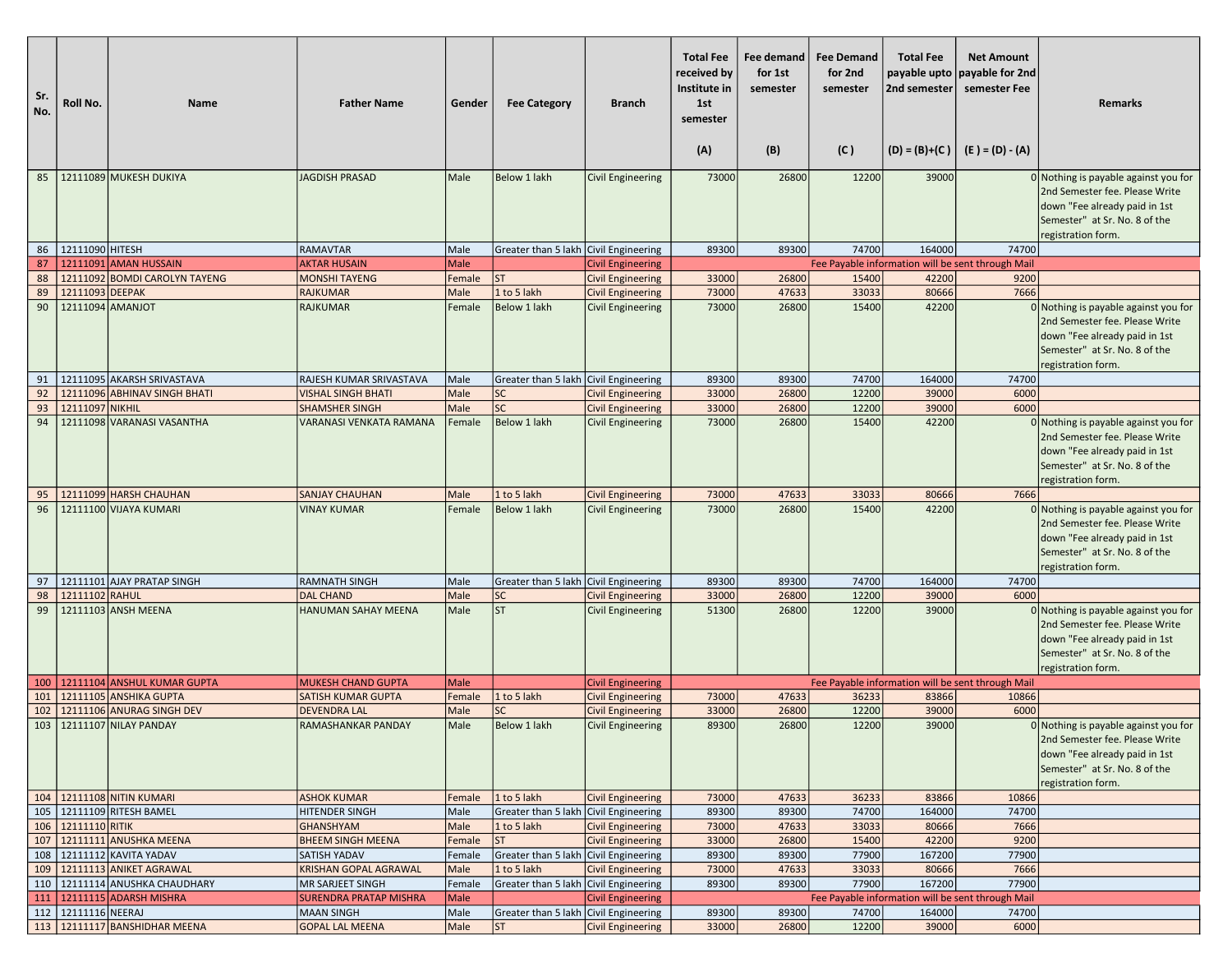| Sr.<br>No. | Roll No.             | <b>Name</b>                                        | <b>Father Name</b>                                | Gender       | <b>Fee Category</b>                                                            | <b>Branch</b>            | <b>Total Fee</b><br>received by<br>Institute in<br>1st<br>semester<br>(A) | Fee demand<br>for 1st<br>semester<br>(B) | <b>Fee Demand</b><br>for 2nd<br>semester<br>(C) | <b>Total Fee</b><br>2nd semester | <b>Net Amount</b><br>payable upto payable for 2nd<br>semester Fee<br>$(D) = (B)+(C)$ $(E) = (D) - (A)$ | Remarks                                                                                                                                                        |
|------------|----------------------|----------------------------------------------------|---------------------------------------------------|--------------|--------------------------------------------------------------------------------|--------------------------|---------------------------------------------------------------------------|------------------------------------------|-------------------------------------------------|----------------------------------|--------------------------------------------------------------------------------------------------------|----------------------------------------------------------------------------------------------------------------------------------------------------------------|
|            |                      | 114   12111118 SUSHANT SINGH                       | DR. HIRA LAL                                      | Male         | SC                                                                             | <b>Civil Engineering</b> | 33000                                                                     | 26800                                    | 12200                                           | 39000                            | 6000                                                                                                   |                                                                                                                                                                |
| 115        |                      | 12111119 UDAY ANSAL                                | <b>VIPIN BIHARI LAL</b>                           | Male         | SC                                                                             | <b>Civil Engineering</b> | 33000                                                                     | 26800                                    | 12200                                           | 39000                            | 6000                                                                                                   |                                                                                                                                                                |
|            |                      | 116 12111120 ANIL MEENA                            | MUKESH CHAND MEENA                                | Male         | <b>ST</b>                                                                      | <b>Civil Engineering</b> | 33000                                                                     | 26800                                    | 12200                                           | 39000                            | 6000                                                                                                   |                                                                                                                                                                |
| 117        |                      | 12111121 ANKIT BHARDWAJ                            | <b>PINKU KUMAR</b>                                | Male         | Greater than 5 lakh                                                            | <b>Civil Engineering</b> | 89300                                                                     | 89300                                    | 74700                                           | 164000                           | 74700                                                                                                  |                                                                                                                                                                |
| 118        |                      | 12111122 TANU DEVI                                 | <b>BALWAN SINGH</b>                               | Female       | 1 to 5 lakh                                                                    | <b>Civil Engineering</b> | 73000                                                                     | 47633                                    | 36233                                           | 83866                            | 10866                                                                                                  |                                                                                                                                                                |
| 119        |                      | 12111124 NISHU KUMAR                               | OM KUMAR PRASAD                                   | Male         | <b>PWD</b>                                                                     | <b>Civil Engineering</b> | 33000                                                                     | 26800                                    | 12200                                           | 39000                            | 6000                                                                                                   |                                                                                                                                                                |
| 120        |                      | 12111125 DEV RISHUBH AGRAHARI                      | <b>RAM RATAN AGRAHARI</b>                         | Male         | <b>PWD</b>                                                                     | <b>Civil Engineering</b> | 33000                                                                     | 26800                                    | 12200                                           | 39000                            | 6000                                                                                                   |                                                                                                                                                                |
| 121        |                      | 12111126 SAURABH BOHAT                             | <b>MR SURENDER SINGH</b>                          | Male         | <b>SC</b>                                                                      | <b>Civil Engineering</b> | 33000                                                                     | 26800                                    | 12200                                           | 39000                            | 6000                                                                                                   |                                                                                                                                                                |
| 122        | 12111128 DEEPA       |                                                    | <b>SATISH KUMAR</b>                               | Female       | 1 to 5 lakh                                                                    | <b>Civil Engineering</b> | 73000                                                                     | 47633                                    | 36233                                           | 83866                            | 10866                                                                                                  |                                                                                                                                                                |
| 123        |                      | 12111129 AMBEDKAR KUMAR                            | <b>LAKHAN RAM</b>                                 | Male         | <b>SC</b>                                                                      | <b>Civil Engineering</b> | 33000                                                                     | 26800                                    | 12200                                           | 39000                            | 6000                                                                                                   |                                                                                                                                                                |
| 124        | 12111130 AMAN        |                                                    | PREM CHAND                                        | Male         | Greater than 5 lakh                                                            | <b>Civil Engineering</b> | 89300                                                                     | 89300                                    | 74700                                           | 164000                           | 74700                                                                                                  |                                                                                                                                                                |
| 125        |                      | 12111131 SAHIL KUMAR                               | <b>MANJIT SINGH</b>                               | Male         | Greater than 5 lakh Civil Engineering                                          |                          | 89300                                                                     | 89300                                    | 74700                                           | 164000                           | 74700                                                                                                  |                                                                                                                                                                |
| 126        | 12111132 ANJALI      |                                                    | <b>VISHNU</b>                                     | Female       | 1 to 5 lakh                                                                    | <b>Civil Engineering</b> | 89300                                                                     | 47633                                    | 36233                                           | 83866                            |                                                                                                        | 0 Nothing is payable against you for<br>2nd Semester fee. Please Write<br>down "Fee already paid in 1st<br>Semester" at Sr. No. 8 of the<br>registration form. |
| 127        |                      | 12111133 UJJWAL KUMAR CHOUDHARY                    | <b>SAROJ KUMAR CHOUDHARY</b>                      | Male         | 1 to 5 lakh                                                                    | <b>Civil Engineering</b> | 73000                                                                     | 47633                                    | 33033                                           | 80666                            | 7666                                                                                                   |                                                                                                                                                                |
| 128        | 12111134 ASHWANI     |                                                    | <b>LAHANA SINGH</b>                               | Male         | 1 to 5 lakh                                                                    | <b>Civil Engineering</b> | 73000                                                                     | 47633                                    | 33033                                           | 80666                            | 7666                                                                                                   |                                                                                                                                                                |
| 129        |                      | 12111135 DEEPTI CHAUDHARY                          | <b>VIJAY SINGH</b>                                | Female       | 1 to 5 lakh                                                                    | <b>Civil Engineering</b> | 73000                                                                     | 47633                                    | 36233                                           | 83866                            | 10866                                                                                                  |                                                                                                                                                                |
| 130        |                      | 12111136 ARPIT KUMAR                               | <b>SUNIL KUMAR</b>                                | Male         | 1 to 5 lakh                                                                    | <b>Civil Engineering</b> | 73000                                                                     | 47633                                    | 33033                                           | 80666                            | 7666                                                                                                   |                                                                                                                                                                |
| 131        |                      | 12111137 ACHAL AGARWAL                             | <b>TARUN AGARWAL</b>                              | Male         | Greater than 5 lakh                                                            | Civil Engineering        | 73000                                                                     | 89300                                    | 74700                                           | 164000                           | 91000                                                                                                  |                                                                                                                                                                |
| 132        |                      | 12111138 JATIN YADAV                               | <b>ANIL KUMAR</b>                                 | Male         | 1 to 5 lakh                                                                    | <b>Civil Engineering</b> | 73000                                                                     | 47633                                    | 33033                                           | 80666                            | 7666                                                                                                   |                                                                                                                                                                |
| 133        |                      | 12111139 KHUSHBOO DEVI                             | <b>SURENDER SINGH</b>                             | Female       | 1 to 5 lakh                                                                    | <b>Civil Engineering</b> | 73000                                                                     | 47633                                    | 36233                                           | 83866                            | 10866                                                                                                  |                                                                                                                                                                |
| 134        |                      | 12111141 VARUN PANDEY                              | <b>LAXMI KANT</b>                                 | Male         | 1 to 5 lakh                                                                    | <b>Civil Engineering</b> | 73000                                                                     | 47633                                    | 33033                                           | 80666                            | 7666                                                                                                   |                                                                                                                                                                |
| 135        |                      | 12111142 ANIRWAN BANERJEE                          | RAJ NARAYAN BANERJEE                              | Male         | Greater than 5 lakh                                                            | Civil Engineering        | 89300                                                                     | 89300                                    | 74700                                           | 164000                           | 74700                                                                                                  |                                                                                                                                                                |
|            | 136 12111143 VINIT   |                                                    | <b>MANJEET SINGH</b>                              | Male         | 1 to 5 lakh                                                                    | <b>Civil Engineering</b> | 73000                                                                     | 47633                                    | 33033                                           | 80666                            | 7666                                                                                                   |                                                                                                                                                                |
| 137<br>138 |                      | 12111144 PUSHPENDER<br>12111145 SHUBHAM VASHISHTHA | <b>MANOJ KUMAR</b>                                | Male<br>Male | Greater than 5 lakh Civil Engineering                                          |                          | 89300<br>89300                                                            | 89300                                    | 74700<br>74700                                  | 164000<br>164000                 | 74700<br>74700                                                                                         |                                                                                                                                                                |
| 139        |                      | 12111146 TANU RANI                                 | <b>GANESH DUTT SHARMA</b><br><b>PARVEEN SINGH</b> | Female       | Greater than 5 lakh Civil Engineering<br>Greater than 5 lakh Civil Engineering |                          | 89300                                                                     | 89300<br>89300                           | 77900                                           | 167200                           | 77900                                                                                                  |                                                                                                                                                                |
| 140        |                      | 12111147 ANKIT YADAV                               | <b>SAHAB RAJ</b>                                  | Male         | 1 to 5 lakh                                                                    | <b>Civil Engineering</b> | 73000                                                                     | 47633                                    | 33033                                           | 80666                            | 7666                                                                                                   |                                                                                                                                                                |
| 141        |                      | 12111148 PRIYANSHU                                 | <b>MAHENDER SINGH</b>                             | Male         | 1 to 5 lakh                                                                    | <b>Civil Engineering</b> | 73000                                                                     | 47633                                    | 33033                                           | 80666                            | 7666                                                                                                   |                                                                                                                                                                |
| 142        | 12111149 MUKESH      |                                                    | <b>BALBIR</b>                                     | Male         | <b>Below 1 lakh</b>                                                            | <b>Civil Engineering</b> | 73000                                                                     | 26800                                    | 12200                                           | 39000                            |                                                                                                        | 0 Nothing is payable against you for                                                                                                                           |
|            |                      |                                                    |                                                   |              |                                                                                |                          |                                                                           |                                          |                                                 |                                  |                                                                                                        | 2nd Semester fee. Please Write<br>down "Fee already paid in 1st<br>Semester" at Sr. No. 8 of the<br>registration form.                                         |
|            |                      | 143 12111150 ARYANSH KUMAR                         | MR SUBHASH KUMAR SINGH                            | Male         | Greater than 5 lakh Civil Engineering                                          |                          | 91300                                                                     | 89300                                    | 74700                                           | 164000                           | 72700                                                                                                  |                                                                                                                                                                |
|            | 144 2111151 ANMOL    |                                                    | <b>MUKESH KUMAR</b>                               | Male         | Greater than 5 lakh Civil Engineering                                          |                          | 89300                                                                     | 89300                                    | 74700                                           | 164000                           | 74700                                                                                                  |                                                                                                                                                                |
|            | 146 12111153 USHMA   | 145 12111152 VIVEK BHARTI                          | ROHITAS KUMAR                                     | Male         | SC                                                                             | Civil Engineering        | 33000                                                                     | 26800                                    | 12200                                           | 39000                            | 6000                                                                                                   |                                                                                                                                                                |
|            |                      |                                                    | <b>RAVI DUTT</b>                                  | Female       | Below 1 lakh                                                                   | <b>Civil Engineering</b> | 73000                                                                     | 26800                                    | 15400                                           | 42200                            |                                                                                                        | 0 Nothing is payable against you for<br>2nd Semester fee. Please Write<br>down "Fee already paid in 1st<br>Semester" at Sr. No. 8 of the<br>registration form. |
|            |                      | 147 12111154 SACHIN KUMAR                          | <b>RAJNANDAN KUMAR</b>                            | Male         | 1 to 5 lakh                                                                    | <b>Civil Engineering</b> | 73000                                                                     | 47633                                    | 33033                                           | 80666                            | 7666                                                                                                   |                                                                                                                                                                |
|            |                      | 148 12111156 YASH MEHTA                            | <b>NARENDRA KUMAR</b>                             | Male         | Greater than 5 lakh                                                            | <b>Civil Engineering</b> | 91300                                                                     | 89300                                    | 74700                                           | 164000                           | 72700                                                                                                  |                                                                                                                                                                |
| 149        |                      | 12111157 GAURAV KUMAR SINGH                        | <b>CLSINGH</b>                                    | Male         | 1 to 5 lakh                                                                    | <b>Civil Engineering</b> | 73000                                                                     | 47633                                    | 33033                                           | 80666                            | 7666                                                                                                   |                                                                                                                                                                |
|            | 150   12111158 VINAY |                                                    | <b>SURENDRA SINGH</b>                             | Male         | Below 1 lakh                                                                   | <b>Civil Engineering</b> | 73000                                                                     | 26800                                    | 12200                                           | 39000                            |                                                                                                        | 0 Nothing is payable against you for<br>2nd Semester fee. Please Write<br>down "Fee already paid in 1st<br>Semester" at Sr. No. 8 of the<br>registration form. |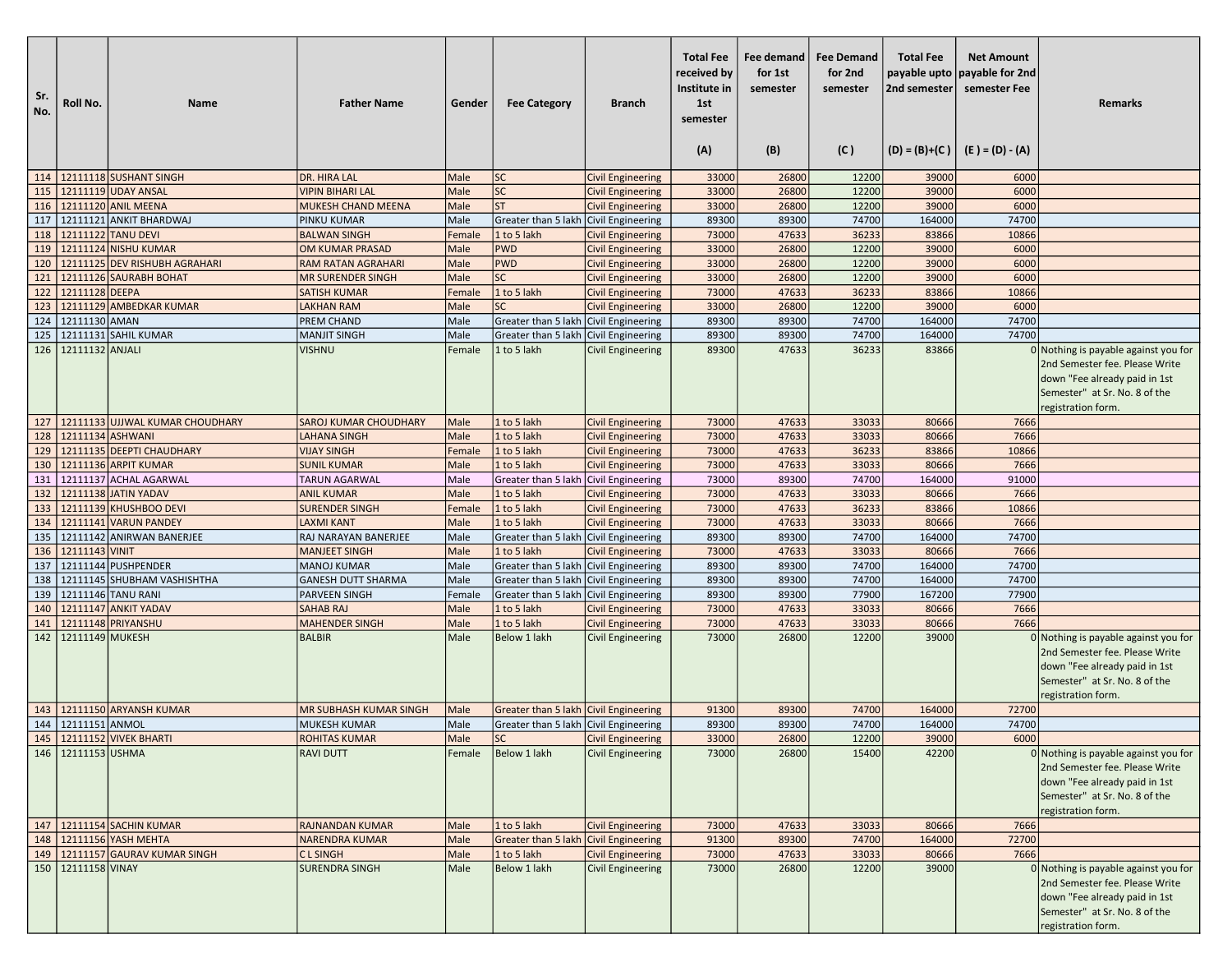| Sr.<br>No. | Roll No.                 | <b>Name</b>                          | <b>Father Name</b>                           | Gender       | <b>Fee Category</b>                        | <b>Branch</b>                               | <b>Total Fee</b><br>received by<br>Institute in<br>1st<br>semester<br>(A) | Fee demand<br>for 1st<br>semester<br>(B) | <b>Fee Demand</b><br>for 2nd<br>semester<br>(C) | <b>Total Fee</b><br>payable upto<br>2nd semester | <b>Net Amount</b><br>payable for 2nd<br>semester Fee<br>$(D) = (B)+(C)$ $(E) = (D) - (A)$ | <b>Remarks</b>                                                                                                                                                  |
|------------|--------------------------|--------------------------------------|----------------------------------------------|--------------|--------------------------------------------|---------------------------------------------|---------------------------------------------------------------------------|------------------------------------------|-------------------------------------------------|--------------------------------------------------|-------------------------------------------------------------------------------------------|-----------------------------------------------------------------------------------------------------------------------------------------------------------------|
|            | 151   12111159 RIYANSHI  |                                      | <b>ANIL KUMAR</b>                            | Female       | 1 to 5 lakh                                | <b>Civil Engineering</b>                    | 73000                                                                     | 47633                                    | 36233                                           | 83866                                            | 10866                                                                                     |                                                                                                                                                                 |
| 152        |                          | 12111160 VRITIKA SINGLA              | MR. LAXMAN SINGLA                            | Female       | Greater than 5 lakh Civil Engineering      |                                             | 89300                                                                     | 89300                                    | 77900                                           | 167200                                           | 77900                                                                                     |                                                                                                                                                                 |
| 153        |                          | 12111161 SHAGUN AERON                | <b>RAMNIVAS AERON</b>                        | Female       | Greater than 5 lakh Civil Engineering      |                                             | 91300                                                                     | 89300                                    | 77900                                           | 167200                                           | 75900                                                                                     |                                                                                                                                                                 |
| 154        |                          | 12111162 JAI VERMA                   | <b>MANMOHAN VERMA</b>                        | Male         | 1 to 5 lakh                                | Civil Engineering                           | 73000                                                                     | 47633                                    | 33033                                           | 80666                                            | 7666                                                                                      |                                                                                                                                                                 |
| 155        |                          | 12111163 GURPREET KAMBOJ             | <b>AMOLAK CHAND</b>                          | Male         | 1 to 5 lakh                                | <b>Civil Engineering</b>                    | 73000                                                                     | 47633                                    | 33033                                           | 80666                                            | 7666                                                                                      |                                                                                                                                                                 |
| 156        |                          | 12111164 VIDHISHA GEHLOT             | <b>CHAIN SINGH GEHLOT</b>                    | Female       | Greater than 5 lakh                        | <b>Civil Engineering</b>                    | 89300                                                                     | 89300                                    | 77900                                           | 167200                                           | 77900                                                                                     |                                                                                                                                                                 |
| 157        |                          | 12112001 SVASTIK KANWAR              | <b>ARVIND KANWAR</b>                         | Male         | Greater than 5 lakh                        | <b>Computer Enginee</b>                     | 89300                                                                     | 89300                                    | 74700                                           | 164000                                           | 74700                                                                                     |                                                                                                                                                                 |
| 158        |                          | 12112002 DEVASHISH                   | <b>VIJAY SINGH SAINI</b>                     | Male         | Greater than 5 lakh Computer Enginee       |                                             | 89300                                                                     | 89300                                    | 74700                                           | 164000                                           | 74700                                                                                     |                                                                                                                                                                 |
| 159        |                          | 12112003 PRIYANSHU MAURYA            | <b>MANSHA RAM</b>                            | Male         | Greater than 5 lakh                        | <b>Computer Enginee</b>                     | 89300                                                                     | 89300                                    | 74700                                           | 164000                                           | 74700                                                                                     |                                                                                                                                                                 |
| 160        |                          | 12112004 DEEPA KUMARI                | <b>DURGESH NANDAN SINGH</b>                  | Female       | 1 to 5 lakh                                | <b>Computer Enginee</b>                     | 73000                                                                     | 47633                                    | 36233                                           | 83866                                            | 10866                                                                                     |                                                                                                                                                                 |
| 161        |                          | 12112006 MURARI PANDEY               | <b>SAMARJEET</b>                             | Male         | 1 to 5 lakh                                | <b>Computer Enginee</b>                     | 73000                                                                     | 47633                                    | 33033                                           | 80666                                            | 7666                                                                                      |                                                                                                                                                                 |
| 162        |                          | 12112007 VISHAL KHURANA              | <b>VINOD KHURANA</b>                         | Male         | 1 to 5 lakh                                | <b>Computer Enginee</b>                     | 73000                                                                     | 47633                                    | 33033                                           | 80666                                            | 7666                                                                                      |                                                                                                                                                                 |
| 163        |                          | 12112008 KHUSHI ALPHONSE             | <b>NORMAN RAJESH</b>                         | Female       | Greater than 5 lakh                        | Computer Enginee                            | 89300                                                                     | 89300                                    | 77900                                           | 167200                                           | 77900                                                                                     |                                                                                                                                                                 |
| 164        | 12112009 TUSHAR          |                                      | <b>PAWAN KUMAR</b>                           | Male         | <b>SC</b>                                  | <b>Computer Enginee</b>                     | 33000                                                                     | 26800                                    | 12200                                           | 39000                                            | 6000                                                                                      |                                                                                                                                                                 |
| 165        |                          | 12112010 RAMAVATH ARJUN              | <b>RAMAVATH SHANKAR</b>                      | Male         | <b>ST</b>                                  | <b>Computer Enginee</b>                     | 33000                                                                     | 26800                                    | 12200                                           | 39000                                            | 6000                                                                                      |                                                                                                                                                                 |
| 166        |                          | 12112011 HARSH KUMAR                 | <b>PRADEEP KUMAR</b>                         | Male         | Greater than 5 lakh Computer Enginee       |                                             | 89300                                                                     | 89300                                    | 74700                                           | 164000                                           | 74700                                                                                     |                                                                                                                                                                 |
| 167        |                          | 12112012 AMIT KUMAR                  | <b>VIRENDRA PRASAD</b>                       | Male         | <b>SC</b>                                  | <b>Computer Enginee</b>                     | 33000                                                                     | 26800                                    | 12200                                           | 39000                                            | 6000                                                                                      |                                                                                                                                                                 |
| 168        | 12112014 ANUPMA          |                                      | <b>JAIKESH</b>                               | Female       | Greater than 5 lakh                        | <b>Computer Enginee</b>                     | 89300                                                                     | 89300                                    | 77900                                           | 167200                                           | 77900                                                                                     |                                                                                                                                                                 |
| 169<br>170 | 12112016 HITESH          | 12112015 ANURAG KUMAR                | <b>NARENDRA KUMAR</b><br><b>SATYADEV</b>     | Male         | <b>ST</b>                                  | <b>Computer Enginee</b>                     | 33000                                                                     | 26800                                    | 12200<br>74700                                  | 39000<br>164000                                  | 6000<br>74700                                                                             |                                                                                                                                                                 |
| 171        | 12112017 AKSHAY          |                                      | <b>SUKRAM PAL</b>                            | Male<br>Male | Greater than 5 lakh<br>Greater than 5 lakh | <b>Computer Enginee</b>                     | 89300<br>91300                                                            | 89300<br>89300                           | 74700                                           | 164000                                           | 72700                                                                                     |                                                                                                                                                                 |
| 172        |                          | 12112018 RAJAT KUMAR                 | <b>SUKHVINDER SINGH</b>                      | Male         | Below 1 lakh                               | <b>Computer Enginee</b><br>Computer Enginee | 73000                                                                     | 26800                                    | 12200                                           | 39000                                            |                                                                                           | 0 Nothing is payable against you for                                                                                                                            |
|            |                          |                                      |                                              |              |                                            |                                             |                                                                           |                                          |                                                 |                                                  |                                                                                           | 2nd Semester fee. Please Write<br>down "Fee already paid in 1st<br>Semester" at Sr. No. 8 of the<br>registration form.                                          |
|            | 173 12112020 BHAVESH     |                                      | <b>RAMESH KUMAR</b>                          | Male         | 1 to 5 lakh                                | <b>Computer Enginee</b>                     | 73000                                                                     | 47633                                    | 33033                                           | 80666                                            | 7666                                                                                      |                                                                                                                                                                 |
| 174        |                          | 12112021 VANSH SUKHIJA               | <b>MANOJ KUMAR</b>                           | Male         | Greater than 5 lakh                        | <b>Computer Enginee</b>                     | 89300                                                                     | 89300                                    | 74700                                           | 164000                                           | 74700                                                                                     |                                                                                                                                                                 |
| 175        |                          | 12112022 VISHWAS KANCHAN VAIDYA      | KANCHAN PRAKASH VAIDYA                       | Male         | Greater than 5 lakh                        | <b>Computer Enginee</b>                     | 89300                                                                     | 89300                                    | 74700                                           | 164000                                           | 74700                                                                                     |                                                                                                                                                                 |
| 176        | 12112023                 | <b>DEEPAK</b>                        | <b>HARIPRASAD</b>                            | Male         | <b>SC</b>                                  | <b>Computer Enginee</b>                     | 33000                                                                     | 26800                                    | 12200                                           | 39000                                            | 6000                                                                                      |                                                                                                                                                                 |
| 177        |                          | 12112024 SANYAM SHARMA               | PASHWINDER KUMAR SHARMA                      | Male         | 1 to 5 lakh                                | <b>Computer Enginee</b>                     | 73000                                                                     | 47633                                    | 33033                                           | 80666                                            | 7666                                                                                      |                                                                                                                                                                 |
| 178        |                          | 12112025 VANSHIKA SHARMA             | <b>GOVIND SHARMA</b>                         | Female       | 1 to 5 lakh                                | <b>Computer Enginee</b>                     | 89300                                                                     | 47633                                    | 36233                                           | 83866                                            |                                                                                           | 0 Nothing is payable against you for<br>2nd Semester fee. Please Write<br>down "Fee already paid in 1st<br>Semester" at Sr. No. 8 of the<br>registration form.  |
|            |                          | 179   12112026 SAKSHAM TAYAL         | <b>ANIL TAYAL</b>                            | Male         | Greater than 5 lakh Computer Enginee       |                                             | 89300                                                                     | 89300                                    | 74700                                           | 164000                                           | 74700                                                                                     |                                                                                                                                                                 |
| 180        |                          | 12112027 ROSHAN KUMAR                | <b>VINOD KUMAR SINGH</b>                     | Male         | Below 1 lakh                               | Computer Enginee                            | 73000                                                                     | 26800                                    | 12200                                           | 39000                                            |                                                                                           | 0 Nothing is payable against you for<br>2nd Semester fee. Please Write<br> down "Fee already paid in 1st<br>Semester" at Sr. No. 8 of the<br>registration form. |
|            | 181 12112028 JANVI       |                                      | <b>RAJESH KUMAR</b>                          | Female       | 1 to 5 lakh                                | <b>Computer Enginee</b>                     | 73000                                                                     | 47633                                    | 36233                                           | 83866                                            | 10866                                                                                     |                                                                                                                                                                 |
|            | 182 2112029 JYOTI        |                                      | <b>INDER SINGH</b>                           | Female       | Greater than 5 lakh Computer Enginee       |                                             | 89300                                                                     | 89300                                    | 77900                                           | 167200                                           | 77900                                                                                     |                                                                                                                                                                 |
|            |                          | 183   12112030 DINESH SINGH PATHANIA | <b>MANOJ SINGH PATHANIA</b>                  | Male         | Greater than 5 lakh   Computer Enginee     |                                             | 91300                                                                     | 89300                                    | 74700                                           | 164000                                           | 72700                                                                                     |                                                                                                                                                                 |
| 184        | 12112031 KIRTI           |                                      | <b>NARESH</b>                                | Female       | 1 to 5 lakh                                | <b>Computer Enginee</b>                     | 73000                                                                     | 47633                                    | 36233                                           | 83866                                            | 10866                                                                                     |                                                                                                                                                                 |
|            |                          | 185 12112032 AKSHAT MEGHWAL          | <b>ANIL KUMAR</b>                            | Male         | <b>SC</b>                                  | <b>Computer Enginee</b>                     | 33000                                                                     | 26800                                    | 12200                                           | 39000                                            | 6000                                                                                      |                                                                                                                                                                 |
|            |                          | 186   12112034 PRATHAM REEHAL        | <b>VINOD KUMAR</b>                           | Male         | <b>SC</b>                                  | <b>Computer Enginee</b>                     | 33000                                                                     | 26800                                    | 12200                                           | 39000                                            | 6000                                                                                      |                                                                                                                                                                 |
|            | 187   12112035   TANISHA | 188   12112036   SAATVIK GARG        | PURAN CHAND                                  | Female       | Greater than 5 lakh Computer Enginee       |                                             | 89300                                                                     | 89300<br>89300                           | 77900<br>74700                                  | 167200<br>164000                                 | 77900<br>74700                                                                            |                                                                                                                                                                 |
|            |                          | 189   12112037 AYUSH ANAND           | <b>SANJEEV KUMAR</b><br><b>BRAJESH KUMAR</b> | Male<br>Male | Greater than 5 lakh   Computer Enginee     | <b>Computer Enginee</b>                     | 89300                                                                     |                                          |                                                 |                                                  | Fee Payable information will be sent through Mail                                         |                                                                                                                                                                 |
|            |                          | 190   12112038 SHANTANU              | <b>NARESH KUMAR</b>                          | Male         | Greater than 5 lakh Computer Enginee       |                                             | 89300                                                                     | 89300                                    | 74700                                           | 164000                                           | 74700                                                                                     |                                                                                                                                                                 |
|            |                          | 191 12112040 SAHIL KUMAR             | <b>MAHENDER SINGH</b>                        | Male         | Greater than 5 lakh   Computer Enginee     |                                             | 89300                                                                     | 89300                                    | 74700                                           | 164000                                           | 74700                                                                                     |                                                                                                                                                                 |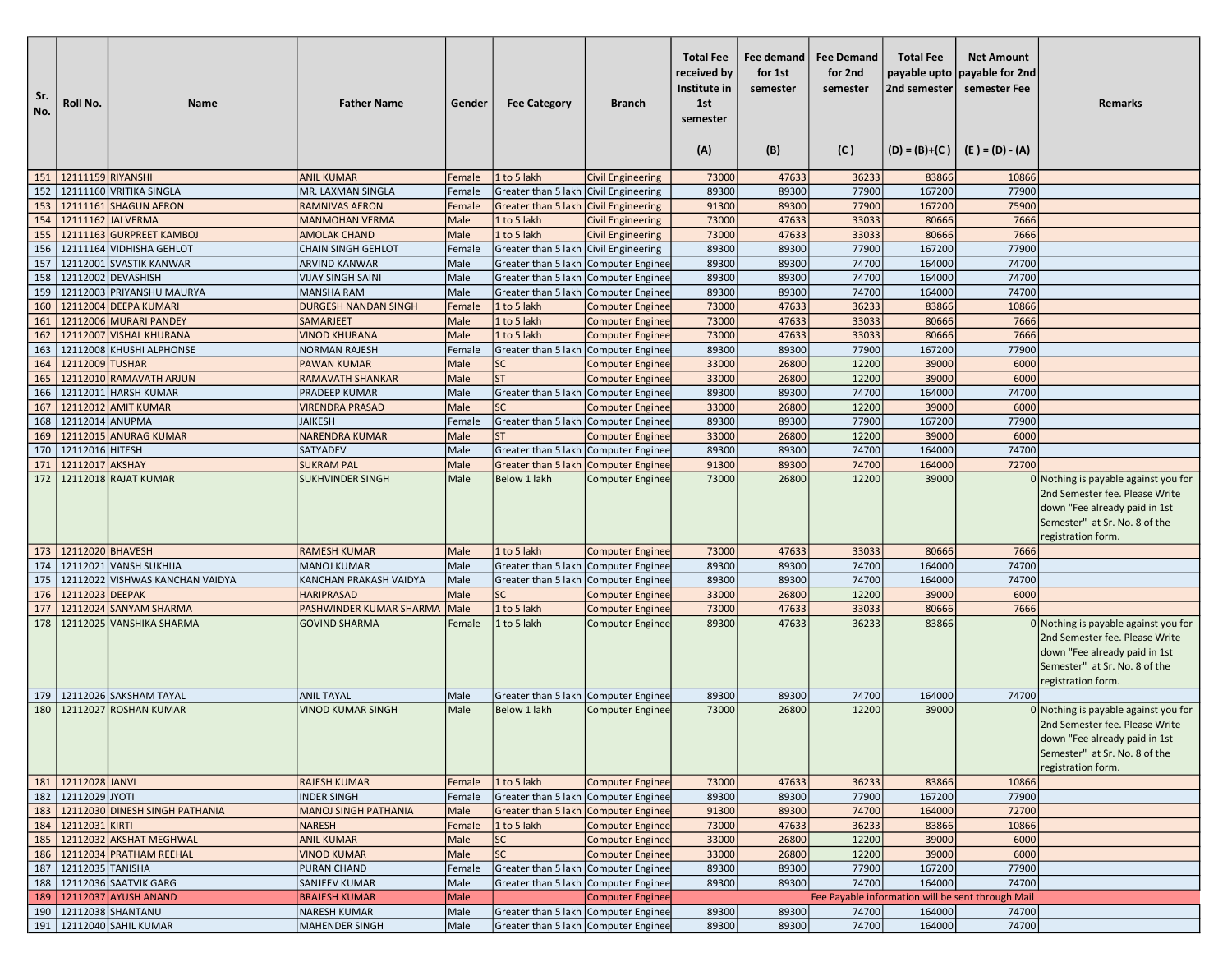| Sr.<br>No. | Roll No.         | <b>Name</b>                                                        | <b>Father Name</b>                         | Gender       | <b>Fee Category</b>                                                              | <b>Branch</b>           | <b>Total Fee</b><br>received by<br>Institute in<br>1st<br>semester<br>(A) | Fee demand<br>for 1st<br>semester<br>(B) | <b>Fee Demand</b><br>for 2nd<br>semester<br>(C) | <b>Total Fee</b><br> 2nd semester | <b>Net Amount</b><br>payable upto   payable for 2nd<br>semester Fee<br>$(D) = (B)+(C)$ $(E) = (D) - (A)$ | <b>Remarks</b>                                                                                                                                                   |
|------------|------------------|--------------------------------------------------------------------|--------------------------------------------|--------------|----------------------------------------------------------------------------------|-------------------------|---------------------------------------------------------------------------|------------------------------------------|-------------------------------------------------|-----------------------------------|----------------------------------------------------------------------------------------------------------|------------------------------------------------------------------------------------------------------------------------------------------------------------------|
|            |                  | 192   12112041 TUSHAR YADAV                                        | <b>SUNIL KUMAR</b>                         | Male         | 1 to 5 lakh                                                                      | <b>Computer Enginee</b> | 73000                                                                     | 47633                                    | 33033                                           | 80666                             | 7666                                                                                                     |                                                                                                                                                                  |
| 193        |                  | 12112042 PRAJAKTA WANKHEDE                                         | SIDDHARTH WANKHEDE                         | Female       | <b>SC</b>                                                                        | <b>Computer Enginee</b> | 33000                                                                     | 26800                                    | 15400                                           | 42200                             | 9200                                                                                                     |                                                                                                                                                                  |
|            |                  | 194 12112043 ANUJ KUMAR                                            | <b>VINOD KUMAR</b>                         | Male         | Greater than 5 lakh Computer Enginee                                             |                         | 89300                                                                     | 89300                                    | 74700                                           | 164000                            | 74700                                                                                                    |                                                                                                                                                                  |
| 195        |                  | 12112044 ANKIT JHIRWAL                                             | <b>SHIVJI RAM MINA</b>                     | Male         | <b>ST</b>                                                                        | <b>Computer Enginee</b> | 33000                                                                     | 26800                                    | 12200                                           | 39000                             | 6000                                                                                                     |                                                                                                                                                                  |
| 196        |                  | 12112046 KHYATI SHARMA                                             | <b>ANIL SHARMA</b>                         | Female       | Greater than 5 lakh                                                              | Computer Enginee        | 89300                                                                     | 89300                                    | 77900                                           | 167200                            | 77900                                                                                                    |                                                                                                                                                                  |
| 197        |                  | 12112047 SUKANYA BHARGAV                                           | DINESH CHANDRA BAITHA                      | Female       | <b>SC</b>                                                                        | <b>Computer Enginee</b> | 33000                                                                     | 26800                                    | 15400                                           | 42200                             | 9200                                                                                                     |                                                                                                                                                                  |
| 198        | 12112048 NIKHIL  |                                                                    | <b>RAJESH KUMAR</b>                        | Male         | <b>SC</b>                                                                        | <b>Computer Enginee</b> | 33000                                                                     | 26800                                    | 12200                                           | 39000                             | 6000                                                                                                     |                                                                                                                                                                  |
| 199        | 12112049 UTKARSH |                                                                    | <b>MOHAN LAL</b>                           | Male         | Greater than 5 lakh                                                              | Computer Enginee        | 89300                                                                     | 89300                                    | 74700                                           | 164000                            | 74700                                                                                                    |                                                                                                                                                                  |
| 200        |                  | 12112050 ANKIT KUMAR                                               | <b>KANCHAN KUMAR</b>                       | Male         | Below 1 lakh                                                                     | <b>Computer Enginee</b> | 73000                                                                     | 26800                                    | 12200                                           | 39000                             |                                                                                                          | 0 Nothing is payable against you for<br>2nd Semester fee. Please Write<br>down "Fee already paid in 1st<br>Semester" at Sr. No. 8 of the<br>registration form.   |
| 201        |                  | 12112051 MOHIT SINGH                                               | <b>MALKHAN SINGH</b>                       | Male         | <b>SC</b>                                                                        | <b>Computer Enginee</b> | 33000                                                                     | 26800                                    | 12200                                           | 39000                             | 6000                                                                                                     |                                                                                                                                                                  |
| 202        |                  | 12112052 AMAN KUMAR                                                | <b>BALBIR</b>                              | Male         | Below 1 lakh                                                                     | <b>Computer Enginee</b> | 73000                                                                     | 26800                                    | 12200                                           | 39000                             |                                                                                                          | $0$ Nothing is payable against you for<br>2nd Semester fee. Please Write<br>down "Fee already paid in 1st<br>Semester" at Sr. No. 8 of the<br>registration form. |
| 203        |                  | 12112054 TARUNPREET KAUR                                           | <b>SUKHBIR SINGH</b>                       | Female       | Greater than 5 lakh Computer Enginee                                             |                         | 89300                                                                     | 89300                                    | 77900                                           | 167200                            | 77900                                                                                                    |                                                                                                                                                                  |
| 204        | 12112055 DEEPAK  |                                                                    | <b>AJAY PAL</b>                            | Male         | SC                                                                               | <b>Computer Enginee</b> | 33000                                                                     | 26800                                    | 12200                                           | 39000                             | 6000                                                                                                     |                                                                                                                                                                  |
| 205        |                  | 12112056 LIPASA MUNDHA                                             | MR. ANANDA MUNDHA                          | Female       | <b>ST</b>                                                                        | <b>Computer Enginee</b> | 33000                                                                     | 26800                                    | 15400                                           | 42200                             | 9200                                                                                                     |                                                                                                                                                                  |
| 206        |                  | 12112057 BHAVISHYA GOTHWAL                                         | <b>AMAR SINGH GOTHWAL</b>                  | Male         | <b>SC</b>                                                                        | <b>Computer Enginee</b> | 33000                                                                     | 26800                                    | 12200                                           | 39000                             | 6000                                                                                                     |                                                                                                                                                                  |
| 207        |                  | 12112058 SAHIL BHATIA                                              | <b>SUNIL BHATIA</b>                        | Male         | 1 to 5 lakh                                                                      | <b>Computer Enginee</b> | 73000                                                                     | 47633                                    | 33033                                           | 80666                             | 7666                                                                                                     |                                                                                                                                                                  |
| 208        |                  | 12112059 BHAVYA BANSAL                                             | <b>KIRTI BANSAL</b>                        | Male         | 1 to 5 lakh                                                                      | <b>Computer Enginee</b> | 73000                                                                     | 47633                                    | 33033                                           | 80666                             | 7666                                                                                                     |                                                                                                                                                                  |
| 209        | 12112060 RONAK   |                                                                    | <b>ASHOK KUMAR</b>                         | Male         | 1 to 5 lakh                                                                      | <b>Computer Enginee</b> | 73000                                                                     | 47633                                    | 33033                                           | 80666                             | 7666                                                                                                     |                                                                                                                                                                  |
| 210        |                  | 12112061 NAMAN GARG                                                | <b>PREM GARG</b>                           | Male         | 1 to 5 lakh                                                                      | <b>Computer Enginee</b> | 73000                                                                     | 47633                                    | 33033                                           | 80666                             | 7666                                                                                                     |                                                                                                                                                                  |
| 211        |                  | 12112062 HIMANSHU                                                  | <b>SUNIL KUMAR</b>                         | Male         | Greater than 5 lakh                                                              | <b>Computer Enginee</b> | 91300                                                                     | 89300                                    | 74700                                           | 164000                            | 72700                                                                                                    |                                                                                                                                                                  |
| 212        | 12112063 PALAK   |                                                                    | PARVEEN KUMAR                              | Female       | Greater than 5 lakh                                                              | <b>Computer Enginee</b> | 89300                                                                     | 89300                                    | 77900                                           | 167200                            | 77900                                                                                                    |                                                                                                                                                                  |
| 213        |                  | 12112064 ABHISHEK SHARMA                                           | <b>ISHWAR CHAND SHARMA</b>                 | Male         | <b>ST</b>                                                                        | <b>Computer Enginee</b> | 33000                                                                     | 26800                                    | 12200                                           | 39000                             | 6000                                                                                                     |                                                                                                                                                                  |
| 214        |                  | 12112066 ABHIMANYU BIJLIYA                                         | <b>SHRI RAM BIJLIYA</b>                    | Male         | SC                                                                               | <b>Computer Enginee</b> | 33000                                                                     | 26800                                    | 12200                                           | 39000                             | 6000                                                                                                     |                                                                                                                                                                  |
| 215        |                  | 12112067 BHUKYA HASITHA                                            | <b>BHUKYA SHANKAR</b>                      | Female       | <b>ST</b>                                                                        | <b>Computer Enginee</b> | 33000                                                                     | 26800                                    | 15400                                           | 42200                             | 9200                                                                                                     |                                                                                                                                                                  |
| 216        |                  | 12112068 HIMANSHU RAJ                                              | <b>SURESH RAM</b>                          | Male         | <b>SC</b>                                                                        | <b>Computer Enginee</b> | 33000                                                                     | 26800                                    | 12200                                           | 39000                             | 6000                                                                                                     |                                                                                                                                                                  |
| 217        |                  | 12112069 SNEHA LAMBADI                                             | <b>PEER SINGH</b>                          | Female       | <b>ST</b>                                                                        | <b>Computer Enginee</b> | 33000                                                                     | 26800                                    | 15400                                           | 42200                             | 9200                                                                                                     |                                                                                                                                                                  |
| 218        |                  | 12112070 DEV MAHAJAN                                               | MR. PANKAJ MAHAJAN                         | Male         | 1 to 5 lakh                                                                      | <b>Computer Enginee</b> | 73000                                                                     | 47633                                    | 33033                                           | 80666                             | 7666                                                                                                     |                                                                                                                                                                  |
| 219        |                  | 12112071 GARVIT MUKHIJA                                            | SANJEEV MUKHIJA                            | Male         | Greater than 5 lakh                                                              | Computer Enginee        | 89300                                                                     | 89300                                    | 74700                                           | 164000                            | 74700                                                                                                    |                                                                                                                                                                  |
| 220        |                  | 12112072 ASHUTOSH KUMAR SINGH                                      | ARUN KUMAR SINGH                           | Male         | Greater than 5 lakh                                                              | Computer Enginee        | 89300                                                                     | 89300                                    | 74700                                           | 164000                            | 74700                                                                                                    |                                                                                                                                                                  |
| 221        |                  | 12112073 ASHISH GAHLAWAT                                           | <b>RAKESH</b>                              | Male         | Greater than 5 lakh   Computer Enginee                                           |                         | 89300                                                                     | 89300                                    | 74700                                           | 164000                            | 74700                                                                                                    |                                                                                                                                                                  |
| 222        |                  | 12112074 MAYANK SAINI                                              | <b>MOTI LAL SAINI</b>                      | Male         | 1 to 5 lakh                                                                      | <b>Computer Enginee</b> | 73000                                                                     | 47633                                    | 33033                                           | 80666                             | 7666                                                                                                     |                                                                                                                                                                  |
|            |                  | 223   12112075 POOJA AGARWAL                                       | VINOD KUMAR                                | Female       | Greater than 5 lakh (Computer Enginee                                            |                         | 89300                                                                     | 89300                                    | 77900                                           | 167200                            | 77900                                                                                                    |                                                                                                                                                                  |
|            |                  | 224   12112076 ARYAN PRAKASH                                       | <b>JAI PRAKASH</b>                         | Male         | <b>SC</b>                                                                        | <b>Computer Enginee</b> | 33000                                                                     | 26800                                    | 12200                                           | 39000                             | 6000                                                                                                     |                                                                                                                                                                  |
|            |                  | 225 22112077 SHUBHAM NAVIK                                         | <b>CHANDRA BHUSHAN</b>                     | Male         | Below 1 lakh                                                                     | <b>Computer Enginee</b> | 73000                                                                     | 26800                                    | 12200                                           | 39000                             |                                                                                                          | 0 Nothing is payable against you for<br>2nd Semester fee. Please Write<br>down "Fee already paid in 1st<br>Semester" at Sr. No. 8 of the<br>registration form.   |
|            |                  | 226 12112078 SATYAM YADAV<br>227 12112079 VITTHAL GUPTA            | <b>JAHAR SINGH</b><br><b>RAMAN GUPTA</b>   | Male         | 1 to 5 lakh                                                                      | <b>Computer Enginee</b> | 73000                                                                     | 47633                                    | 33033                                           | 80666                             | 7666                                                                                                     |                                                                                                                                                                  |
|            |                  |                                                                    |                                            | Male         | Greater than 5 lakh   Computer Enginee                                           |                         | 89300                                                                     | 89300                                    | 74700<br>74700                                  | 164000<br>164000                  | 74700<br>74700                                                                                           |                                                                                                                                                                  |
|            |                  | 228   12112080 DHARMENDRA YADAV<br>229 12112081 SHREYASH SRIVASTAV | PHOOL CHAND YADAV<br>SHASHI KANT SRIVASTAV | Male<br>Male | Greater than 5 lakh   Computer Enginee<br>Greater than 5 lakh   Computer Enginee |                         | 89300<br>89300                                                            | 89300<br>89300                           | 74700                                           | 164000                            | 74700                                                                                                    |                                                                                                                                                                  |
|            |                  | 230   12112082 KARTIK YADAV                                        | SHRI RAM YADAV                             | Male         | Greater than 5 lakh Computer Enginee                                             |                         | 89300                                                                     | 89300                                    | 74700                                           | 164000                            | 74700                                                                                                    |                                                                                                                                                                  |
|            |                  | 231 22112084 SANJANA GOYAL                                         | <b>KRISHAN KUMAR</b>                       | Female       | Greater than 5 lakh   Computer Enginee                                           |                         | 89300                                                                     | 89300                                    | 77900                                           | 167200                            | 77900                                                                                                    |                                                                                                                                                                  |
|            |                  | 232 12112085 PRASHANT KUMAR MEENA                                  | <b>KEDAR NATH MEENA</b>                    | Male         | <b>ST</b>                                                                        | <b>Computer Enginee</b> | 33000                                                                     | 26800                                    | 12200                                           | 39000                             | 6000                                                                                                     |                                                                                                                                                                  |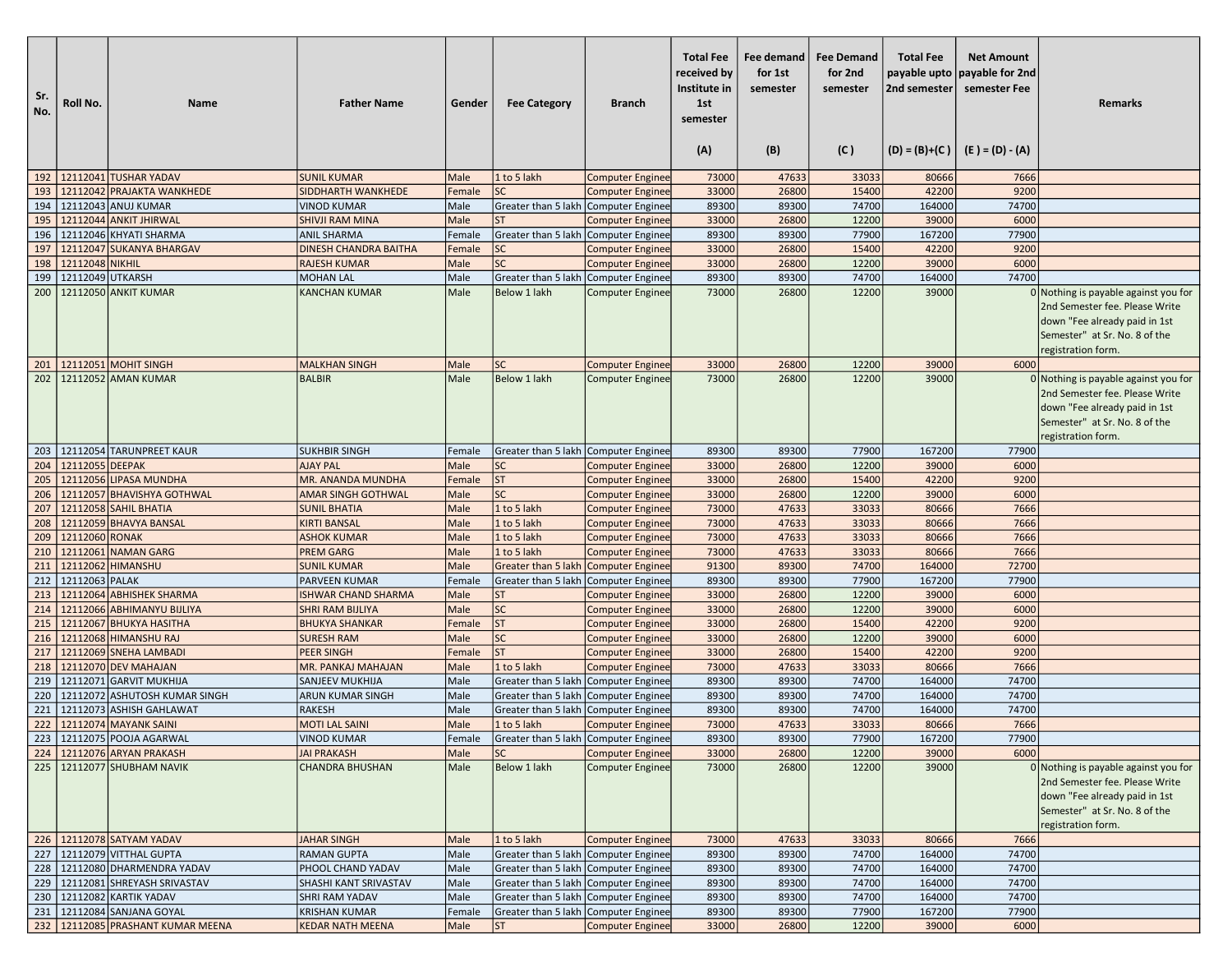| Sr.<br>No. | Roll No.              | <b>Name</b>                                                      | <b>Father Name</b>                           | Gender       | <b>Fee Category</b>                                  | <b>Branch</b>           | <b>Total Fee</b><br>received by<br>Institute in<br>1st<br>semester<br>(A) | Fee demand<br>for 1st<br>semester<br>(B) | <b>Fee Demand</b><br>for 2nd<br>semester<br>(C) | <b>Total Fee</b><br>payable upto<br>2nd semester | <b>Net Amount</b><br>payable for 2nd<br>semester Fee<br>$(D) = (B)+(C)$ $(E) = (D) - (A)$ | <b>Remarks</b>                                                                                                                                                 |
|------------|-----------------------|------------------------------------------------------------------|----------------------------------------------|--------------|------------------------------------------------------|-------------------------|---------------------------------------------------------------------------|------------------------------------------|-------------------------------------------------|--------------------------------------------------|-------------------------------------------------------------------------------------------|----------------------------------------------------------------------------------------------------------------------------------------------------------------|
|            | 233 22112086 MANISHA  |                                                                  | NARESH KUMAR                                 | Female       | Greater than 5 lakh   Computer Enginee               |                         | 89300                                                                     | 89300                                    | 77900                                           | 167200                                           | 77900                                                                                     |                                                                                                                                                                |
| 234        |                       | 12112087 SUNJIT KAUR                                             | <b>HARTEJ SINGH</b>                          | Female       | 1 to 5 lakh                                          | <b>Computer Enginee</b> | 73000                                                                     | 47633                                    | 36233                                           | 83866                                            | 10866                                                                                     |                                                                                                                                                                |
|            | 235 22112088 GOVIND   |                                                                  | <b>SATISH</b>                                | Male         | Below 1 lakh                                         | <b>Computer Enginee</b> | 73000                                                                     | 26800                                    | 12200                                           | 39000                                            |                                                                                           | 0 Nothing is payable against you for<br>2nd Semester fee. Please Write<br>down "Fee already paid in 1st<br>Semester" at Sr. No. 8 of the<br>registration form. |
|            |                       | 236   12112089 RATHOD CHANDRAKANTH                               | <b>GANAPATH</b>                              | Male         | <b>ST</b>                                            | <b>Computer Enginee</b> | 33000                                                                     | 26800                                    | 12200                                           | 39000                                            | 6000                                                                                      |                                                                                                                                                                |
| 237        |                       | 12112090 UJJAWAL TYAGI                                           | <b>GAURAV TYAGI</b>                          | Male         | Greater than 5 lakh Computer Enginee                 |                         | 89300                                                                     | 89300                                    | 74700                                           | 164000                                           | 74700                                                                                     |                                                                                                                                                                |
|            | 238 22112091 ABUZAR   |                                                                  | <b>MOHD ZULFFIKAR</b>                        | Male         | Below 1 lakh                                         | <b>Computer Enginee</b> | 73000                                                                     | 26800                                    | 12200                                           | 39000                                            |                                                                                           | 0 Nothing is payable against you for<br>2nd Semester fee. Please Write<br>down "Fee already paid in 1st<br>Semester" at Sr. No. 8 of the<br>registration form. |
|            | 239 12112092 SANYAM   |                                                                  | <b>RAJESH</b>                                | Male         | 1 to 5 lakh                                          | <b>Computer Enginee</b> | 73000                                                                     | 47633                                    | 33033                                           | 80666                                            | 7666                                                                                      |                                                                                                                                                                |
|            | 240 12112093 RIYA     |                                                                  | <b>SUBHASH CHANDER</b>                       | Female       | 1 to 5 lakh                                          | <b>Computer Enginee</b> | 73000                                                                     | 47633                                    | 36233                                           | 83866                                            | 10866                                                                                     |                                                                                                                                                                |
|            |                       | 241   12112094 PRINCE KUMAR DUBEY                                | <b>RANGNATH DUBEY</b>                        | Male         | Below 1 lakh                                         | <b>Computer Enginee</b> | 73000                                                                     | 26800                                    | 12200                                           | 39000                                            |                                                                                           | 0 Nothing is payable against you for<br>2nd Semester fee. Please Write<br>down "Fee already paid in 1st<br>Semester" at Sr. No. 8 of the<br>registration form. |
|            |                       | 242 21112095 AVDHESH PASWAN                                      | RAMCHANDRA PASWAN                            | Male         | <b>SC</b>                                            | <b>Computer Enginee</b> | 33000                                                                     | 26800                                    | 12200                                           | 39000                                            | 6000                                                                                      |                                                                                                                                                                |
|            |                       | 243 22112096 HARSH KUMAR                                         | <b>SANJEET KUMAR</b>                         | Male         | 1 to 5 lakh                                          | <b>Computer Enginee</b> | 73000                                                                     | 47633                                    | 33033                                           | 80666                                            | 7666                                                                                      |                                                                                                                                                                |
| 244        |                       | 12112097 ANMOL GAURAV                                            | <b>BIJAY KUMAR</b>                           | Male         | <b>SC</b>                                            | <b>Computer Enginee</b> | 51300                                                                     | 26800                                    | 12200                                           | 39000                                            |                                                                                           | 0 Nothing is payable against you for<br>2nd Semester fee. Please Write<br>down "Fee already paid in 1st<br>Semester" at Sr. No. 8 of the<br>registration form. |
|            |                       | 245 21112098 SARTHAK KAPOOR                                      | <b>KAMAL KISHOR KAPOOR</b>                   | Male         | 1 to 5 lakh                                          | <b>Computer Enginee</b> | 73000                                                                     | 47633                                    | 33033                                           | 80666                                            | 7666                                                                                      |                                                                                                                                                                |
| 246<br>247 |                       | 12112099 ANURAG KUMAR<br>12112100 MANISH KUMAR                   | <b>RANJAY KUMAR</b><br><b>SUKHDEV PANDIT</b> | Male<br>Male | Greater than 5 lakh Computer Enginee<br>Below 1 lakh | <b>Computer Enginee</b> | 89300<br>73000                                                            | 89300<br>26800                           | 74700<br>12200                                  | 164000<br>39000                                  | 74700                                                                                     | 0 Nothing is payable against you for                                                                                                                           |
|            |                       |                                                                  |                                              |              |                                                      |                         |                                                                           |                                          |                                                 |                                                  |                                                                                           | 2nd Semester fee. Please Write<br>down "Fee already paid in 1st<br>Semester" at Sr. No. 8 of the<br>registration form.                                         |
|            |                       | 248 212112101 YUVRAJ SINGH SENGAR<br>249 21112102 ABHISHEK GUPTA | <b>MR VIKRAM SINGH</b>                       | Male         | Greater than 5 lakh   Computer Enginee               |                         | 89300                                                                     | 89300                                    | 74700<br>12200                                  | 164000                                           | 74700                                                                                     | $0$ Nothing is payable against you for                                                                                                                         |
|            |                       |                                                                  | <b>BABLU GUPTA</b>                           | Male         | Below 1 lakh                                         | <b>Computer Enginee</b> | 73000                                                                     | 26800                                    |                                                 | 39000                                            |                                                                                           | 2nd Semester fee. Please Write<br>down "Fee already paid in 1st<br>Semester" at Sr. No. 8 of the<br>registration form.                                         |
|            |                       | 250 12112103 VISLAVATH SHARATH                                   | <b>VISLAVATH PANDU</b>                       | Male         | <b>ST</b>                                            | <b>Computer Enginee</b> | 33000                                                                     | 26800                                    | 12200                                           | 39000                                            | 6000                                                                                      |                                                                                                                                                                |
|            | 251 22112104 HARSHITA |                                                                  | <b>RATTAN KUMAR</b>                          | Female       | Greater than 5 lakh Computer Enginee                 |                         | 89300                                                                     | 89300                                    | 77900                                           | 167200                                           | 77900                                                                                     |                                                                                                                                                                |
|            |                       | 252 22112105 NITISH KUMAR                                        | NAGESHWAR PASWAN                             | Male         | PWD & SC/ST Both                                     | Computer Enginee        | 33000                                                                     | 26800                                    | 12200                                           | 39000                                            | 6000                                                                                      |                                                                                                                                                                |
|            |                       | 253 12112106 ABHI CHAUDHARY                                      | <b>RAMESH CHANDER</b>                        | Male         | <b>PWD</b>                                           | <b>Computer Enginee</b> | 33000                                                                     | 26800                                    | 12200<br>74700                                  | 39000<br>164000                                  | 6000                                                                                      |                                                                                                                                                                |
|            |                       | 254   12112107 KUNIK DUHAN<br>255 22112108 RITWIK RAJ            | NARESH DUHAN<br>PANKAJ KUMAR                 | Male<br>Male | Greater than 5 lakh Computer Enginee<br>1 to 5 lakh  | <b>Computer Enginee</b> | 89300<br>73000                                                            | 89300<br>47633                           | 33033                                           | 80666                                            | 74700<br>7666                                                                             |                                                                                                                                                                |
|            | 256 22112109 AYUSH    |                                                                  | <b>RAMESH KUMAR</b>                          | Male         | Greater than 5 lakh   Computer Enginee               |                         | 89300                                                                     | 89300                                    | 74700                                           | 164000                                           | 74700                                                                                     |                                                                                                                                                                |
|            |                       | 257 12112110 ARJIT KEDIA                                         | <b>VINAY KEDIA</b>                           | Male         | 1 to 5 lakh                                          | <b>Computer Enginee</b> | 73000                                                                     | 47633                                    | 33033                                           | 80666                                            | 7666                                                                                      |                                                                                                                                                                |
|            |                       | 258 22112111 PACHIKA BHAVISHYA                                   | PACHIKA DEVENDER REDDY                       | Female       | Greater than 5 lakh Computer Enginee                 |                         | 89300                                                                     | 89300                                    | 77900                                           | 167200                                           | 77900                                                                                     |                                                                                                                                                                |
|            |                       | 259   12112112 SANJEEV KUMAR                                     | <b>BIRENDRA KUMAR</b>                        | Male         | Greater than 5 lakh Computer Enginee                 |                         | 89300                                                                     | 89300                                    | 74700                                           | 164000                                           | 74700                                                                                     |                                                                                                                                                                |
|            |                       | 260   12112113 ARYAN PUNDIR                                      | <b>SANDEEP KUMAR</b>                         | Male         | Greater than 5 lakh Computer Enginee                 |                         | 89300                                                                     | 89300                                    | 74700                                           | 164000                                           | 74700                                                                                     |                                                                                                                                                                |
|            | 261 22112114 SURAJPAL |                                                                  | <b>RADHE SHYAM</b>                           | Male         | <b>PWD</b>                                           | <b>Computer Enginee</b> | 33000                                                                     | 26800                                    | 12200                                           | 39000                                            | 6000                                                                                      |                                                                                                                                                                |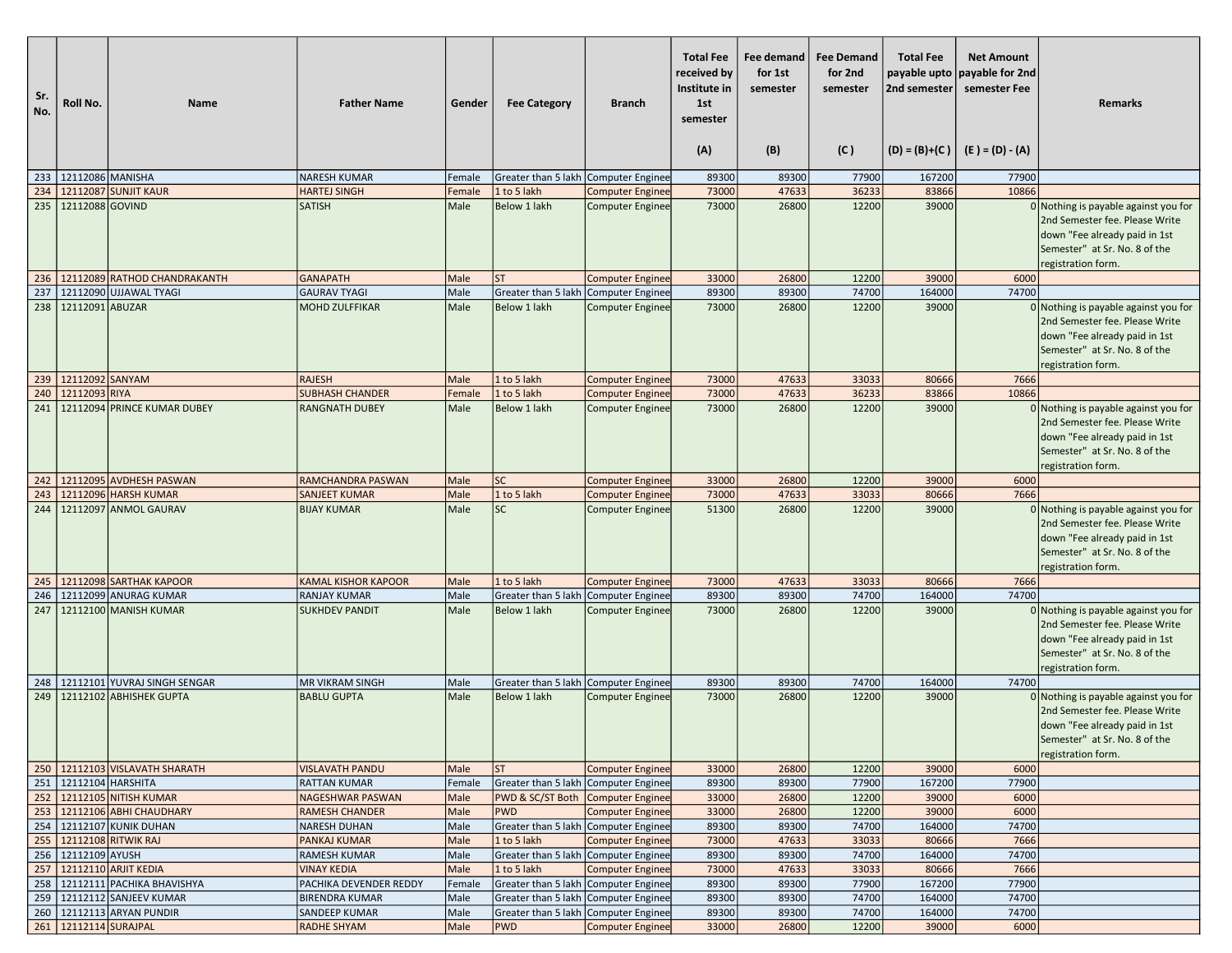| Sr.<br>No. | Roll No.            | <b>Name</b>                            | <b>Father Name</b>                       | Gender       | <b>Fee Category</b>                    | <b>Branch</b>                                      | <b>Total Fee</b><br>received by<br>Institute in<br>1st<br>semester<br>(A) | Fee demand<br>for 1st<br>semester<br>(B) | <b>Fee Demand</b><br>for 2nd<br>semester<br>(C) | <b>Total Fee</b><br>2nd semester | <b>Net Amount</b><br>payable upto   payable for 2nd<br>semester Fee<br>$(D) = (B)+(C)$ $(E) = (D) - (A)$ | <b>Remarks</b>                                                                                                                                                   |
|------------|---------------------|----------------------------------------|------------------------------------------|--------------|----------------------------------------|----------------------------------------------------|---------------------------------------------------------------------------|------------------------------------------|-------------------------------------------------|----------------------------------|----------------------------------------------------------------------------------------------------------|------------------------------------------------------------------------------------------------------------------------------------------------------------------|
|            | 262 22112115 VISHAL |                                        | YASHPAL KUMAR                            | Male         | Greater than 5 lakh Computer Enginee   |                                                    | 89300                                                                     | 89300                                    | 74700                                           | 164000                           | 74700                                                                                                    |                                                                                                                                                                  |
| 263        |                     | 12112116 ATUL KUMAR                    | <b>VIJAY KUMAR YADAV</b>                 | Male         | Greater than 5 lakh Computer Enginee   |                                                    | 89300                                                                     | 89300                                    | 74700                                           | 164000                           | 74700                                                                                                    |                                                                                                                                                                  |
| 264        |                     | 12112117 LINGAM CHETAN SAI             | <b>LINGAM SRINIVAS</b>                   | Male         | Greater than 5 lakh   Computer Enginee |                                                    | 91300                                                                     | 89300                                    | 74700                                           | 164000                           | 72700                                                                                                    |                                                                                                                                                                  |
| 265        | 12112118 KARTIK     |                                        | <b>PARVEEN KUMAR</b>                     | Male         | 1 to 5 lakh                            | <b>Computer Enginee</b>                            | 73000                                                                     | 47633                                    | 33033                                           | 80666                            | 7666                                                                                                     |                                                                                                                                                                  |
| 266        |                     | 12112119 VANSHIKA GOEL                 | <b>KRISHAN LAL GOEL</b>                  | Female       | 1 to 5 lakh                            | <b>Computer Enginee</b>                            | 73000                                                                     | 47633                                    | 36233                                           | 83866                            | 10866                                                                                                    |                                                                                                                                                                  |
| 267        |                     | 12112120 AADARSH VERMA                 | <b>NAR DEV VERMA</b>                     | Male         | <b>ST</b>                              | <b>Computer Enginee</b>                            | 33000                                                                     | 26800                                    | 12200                                           | 39000                            | 6000                                                                                                     |                                                                                                                                                                  |
| 268        | 12112121 PROKSH     |                                        | <b>SATISH KUMAR</b>                      | Male         | Greater than 5 lakh Computer Enginee   |                                                    | 91300                                                                     | 89300                                    | 74700                                           | 164000                           | 72700                                                                                                    |                                                                                                                                                                  |
| 269        |                     | 12112122 TUSHAR SOHAL                  | <b>SATPAL SINGH</b>                      | Male         | <b>SC</b>                              | <b>Computer Enginee</b>                            | 33000                                                                     | 26800                                    | 12200                                           | 39000                            | 6000                                                                                                     |                                                                                                                                                                  |
| 270        |                     | 12112123 ARZOO SINGH                   | <b>RAKESH KUMAR SINGH</b>                | Female       | 1 to 5 lakh                            | <b>Computer Enginee</b>                            | 73000                                                                     | 47633                                    | 36233                                           | 83866                            | 10866                                                                                                    |                                                                                                                                                                  |
| 271        | 12112124 ANUPMA     |                                        | SHRADDHANAND                             | Female       | Greater than 5 lakh   Computer Enginee |                                                    | 89300                                                                     | 89300                                    | 77900                                           | 167200                           | 77900                                                                                                    |                                                                                                                                                                  |
| 272        |                     | 12112125 AANCHAL KUMARI AGARWAL        | PRAMOD AGARWAL                           | Female       |                                        | <b>Computer Enginee</b>                            |                                                                           |                                          |                                                 |                                  | Fee Payable information will be sent through Mail                                                        |                                                                                                                                                                  |
| 273        |                     | 12112126 AAYUSH KUMAR                  | <b>SUNIL KUMAR</b>                       | Male         | ST                                     | <b>Computer Enginee</b>                            | 33000                                                                     | 26800                                    | 12200                                           | 39000                            | 6000                                                                                                     |                                                                                                                                                                  |
| 274        |                     | 12112127 ROHAN KHANDEWAL               | <b>SURESH KUMAR</b>                      | Male         | 1 to 5 lakh                            | <b>Computer Enginee</b>                            | 73000                                                                     | 47633                                    | 33033                                           | 80666                            | 7666                                                                                                     |                                                                                                                                                                  |
| 275        |                     | 12112128 SURAJ CHAUHAN                 | <b>NISHAN SINGH</b>                      | Male         | Below 1 lakh                           | <b>Computer Enginee</b>                            | 73000                                                                     | 26800                                    | 12200                                           | 39000                            |                                                                                                          | 0 Nothing is payable against you for<br>2nd Semester fee. Please Write<br>down "Fee already paid in 1st<br>Semester" at Sr. No. 8 of the<br>registration form.   |
|            |                     | 276   12112129 POPURI REVATHI          | POPURI RAMA RAO                          | Female       | Below 1 lakh                           | <b>Computer Enginee</b>                            | 73000                                                                     | 26800                                    | 15400                                           | 42200                            |                                                                                                          | $0$ Nothing is payable against you for<br>2nd Semester fee. Please Write<br>down "Fee already paid in 1st<br>Semester" at Sr. No. 8 of the<br>registration form. |
|            |                     | 277 12112130 YUVRAJ SINGH              | <b>DINESH KUMAR SINGH</b>                | Male         | Greater than 5 lakh Computer Enginee   |                                                    | 89300                                                                     | 89300                                    | 74700                                           | 164000                           | 74700                                                                                                    |                                                                                                                                                                  |
| 278        |                     | 12112131 KARRA RAVI TEJA               | KARRA G V V SWAMY                        | Male         | Greater than 5 lakh Computer Enginee   |                                                    | 89300                                                                     | 89300                                    | 74700                                           | 164000                           | 74700                                                                                                    |                                                                                                                                                                  |
| 279        |                     | 12112132 SHASHANK KUMAR                | <b>SANJAY KUMAR</b>                      | Male         | Greater than 5 lakh   Computer Enginee |                                                    | 89300                                                                     | 89300                                    | 74700                                           | 164000                           | 74700                                                                                                    |                                                                                                                                                                  |
| 280        | 12112133 HARSHITA   |                                        | <b>RAVINDER</b>                          | Female       | 1 to 5 lakh                            | <b>Computer Enginee</b>                            | 73000                                                                     | 47633                                    | 36233                                           | 83866                            | 10866                                                                                                    |                                                                                                                                                                  |
| 281        | 12112134 SALINKI    |                                        | <b>SATISH KUMAR</b>                      | Female       | Greater than 5 lakh Computer Enginee   |                                                    | 89300                                                                     | 89300                                    | 77900                                           | 167200                           | 77900                                                                                                    |                                                                                                                                                                  |
| 282        |                     | 12112135 SWASTI GOYAL                  | <b>GOPAL KUMAR</b>                       | Female       | Greater than 5 lakh   Computer Enginee |                                                    | 89300                                                                     | 89300                                    | 77900                                           | 167200                           | 77900                                                                                                    |                                                                                                                                                                  |
| 283        |                     | 12112136 AKSHAT KUMAR                  | <b>MUKESH KUMAR</b>                      | Male         | 1 to 5 lakh                            | <b>Computer Enginee</b>                            | 73000                                                                     | 47633                                    | 33033                                           | 80666                            | 7666                                                                                                     |                                                                                                                                                                  |
| 284        |                     | 12112137 SAMARTH KUKREJA               | RAJEEV MOHAN KUKREJA                     | Male         | Greater than 5 lakh Computer Enginee   |                                                    | 89300                                                                     | 89300                                    | 74700                                           | 164000                           | 74700                                                                                                    |                                                                                                                                                                  |
| 285        |                     | 12112138 SHREYASYA TRIPATHI            | <b>SHAILENDRA TRIPATHI</b>               | Male         | Below 1 lakh                           | <b>Computer Enginee</b>                            | 73000                                                                     | 26800                                    | 12200                                           | 39000                            |                                                                                                          | 0 Nothing is payable against you for<br>2nd Semester fee. Please Write<br>down "Fee already paid in 1st<br>Semester" at Sr. No. 8 of the<br>registration form.   |
|            |                     | 286 22112139 DIVYANSHU SINGH           | <b>UMESH SINGH</b>                       | Male         | Below 1 lakh                           | <b>Computer Enginee</b>                            | 73000                                                                     | 26800                                    | 12200                                           | 39000                            |                                                                                                          | 0 Nothing is payable against you for<br>2nd Semester fee. Please Write<br>down "Fee already paid in 1st<br>Semester" at Sr. No. 8 of the<br>registration form.   |
|            |                     | 287   12112140 AMRESH KUMAR            | <b>GOPAL YADAV</b>                       | Male         | Below 1 lakh                           | <b>Computer Enginee</b>                            | 73000                                                                     | 26800                                    | 12200                                           | 39000                            |                                                                                                          | 0 Nothing is payable against you for<br>2nd Semester fee. Please Write<br>down "Fee already paid in 1st<br>Semester" at Sr. No. 8 of the<br>registration form.   |
|            |                     | 288 12112141 DIVYANSHU                 | <b>ISHWAR SINGH</b>                      | Male         | PWD                                    | <b>Computer Enginee</b>                            | 33000                                                                     | 26800                                    | 12200                                           | 39000                            | 6000                                                                                                     |                                                                                                                                                                  |
| 289        |                     | 12112142 ARCHIT RELHAN                 | <b>KULL BHUSHAN</b>                      | Male         | Greater than 5 lakh Computer Enginee   |                                                    | 91300                                                                     | 89300                                    | 74700                                           | 164000                           | 72700                                                                                                    |                                                                                                                                                                  |
|            |                     | 290   12112143 KUTAGOLLA HEMANTH PAWAN | KUTAGOLLA CHINNA VEMANNA Male            |              | Greater than 5 lakh Computer Enginee   |                                                    | 89300                                                                     | 89300                                    | 74700                                           | 164000                           | 74700                                                                                                    |                                                                                                                                                                  |
| 291        |                     | 12112144 SURAVARAPU CHANUKYA MARUTHI   | SURAVARAPU VENKATA SIVAIAH Male          |              | Greater than 5 lakh Computer Enginee   |                                                    | 89300                                                                     | 89300                                    | 74700                                           | 164000                           | 74700                                                                                                    |                                                                                                                                                                  |
| 292        |                     | 12112145 LAKSHAY KANSAL                | <b>ABHINAV KANSAL</b>                    | Male         | Greater than 5 lakh   Computer Enginee |                                                    | 89300                                                                     | 89300                                    | 74700                                           | 164000                           | 74700                                                                                                    |                                                                                                                                                                  |
|            | 294 22112147 NITIN  | 293 12112146 DEVASHISH                 | <b>GULAB SINGH</b><br><b>DILIP KUMAR</b> | Male<br>Male | <b>SC</b><br> sc                       | <b>Computer Enginee</b><br><b>Computer Enginee</b> | 33000<br>33000                                                            | 26800<br>26800                           | 12200<br>12200                                  | 39000<br>39000                   | 6000<br>6000                                                                                             |                                                                                                                                                                  |
|            |                     |                                        |                                          |              |                                        |                                                    |                                                                           |                                          |                                                 |                                  |                                                                                                          |                                                                                                                                                                  |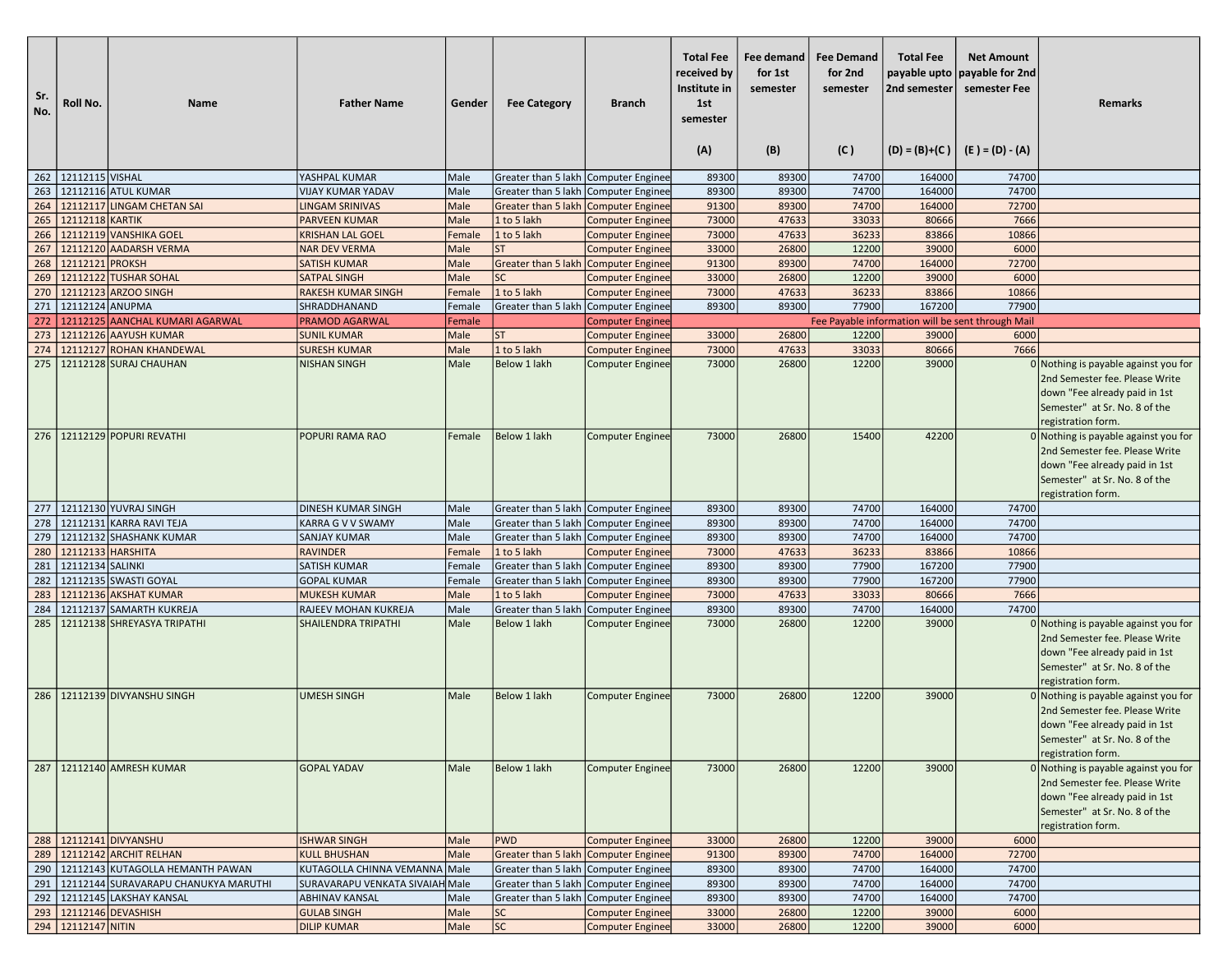| Sr.<br>No. | Roll No.           | <b>Name</b>                            | <b>Father Name</b>                         | Gender       | <b>Fee Category</b>                    | <b>Branch</b>                               | <b>Total Fee</b><br>received by<br>Institute in<br>1st<br>semester<br>(A) | Fee demand<br>for 1st<br>semester<br>(B) | <b>Fee Demand</b><br>for 2nd<br>semester<br>(C) | <b>Total Fee</b><br>payable upto<br>2nd semester<br>$(D) = (B)+(C)$ | <b>Net Amount</b><br>payable for 2nd<br>semester Fee<br>(E ) = (D) - (A) | <b>Remarks</b>                                                                                                                                                 |
|------------|--------------------|----------------------------------------|--------------------------------------------|--------------|----------------------------------------|---------------------------------------------|---------------------------------------------------------------------------|------------------------------------------|-------------------------------------------------|---------------------------------------------------------------------|--------------------------------------------------------------------------|----------------------------------------------------------------------------------------------------------------------------------------------------------------|
| 295        |                    | 12112148 BADAVATH LOKESH NAIK          | <b>BADAVATH GOPI NAIK</b>                  | Male         | <b>ST</b>                              | <b>Computer Enginee</b>                     | 33000                                                                     | 26800                                    | 12200                                           | 39000                                                               | 6000                                                                     |                                                                                                                                                                |
| 296        |                    | 12112149 VIPIN YADAV                   | <b>MUKESH SINGH</b>                        | Male         | Greater than 5 lakh                    | Computer Enginee                            | 89300                                                                     | 89300                                    | 74700                                           | 164000                                                              | 74700                                                                    |                                                                                                                                                                |
| 297        |                    | 12112150 DHEERAJ KUMAR                 | <b>RAMESH KUMAR</b>                        | Male         | Below 1 lakh                           | <b>Computer Enginee</b>                     | 73000                                                                     | 26800                                    | 12200                                           | 39000                                                               |                                                                          | 0 Nothing is payable against you for<br>2nd Semester fee. Please Write<br>down "Fee already paid in 1st<br>Semester" at Sr. No. 8 of the<br>registration form. |
|            |                    | 298 12112151 ROHIT KUMAR               | <b>RAJKISHOR GUPTA</b>                     | Male         | 1 to 5 lakh                            | <b>Computer Enginee</b>                     | 73000                                                                     | 47633                                    | 33033                                           | 80666                                                               | 7666                                                                     |                                                                                                                                                                |
| 299        |                    | 12112152 VARSHA JARWAL                 | <b>KHUSHI RAM MEENA</b>                    | Female       | <b>ST</b>                              | <b>Computer Enginee</b>                     | 33000                                                                     | 26800                                    | 15400                                           | 42200                                                               | 9200                                                                     |                                                                                                                                                                |
| 300        | 12112153 AMISHA    |                                        | <b>GAIN CHAND</b>                          | Female       | Greater than 5 lakh                    | Computer Enginee                            | 89300                                                                     | 89300                                    | 77900                                           | 167200                                                              | 77900                                                                    |                                                                                                                                                                |
| 301        |                    | 12112154 ISHPREET KAUR                 | <b>KANWAL PAL SINGH</b>                    | Female       |                                        | <b>Computer Enginee</b>                     |                                                                           |                                          |                                                 |                                                                     | Fee Payable information will be sent through Mail                        |                                                                                                                                                                |
| 302        | 12112155 ANUJ JAIN | 12112156 AVINASH BHUYAN                | PANKAJ KR JAIN                             | Male         | Greater than 5 lakh   Computer Enginee |                                             | 89300                                                                     | 89300                                    | 74700<br>12200                                  | 164000<br>39000                                                     | 74700<br>6000                                                            |                                                                                                                                                                |
| 303<br>304 |                    | 12112157 VEDANSHU GARG                 | <b>ANANTA BHUYAN</b><br><b>SANJAY GARG</b> | Male<br>Male | <b>PWD</b><br>Greater than 5 lakh      | <b>Computer Enginee</b><br>Computer Enginee | 33000<br>89300                                                            | 26800<br>89300                           | 74700                                           | 164000                                                              | 74700                                                                    |                                                                                                                                                                |
| 305        |                    | 12112158 HEMA MEDAKA                   | MEDAKA SYAMALA RAO                         | Female       | Greater than 5 lakh                    | Computer Enginee                            | 89300                                                                     | 89300                                    | 77900                                           | 167200                                                              | 77900                                                                    |                                                                                                                                                                |
| 306        |                    | 12112159 AMAN DASHORE                  | <b>RAJENDRA DASHORE</b>                    | Male         | 1 to 5 lakh                            | <b>Computer Enginee</b>                     | 73000                                                                     | 47633                                    | 33033                                           | 80666                                                               | 7666                                                                     |                                                                                                                                                                |
| 307        |                    | 12112160 RAGHAV WADHWA                 | <b>DES RAJ</b>                             | Male         | Greater than 5 lakh                    | Computer Enginee                            | 89300                                                                     | 89300                                    | 74700                                           | 164000                                                              | 74700                                                                    |                                                                                                                                                                |
| 308        |                    | 12112161 MAYANK SHARMA                 | <b>SHRIRAM SHARMA</b>                      | Male         | Greater than 5 lakh                    | Computer Enginee                            | 89300                                                                     | 89300                                    | 74700                                           | 164000                                                              | 74700                                                                    |                                                                                                                                                                |
| 309        |                    | 12112162 UTKARSH MEENA                 | <b>BHARAT SINGH MEENA</b>                  | Male         | <b>ST</b>                              | <b>Computer Enginee</b>                     | 33000                                                                     | 26800                                    | 12200                                           | 39000                                                               | 6000                                                                     |                                                                                                                                                                |
| 310        |                    | 12112163 VANDANA                       | <b>SURAT SINGH</b>                         | Female       | <b>SC</b>                              | <b>Computer Enginee</b>                     | 33000                                                                     | 26800                                    | 15400                                           | 42200                                                               | 9200                                                                     |                                                                                                                                                                |
| 311        |                    | 12112164 SONU SINGH                    | <b>PARMOD SINGH</b>                        | Male         | Below 1 lakh                           | <b>Computer Enginee</b>                     | 73000                                                                     | 26800                                    | 12200                                           | 39000                                                               |                                                                          | 0 Nothing is payable against you for<br>2nd Semester fee. Please Write<br>down "Fee already paid in 1st<br>Semester" at Sr. No. 8 of the<br>registration form. |
|            |                    | 312 12112165 KULJEET SINGH             | <b>MANDEEP SINGH</b>                       | Male         | Below 1 lakh                           | <b>Computer Enginee</b>                     | 73000                                                                     | 26800                                    | 12200                                           | 39000                                                               |                                                                          | 0 Nothing is payable against you for<br>2nd Semester fee. Please Write<br>down "Fee already paid in 1st<br>Semester" at Sr. No. 8 of the<br>registration form. |
| 313        |                    | 12112166 RAJESH VISHNOI                | <b>BHAJAN LAL VISHNOI</b>                  | Male         | Greater than 5 lakh   Computer Enginee |                                             | 89300                                                                     | 89300                                    | 74700                                           | 164000                                                              | 74700                                                                    |                                                                                                                                                                |
| 314        |                    | 12112167 PARNOOR KAUR                  | <b>KANWERJEET SINGH</b>                    | Female       | <b>SC</b>                              | <b>Computer Enginee</b>                     | 33000                                                                     | 26800                                    | 15400                                           | 42200                                                               | 9200                                                                     |                                                                                                                                                                |
| 315        | 12112168 TANU      |                                        | <b>SURENDER</b>                            | Female       | Greater than 5 lakh                    | Computer Enginee                            | 89300                                                                     | 89300                                    | 77900                                           | 167200                                                              | 77900                                                                    |                                                                                                                                                                |
|            |                    | 316   12112169 DEV GUPTA               | <b>DINESH KUMAR GUPTA</b>                  | Male         | <b>Below 1 lakh</b>                    | <b>Computer Enginee</b>                     | 73000                                                                     | 26800                                    | 12200                                           | 39000                                                               |                                                                          | 0 Nothing is payable against you for<br>2nd Semester fee. Please Write<br>down "Fee already paid in 1st<br>Semester" at Sr. No. 8 of the<br>registration form. |
|            |                    | 317   12112170 GUPTA SURAJ SHYAMCHARAN | <b>SHYAMCHARAN GUPTA</b>                   | Male         | Below 1 lakh                           | <b>Computer Enginee</b>                     | 73000                                                                     | 26800                                    | 12200                                           | 39000                                                               |                                                                          | 0 Nothing is payable against you for<br>2nd Semester fee. Please Write<br>down "Fee already paid in 1st<br>Semester" at Sr. No. 8 of the<br>registration form. |
|            |                    | 318   12112171   DHANANJAY             | YASHPAL                                    | Male         | 1 to 5 lakh                            | <b>Computer Enginee</b>                     | 73000                                                                     | 47633                                    | 33033                                           | 80666                                                               | 7666                                                                     |                                                                                                                                                                |
|            |                    | 319   12112173   HIMANSHU VERMA        | BHUPENDRA KUMAR VERMA                      | Male         | Below 1 lakh                           | <b>Computer Enginee</b>                     | 73000                                                                     | 26800                                    | 12200                                           | 39000                                                               |                                                                          | 0 Nothing is payable against you for<br>2nd Semester fee. Please Write<br>down "Fee already paid in 1st<br>Semester" at Sr. No. 8 of the<br>registration form. |
|            |                    | 320   12112174 LOVEPREET KAUR          | <b>SATVIR SINGH</b>                        | Female       | Greater than 5 lakh Computer Enginee   |                                             | 89300                                                                     | 89300                                    | 77900                                           | 167200                                                              | 77900                                                                    |                                                                                                                                                                |
|            | 321 12112175 TARUN |                                        | <b>INDRAJ SINGH</b>                        | Male         | SC                                     | <b>Computer Enginee</b>                     | 33000                                                                     | 26800                                    | 12200                                           | 39000                                                               | 6000                                                                     |                                                                                                                                                                |
| 322        |                    | 12112176 PRASHANT GAUTAM               | <b>RAJ BAHADUR</b>                         | Male         | <b>SC</b>                              | <b>Computer Enginee</b>                     | 33000                                                                     | 26800                                    | 12200                                           | 39000                                                               | 6000                                                                     |                                                                                                                                                                |
|            |                    | 323   12112177 BANDAPALLI SAI KOWSHIK  | <b>BANDAPALLI MAHESWARAIAH</b>             | Male         | sc                                     | <b>Computer Enginee</b>                     | 33000                                                                     | 26800                                    | 12200                                           | 39000                                                               | 6000                                                                     |                                                                                                                                                                |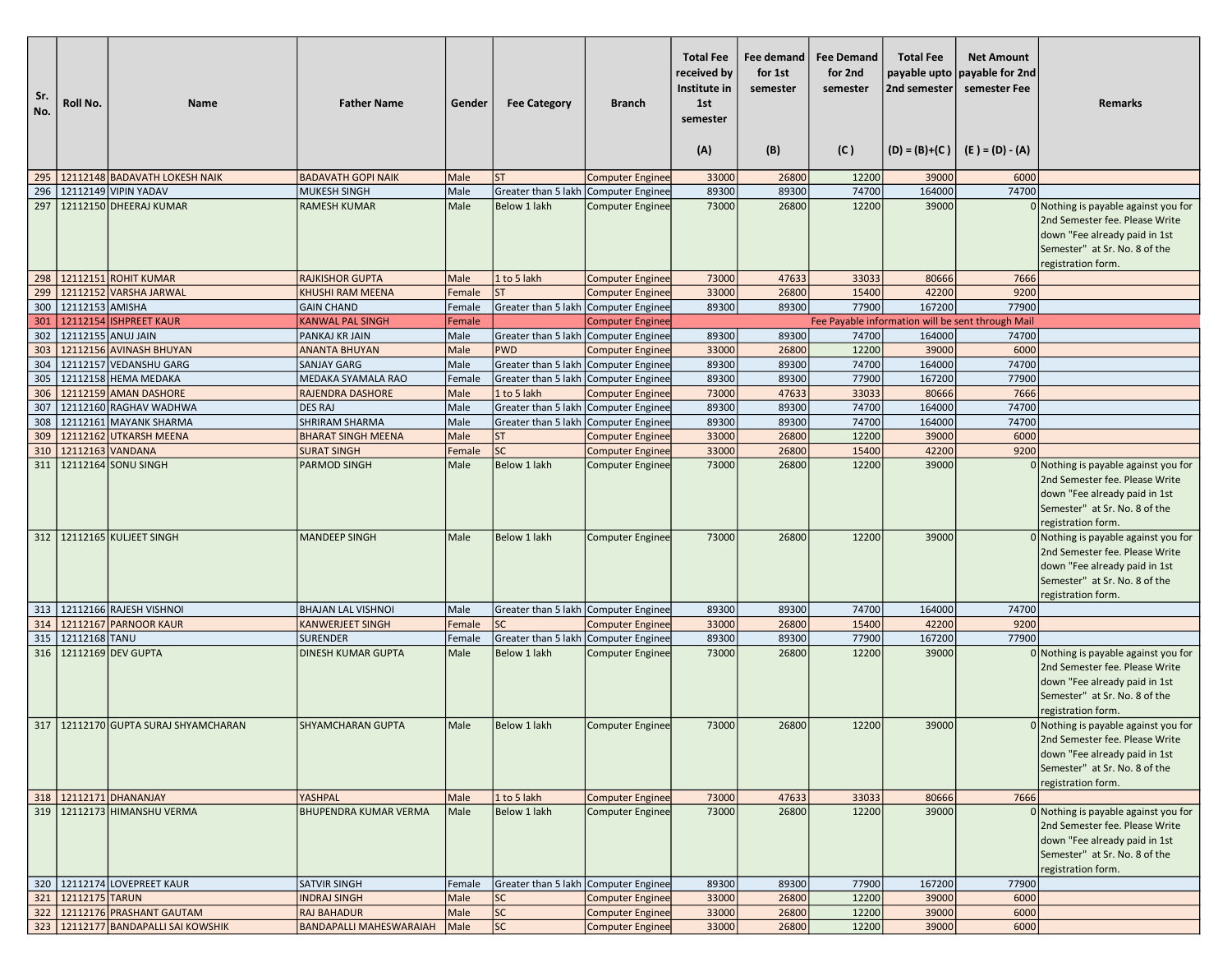| Sr.<br>No. | Roll No.                 | <b>Name</b>                                          | <b>Father Name</b>                                | Gender       | <b>Fee Category</b>                    | <b>Branch</b>                                      | <b>Total Fee</b><br>received by<br>Institute in<br>1st<br>semester<br>(A) | Fee demand<br>for 1st<br>semester<br>(B) | <b>Fee Demand</b><br>for 2nd<br>semester<br>(C) | <b>Total Fee</b><br>2nd semester<br>$(D) = (B)+(C)$ | <b>Net Amount</b><br>payable upto payable for 2nd<br>semester Fee<br>$(E) = (D) - (A)$ | <b>Remarks</b>                                                                                                                                                 |
|------------|--------------------------|------------------------------------------------------|---------------------------------------------------|--------------|----------------------------------------|----------------------------------------------------|---------------------------------------------------------------------------|------------------------------------------|-------------------------------------------------|-----------------------------------------------------|----------------------------------------------------------------------------------------|----------------------------------------------------------------------------------------------------------------------------------------------------------------|
| 324        |                          | 12112178 AYUSH GOYAL                                 | <b>SANJAY AGRAWAL</b>                             | Male         | Below 1 lakh                           | Computer Enginee                                   | 73000                                                                     | 26800                                    | 12200                                           | 39000                                               |                                                                                        | 0 Nothing is payable against you for<br>2nd Semester fee. Please Write<br>down "Fee already paid in 1st                                                        |
|            |                          |                                                      |                                                   |              |                                        |                                                    |                                                                           |                                          |                                                 |                                                     |                                                                                        | Semester" at Sr. No. 8 of the<br>registration form.                                                                                                            |
|            |                          | 325   12112179 KOVVURI VENKAT SATYA REDDY            | <b>VEERA RAGHAVA REDDY</b>                        | Male         | Greater than 5 lakh   Computer Enginee |                                                    | 89300                                                                     | 89300                                    | 74700                                           | 164000                                              | 74700                                                                                  |                                                                                                                                                                |
|            |                          | 326   12112180 NATTALA HARSHA VARDHAN                | <b>NATTALA BHASKARA RAO</b>                       | Male         | <b>SC</b>                              | <b>Computer Enginee</b>                            | 51300                                                                     | 26800                                    | 12200                                           | 39000                                               |                                                                                        | 0 Nothing is payable against you for<br>2nd Semester fee. Please Write<br>down "Fee already paid in 1st<br>Semester" at Sr. No. 8 of the<br>registration form. |
| 327        |                          | 12112181 SANDHYA YADAV                               | <b>VINOD KUMAR YADAV</b>                          | Female       | Below 1 lakh                           | Computer Enginee                                   | 73000                                                                     | 26800                                    | 15400                                           | 42200                                               |                                                                                        | 0 Nothing is payable against you for<br>2nd Semester fee. Please Write<br>down "Fee already paid in 1st<br>Semester" at Sr. No. 8 of the<br>registration form. |
|            |                          | 328 12112182 DHRUV SHARMA                            | <b>SUNIL KUMAR SHARMA</b>                         | Male         | 1 to 5 lakh                            | <b>Computer Enginee</b>                            | 73000                                                                     | 47633                                    | 33033                                           | 80666                                               | 7666                                                                                   |                                                                                                                                                                |
| 329        |                          | 12112183 YASH MEENA                                  | SATYANARAYAN MEENA                                | Male         | <b>ST</b>                              | <b>Computer Enginee</b>                            | 33000                                                                     | 26800                                    | 12200                                           | 39000                                               | 6000                                                                                   |                                                                                                                                                                |
|            | 330 12112184 VAIBHAV     |                                                      | <b>ASHOK KUMAR</b>                                | Male         | <b>SC</b>                              | <b>Computer Enginee</b>                            | 33000                                                                     | 26800                                    | 12200                                           | 39000                                               | 6000                                                                                   |                                                                                                                                                                |
| 331        |                          | 12112185 AMAN KUMAR                                  | HEERALAL                                          | Male         | Greater than 5 lakh   Computer Enginee |                                                    | 89300                                                                     | 89300                                    | 74700                                           | 164000                                              | 74700                                                                                  |                                                                                                                                                                |
|            |                          | 332   12112186 ASHUTOSH SANDILYA                     | SACHIN KUMAR ROY                                  | Male         | Greater than 5 lakh   Computer Enginee |                                                    | 89300                                                                     | 89300                                    | 74700                                           | 164000                                              | 74700                                                                                  |                                                                                                                                                                |
| 333        |                          | 12112187 UDAY PRATAP                                 | <b>PRAMOD KUMAR</b>                               | Male         | <b>SC</b>                              | <b>Computer Enginee</b>                            | 33000                                                                     | 26800                                    | 12200                                           | 39000                                               | 6000                                                                                   |                                                                                                                                                                |
| 334        |                          | 12112188 PRANAV KUMAR                                | <b>RAJ KUMAR</b>                                  | Male         | Below 1 lakh                           | <b>Computer Enginee</b>                            | 73000                                                                     | 26800                                    | 12200                                           | 39000                                               |                                                                                        | 0 Nothing is payable against you for<br>2nd Semester fee. Please Write<br>down "Fee already paid in 1st<br>Semester" at Sr. No. 8 of the<br>registration form. |
|            |                          | 335 12112189 VIRENDER MEENA                          | <b>MAHESH CHAND MEENA</b>                         | Male         | <b>ST</b>                              | <b>Computer Enginee</b>                            | 33000                                                                     | 26800                                    | 12200                                           | 39000                                               | 6000                                                                                   |                                                                                                                                                                |
|            |                          | 336 12112190 NAVEENJOT KAUR                          | <b>SUKHDEV SINGH</b>                              | Female       | <b>SC</b>                              | <b>Computer Enginee</b>                            | 33000                                                                     | 26800                                    | 15400                                           | 42200                                               | 9200                                                                                   |                                                                                                                                                                |
|            |                          | 337   12112191 PATERU SRIVALLI PATEL                 | PATERU KARUNAKAR                                  | Female       | Greater than 5 lakh   Computer Enginee |                                                    | 89300                                                                     | 89300                                    | 77900                                           | 167200                                              | 77900                                                                                  |                                                                                                                                                                |
| 338        |                          | 12112192 SHAKEEB PARWEZ                              | <b>AYAZ PARWEZ</b>                                | Male         | 1 to 5 lakh                            | <b>Computer Enginee</b>                            | 73000                                                                     | 47633                                    | 33033                                           | 80666                                               | 7666                                                                                   |                                                                                                                                                                |
|            | 339   12112193   PRERIKA |                                                      | <b>CHAMAN PARKASH</b>                             | Female       | <b>SC</b>                              | <b>Computer Enginee</b>                            | 33000                                                                     | 26800                                    | 15400                                           | 42200                                               | 9200                                                                                   |                                                                                                                                                                |
|            |                          | 340 12112194 KUSHAGRA AGARWAL                        | HARSH BARDHAN AGARWAL                             | Male         | Greater than 5 lakh   Computer Enginee |                                                    | 89300                                                                     | 89300                                    | 74700                                           | 164000                                              | 74700                                                                                  |                                                                                                                                                                |
|            |                          | 341   12112195 ANISH KUMAR MANGAL                    | <b>VINOD KUMAR GUPTA</b>                          | Male         | Greater than 5 lakh   Computer Enginee |                                                    | 89300                                                                     | 89300                                    | 74700                                           | 164000                                              | 74700                                                                                  |                                                                                                                                                                |
| 342        |                          | 12112196 KAMAL BHATT                                 | <b>RAKESH BHATT</b>                               | Male         | 1 to 5 lakh                            | <b>Computer Enginee</b>                            | 73000                                                                     | 47633                                    | 33033                                           | 80666                                               | 7666                                                                                   |                                                                                                                                                                |
| 343        |                          | 12112197 PRATHAM SINGH<br>344 21112198 HARSH CHAUHAN | <b>BABBU SINGH</b><br><b>ARJUN PRASAD CHAUHAN</b> | Male<br>Male | <b>SC</b><br>Below 1 lakh              | <b>Computer Enginee</b><br><b>Computer Enginee</b> | 33000<br>73000                                                            | 26800<br>26800                           | 12200<br>12200                                  | 39000<br>39000                                      | 6000                                                                                   | 0 Nothing is payable against you for<br>2nd Semester fee. Please Write<br>down "Fee already paid in 1st<br>Semester" at Sr. No. 8 of the<br>registration form. |
|            |                          | 345   12112199 LAVKUSH MEENA                         | <b>MOTILAL MEENA</b>                              | Male         | <b>ST</b>                              | <b>Computer Enginee</b>                            | 33000                                                                     | 26800                                    | 12200                                           | 39000                                               | 6000                                                                                   |                                                                                                                                                                |
|            | 346 22112200 PARDEEP     |                                                      | <b>SUBHASH KUMAR</b>                              | Male         | Greater than 5 lakh   Computer Enginee |                                                    | 89300                                                                     | 89300                                    | 74700                                           | 164000                                              | 74700                                                                                  |                                                                                                                                                                |
|            |                          | 347 12112201 ANSHIKA SINGLA                          | <b>NEERAJ SINGLA</b>                              | Female       | <b>PWD</b>                             | <b>Computer Enginee</b>                            | 33000                                                                     | 26800                                    | 15400                                           | 42200                                               | 9200                                                                                   |                                                                                                                                                                |
|            |                          | 348   12112202 ABHISHEK PATEL                        | <b>VIVEK KUMAR ARYA</b>                           | Male         | <b>PWD</b>                             | <b>Computer Enginee</b>                            | 33000                                                                     | 26800                                    | 12200                                           | 39000                                               | 6000                                                                                   |                                                                                                                                                                |
|            | 349 12112203 PIRYANKA    |                                                      | <b>MAHINDER SINGH</b>                             | Female       | Below 1 lakh                           | <b>Computer Enginee</b>                            | 73000                                                                     | 26800                                    | 15400                                           | 42200                                               |                                                                                        | 0 Nothing is payable against you for<br>2nd Semester fee. Please Write<br>down "Fee already paid in 1st<br>Semester" at Sr. No. 8 of the<br>registration form. |
|            | 350 12112204 MOHIT       |                                                      | LABH SINGH                                        | Male         | 1 to 5 lakh                            | <b>Computer Enginee</b>                            | 73000                                                                     | 47633                                    | 33033                                           | 80666                                               | 7666                                                                                   |                                                                                                                                                                |
|            |                          | 351   12112205 KARTIK VIJAY                          | <b>MAHESH VIJAY</b>                               | Male         | 1 to 5 lakh                            | <b>Computer Enginee</b>                            | 73000                                                                     | 47633                                    | 33033                                           | 80666                                               | 7666                                                                                   |                                                                                                                                                                |
|            |                          | 352 12112206 GAURAV KUMAR                            | <b>SUDHIR KUMAR SINGH</b>                         | Male         | Greater than 5 lakh   Computer Enginee |                                                    | 91300                                                                     | 89300                                    | 74700                                           | 164000                                              | 72700                                                                                  |                                                                                                                                                                |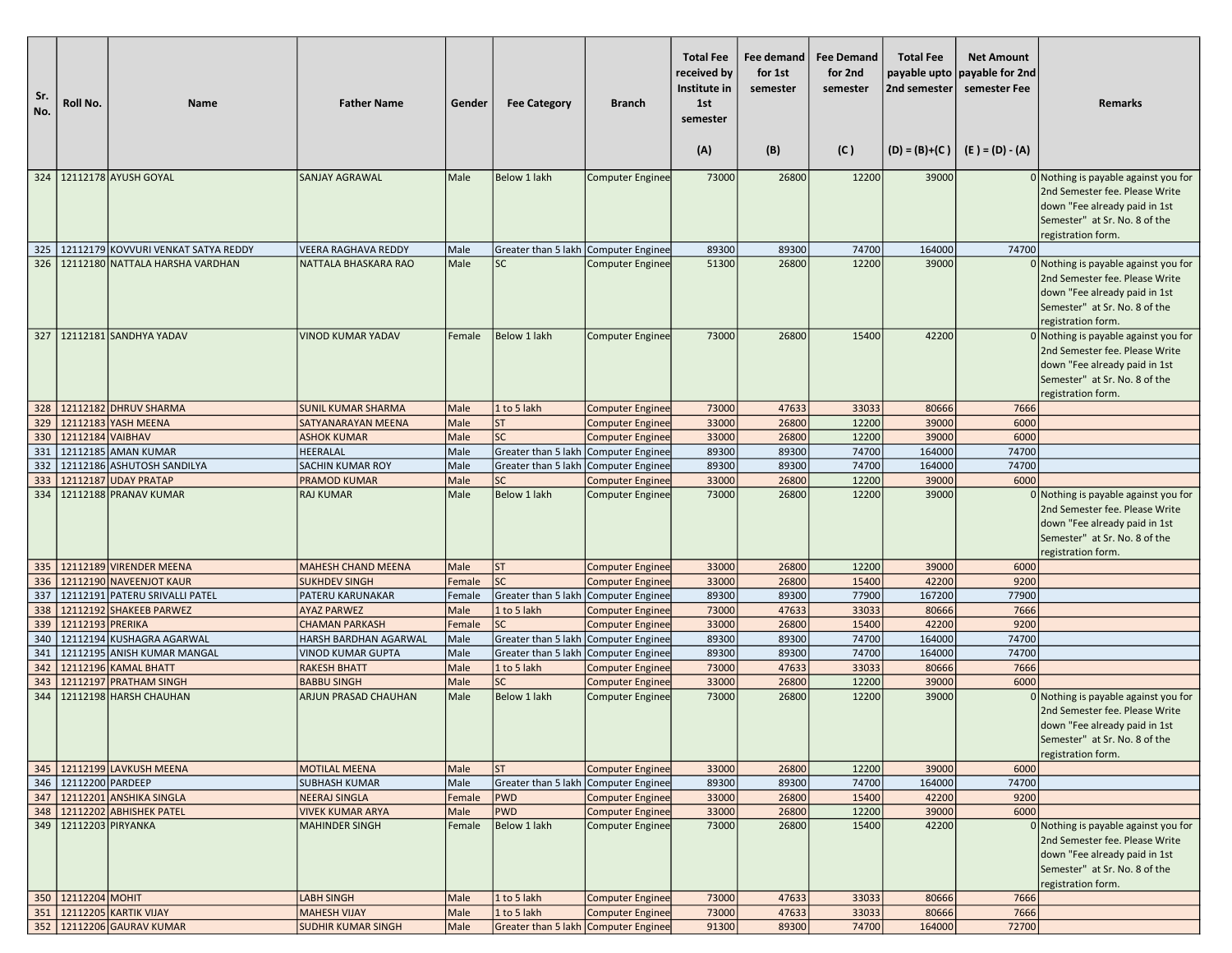| 12112207 PARVEEN<br><b>KAPOOR SINGH</b><br>353<br>Male<br>Greater than 5 lakh Computer Enginee<br>89300<br>89300<br>74700<br>164000<br>74700<br>354<br>12112208 ADITYA SHARMA<br>74700<br>74700<br><b>RAMAVTAR SHARMA</b><br>Male<br>Greater than 5 lakh Computer Enginee<br>89300<br>89300<br>164000<br>12112209 NISHU<br>47633<br>36233<br>83866<br>10866<br>355<br><b>SANJEEV</b><br>Female<br>1 to 5 lakh<br>73000<br><b>Computer Enginee</b><br>356<br>12112210 DIVYA KANT GAUTAM<br><b>SC</b><br>12200<br>6000<br><b>JAI KANT RAM</b><br>Male<br>33000<br>26800<br>39000<br><b>Computer Enginee</b><br>12112211 HARIOM<br>12200<br>357<br>LAXMAN<br>Male<br>Below 1 lakh<br>73000<br>26800<br>39000<br>0 Nothing is payable against you for<br><b>Computer Enginee</b><br>2nd Semester fee. Please Write<br>down "Fee already paid in 1st<br>Semester" at Sr. No. 8 of the<br>registration form.<br>358 12112212 VISHWADEV<br><b>SATYADEV SHARMA</b><br><b>PWD</b><br>26800<br>12200<br>39000<br>Male<br><b>Computer Enginee</b><br>33000<br>6000<br>359<br>12112213 HARSHITA<br><b>SC</b><br>9200<br><b>HARISH KUMAR</b><br><b>Computer Enginee</b><br>33000<br>26800<br>15400<br>42200<br>Female<br>360<br>12112214 PUNEET PAHUJA<br>89300<br>74700<br>72700<br><b>PURAN KUMAR</b><br>Male<br>Greater than 5 lakh Computer Enginee<br>91300<br>164000<br>361<br>12112215 PRIYANSHU<br>Male<br><b>Below 1 lakh</b><br>12200<br><b>AWADHESH SINGH</b><br><b>Computer Enginee</b><br>73000<br>26800<br>39000<br>0 Nothing is payable against you for<br>2nd Semester fee. Please Write<br>down "Fee already paid in 1st<br>Semester" at Sr. No. 8 of the<br>registration form.<br>12112216 AGAM SRIVASTAVA<br><b>MADHUR KUMAR SRIVASTAVA</b><br>Male<br>Fee Payable information will be sent through Mail<br>362<br><b>Computer Enginee</b><br>12112217 RAHUL GORAI<br>Male<br><b>PWD</b><br>33000<br>363<br><b>SUNIL KUMAR GORAI</b><br>Computer Enginee<br>26800<br>12200<br>39000<br>6000<br>26800<br>12200<br>39000<br>$0$ Nothing is payable against you for<br>364<br>12112218 RAVI RANJAN KUMAR<br>MITHILESH SHARMA<br>Male<br>Below 1 lakh<br>73000<br><b>Computer Enginee</b><br>2nd Semester fee. Please Write<br>down "Fee already paid in 1st<br>Semester" at Sr. No. 8 of the<br>registration form.<br>12112219 HIMANSHU YADAV<br>7666<br><b>ASHOK KUMAR</b><br>Male<br>1 to 5 lakh<br>73000<br>47633<br>33033<br>80666<br>365<br><b>Computer Enginee</b><br>12112220 SANSKAR SETH<br>1 to 5 lakh<br>47633<br>33033<br>7666<br>366<br><b>SUNIL KUMAR</b><br>Male<br>73000<br>80666<br><b>Computer Enginee</b><br>33033<br>7666<br>12112221 RAJAN<br>Male<br>1 to 5 lakh<br>73000<br>47633<br>80666<br>367<br><b>RAJESH KUMAR</b><br><b>Computer Enginee</b><br>33033<br>7666<br>12112222 MOKSH BAREJA<br>Male<br>1 to 5 lakh<br>73000<br>47633<br>80666<br>368<br>PREM KUMAR BAREJA<br><b>Computer Enginee</b><br>12112223 VISHWASH RAUSHAN<br>26800<br>12200<br>39000<br>369<br>MOHAN PRASAD SRIVASTAVA<br>Male<br>Below 1 lakh<br>73000<br>0 Nothing is payable against you for<br><b>Computer Enginee</b><br>2nd Semester fee. Please Write<br>down "Fee already paid in 1st<br>Semester" at Sr. No. 8 of the<br>registration form.<br>12112224 J SANJAY CHNADRA<br><b>CHANDRA SEKHARA</b><br>12200<br>370<br>Male<br><b>ST</b><br>33000<br>26800<br>39000<br>6000<br><b>Computer Enginee</b><br>371<br>12112225 AMAN KUMAR YADAV<br>74700<br><b>SURENDER KUMAR</b><br>Male<br>Greater than 5 lakh Computer Enginee<br>89300<br>89300<br>74700<br>164000<br>74700<br>12112226 SHUBHAM GARG<br>89300<br>164000<br>74700<br>372<br><b>VIJENDRA KUMAR GUPTA</b><br>Male<br>Greater than 5 lakh Computer Enginee<br>89300<br>373<br>12112227<br>Male<br><b>PWD</b><br>12200<br>6000<br><b>ROHIT KUMAR</b><br>33000<br>26800<br>39000<br><b>SURENDER KUMAR</b><br><b>Computer Enginee</b><br>33033<br>374<br>12112229 RAHUL<br>Male<br>1 to 5 lakh<br>73000<br>47633<br>80666<br>7666<br><b>RAJESH KUMAR</b><br><b>Computer Enginee</b><br>12112231 ALOK RAJ<br>Below 1 lakh<br>12200<br>375<br>MADHWENDRA KUMAR MISHRA Male<br><b>Computer Enginee</b><br>73000<br>26800<br>39000<br>0 Nothing is payable against you for<br>2nd Semester fee. Please Write<br>down "Fee already paid in 1st<br>Semester" at Sr. No. 8 of the<br>registration form.<br>376 12112232 PRATUSH PRASOON MISHRA<br><b>UMAKANT MISHRA</b><br>Male<br>Greater than 5 lakh Computer Enginee<br>89300<br>89300<br>74700<br>164000<br>74700<br>377 12112233 NITANSH BHATIA<br>RAVINDER KUMAR BHATIA<br>74700<br>74700<br>Male<br>Greater than 5 lakh Computer Enginee<br>89300<br>89300<br>164000<br>378   12112234 KARTIKEY TEWATIA<br>74700<br>72700<br><b>NARENDER KUMAR</b><br>Male<br>Greater than 5 lakh Computer Enginee<br>91300<br>89300<br>164000<br>379   12112235 HARSH KUMAR<br>Greater than 5 lakh Computer Enginee<br>74700<br>164000<br>74700<br><b>NAVEEN KUMAR</b><br>Male<br>89300<br>89300<br>380 12112236 RAJ KAITH<br><b>KAMLESH KUMAR</b><br><b>SC</b><br>12200<br>6000<br>Male<br><b>Computer Enginee</b><br>33000<br>26800<br>39000<br>381   12112237 ANUPRIYA BIRMAN<br>Greater than 5 lakh Computer Enginee<br>91300<br>77900<br>75900<br><b>ANIL KUMAR BIRMAN</b><br>89300<br>167200<br>Female | Sr.<br>No. | Roll No. | <b>Name</b> | <b>Father Name</b> | Gender | <b>Fee Category</b> | <b>Branch</b> | <b>Total Fee</b><br>received by<br>Institute in<br>1st<br>semester<br>(A) | Fee demand<br>for 1st<br>semester<br>(B) | <b>Fee Demand</b><br>for 2nd<br>semester<br>(C) | <b>Total Fee</b><br>2nd semester | <b>Net Amount</b><br>payable upto payable for 2nd<br>semester Fee<br>$  (D) = (B)+(C)   (E) = (D) - (A)$ | <b>Remarks</b> |
|-------------------------------------------------------------------------------------------------------------------------------------------------------------------------------------------------------------------------------------------------------------------------------------------------------------------------------------------------------------------------------------------------------------------------------------------------------------------------------------------------------------------------------------------------------------------------------------------------------------------------------------------------------------------------------------------------------------------------------------------------------------------------------------------------------------------------------------------------------------------------------------------------------------------------------------------------------------------------------------------------------------------------------------------------------------------------------------------------------------------------------------------------------------------------------------------------------------------------------------------------------------------------------------------------------------------------------------------------------------------------------------------------------------------------------------------------------------------------------------------------------------------------------------------------------------------------------------------------------------------------------------------------------------------------------------------------------------------------------------------------------------------------------------------------------------------------------------------------------------------------------------------------------------------------------------------------------------------------------------------------------------------------------------------------------------------------------------------------------------------------------------------------------------------------------------------------------------------------------------------------------------------------------------------------------------------------------------------------------------------------------------------------------------------------------------------------------------------------------------------------------------------------------------------------------------------------------------------------------------------------------------------------------------------------------------------------------------------------------------------------------------------------------------------------------------------------------------------------------------------------------------------------------------------------------------------------------------------------------------------------------------------------------------------------------------------------------------------------------------------------------------------------------------------------------------------------------------------------------------------------------------------------------------------------------------------------------------------------------------------------------------------------------------------------------------------------------------------------------------------------------------------------------------------------------------------------------------------------------------------------------------------------------------------------------------------------------------------------------------------------------------------------------------------------------------------------------------------------------------------------------------------------------------------------------------------------------------------------------------------------------------------------------------------------------------------------------------------------------------------------------------------------------------------------------------------------------------------------------------------------------------------------------------------------------------------------------------------------------------------------------------------------------------------------------------------------------------------------------------------------------------------------------------------------------------------------------------------------------------------------------------------------------------------------------------------------------------------------------------------------------------------------------------------------------------------------------------------------------------------------------------------------------------------------------------------------------------------------------------------------------------------------------------------------------------------------------------------------------------------------------------------------------------------------------------------------------------------------------------------------------------------------------------------------------------------|------------|----------|-------------|--------------------|--------|---------------------|---------------|---------------------------------------------------------------------------|------------------------------------------|-------------------------------------------------|----------------------------------|----------------------------------------------------------------------------------------------------------|----------------|
|                                                                                                                                                                                                                                                                                                                                                                                                                                                                                                                                                                                                                                                                                                                                                                                                                                                                                                                                                                                                                                                                                                                                                                                                                                                                                                                                                                                                                                                                                                                                                                                                                                                                                                                                                                                                                                                                                                                                                                                                                                                                                                                                                                                                                                                                                                                                                                                                                                                                                                                                                                                                                                                                                                                                                                                                                                                                                                                                                                                                                                                                                                                                                                                                                                                                                                                                                                                                                                                                                                                                                                                                                                                                                                                                                                                                                                                                                                                                                                                                                                                                                                                                                                                                                                                                                                                                                                                                                                                                                                                                                                                                                                                                                                                                                                                                                                                                                                                                                                                                                                                                                                                                                                                                                                                                                                                   |            |          |             |                    |        |                     |               |                                                                           |                                          |                                                 |                                  |                                                                                                          |                |
|                                                                                                                                                                                                                                                                                                                                                                                                                                                                                                                                                                                                                                                                                                                                                                                                                                                                                                                                                                                                                                                                                                                                                                                                                                                                                                                                                                                                                                                                                                                                                                                                                                                                                                                                                                                                                                                                                                                                                                                                                                                                                                                                                                                                                                                                                                                                                                                                                                                                                                                                                                                                                                                                                                                                                                                                                                                                                                                                                                                                                                                                                                                                                                                                                                                                                                                                                                                                                                                                                                                                                                                                                                                                                                                                                                                                                                                                                                                                                                                                                                                                                                                                                                                                                                                                                                                                                                                                                                                                                                                                                                                                                                                                                                                                                                                                                                                                                                                                                                                                                                                                                                                                                                                                                                                                                                                   |            |          |             |                    |        |                     |               |                                                                           |                                          |                                                 |                                  |                                                                                                          |                |
|                                                                                                                                                                                                                                                                                                                                                                                                                                                                                                                                                                                                                                                                                                                                                                                                                                                                                                                                                                                                                                                                                                                                                                                                                                                                                                                                                                                                                                                                                                                                                                                                                                                                                                                                                                                                                                                                                                                                                                                                                                                                                                                                                                                                                                                                                                                                                                                                                                                                                                                                                                                                                                                                                                                                                                                                                                                                                                                                                                                                                                                                                                                                                                                                                                                                                                                                                                                                                                                                                                                                                                                                                                                                                                                                                                                                                                                                                                                                                                                                                                                                                                                                                                                                                                                                                                                                                                                                                                                                                                                                                                                                                                                                                                                                                                                                                                                                                                                                                                                                                                                                                                                                                                                                                                                                                                                   |            |          |             |                    |        |                     |               |                                                                           |                                          |                                                 |                                  |                                                                                                          |                |
|                                                                                                                                                                                                                                                                                                                                                                                                                                                                                                                                                                                                                                                                                                                                                                                                                                                                                                                                                                                                                                                                                                                                                                                                                                                                                                                                                                                                                                                                                                                                                                                                                                                                                                                                                                                                                                                                                                                                                                                                                                                                                                                                                                                                                                                                                                                                                                                                                                                                                                                                                                                                                                                                                                                                                                                                                                                                                                                                                                                                                                                                                                                                                                                                                                                                                                                                                                                                                                                                                                                                                                                                                                                                                                                                                                                                                                                                                                                                                                                                                                                                                                                                                                                                                                                                                                                                                                                                                                                                                                                                                                                                                                                                                                                                                                                                                                                                                                                                                                                                                                                                                                                                                                                                                                                                                                                   |            |          |             |                    |        |                     |               |                                                                           |                                          |                                                 |                                  |                                                                                                          |                |
|                                                                                                                                                                                                                                                                                                                                                                                                                                                                                                                                                                                                                                                                                                                                                                                                                                                                                                                                                                                                                                                                                                                                                                                                                                                                                                                                                                                                                                                                                                                                                                                                                                                                                                                                                                                                                                                                                                                                                                                                                                                                                                                                                                                                                                                                                                                                                                                                                                                                                                                                                                                                                                                                                                                                                                                                                                                                                                                                                                                                                                                                                                                                                                                                                                                                                                                                                                                                                                                                                                                                                                                                                                                                                                                                                                                                                                                                                                                                                                                                                                                                                                                                                                                                                                                                                                                                                                                                                                                                                                                                                                                                                                                                                                                                                                                                                                                                                                                                                                                                                                                                                                                                                                                                                                                                                                                   |            |          |             |                    |        |                     |               |                                                                           |                                          |                                                 |                                  |                                                                                                          |                |
|                                                                                                                                                                                                                                                                                                                                                                                                                                                                                                                                                                                                                                                                                                                                                                                                                                                                                                                                                                                                                                                                                                                                                                                                                                                                                                                                                                                                                                                                                                                                                                                                                                                                                                                                                                                                                                                                                                                                                                                                                                                                                                                                                                                                                                                                                                                                                                                                                                                                                                                                                                                                                                                                                                                                                                                                                                                                                                                                                                                                                                                                                                                                                                                                                                                                                                                                                                                                                                                                                                                                                                                                                                                                                                                                                                                                                                                                                                                                                                                                                                                                                                                                                                                                                                                                                                                                                                                                                                                                                                                                                                                                                                                                                                                                                                                                                                                                                                                                                                                                                                                                                                                                                                                                                                                                                                                   |            |          |             |                    |        |                     |               |                                                                           |                                          |                                                 |                                  |                                                                                                          |                |
|                                                                                                                                                                                                                                                                                                                                                                                                                                                                                                                                                                                                                                                                                                                                                                                                                                                                                                                                                                                                                                                                                                                                                                                                                                                                                                                                                                                                                                                                                                                                                                                                                                                                                                                                                                                                                                                                                                                                                                                                                                                                                                                                                                                                                                                                                                                                                                                                                                                                                                                                                                                                                                                                                                                                                                                                                                                                                                                                                                                                                                                                                                                                                                                                                                                                                                                                                                                                                                                                                                                                                                                                                                                                                                                                                                                                                                                                                                                                                                                                                                                                                                                                                                                                                                                                                                                                                                                                                                                                                                                                                                                                                                                                                                                                                                                                                                                                                                                                                                                                                                                                                                                                                                                                                                                                                                                   |            |          |             |                    |        |                     |               |                                                                           |                                          |                                                 |                                  |                                                                                                          |                |
|                                                                                                                                                                                                                                                                                                                                                                                                                                                                                                                                                                                                                                                                                                                                                                                                                                                                                                                                                                                                                                                                                                                                                                                                                                                                                                                                                                                                                                                                                                                                                                                                                                                                                                                                                                                                                                                                                                                                                                                                                                                                                                                                                                                                                                                                                                                                                                                                                                                                                                                                                                                                                                                                                                                                                                                                                                                                                                                                                                                                                                                                                                                                                                                                                                                                                                                                                                                                                                                                                                                                                                                                                                                                                                                                                                                                                                                                                                                                                                                                                                                                                                                                                                                                                                                                                                                                                                                                                                                                                                                                                                                                                                                                                                                                                                                                                                                                                                                                                                                                                                                                                                                                                                                                                                                                                                                   |            |          |             |                    |        |                     |               |                                                                           |                                          |                                                 |                                  |                                                                                                          |                |
|                                                                                                                                                                                                                                                                                                                                                                                                                                                                                                                                                                                                                                                                                                                                                                                                                                                                                                                                                                                                                                                                                                                                                                                                                                                                                                                                                                                                                                                                                                                                                                                                                                                                                                                                                                                                                                                                                                                                                                                                                                                                                                                                                                                                                                                                                                                                                                                                                                                                                                                                                                                                                                                                                                                                                                                                                                                                                                                                                                                                                                                                                                                                                                                                                                                                                                                                                                                                                                                                                                                                                                                                                                                                                                                                                                                                                                                                                                                                                                                                                                                                                                                                                                                                                                                                                                                                                                                                                                                                                                                                                                                                                                                                                                                                                                                                                                                                                                                                                                                                                                                                                                                                                                                                                                                                                                                   |            |          |             |                    |        |                     |               |                                                                           |                                          |                                                 |                                  |                                                                                                          |                |
|                                                                                                                                                                                                                                                                                                                                                                                                                                                                                                                                                                                                                                                                                                                                                                                                                                                                                                                                                                                                                                                                                                                                                                                                                                                                                                                                                                                                                                                                                                                                                                                                                                                                                                                                                                                                                                                                                                                                                                                                                                                                                                                                                                                                                                                                                                                                                                                                                                                                                                                                                                                                                                                                                                                                                                                                                                                                                                                                                                                                                                                                                                                                                                                                                                                                                                                                                                                                                                                                                                                                                                                                                                                                                                                                                                                                                                                                                                                                                                                                                                                                                                                                                                                                                                                                                                                                                                                                                                                                                                                                                                                                                                                                                                                                                                                                                                                                                                                                                                                                                                                                                                                                                                                                                                                                                                                   |            |          |             |                    |        |                     |               |                                                                           |                                          |                                                 |                                  |                                                                                                          |                |
|                                                                                                                                                                                                                                                                                                                                                                                                                                                                                                                                                                                                                                                                                                                                                                                                                                                                                                                                                                                                                                                                                                                                                                                                                                                                                                                                                                                                                                                                                                                                                                                                                                                                                                                                                                                                                                                                                                                                                                                                                                                                                                                                                                                                                                                                                                                                                                                                                                                                                                                                                                                                                                                                                                                                                                                                                                                                                                                                                                                                                                                                                                                                                                                                                                                                                                                                                                                                                                                                                                                                                                                                                                                                                                                                                                                                                                                                                                                                                                                                                                                                                                                                                                                                                                                                                                                                                                                                                                                                                                                                                                                                                                                                                                                                                                                                                                                                                                                                                                                                                                                                                                                                                                                                                                                                                                                   |            |          |             |                    |        |                     |               |                                                                           |                                          |                                                 |                                  |                                                                                                          |                |
|                                                                                                                                                                                                                                                                                                                                                                                                                                                                                                                                                                                                                                                                                                                                                                                                                                                                                                                                                                                                                                                                                                                                                                                                                                                                                                                                                                                                                                                                                                                                                                                                                                                                                                                                                                                                                                                                                                                                                                                                                                                                                                                                                                                                                                                                                                                                                                                                                                                                                                                                                                                                                                                                                                                                                                                                                                                                                                                                                                                                                                                                                                                                                                                                                                                                                                                                                                                                                                                                                                                                                                                                                                                                                                                                                                                                                                                                                                                                                                                                                                                                                                                                                                                                                                                                                                                                                                                                                                                                                                                                                                                                                                                                                                                                                                                                                                                                                                                                                                                                                                                                                                                                                                                                                                                                                                                   |            |          |             |                    |        |                     |               |                                                                           |                                          |                                                 |                                  |                                                                                                          |                |
|                                                                                                                                                                                                                                                                                                                                                                                                                                                                                                                                                                                                                                                                                                                                                                                                                                                                                                                                                                                                                                                                                                                                                                                                                                                                                                                                                                                                                                                                                                                                                                                                                                                                                                                                                                                                                                                                                                                                                                                                                                                                                                                                                                                                                                                                                                                                                                                                                                                                                                                                                                                                                                                                                                                                                                                                                                                                                                                                                                                                                                                                                                                                                                                                                                                                                                                                                                                                                                                                                                                                                                                                                                                                                                                                                                                                                                                                                                                                                                                                                                                                                                                                                                                                                                                                                                                                                                                                                                                                                                                                                                                                                                                                                                                                                                                                                                                                                                                                                                                                                                                                                                                                                                                                                                                                                                                   |            |          |             |                    |        |                     |               |                                                                           |                                          |                                                 |                                  |                                                                                                          |                |
|                                                                                                                                                                                                                                                                                                                                                                                                                                                                                                                                                                                                                                                                                                                                                                                                                                                                                                                                                                                                                                                                                                                                                                                                                                                                                                                                                                                                                                                                                                                                                                                                                                                                                                                                                                                                                                                                                                                                                                                                                                                                                                                                                                                                                                                                                                                                                                                                                                                                                                                                                                                                                                                                                                                                                                                                                                                                                                                                                                                                                                                                                                                                                                                                                                                                                                                                                                                                                                                                                                                                                                                                                                                                                                                                                                                                                                                                                                                                                                                                                                                                                                                                                                                                                                                                                                                                                                                                                                                                                                                                                                                                                                                                                                                                                                                                                                                                                                                                                                                                                                                                                                                                                                                                                                                                                                                   |            |          |             |                    |        |                     |               |                                                                           |                                          |                                                 |                                  |                                                                                                          |                |
|                                                                                                                                                                                                                                                                                                                                                                                                                                                                                                                                                                                                                                                                                                                                                                                                                                                                                                                                                                                                                                                                                                                                                                                                                                                                                                                                                                                                                                                                                                                                                                                                                                                                                                                                                                                                                                                                                                                                                                                                                                                                                                                                                                                                                                                                                                                                                                                                                                                                                                                                                                                                                                                                                                                                                                                                                                                                                                                                                                                                                                                                                                                                                                                                                                                                                                                                                                                                                                                                                                                                                                                                                                                                                                                                                                                                                                                                                                                                                                                                                                                                                                                                                                                                                                                                                                                                                                                                                                                                                                                                                                                                                                                                                                                                                                                                                                                                                                                                                                                                                                                                                                                                                                                                                                                                                                                   |            |          |             |                    |        |                     |               |                                                                           |                                          |                                                 |                                  |                                                                                                          |                |
|                                                                                                                                                                                                                                                                                                                                                                                                                                                                                                                                                                                                                                                                                                                                                                                                                                                                                                                                                                                                                                                                                                                                                                                                                                                                                                                                                                                                                                                                                                                                                                                                                                                                                                                                                                                                                                                                                                                                                                                                                                                                                                                                                                                                                                                                                                                                                                                                                                                                                                                                                                                                                                                                                                                                                                                                                                                                                                                                                                                                                                                                                                                                                                                                                                                                                                                                                                                                                                                                                                                                                                                                                                                                                                                                                                                                                                                                                                                                                                                                                                                                                                                                                                                                                                                                                                                                                                                                                                                                                                                                                                                                                                                                                                                                                                                                                                                                                                                                                                                                                                                                                                                                                                                                                                                                                                                   |            |          |             |                    |        |                     |               |                                                                           |                                          |                                                 |                                  |                                                                                                          |                |
|                                                                                                                                                                                                                                                                                                                                                                                                                                                                                                                                                                                                                                                                                                                                                                                                                                                                                                                                                                                                                                                                                                                                                                                                                                                                                                                                                                                                                                                                                                                                                                                                                                                                                                                                                                                                                                                                                                                                                                                                                                                                                                                                                                                                                                                                                                                                                                                                                                                                                                                                                                                                                                                                                                                                                                                                                                                                                                                                                                                                                                                                                                                                                                                                                                                                                                                                                                                                                                                                                                                                                                                                                                                                                                                                                                                                                                                                                                                                                                                                                                                                                                                                                                                                                                                                                                                                                                                                                                                                                                                                                                                                                                                                                                                                                                                                                                                                                                                                                                                                                                                                                                                                                                                                                                                                                                                   |            |          |             |                    |        |                     |               |                                                                           |                                          |                                                 |                                  |                                                                                                          |                |
|                                                                                                                                                                                                                                                                                                                                                                                                                                                                                                                                                                                                                                                                                                                                                                                                                                                                                                                                                                                                                                                                                                                                                                                                                                                                                                                                                                                                                                                                                                                                                                                                                                                                                                                                                                                                                                                                                                                                                                                                                                                                                                                                                                                                                                                                                                                                                                                                                                                                                                                                                                                                                                                                                                                                                                                                                                                                                                                                                                                                                                                                                                                                                                                                                                                                                                                                                                                                                                                                                                                                                                                                                                                                                                                                                                                                                                                                                                                                                                                                                                                                                                                                                                                                                                                                                                                                                                                                                                                                                                                                                                                                                                                                                                                                                                                                                                                                                                                                                                                                                                                                                                                                                                                                                                                                                                                   |            |          |             |                    |        |                     |               |                                                                           |                                          |                                                 |                                  |                                                                                                          |                |
|                                                                                                                                                                                                                                                                                                                                                                                                                                                                                                                                                                                                                                                                                                                                                                                                                                                                                                                                                                                                                                                                                                                                                                                                                                                                                                                                                                                                                                                                                                                                                                                                                                                                                                                                                                                                                                                                                                                                                                                                                                                                                                                                                                                                                                                                                                                                                                                                                                                                                                                                                                                                                                                                                                                                                                                                                                                                                                                                                                                                                                                                                                                                                                                                                                                                                                                                                                                                                                                                                                                                                                                                                                                                                                                                                                                                                                                                                                                                                                                                                                                                                                                                                                                                                                                                                                                                                                                                                                                                                                                                                                                                                                                                                                                                                                                                                                                                                                                                                                                                                                                                                                                                                                                                                                                                                                                   |            |          |             |                    |        |                     |               |                                                                           |                                          |                                                 |                                  |                                                                                                          |                |
|                                                                                                                                                                                                                                                                                                                                                                                                                                                                                                                                                                                                                                                                                                                                                                                                                                                                                                                                                                                                                                                                                                                                                                                                                                                                                                                                                                                                                                                                                                                                                                                                                                                                                                                                                                                                                                                                                                                                                                                                                                                                                                                                                                                                                                                                                                                                                                                                                                                                                                                                                                                                                                                                                                                                                                                                                                                                                                                                                                                                                                                                                                                                                                                                                                                                                                                                                                                                                                                                                                                                                                                                                                                                                                                                                                                                                                                                                                                                                                                                                                                                                                                                                                                                                                                                                                                                                                                                                                                                                                                                                                                                                                                                                                                                                                                                                                                                                                                                                                                                                                                                                                                                                                                                                                                                                                                   |            |          |             |                    |        |                     |               |                                                                           |                                          |                                                 |                                  |                                                                                                          |                |
|                                                                                                                                                                                                                                                                                                                                                                                                                                                                                                                                                                                                                                                                                                                                                                                                                                                                                                                                                                                                                                                                                                                                                                                                                                                                                                                                                                                                                                                                                                                                                                                                                                                                                                                                                                                                                                                                                                                                                                                                                                                                                                                                                                                                                                                                                                                                                                                                                                                                                                                                                                                                                                                                                                                                                                                                                                                                                                                                                                                                                                                                                                                                                                                                                                                                                                                                                                                                                                                                                                                                                                                                                                                                                                                                                                                                                                                                                                                                                                                                                                                                                                                                                                                                                                                                                                                                                                                                                                                                                                                                                                                                                                                                                                                                                                                                                                                                                                                                                                                                                                                                                                                                                                                                                                                                                                                   |            |          |             |                    |        |                     |               |                                                                           |                                          |                                                 |                                  |                                                                                                          |                |
|                                                                                                                                                                                                                                                                                                                                                                                                                                                                                                                                                                                                                                                                                                                                                                                                                                                                                                                                                                                                                                                                                                                                                                                                                                                                                                                                                                                                                                                                                                                                                                                                                                                                                                                                                                                                                                                                                                                                                                                                                                                                                                                                                                                                                                                                                                                                                                                                                                                                                                                                                                                                                                                                                                                                                                                                                                                                                                                                                                                                                                                                                                                                                                                                                                                                                                                                                                                                                                                                                                                                                                                                                                                                                                                                                                                                                                                                                                                                                                                                                                                                                                                                                                                                                                                                                                                                                                                                                                                                                                                                                                                                                                                                                                                                                                                                                                                                                                                                                                                                                                                                                                                                                                                                                                                                                                                   |            |          |             |                    |        |                     |               |                                                                           |                                          |                                                 |                                  |                                                                                                          |                |
|                                                                                                                                                                                                                                                                                                                                                                                                                                                                                                                                                                                                                                                                                                                                                                                                                                                                                                                                                                                                                                                                                                                                                                                                                                                                                                                                                                                                                                                                                                                                                                                                                                                                                                                                                                                                                                                                                                                                                                                                                                                                                                                                                                                                                                                                                                                                                                                                                                                                                                                                                                                                                                                                                                                                                                                                                                                                                                                                                                                                                                                                                                                                                                                                                                                                                                                                                                                                                                                                                                                                                                                                                                                                                                                                                                                                                                                                                                                                                                                                                                                                                                                                                                                                                                                                                                                                                                                                                                                                                                                                                                                                                                                                                                                                                                                                                                                                                                                                                                                                                                                                                                                                                                                                                                                                                                                   |            |          |             |                    |        |                     |               |                                                                           |                                          |                                                 |                                  |                                                                                                          |                |
|                                                                                                                                                                                                                                                                                                                                                                                                                                                                                                                                                                                                                                                                                                                                                                                                                                                                                                                                                                                                                                                                                                                                                                                                                                                                                                                                                                                                                                                                                                                                                                                                                                                                                                                                                                                                                                                                                                                                                                                                                                                                                                                                                                                                                                                                                                                                                                                                                                                                                                                                                                                                                                                                                                                                                                                                                                                                                                                                                                                                                                                                                                                                                                                                                                                                                                                                                                                                                                                                                                                                                                                                                                                                                                                                                                                                                                                                                                                                                                                                                                                                                                                                                                                                                                                                                                                                                                                                                                                                                                                                                                                                                                                                                                                                                                                                                                                                                                                                                                                                                                                                                                                                                                                                                                                                                                                   |            |          |             |                    |        |                     |               |                                                                           |                                          |                                                 |                                  |                                                                                                          |                |
|                                                                                                                                                                                                                                                                                                                                                                                                                                                                                                                                                                                                                                                                                                                                                                                                                                                                                                                                                                                                                                                                                                                                                                                                                                                                                                                                                                                                                                                                                                                                                                                                                                                                                                                                                                                                                                                                                                                                                                                                                                                                                                                                                                                                                                                                                                                                                                                                                                                                                                                                                                                                                                                                                                                                                                                                                                                                                                                                                                                                                                                                                                                                                                                                                                                                                                                                                                                                                                                                                                                                                                                                                                                                                                                                                                                                                                                                                                                                                                                                                                                                                                                                                                                                                                                                                                                                                                                                                                                                                                                                                                                                                                                                                                                                                                                                                                                                                                                                                                                                                                                                                                                                                                                                                                                                                                                   |            |          |             |                    |        |                     |               |                                                                           |                                          |                                                 |                                  |                                                                                                          |                |
|                                                                                                                                                                                                                                                                                                                                                                                                                                                                                                                                                                                                                                                                                                                                                                                                                                                                                                                                                                                                                                                                                                                                                                                                                                                                                                                                                                                                                                                                                                                                                                                                                                                                                                                                                                                                                                                                                                                                                                                                                                                                                                                                                                                                                                                                                                                                                                                                                                                                                                                                                                                                                                                                                                                                                                                                                                                                                                                                                                                                                                                                                                                                                                                                                                                                                                                                                                                                                                                                                                                                                                                                                                                                                                                                                                                                                                                                                                                                                                                                                                                                                                                                                                                                                                                                                                                                                                                                                                                                                                                                                                                                                                                                                                                                                                                                                                                                                                                                                                                                                                                                                                                                                                                                                                                                                                                   |            |          |             |                    |        |                     |               |                                                                           |                                          |                                                 |                                  |                                                                                                          |                |
|                                                                                                                                                                                                                                                                                                                                                                                                                                                                                                                                                                                                                                                                                                                                                                                                                                                                                                                                                                                                                                                                                                                                                                                                                                                                                                                                                                                                                                                                                                                                                                                                                                                                                                                                                                                                                                                                                                                                                                                                                                                                                                                                                                                                                                                                                                                                                                                                                                                                                                                                                                                                                                                                                                                                                                                                                                                                                                                                                                                                                                                                                                                                                                                                                                                                                                                                                                                                                                                                                                                                                                                                                                                                                                                                                                                                                                                                                                                                                                                                                                                                                                                                                                                                                                                                                                                                                                                                                                                                                                                                                                                                                                                                                                                                                                                                                                                                                                                                                                                                                                                                                                                                                                                                                                                                                                                   |            |          |             |                    |        |                     |               |                                                                           |                                          |                                                 |                                  |                                                                                                          |                |
|                                                                                                                                                                                                                                                                                                                                                                                                                                                                                                                                                                                                                                                                                                                                                                                                                                                                                                                                                                                                                                                                                                                                                                                                                                                                                                                                                                                                                                                                                                                                                                                                                                                                                                                                                                                                                                                                                                                                                                                                                                                                                                                                                                                                                                                                                                                                                                                                                                                                                                                                                                                                                                                                                                                                                                                                                                                                                                                                                                                                                                                                                                                                                                                                                                                                                                                                                                                                                                                                                                                                                                                                                                                                                                                                                                                                                                                                                                                                                                                                                                                                                                                                                                                                                                                                                                                                                                                                                                                                                                                                                                                                                                                                                                                                                                                                                                                                                                                                                                                                                                                                                                                                                                                                                                                                                                                   |            |          |             |                    |        |                     |               |                                                                           |                                          |                                                 |                                  |                                                                                                          |                |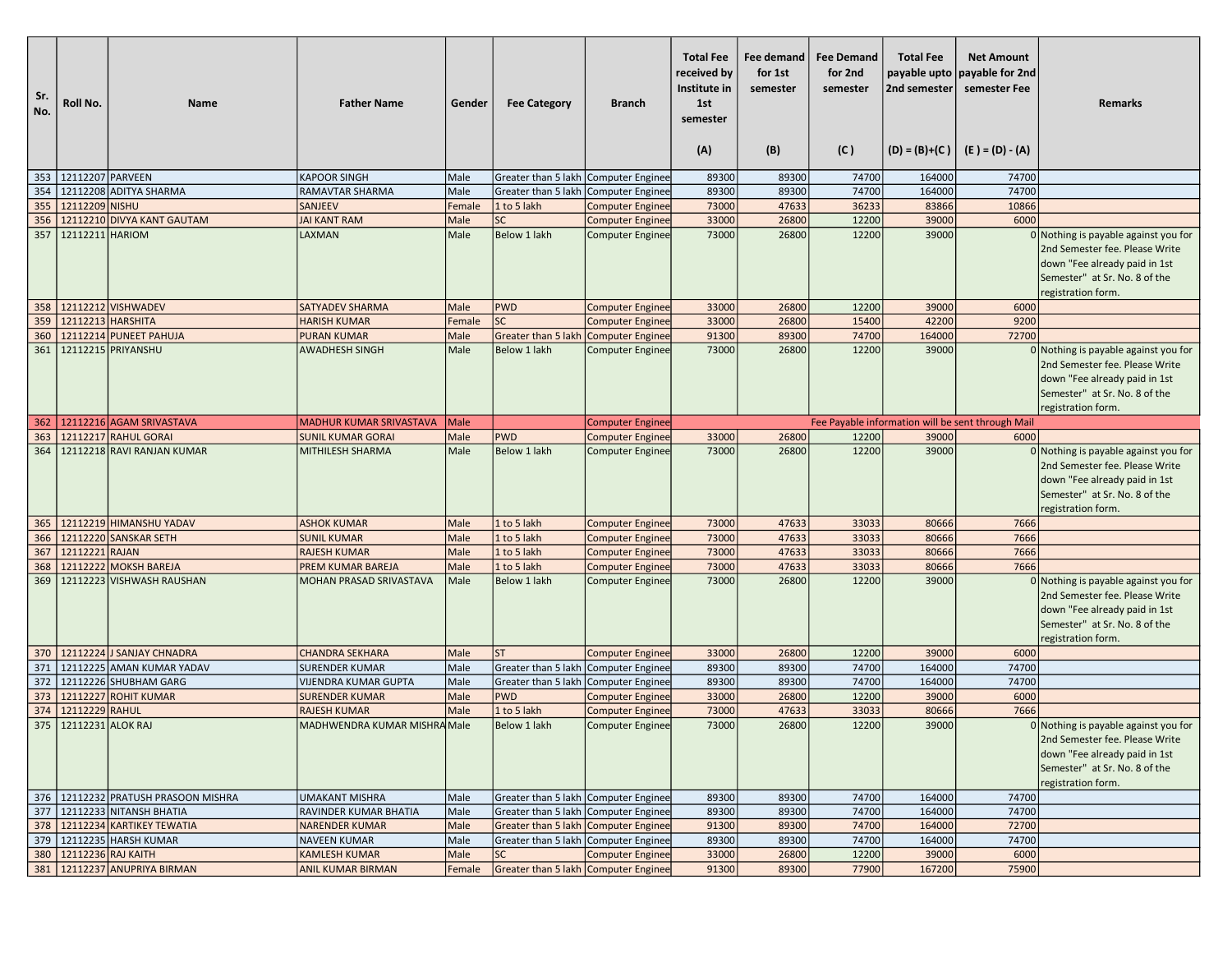| Sr.<br>No. | Roll No.                             | Name                                                         | <b>Father Name</b>                              | Gender       | <b>Fee Category</b>                                  | <b>Branch</b>                                        | <b>Total Fee</b><br>received by<br>Institute in<br>1st<br>semester<br>(A) | Fee demand<br>for 1st<br>semester<br>(B) | <b>Fee Demand</b><br>for 2nd<br>semester<br>(C) | <b>Total Fee</b><br>2nd semester | <b>Net Amount</b><br>payable upto payable for 2nd<br>semester Fee<br>$(D) = (B)+(C)$ $(E) = (D) - (A)$ | <b>Remarks</b>                                                                                                                                                 |
|------------|--------------------------------------|--------------------------------------------------------------|-------------------------------------------------|--------------|------------------------------------------------------|------------------------------------------------------|---------------------------------------------------------------------------|------------------------------------------|-------------------------------------------------|----------------------------------|--------------------------------------------------------------------------------------------------------|----------------------------------------------------------------------------------------------------------------------------------------------------------------|
|            |                                      | 382   12112238 TEJASVI MURMU                                 | <b>SIMON KULDEEP MURMU</b>                      | Male         | <b>ST</b>                                            | Computer Enginee                                     | 49300                                                                     | 26800                                    | 12200                                           | 39000                            |                                                                                                        | 0 Nothing is payable against you for                                                                                                                           |
|            |                                      |                                                              |                                                 |              |                                                      |                                                      |                                                                           |                                          |                                                 |                                  |                                                                                                        | 2nd Semester fee. Please Write<br>down "Fee already paid in 1st<br>Semester" at Sr. No. 8 of the<br>registration form.                                         |
|            |                                      | 383 12112239 ARYAN SRIVASTAVA                                | DR. ALOK SRIVASTAVA                             | Male         | Greater than 5 lakh   Computer Enginee               |                                                      | 89300                                                                     | 89300                                    | 74700                                           | 164000                           | 74700                                                                                                  |                                                                                                                                                                |
|            |                                      | 384   12112240 JONNALAGADDA SRINATH                          | JONNALAGADDA RAGHU                              | Male         | Greater than 5 lakh Computer Enginee                 |                                                      | 91300                                                                     | 89300                                    | 74700                                           | 164000                           | 72700                                                                                                  |                                                                                                                                                                |
| 385        |                                      | 12112242 AYUSH KUMAR SINGH                                   | <b>SURAJ KUMAR</b>                              | Male         | 1 to 5 lakh                                          | <b>Computer Enginee</b>                              | 73000                                                                     | 47633                                    | 33033                                           | 80666                            | 7666                                                                                                   |                                                                                                                                                                |
| 386        |                                      | 12112243 HRITHIK YADAV                                       | <b>UPDESH KUMAR YADAV</b>                       | Male         | 1 to 5 lakh                                          | <b>Computer Enginee</b>                              | 73000                                                                     | 47633                                    | 33033                                           | 80666                            | 7666                                                                                                   |                                                                                                                                                                |
| 387        | 12113001 ROHIT                       |                                                              | <b>VEER SINGH</b>                               | Male         | 1 to 5 lakh                                          | <b>Information Techr</b>                             | 73000                                                                     | 47633                                    | 33033                                           | 80666                            | 7666                                                                                                   |                                                                                                                                                                |
| 388        |                                      | 12113002 MAIDHAMPALLY VED RECHARLA                           | MAIDHAMPALLY SHASHIKANTH                        | Male         | Greater than 5 lakh                                  | <b>Information Techn</b>                             | 91300                                                                     | 89300                                    | 74700                                           | 164000                           | 72700                                                                                                  |                                                                                                                                                                |
| 389        |                                      | 12113003 PRABHAT KUMAR                                       | KALIKA PRASAD                                   | Male         | <b>SC</b>                                            | <b>Information Techn</b>                             | 33000                                                                     | 26800                                    | 12200                                           | 39000                            | 6000                                                                                                   |                                                                                                                                                                |
| 390        |                                      | 12113004 PRIYANSHU KUMAR SAH                                 | <b>RAJKUMAR SAH</b>                             | Male         | <b>ST</b>                                            | <b>Information Techn</b>                             | 33000                                                                     | 26800                                    | 12200                                           | 39000                            | 6000                                                                                                   |                                                                                                                                                                |
|            |                                      | 391 12113005 ISHAN VORA                                      | <b>BHAVESH VORA</b>                             | Male         | 1 to 5 lakh                                          | <b>Information Techn</b>                             | 73000                                                                     | 47633                                    | 33033                                           | 80666                            | 7666                                                                                                   |                                                                                                                                                                |
| 392        | 12113007 KANISHKA<br>12113008 DEEPAK |                                                              | <b>VIPIN KUMAR BANSAL</b>                       | Female       | Greater than 5 lakh Information Techn                |                                                      | 89300                                                                     | 89300                                    | 77900                                           | 167200                           | 77900                                                                                                  |                                                                                                                                                                |
| 393<br>394 |                                      | 12113009 AAYUSH KUNTAL                                       | <b>GOPI RAM</b><br><b>OMVIR SINGH</b>           | Male<br>Male | <b>SC</b><br>Greater than 5 lakh Information Techn   | <b>Information Techn</b>                             | 33000<br>89300                                                            | 26800<br>89300                           | 12200<br>74700                                  | 39000<br>164000                  | 6000<br>74700                                                                                          |                                                                                                                                                                |
| 395        |                                      | 12113010 SPARSH JAIN                                         | LATE MANOJ JAIN                                 | Male         | Below 1 lakh                                         | <b>Information Techn</b>                             | 73000                                                                     | 26800                                    | 12200                                           | 39000                            |                                                                                                        | 0 Nothing is payable against you for<br>2nd Semester fee. Please Write                                                                                         |
|            |                                      |                                                              |                                                 |              |                                                      |                                                      |                                                                           |                                          |                                                 |                                  |                                                                                                        | down "Fee already paid in 1st<br>Semester" at Sr. No. 8 of the<br>registration form.                                                                           |
|            | 396   12113011 ANSHIKA               |                                                              | <b>RAJ KUMAR PRASAD</b>                         | Female       | Greater than 5 lakh Information Techn                |                                                      | 89300                                                                     | 89300                                    | 77900                                           | 167200                           | 77900                                                                                                  |                                                                                                                                                                |
| 397        |                                      | 12113012 ADITYA BHARDWAJ                                     | <b>DUDHNATH BHARDWAJ</b>                        | Male         | Below 1 lakh                                         | Information Techn                                    | 73000                                                                     | 26800                                    | 12200                                           | 39000                            |                                                                                                        | 0 Nothing is payable against you for<br>2nd Semester fee. Please Write<br>down "Fee already paid in 1st<br>Semester" at Sr. No. 8 of the<br>registration form. |
|            | 398 22113013 RAMAN                   |                                                              | <b>KRISHAN KUMAR</b>                            | Male         | Greater than 5 lakh   Information Techn              |                                                      | 89300                                                                     | 89300                                    | 74700                                           | 164000                           | 74700                                                                                                  |                                                                                                                                                                |
| 399        |                                      | 12113014 BHAVAY GOEL                                         | YOGESH KUMAR                                    | Male         | Greater than 5 lakh   Information Techn              |                                                      | 89300                                                                     | 89300                                    | 74700                                           | 164000                           | 74700                                                                                                  |                                                                                                                                                                |
|            |                                      | 400   12113015   SAVYASACHI                                  | <b>ASHOK KUMAR</b>                              | Male         | <b>SC</b>                                            | <b>Information Techn</b>                             | 33000                                                                     | 26800                                    | 12200                                           | 39000                            | 6000                                                                                                   |                                                                                                                                                                |
| 401        | 12113016 PRIYANKA                    |                                                              | <b>VED PRAKASH</b>                              | Female       | 1 to 5 lakh                                          | <b>Information Techn</b>                             | 73000                                                                     | 47633                                    | 36233                                           | 83866                            | 10866                                                                                                  |                                                                                                                                                                |
| 402        |                                      | 12113017 VAIBHAV CHAWLA                                      | SUNIL KUMAR CHAWLA                              | Male         | Greater than 5 lakh   Information Techn              |                                                      | 89300                                                                     | 89300                                    | 74700                                           | 164000                           | 74700                                                                                                  |                                                                                                                                                                |
| 403        |                                      | 12113018 RAHUL SILONIYA                                      | <b>JAGDISH</b>                                  | Male         | 1 to 5 lakh                                          | <b>Information Techn</b>                             | 73000                                                                     | 47633                                    | 33033                                           | 80666                            | 7666                                                                                                   |                                                                                                                                                                |
| 404        |                                      | 12113019 AMIT KUMAR                                          | <b>NARSI RAM</b>                                | Male         | 1 to 5 lakh                                          | <b>Information Techn</b>                             | 73000                                                                     | 47633                                    | 33033                                           | 80666                            | 7666                                                                                                   |                                                                                                                                                                |
| 405<br>406 |                                      | 12113020 UJJWAL JAIN<br>12113021 RAHUL SEHGAL                | SATISH JAIN<br><b>BANWARI LAL</b>               | Male<br>Male | Greater than 5 lakh<br>Below 1 lakh                  | <b>Information Techn</b><br><b>Information Techn</b> | 89300<br>73000                                                            | 89300<br>26800                           | 74700<br>12200                                  | 164000<br>39000                  | 74700                                                                                                  | 0 Nothing is payable against you for<br>2nd Semester fee. Please Write<br>down "Fee already paid in 1st<br>Semester" at Sr. No. 8 of the<br>registration form. |
|            |                                      | 407   12113022 PRATIBHA YADAV                                | YOGENDER SINGH                                  | Female       | 1 to 5 lakh                                          | <b>Information Techn</b>                             | 73000                                                                     | 47633                                    | 36233                                           | 83866                            | 10866                                                                                                  |                                                                                                                                                                |
|            |                                      | 408   12113023 TUMMA ANUROOP                                 | <b>TUMMA PRASANNA KUMAR</b>                     | <b>Male</b>  |                                                      | <b>Information Techn</b>                             |                                                                           |                                          |                                                 |                                  | Fee Payable information will be sent through Mail                                                      |                                                                                                                                                                |
|            |                                      | 409   12113024 VIVEK SHARMA                                  | <b>MOHAN SHYAM SHARMA</b>                       | Male         | Greater than 5 lakh   Information Techn              |                                                      | 89300                                                                     | 89300                                    | 74700                                           | 164000                           | 74700                                                                                                  |                                                                                                                                                                |
|            |                                      | 410   12113025 VAIBHAV BAJPAI                                | <b>SUSHIL BAJPAI</b>                            | Male         | 1 to 5 lakh                                          | <b>Information Techn</b>                             | 73000                                                                     | 47633                                    | 33033                                           | 80666                            | 7666                                                                                                   |                                                                                                                                                                |
|            |                                      | 411 2113026 SAUBHAGYA SINGH                                  | <b>DHARMENDRA SINGH</b>                         | Male         |                                                      | <b>Information Techn</b>                             |                                                                           |                                          |                                                 |                                  | Fee Payable information will be sent through Mail                                                      |                                                                                                                                                                |
|            |                                      | 412   12113027 AAYUSH GARG                                   | ANUJ GARG                                       | Male         | Greater than 5 lakh Information Techn                |                                                      | 89300                                                                     | 89300                                    | 74700                                           | 164000                           | 74700                                                                                                  |                                                                                                                                                                |
|            |                                      | 413 12113028 YOGITA YADAV                                    | RAKESH KUMAR YADAV                              | Female       | 1 to 5 lakh                                          | <b>Information Techn</b>                             | 73000                                                                     | 47633                                    | 36233                                           | 83866                            | 10866                                                                                                  |                                                                                                                                                                |
|            |                                      | 414   12113029 HARSHVARDHAN<br>415   12113030 SAMEER KAUSHIK | <b>MANOJ KUMAR</b><br><b>JAIPRAKASH KAUSHIK</b> | Male<br>Male | Greater than 5 lakh   Information Techn<br><b>SC</b> | <b>Information Techn</b>                             | 89300<br>33000                                                            | 89300<br>26800                           | 74700<br>12200                                  | 164000<br>39000                  | 74700<br>6000                                                                                          |                                                                                                                                                                |
|            |                                      | 416 12113031 LALIT GIDWANI                                   | <b>MANOJ GIDWANI</b>                            | Male         | 1 to 5 lakh                                          | <b>Information Techn</b>                             | 73000                                                                     | 47633                                    | 33033                                           | 80666                            | 7666                                                                                                   |                                                                                                                                                                |
|            |                                      | 417   12113032 KISHLESH KUMAR SINGH                          | <b>JAYANT KUMAR SINGH</b>                       | Male         | <b>SC</b>                                            | <b>Information Techn</b>                             | 33000                                                                     | 26800                                    | 12200                                           | 39000                            | 6000                                                                                                   |                                                                                                                                                                |
|            |                                      | 418   12113033 AYUSHI AGGARWAL                               | <b>VIRENDER GARG</b>                            | Female       | $1$ to 5 lakh                                        | <b>Information Techn</b>                             | 73000                                                                     | 47633                                    | 36233                                           | 83866                            | 10866                                                                                                  |                                                                                                                                                                |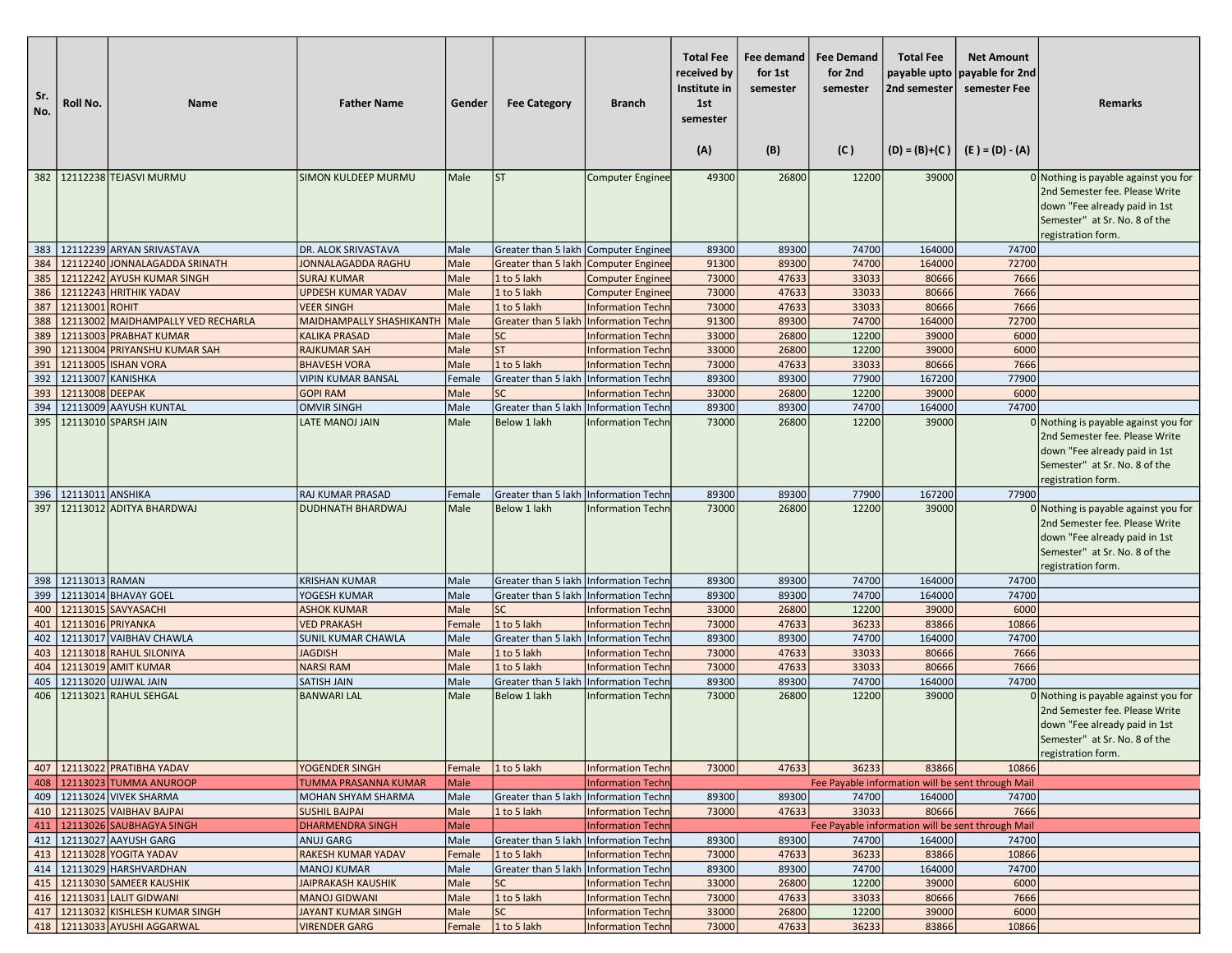| Sr.<br>No. | Roll No.               | Name                                | <b>Father Name</b>                            | Gender       | <b>Fee Category</b>                                                            | <b>Branch</b>                                 | <b>Total Fee</b><br>received by<br>Institute in<br>1st<br>semester<br>(A) | Fee demand<br>for 1st<br>semester<br>(B) | <b>Fee Demand</b><br>for 2nd<br>semester<br>(C) | <b>Total Fee</b><br>payable upto<br>2nd semester | <b>Net Amount</b><br>payable for 2nd<br>semester Fee<br>$(D) = (B)+(C)$ $(E) = (D) - (A)$ | Remarks                                                                                                                                                        |
|------------|------------------------|-------------------------------------|-----------------------------------------------|--------------|--------------------------------------------------------------------------------|-----------------------------------------------|---------------------------------------------------------------------------|------------------------------------------|-------------------------------------------------|--------------------------------------------------|-------------------------------------------------------------------------------------------|----------------------------------------------------------------------------------------------------------------------------------------------------------------|
|            |                        | 419   12113034 ARPIT YADAV          | <b>JAY PRAKASH YADAV</b>                      | Male         | Below 1 lakh                                                                   | <b>Information Techn</b>                      | 73000                                                                     | 26800                                    | 12200                                           | 39000                                            |                                                                                           | 0 Nothing is payable against you for                                                                                                                           |
|            |                        |                                     |                                               |              |                                                                                |                                               |                                                                           |                                          |                                                 |                                                  |                                                                                           | 2nd Semester fee. Please Write<br>down "Fee already paid in 1st<br>Semester" at Sr. No. 8 of the<br>registration form.                                         |
|            |                        | 420 12113035 L NIKHIL SRI KRISHNA   | L RAMKUMAR                                    | Male         | Greater than 5 lakh Information Techn                                          |                                               | 91300                                                                     | 89300                                    | 74700                                           | 164000                                           | 72700                                                                                     |                                                                                                                                                                |
|            | 421 2113036 GAURAV     |                                     | <b>RAJ KUMAR</b>                              | Male         | 1 to 5 lakh                                                                    | <b>Information Techn</b>                      | 73000                                                                     | 47633                                    | 33033                                           | 80666                                            | 7666                                                                                      |                                                                                                                                                                |
|            |                        | 422 12113037 DEEPALI JHA            | RAMESH KUMAR JHA                              | Female       | Greater than 5 lakh Information Techn                                          |                                               | 89300                                                                     | 89300                                    | 77900                                           | 167200                                           | 77900                                                                                     |                                                                                                                                                                |
|            |                        | 423   12113038 TRIJAL SHARMA        | PAWAN KUMAR SHARMA                            | Male         | Greater than 5 lakh   Information Techn                                        |                                               | 89300                                                                     | 89300                                    | 74700                                           | 164000                                           | 74700                                                                                     |                                                                                                                                                                |
| 424        |                        | 12113039 UTKARSHH RAJAN IYER        | <b>RAJAN IYER</b>                             | Male         | Greater than 5 lakh Information Techn                                          |                                               | 89300                                                                     | 89300                                    | 74700                                           | 164000                                           | 74700                                                                                     |                                                                                                                                                                |
|            |                        | 425   12113040 HIMANSHU SHEKHAR     | YUGAL KISHORE MEHTA                           | Male         | Greater than 5 lakh Information Techn                                          |                                               | 89300                                                                     | 89300                                    | 74700                                           | 164000                                           | 74700                                                                                     |                                                                                                                                                                |
|            | 426   12113041 SANYAM  |                                     | <b>SURINDER</b>                               | Male         | 1 to 5 lakh                                                                    | <b>Information Techn</b>                      | 73000                                                                     | 47633                                    | 33033                                           | 80666                                            | 7666                                                                                      |                                                                                                                                                                |
|            |                        | 427   12113042 GAURAV JHINGTA       | NEEM CHAND JHINGTA                            | Male         | Greater than 5 lakh Information Techn                                          |                                               | 89300                                                                     | 89300                                    | 74700                                           | 164000                                           | 74700                                                                                     |                                                                                                                                                                |
|            |                        | 428 12113043 ROHIT KUMAR            | <b>BALRAJ SINGH</b>                           | Male         | <b>SC</b>                                                                      | <b>Information Techn</b>                      | 33000                                                                     | 26800                                    | 12200                                           | 39000                                            | 6000                                                                                      |                                                                                                                                                                |
| 429        |                        | 12113044 ADITYA SHARMA              | <b>RAKESH KUMAR</b>                           | Male         | Greater than 5 lakh                                                            | Information Techn                             | 91300                                                                     | 89300                                    | 74700                                           | 164000                                           | 72700                                                                                     |                                                                                                                                                                |
| 430        |                        | 12113046 YASH YADAV                 | <b>BHUDEV</b>                                 | Male         | Below 1 lakh                                                                   | <b>Information Techn</b>                      | 73000                                                                     | 26800                                    | 12200                                           | 39000                                            |                                                                                           | 0 Nothing is payable against you for<br>2nd Semester fee. Please Write<br>down "Fee already paid in 1st<br>Semester" at Sr. No. 8 of the<br>registration form. |
|            | 431 12113047 NISHTHA   |                                     | <b>NEERAJ PAHUJA</b>                          | Female       | <b>PWD</b>                                                                     | Information Techn                             | 33000                                                                     | 26800                                    | 15400                                           | 42200                                            | 9200                                                                                      |                                                                                                                                                                |
|            |                        | 432   12113048 SHATAKSHI SRIVASTAVA | <b>ASHISH</b>                                 | Female       | Greater than 5 lakh Information Techn                                          |                                               | 89300                                                                     | 89300                                    | 77900                                           | 167200                                           | 77900                                                                                     |                                                                                                                                                                |
| 433        |                        | 12113049 NIKHIL GARG                | SANDEEP KUMAR                                 | Male         | Greater than 5 lakh   Information Techn                                        |                                               | 89300                                                                     | 89300                                    | 74700                                           | 164000                                           | 74700                                                                                     |                                                                                                                                                                |
| 434        |                        | 12113051 ANUSHKA MOHAN              | <b>VIVEK MOHAN PRASAD</b>                     | Female       | Greater than 5 lakh                                                            | Information Techn                             | 89300                                                                     | 89300                                    | 77900                                           | 167200                                           | 77900                                                                                     |                                                                                                                                                                |
|            |                        | 435   12113052 CHIRAG GARG          | <b>MANOJ KUMAR</b>                            | Male         | Below 1 lakh                                                                   | <b>Information Techn</b>                      | 73000                                                                     | 26800                                    | 12200                                           | 39000                                            |                                                                                           | 0 Nothing is payable against you for<br>2nd Semester fee. Please Write<br>down "Fee already paid in 1st<br>Semester" at Sr. No. 8 of the<br>registration form. |
|            |                        | 436   12113053 KUNAL MEHNDIRATTA    | <b>MEHTAB SINGH</b>                           | Male         | 1 to 5 lakh                                                                    | <b>Information Techn</b>                      | 73000                                                                     | 47633                                    | 33033                                           | 80666                                            | 7666                                                                                      |                                                                                                                                                                |
|            |                        | 437   12113054 NAMAN SINGHAL        | <b>INDRAPRAKASH GUPTA</b>                     | Male         | Greater than 5 lakh Information Techn                                          |                                               | 89300                                                                     | 89300                                    | 74700                                           | 164000                                           | 74700                                                                                     |                                                                                                                                                                |
|            |                        | 438   12113055 BHARAT KUMAR PURWAR  | PRADEEP KUMAR PURWAR                          | Male         | <b>PWD</b>                                                                     | <b>Information Techn</b>                      | 33000                                                                     | 26800                                    | 12200                                           | 39000                                            | 6000                                                                                      |                                                                                                                                                                |
|            |                        | 439   12113056 NITISH KUMAR         | <b>SURESH KUMAR</b>                           | Male         | Greater than 5 lakh Information Techn                                          |                                               | 89300                                                                     | 89300                                    | 74700                                           | 164000                                           | 74700                                                                                     |                                                                                                                                                                |
| 440        |                        | 12113057 ROHIT KUMAR                | <b>RADHE SHYAM</b>                            | Male         | Greater than 5 lakh                                                            | <b>Information Techn</b>                      | 91300                                                                     | 89300                                    | 74700                                           | 164000                                           | 72700                                                                                     |                                                                                                                                                                |
| 441        |                        | 12113058 DHARMENDRA KUMAR YADAV     | <b>RUDAL YADAV</b>                            | Male         | 1 to 5 lakh                                                                    | <b>Information Techn</b>                      | 73000                                                                     | 47633                                    | 33033                                           | 80666                                            | 7666                                                                                      |                                                                                                                                                                |
|            |                        | 442 12113059 SAHIL GUPTA            | <b>MAHENDRA KUMAR GUPTA</b>                   | Male         | 1 to 5 lakh                                                                    | <b>Information Techn</b>                      | 73000                                                                     | 47633                                    | 33033                                           | 80666                                            | 7666                                                                                      |                                                                                                                                                                |
|            |                        | 443   12113061 GAURAV YADAV         | <b>RAJESH KUMAR</b>                           | Male         | Greater than 5 lakh Information Techn                                          |                                               | 89300                                                                     | 89300                                    | 74700                                           | 164000                                           | 74700                                                                                     |                                                                                                                                                                |
|            | 445 22113064 SUDHIR    | 444   12113063 ABHAY RAWAT          | <b>RAJESH KUMAR</b>                           | Male         | <b>SC</b>                                                                      | <b>Information Techn</b>                      | 33000                                                                     | 26800                                    | 12200<br>74700                                  | 39000                                            | 6000<br>74700                                                                             |                                                                                                                                                                |
|            |                        | 446 12113065 AYUSH BHARADWAJ        | <b>AJAY KUMAR</b><br><b>CHANDRADEEP DUBEY</b> | Male<br>Male | Greater than 5 lakh Information Techn<br>Greater than 5 lakh Information Techn |                                               | 89300<br>91300                                                            | 89300<br>89300                           | 74700                                           | 164000<br>164000                                 | 72700                                                                                     |                                                                                                                                                                |
|            |                        | 447 12113066 VISHESH GARG           | <b>SUNIL GARG</b>                             |              | 1 to 5 lakh                                                                    |                                               | 73000                                                                     | 47633                                    | 33033                                           | 80666                                            | 7666                                                                                      |                                                                                                                                                                |
|            |                        | 448   12113067 RATHOD RAMCHANDER    | <b>RATHOD KESHU NAIK</b>                      | Male<br>Male | <b>ST</b>                                                                      | <b>Information Techn</b><br>Information Techn | 51300                                                                     | 26800                                    | 12200                                           | 39000                                            |                                                                                           | 0 Nothing is payable against you for                                                                                                                           |
|            |                        |                                     |                                               |              |                                                                                |                                               |                                                                           |                                          |                                                 |                                                  |                                                                                           | 2nd Semester fee. Please Write<br>down "Fee already paid in 1st<br>Semester" at Sr. No. 8 of the<br>registration form.                                         |
|            |                        | 449   12113068 PRANJALI CHANDRA     | SAMANT DEO CHANDRA                            | Female       | Greater than 5 lakh Information Techn                                          |                                               | 89300                                                                     | 89300                                    | 77900                                           | 167200                                           | 77900                                                                                     |                                                                                                                                                                |
|            | 450   12113069 AANCHAL |                                     | <b>GULSHAN KUMAR</b>                          | Female       | Greater than 5 lakh Information Techn                                          |                                               | 89300                                                                     | 89300                                    | 77900                                           | 167200                                           | 77900                                                                                     |                                                                                                                                                                |
|            | 451 2113070 MANISH     |                                     | <b>RAJKUMAR</b>                               | Male         | <b>SC</b>                                                                      | <b>Information Techn</b>                      | 33000                                                                     | 26800                                    | 12200                                           | 39000                                            | 6000                                                                                      |                                                                                                                                                                |
|            |                        | 452 12113071 HARSH BANSAL           | AJIT BANSAL                                   | Male         | Greater than 5 lakh Information Techn                                          |                                               | 89300                                                                     | 89300                                    | 74700                                           | 164000                                           | 74700                                                                                     |                                                                                                                                                                |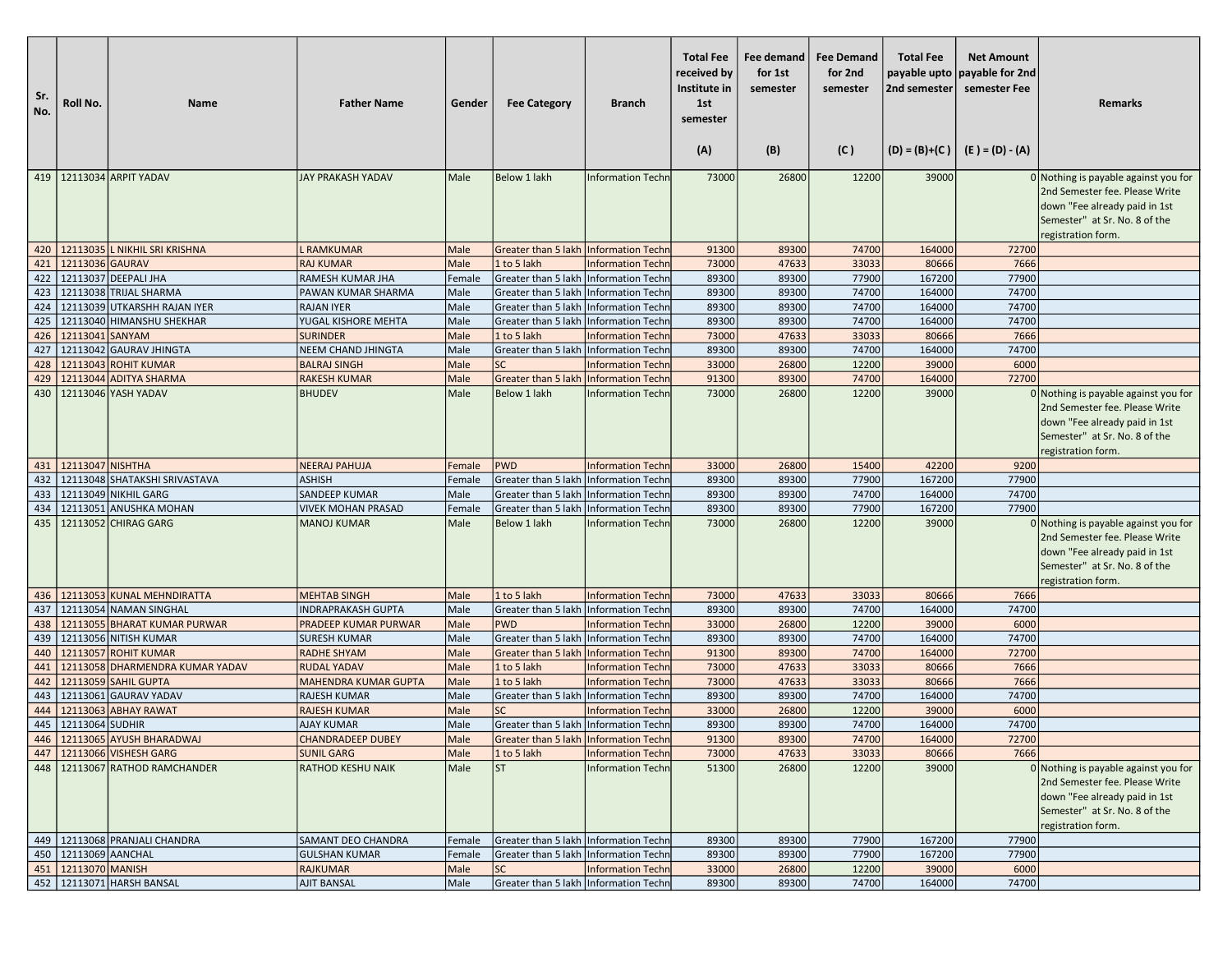| Sr.<br>No. | Roll No.                | Name                                                       | <b>Father Name</b>                                      | Gender           | <b>Fee Category</b>                                                              | <b>Branch</b>                                        | <b>Total Fee</b><br>received by<br>Institute in<br>1st<br>semester<br>(A) | Fee demand<br>for 1st<br>semester<br>(B) | <b>Fee Demand</b><br>for 2nd<br>semester<br>(C) | <b>Total Fee</b><br>2nd semester | <b>Net Amount</b><br>payable upto payable for 2nd<br>semester Fee<br>$(D) = (B)+(C)$ $(E) = (D) - (A)$ | <b>Remarks</b>                                                                                                                                                   |
|------------|-------------------------|------------------------------------------------------------|---------------------------------------------------------|------------------|----------------------------------------------------------------------------------|------------------------------------------------------|---------------------------------------------------------------------------|------------------------------------------|-------------------------------------------------|----------------------------------|--------------------------------------------------------------------------------------------------------|------------------------------------------------------------------------------------------------------------------------------------------------------------------|
|            |                         | 453   12113072 MAYUR LOHIA                                 | <b>NARENDER KUMAR</b>                                   | Male             | <b>SC</b>                                                                        | <b>Information Techn</b>                             | 51300                                                                     | 26800                                    | 12200                                           | 39000                            |                                                                                                        | 0 Nothing is payable against you for<br>2nd Semester fee. Please Write<br>down "Fee already paid in 1st<br>Semester" at Sr. No. 8 of the                         |
|            |                         |                                                            |                                                         |                  |                                                                                  |                                                      |                                                                           |                                          |                                                 |                                  |                                                                                                        | registration form.                                                                                                                                               |
|            |                         | 454   12113073   HANSI BERI<br>455   12113074 ALOK JAISWAL | <b>HARISH CHANDRA BERI</b><br>SANJAY JAISWAL            | Female<br>Male   | <b>SC</b><br>Below 1 lakh                                                        | <b>Information Techn</b><br><b>Information Techn</b> | 33000<br>73000                                                            | 26800<br>26800                           | 15400<br>12200                                  | 42200<br>39000                   | 9200                                                                                                   | 0 Nothing is payable against you for<br>2nd Semester fee. Please Write<br>down "Fee already paid in 1st<br>Semester" at Sr. No. 8 of the<br>registration form.   |
|            |                         | 456   12113075 RACHIT GOEL                                 | SANJAY KUMAR GUPTA                                      | Male             | Greater than 5 lakh   Information Techn                                          |                                                      | 89300                                                                     | 89300                                    | 74700                                           | 164000                           | 74700                                                                                                  |                                                                                                                                                                  |
| 457        |                         | 12113076 SAKSHAM MITTAL                                    | <b>SUKHBIR PRASAD MITTAL</b>                            | Male             | Greater than 5 lakh   Information Techn                                          |                                                      | 89300                                                                     | 89300                                    | 74700                                           | 164000                           | 74700                                                                                                  |                                                                                                                                                                  |
|            |                         | 458   12113077 ARIDAMAN SINGH                              | YOGENDRA SINGH                                          | Male             | Greater than 5 lakh Information Techn                                            |                                                      | 91300                                                                     | 89300                                    | 74700                                           | 164000                           | 72700                                                                                                  |                                                                                                                                                                  |
|            | 459 12113078 GOVIND JI  |                                                            | <b>RANJIT KUMAR</b>                                     | Male             | 1 to 5 lakh                                                                      | <b>Information Techn</b>                             | 73000                                                                     | 47633                                    | 33033                                           | 80666                            | 7666                                                                                                   |                                                                                                                                                                  |
| 460<br>461 |                         | 12113079 SOUMESH KHARE<br>12113080 KANISHKA RANJAN         | <b>SANJAY KHARE</b><br>RAJEEV RANJAN TIWARI             | Male<br>Male     | Greater than 5 lakh Information Techn<br>Greater than 5 lakh   Information Techn |                                                      | 89300<br>89300                                                            | 89300<br>89300                           | 74700<br>74700                                  | 164000<br>164000                 | 74700<br>74700                                                                                         |                                                                                                                                                                  |
|            |                         | 462   12113081 ABHISHEK KUMAR                              | HARIOM                                                  | Male             | <b>SC</b>                                                                        | Information Techn                                    | 49300                                                                     | 26800                                    | 12200                                           | 39000                            |                                                                                                        | 0 Nothing is payable against you for<br>2nd Semester fee. Please Write<br>down "Fee already paid in 1st<br>Semester" at Sr. No. 8 of the<br>registration form.   |
|            |                         | 463   12113082 GAURAV CHOUDHARY                            | <b>MADHAV SINGH</b>                                     | Male             | Greater than 5 lakh   Information Techn                                          |                                                      | 89300                                                                     | 89300                                    | 74700                                           | 164000                           | 74700                                                                                                  |                                                                                                                                                                  |
| 464        | 12113083 SHRUTI         |                                                            | <b>VIJAY KUMAR</b>                                      | Female           | Greater than 5 lakh                                                              | Information Techn                                    | 89300                                                                     | 89300                                    | 77900                                           | 167200                           | 77900                                                                                                  |                                                                                                                                                                  |
|            |                         | 465   12113085 DHARAVATHU AKASH                            | DHARAVATHU RAVI KUMAR                                   | Male             | <b>ST</b>                                                                        | <b>Information Techn</b>                             | 33000                                                                     | 26800                                    | 12200                                           | 39000                            | 6000                                                                                                   |                                                                                                                                                                  |
| 466        |                         | 12113086 ANSHU KUMAR                                       | <b>ANIL KUMAR DAS</b>                                   | Male             | <b>SC</b>                                                                        | <b>Information Techn</b>                             | 33000                                                                     | 26800                                    | 12200                                           | 39000                            | 6000                                                                                                   |                                                                                                                                                                  |
|            |                         | 467   12113087 KAPISH GOEL                                 | PRIKSHIT GOEL                                           | Male             | Greater than 5 lakh   Information Techn                                          |                                                      | 89300                                                                     | 89300                                    | 74700                                           | 164000                           | 74700                                                                                                  |                                                                                                                                                                  |
| 468        |                         | 12113088 SUMIT KUMAR                                       | <b>DEVENDRA KUMAR</b>                                   | Male             | <b>SC</b>                                                                        | <b>Information Techn</b>                             | 33000                                                                     | 26800                                    | 12200                                           | 39000                            | 6000                                                                                                   |                                                                                                                                                                  |
| 469        |                         | 12113089 SUSHMIT BHALOTHIA                                 | <b>RAMNIWAS</b>                                         | Male             | 1 to 5 lakh                                                                      | <b>Information Techn</b>                             | 73000                                                                     | 47633                                    | 33033                                           | 80666                            | 7666                                                                                                   |                                                                                                                                                                  |
|            |                         | 470 12113090 YATEE SUKHANI<br>471   12113091 RANJAN MANGLA | <b>VINAY SUKHANI</b><br><b>RAHDE SHAM</b>               | Female<br>Male   | Greater than 5 lakh<br>1 to 5 lakh                                               | Information Techn<br><b>Information Techn</b>        | 109600<br>73000                                                           | 89300<br>47633                           | 77900<br>33033                                  | 167200<br>80666                  | 57600<br>7666                                                                                          |                                                                                                                                                                  |
| 472        |                         | 12113092 BATHINAPATI NAVEEN KRISHNA                        | BATHINAPATI SRINIVASA RAO                               | Male             | 1 to 5 lakh                                                                      | <b>Information Techn</b>                             | 73000                                                                     | 47633                                    | 33033                                           | 80666                            | 7666                                                                                                   |                                                                                                                                                                  |
| 473        |                         | 12113093 JAI SEHGAL                                        | <b>SHARAD SEHGAL</b>                                    | Male             | Greater than 5 lakh Information Techn                                            |                                                      | 89300                                                                     | 89300                                    | 74700                                           | 164000                           | 74700                                                                                                  |                                                                                                                                                                  |
| 474        |                         | 12113094 MARADANA DURGA PAWAN                              | <b>MARADANA SRINIVASA RAO</b>                           | Male             |                                                                                  | <b>Information Techn</b>                             |                                                                           |                                          |                                                 |                                  | Fee Payable information will be sent through Mail                                                      |                                                                                                                                                                  |
| 475        |                         | 12113095 KONDEPUDI HARSHINI PRIYANKA                       | KONDEPUDI RAMAKRISHNA                                   | Female           | Greater than 5 lakh Information Techn                                            |                                                      | 89300                                                                     | 89300                                    | 77900                                           | 167200                           | 77900                                                                                                  |                                                                                                                                                                  |
| 476        |                         | 12113096 PULKIT AGGARWAL                                   | <b>ALOK AGGARWAL</b>                                    | Male             | Greater than 5 lakh                                                              | Information Techn                                    | 89300                                                                     | 89300                                    | 74700                                           | 164000                           | 74700                                                                                                  |                                                                                                                                                                  |
| 477        |                         | 12113097 VANSH AGARWAL                                     | <b>RITU AGARWAL</b>                                     | Male             | Below 1 lakh                                                                     | <b>Information Techn</b>                             | 73000                                                                     | 26800                                    | 12200                                           | 39000                            |                                                                                                        | $0$ Nothing is payable against you for<br>2nd Semester fee. Please Write<br>down "Fee already paid in 1st<br>Semester" at Sr. No. 8 of the<br>registration form. |
|            |                         | 478   12113098 SHATAKSHI VATS                              | YOGESH KUMAR                                            | Female           | Greater than 5 lakh   Information Techn                                          |                                                      | 89300                                                                     | 89300                                    | 77900                                           | 167200                           | 77900                                                                                                  |                                                                                                                                                                  |
|            |                         | 479 12113099 SAHIL AHUJA                                   | <b>SANDEEP AHUJA</b>                                    | Male             | 1 to 5 lakh                                                                      | <b>Information Techn</b>                             | 73000                                                                     | 47633                                    | 33033                                           | 80666                            | 7666                                                                                                   |                                                                                                                                                                  |
|            | 480   12113100 HARSHITA |                                                            | <b>JAGDISH CHAND</b>                                    | Female           | 1 to 5 lakh                                                                      | <b>Information Techn</b>                             | 73000                                                                     | 47633                                    | 36233                                           | 83866                            | 10866                                                                                                  |                                                                                                                                                                  |
| 482        |                         | 481   12113101 SHILPA PANDEY<br>12113102 KSHIPRA MALVIYA   | <b>KRISHNA CHANDRA PANDEY</b><br><b>PRATEEK MALVIYA</b> | Female<br>Female | 1 to 5 lakh<br>1 to 5 lakh                                                       | <b>Information Techn</b><br><b>Information Techn</b> | 73000<br>73000                                                            | 47633<br>47633                           | 36233<br>36233                                  | 83866<br>83866                   | 10866<br>10866                                                                                         |                                                                                                                                                                  |
| 483        |                         | 12113103 DINESH SHARMA                                     | MAHAVEER PRASAD SHARMA                                  | Male             | Below 1 lakh                                                                     | <b>Information Techn</b>                             | 73000                                                                     | 26800                                    | 12200                                           | 39000                            |                                                                                                        | 0 Nothing is payable against you for<br>2nd Semester fee. Please Write<br>down "Fee already paid in 1st<br>Semester" at Sr. No. 8 of the<br>registration form.   |
|            |                         | 484   12113104 TRUPTI ARUN TIPLE                           | <b>ARUN TIPLE</b>                                       | Female           | <b>SC</b>                                                                        | <b>Information Techn</b>                             | 33000                                                                     | 26800                                    | 15400                                           | 42200                            | 9200                                                                                                   |                                                                                                                                                                  |
|            | 485 12113105 RAVI       |                                                            | SATYA NARAYAN SINGH                                     | Male             | SC                                                                               | <b>Information Techn</b>                             | 33000                                                                     | 26800                                    | 12200                                           | 39000                            | 6000                                                                                                   |                                                                                                                                                                  |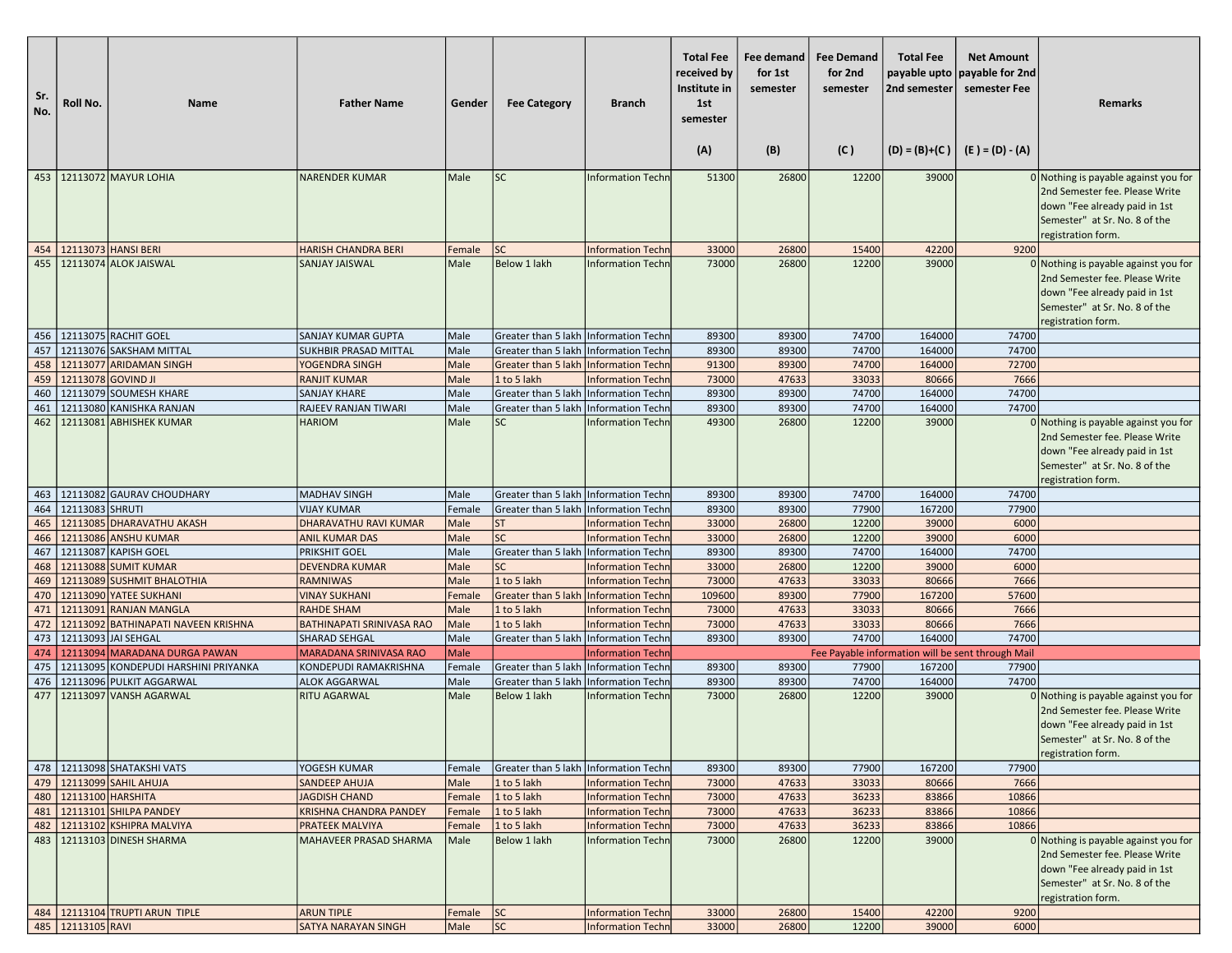| Sr.<br>No. | Roll No.              | <b>Name</b>                                      | <b>Father Name</b>         | Gender | <b>Fee Category</b>                   | <b>Branch</b>            | <b>Total Fee</b><br>received by<br>Institute in<br>1st<br>semester<br>(A) | Fee demand<br>for 1st<br>semester<br>(B) | <b>Fee Demand</b><br>for 2nd<br>semester<br>(C) | <b>Total Fee</b><br>payable upto<br>2nd semester | <b>Net Amount</b><br>payable for 2nd<br>semester Fee<br>$(D) = (B)+(C)$ $(E) = (D) - (A)$ | <b>Remarks</b>                                                                                                                                                 |
|------------|-----------------------|--------------------------------------------------|----------------------------|--------|---------------------------------------|--------------------------|---------------------------------------------------------------------------|------------------------------------------|-------------------------------------------------|--------------------------------------------------|-------------------------------------------------------------------------------------------|----------------------------------------------------------------------------------------------------------------------------------------------------------------|
|            |                       | 486   12113106 ABHISHEK SAHU                     | <b>AMICHAND SAHU</b>       | Male   | Below 1 lakh                          | <b>Information Techn</b> | 73000                                                                     | 26800                                    | 12200                                           | 39000                                            |                                                                                           | 0 Nothing is payable against you for<br>2nd Semester fee. Please Write<br>down "Fee already paid in 1st<br>Semester" at Sr. No. 8 of the<br>registration form. |
|            | 487   12113107 NIVESH |                                                  | <b>MAST RAM</b>            | Male   | lst                                   | <b>Information Techn</b> | 33000                                                                     | 26800                                    | 12200                                           | 39000                                            | 6000                                                                                      |                                                                                                                                                                |
|            |                       | 488 22113108 HARISH KUMAR                        | CHANDBEER                  | Male   | Greater than 5 lakh                   | Information Techn        | 89300                                                                     | 89300                                    | 74700                                           | 164000                                           | 74700                                                                                     |                                                                                                                                                                |
| 489        |                       | 12113109 KOTRA VENKATA NITHIN ADITYA             | KOTRA SREENIVASA RAO       | Male   | Greater than 5 lakh                   | Information Techn        | 89300                                                                     | 89300                                    | 74700                                           | 164000                                           | 74700                                                                                     |                                                                                                                                                                |
| 490        |                       | 12113110 NAVNEET KUMAR                           | <b>ASHOK KUMAR</b>         | Male   | 1 to 5 lakh                           | <b>Information Techn</b> | 73000                                                                     | 47633                                    | 33033                                           | 80666                                            | 7666                                                                                      |                                                                                                                                                                |
| 491        |                       | 12113111 SHIV NARAYAN KUMAR YADAV                | <b>KAILASH YADAV</b>       | Male   | <b>PWD</b>                            | <b>Information Techn</b> | 33000                                                                     | 26800                                    | 12200                                           | 39000                                            | 6000                                                                                      |                                                                                                                                                                |
|            |                       | 492   12113112 JOGENDER SINGH                    | <b>RAJBIR</b>              | Male   | 1 to 5 lakh                           | <b>Information Techn</b> | 73000                                                                     | 47633                                    | 33033                                           | 80666                                            | 7666                                                                                      |                                                                                                                                                                |
| 493        |                       | 12113113 SHUBHAM GUPTA                           | LATE SHIV OM GUPTA         | Male   | Greater than 5 lakh                   | Information Techn        | 91300                                                                     | 89300                                    | 74700                                           | 164000                                           | 72700                                                                                     |                                                                                                                                                                |
| 494        |                       | 12113114 KETHAVATH VAMSHI                        | <b>K DASHARATH</b>         | Male   | lst                                   | <b>Information Techn</b> | 33000                                                                     | 26800                                    | 12200                                           | 39000                                            | 6000                                                                                      |                                                                                                                                                                |
| 495        |                       | 12113115 VISHAL SHARMA                           | <b>MUKESH SHARMA</b>       | Male   | <b>Below 1 lakh</b>                   | Information Techn        | 73000                                                                     | 26800                                    | 12200                                           | 39000                                            |                                                                                           | 0 Nothing is payable against you for<br>2nd Semester fee. Please Write<br>down "Fee already paid in 1st<br>Semester" at Sr. No. 8 of the<br>registration form. |
|            | 496 12113116 NIKITA   |                                                  | <b>HISSAM SINGH</b>        | Female | lsc                                   | <b>Information Techn</b> | 33000                                                                     | 26800                                    | 15400                                           | 42200                                            | 9200                                                                                      |                                                                                                                                                                |
| 497        |                       | 12113117 MANOJ KUMAR                             | <b>SURJEET SINGH</b>       | Male   | Below 1 lakh                          | <b>Information Techn</b> | 73000                                                                     | 26800                                    | 12200                                           | 39000                                            |                                                                                           | 0 Nothing is payable against you for<br>2nd Semester fee. Please Write<br>down "Fee already paid in 1st<br>Semester" at Sr. No. 8 of the<br>registration form. |
|            | 498 22113118 ARYAN    |                                                  | <b>OM PARKASH</b>          | Male   | Greater than 5 lakh Information Techn |                          | 89300                                                                     | 89300                                    | 74700                                           | 164000                                           | 74700                                                                                     |                                                                                                                                                                |
| 499        |                       | 12113119 CHIRAG PANWAR                           | <b>BRIJ MOHAN PANWAR</b>   | Male   | <b>ST</b>                             | <b>Information Techn</b> | 33000                                                                     | 26800                                    | 12200                                           | 39000                                            | 6000                                                                                      |                                                                                                                                                                |
| 500        |                       | 12113120 RAVINDRA KUMAR PRAJAPAT                 | <b>BABULAL PRAJAPAT</b>    | Male   | Below 1 lakh                          | <b>Information Techn</b> | 73000                                                                     | 26800                                    | 12200                                           | 39000                                            |                                                                                           | 0 Nothing is payable against you for<br>2nd Semester fee. Please Write<br>down "Fee already paid in 1st<br>Semester" at Sr. No. 8 of the<br>registration form. |
|            |                       | 501   12113121   HARIOM MEENA                    | <b>KRIPAL MEENA</b>        | Male   | <b>ST</b>                             | <b>Information Techn</b> | 33000                                                                     | 26800                                    | 12200                                           | 39000                                            | 6000                                                                                      |                                                                                                                                                                |
|            |                       | 502 212113122 ANAND SINGH                        | JITENDRA PAL SINGH         | Male   | 1 to 5 lakh                           | <b>Information Techn</b> | 73000                                                                     | 47633                                    | 33033                                           | 80666                                            | 7666                                                                                      |                                                                                                                                                                |
| 503        | 12113123 SHUBHAM      |                                                  | <b>AVINASH CHAND</b>       | Male   | 1 to 5 lakh                           | <b>Information Techn</b> | 73000                                                                     | 47633                                    | 33033                                           | 80666                                            | 7666                                                                                      |                                                                                                                                                                |
| 504        |                       | 12113124 GARVIT JAIN                             | <b>MAHESH KUMAR JAIN</b>   | Male   | 1 to 5 lakh                           | <b>Information Techn</b> | 73000                                                                     | 47633                                    | 33033                                           | 80666                                            | 7666                                                                                      |                                                                                                                                                                |
| 505        |                       | 12113125 VIVEK KUMAR                             | <b>SHANKAR SHARMA</b>      | Male   | lst                                   | <b>Information Techn</b> | 49300                                                                     | 26800                                    | 12200                                           | 39000                                            |                                                                                           | 0 Nothing is payable against you for<br>2nd Semester fee. Please Write<br>down "Fee already paid in 1st<br>Semester" at Sr. No. 8 of the<br>registration form. |
|            | 506 12113126 AMAN     |                                                  | <b>MAHINDER SINGH</b>      | Male   | 1 to 5 lakh                           | <b>Information Techn</b> | 73000                                                                     | 47633                                    | 33033                                           | 80666                                            | 7666                                                                                      |                                                                                                                                                                |
|            |                       | 507   12113127 ARYAN TIWARI                      | <b>RADHEY SHYAM TIWARI</b> | Male   | Greater than 5 lakh                   | Information Techn        | 89300                                                                     | 89300                                    | 74700                                           | 164000                                           | 74700                                                                                     |                                                                                                                                                                |
|            |                       | 508   12113128 JETTI VENKATA SIVA MURALI MANOHAR | JETTI VENKATA KAMA RAJU    | Male   | Greater than 5 lakh Information Techn |                          | 89300                                                                     | 89300                                    | 74700                                           | 164000                                           | 74700                                                                                     |                                                                                                                                                                |
|            |                       | 509   12113129 ABHINAV KUMAR                     | <b>PRAMOD KUMAR</b>        | Male   | SC                                    | <b>Information Techn</b> | 33000                                                                     | 26800                                    | 12200                                           | 39000                                            | 6000                                                                                      |                                                                                                                                                                |
|            | 510 2113130 SACHIN    |                                                  | <b>RAMBABU</b>             | Male   | 1 to 5 lakh                           | <b>Information Techn</b> | 73000                                                                     | 47633                                    | 33033                                           | 80666                                            | 7666                                                                                      |                                                                                                                                                                |
|            |                       | 511 12113131 RAHUL SIROHI                        | <b>ZILE RAM</b>            | Male   | <b>SC</b>                             | <b>Information Techn</b> | 33000                                                                     | 26800                                    | 12200                                           | 39000                                            | 6000                                                                                      |                                                                                                                                                                |
|            |                       | 512   12113132 ROHIT CHOPRA                      | <b>SURINDER KUMAR</b>      | Male   | <b>Below 1 lakh</b>                   | <b>Information Techn</b> | 73000                                                                     | 26800                                    | 12200                                           | 39000                                            |                                                                                           | 0 Nothing is payable against you for<br>2nd Semester fee. Please Write<br>down "Fee already paid in 1st<br>Semester" at Sr. No. 8 of the<br>registration form. |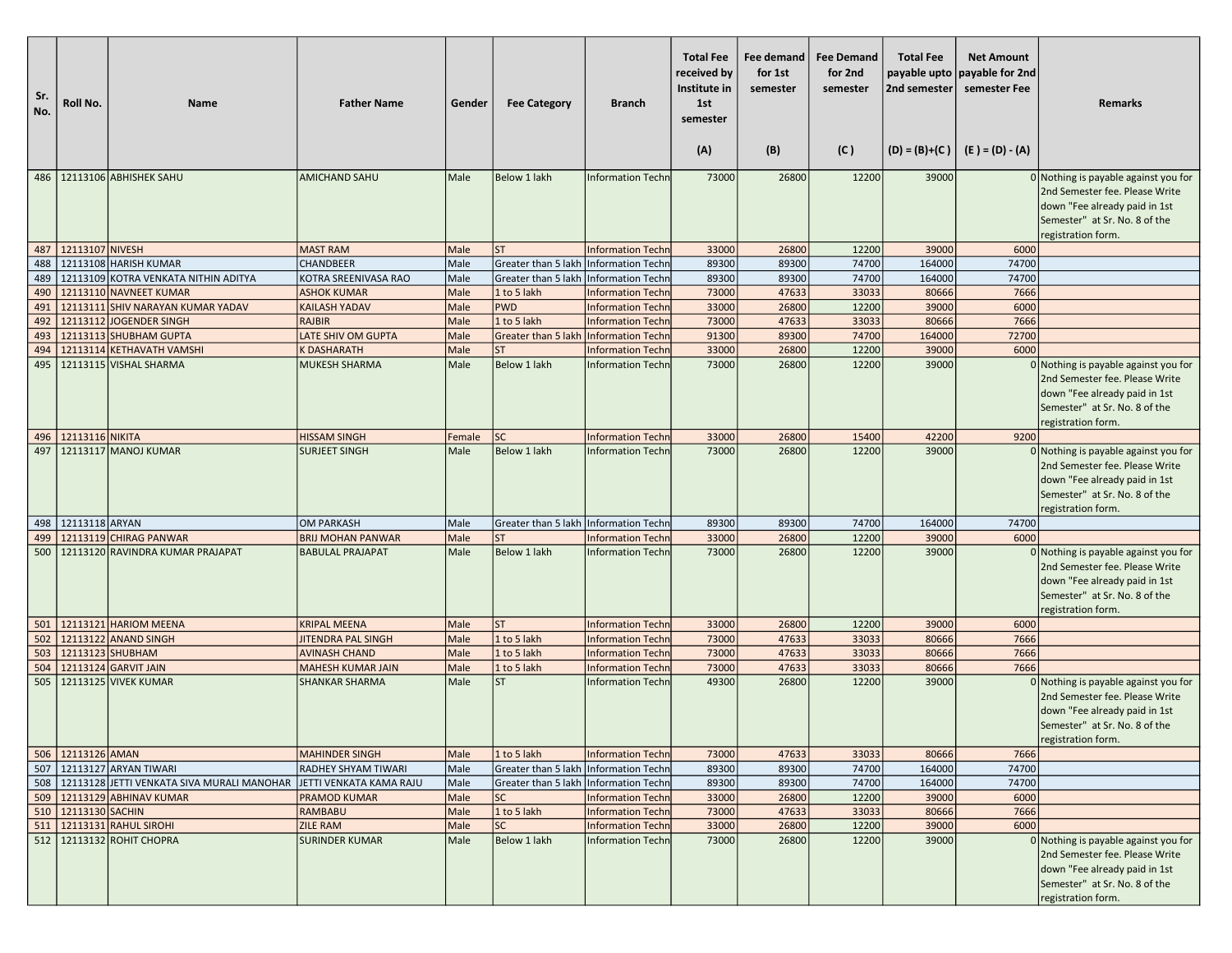| 513   12113133 KAMAL SHARMA<br><b>PRAKASH VEER</b><br>Below 1 lakh<br>73000<br>26800<br>12200<br>39000<br>Male<br><b>Information Techn</b><br>514   12113134 HARSH KUMAR<br><b>BALWAN SINGH</b><br>PWD<br>26800<br>12200<br>39000<br>6000<br>Male<br>Information Techn<br>33000<br>515   12113135 NAYAN KUMAR<br><b>Below 1 lakh</b><br>12200<br><b>PREM KUMAR</b><br>Male<br><b>Information Techn</b><br>73000<br>26800<br>39000<br>516 12113136 ABHISHEK VISHNOI<br><b>RAM KARAN</b><br>1 to 5 lakh<br>73000<br>47633<br>33033<br>80666<br>7666<br>Male<br><b>Information Techn</b><br>12113137 AAYUSH MITTAL<br>47633<br>33033<br>7666<br>517<br><b>LOVEKUSH MITTAL</b><br>Male<br>1 to 5 lakh<br><b>Information Techn</b><br>73000<br>80666 | <b>Remarks</b>                                                                                                                                                 |
|-------------------------------------------------------------------------------------------------------------------------------------------------------------------------------------------------------------------------------------------------------------------------------------------------------------------------------------------------------------------------------------------------------------------------------------------------------------------------------------------------------------------------------------------------------------------------------------------------------------------------------------------------------------------------------------------------------------------------------------------------|----------------------------------------------------------------------------------------------------------------------------------------------------------------|
|                                                                                                                                                                                                                                                                                                                                                                                                                                                                                                                                                                                                                                                                                                                                                 | 0 Nothing is payable against you for<br>2nd Semester fee. Please Write<br>down "Fee already paid in 1st<br>Semester" at Sr. No. 8 of the                       |
|                                                                                                                                                                                                                                                                                                                                                                                                                                                                                                                                                                                                                                                                                                                                                 | registration form.                                                                                                                                             |
|                                                                                                                                                                                                                                                                                                                                                                                                                                                                                                                                                                                                                                                                                                                                                 | 0 Nothing is payable against you for<br>2nd Semester fee. Please Write<br>down "Fee already paid in 1st<br>Semester" at Sr. No. 8 of the<br>registration form. |
|                                                                                                                                                                                                                                                                                                                                                                                                                                                                                                                                                                                                                                                                                                                                                 |                                                                                                                                                                |
|                                                                                                                                                                                                                                                                                                                                                                                                                                                                                                                                                                                                                                                                                                                                                 |                                                                                                                                                                |
| 33000<br>12200<br>518 22113138 HIMANSHU<br>lst<br>26800<br>39000<br>6000<br><b>RAKESH KUMAR</b><br>Male<br><b>Information Techn</b>                                                                                                                                                                                                                                                                                                                                                                                                                                                                                                                                                                                                             |                                                                                                                                                                |
| 12113139 VISHWAS KALRA<br>1 to 5 lakh<br>33033<br>80666<br>7666<br>519<br><b>PARDEEP KALRA</b><br><b>Male</b><br>Information Techr<br>73000<br>47633<br>89300<br>74700<br>74700<br>164000<br>DUGGIREDDY VENKATESWARA RMale                                                                                                                                                                                                                                                                                                                                                                                                                                                                                                                      |                                                                                                                                                                |
| 520<br>12113140 DUGGIREDDY KRISHNA VAMSI REDDY<br>Greater than 5 lakh Information Techn<br>89300<br>83866<br>12113141 RIYA GARG<br>1 to 5 lakh<br>73000<br>47633<br>36233<br>10866<br>521<br><b>KRISHAN GARG</b><br>Female<br>Information Techr                                                                                                                                                                                                                                                                                                                                                                                                                                                                                                 |                                                                                                                                                                |
| 33000<br>522<br>12113142 ANURAG KOHLI<br><b>DAYARAM KOHLI</b><br>Male<br><b>SC</b><br>26800<br>12200<br>39000<br>6000<br>Information Techr                                                                                                                                                                                                                                                                                                                                                                                                                                                                                                                                                                                                      |                                                                                                                                                                |
| 12113143 RAVI KUMAR<br>Below 1 lakh<br>12200<br>39000<br>523<br><b>LAXMI PRASAD</b><br>Male<br>73000<br>26800<br><b>Information Techn</b>                                                                                                                                                                                                                                                                                                                                                                                                                                                                                                                                                                                                       | 0 Nothing is payable against you for                                                                                                                           |
|                                                                                                                                                                                                                                                                                                                                                                                                                                                                                                                                                                                                                                                                                                                                                 | 2nd Semester fee. Please Write<br>down "Fee already paid in 1st<br>Semester" at Sr. No. 8 of the<br>registration form.                                         |
| 12113144 ANAL SINGH<br>26800<br>524<br><b>SURESH KUMAR</b><br>Female<br>lsc<br>33000<br>15400<br>42200<br>9200<br>Information Techn                                                                                                                                                                                                                                                                                                                                                                                                                                                                                                                                                                                                             |                                                                                                                                                                |
| 525   12113145 GURRAM VENKATA HARI SAI ROHIT<br><b>GURRAM SURESH KUMAR</b><br>Below 1 lakh<br>73000<br>26800<br>12200<br>39000<br>Male<br><b>Information Techn</b>                                                                                                                                                                                                                                                                                                                                                                                                                                                                                                                                                                              | 0 Nothing is payable against you for<br>2nd Semester fee. Please Write<br>down "Fee already paid in 1st<br>Semester" at Sr. No. 8 of the<br>registration form. |
| 526   12113147 GANGIREDDY GEETHA REDDY<br><b>GANGIREDDY SRINIVAS REDDY</b><br>Below 1 lakh<br>73000<br>26800<br>15400<br>42200<br>Female<br>Information Techn                                                                                                                                                                                                                                                                                                                                                                                                                                                                                                                                                                                   | 0 Nothing is payable against you for<br>2nd Semester fee. Please Write<br>down "Fee already paid in 1st<br>Semester" at Sr. No. 8 of the<br>registration form. |
| 527 12113148 AAKASH<br><b>SUBHASH CHANDER</b><br>lsc<br>33000<br>26800<br>12200<br>39000<br>6000<br>Male<br><b>Information Techn</b>                                                                                                                                                                                                                                                                                                                                                                                                                                                                                                                                                                                                            |                                                                                                                                                                |
| 528 22113149 SWATI<br><b>SC</b><br>33000<br>9200<br><b>RAMPAL</b><br>Female<br>26800<br>15400<br>42200<br><b>Information Techn</b>                                                                                                                                                                                                                                                                                                                                                                                                                                                                                                                                                                                                              |                                                                                                                                                                |
| 12113150 HARSH AGRIA<br><b>LALIT PRAKASH AGRIA</b><br><b>SC</b><br>12200<br>39000<br>6000<br>Male<br>33000<br>26800<br>529<br><b>Information Techn</b>                                                                                                                                                                                                                                                                                                                                                                                                                                                                                                                                                                                          |                                                                                                                                                                |
| <b>ST</b><br>530<br>12113151 AJMEERA MALLISHWARI<br>33000<br>26800<br>15400<br>42200<br>9200<br><b>AJMEERA RAVI</b><br>Female<br>Information Techn<br>lst<br>39000<br>531   12113152 MUTTEPOD GANESH HANMANLU<br>33000<br>26800<br>12200<br>6000<br><b>HANMANLU</b><br>Male<br>Information Techn                                                                                                                                                                                                                                                                                                                                                                                                                                                |                                                                                                                                                                |
| 532   12113153 GHANSHYAM YADAV<br><b>PRADEEP YADAV</b><br>Male<br>$1$ to 5 lakh<br>Information Techn<br>73000<br>47633<br>33033<br>80666<br>7666                                                                                                                                                                                                                                                                                                                                                                                                                                                                                                                                                                                                |                                                                                                                                                                |
| 533 12113154 DIVYA BHARTI<br>89300<br>89300<br>77900<br>167200<br>77900<br><b>SHRIKANT VERMA</b><br>Greater than 5 lakh Information Techn<br>Female                                                                                                                                                                                                                                                                                                                                                                                                                                                                                                                                                                                             |                                                                                                                                                                |
| 534 12113155 MUDRIKA CHAWLA<br>SANDEEP CHAWLA<br>Greater than 5 lakh Information Techn<br>77900<br>167200<br>77900<br>89300<br>89300<br>Female                                                                                                                                                                                                                                                                                                                                                                                                                                                                                                                                                                                                  |                                                                                                                                                                |
| 535 12113156 RITESH KUMAR<br>47633<br>80666<br>7666<br>RAJ KRIPAL SINGH<br>Male<br>1 to 5 lakh<br><b>Information Techn</b><br>73000<br>33033                                                                                                                                                                                                                                                                                                                                                                                                                                                                                                                                                                                                    |                                                                                                                                                                |
| 536   12113157 ANJALI GOLA<br>Below 1 lakh<br>42200<br>PARMANAND GOLA<br>Female<br><b>Information Techn</b><br>73000<br>26800<br>15400                                                                                                                                                                                                                                                                                                                                                                                                                                                                                                                                                                                                          | 0 Nothing is payable against you for<br>2nd Semester fee. Please Write<br>down "Fee already paid in 1st<br>Semester" at Sr. No. 8 of the<br>registration form. |
| 537 12113158 VISHAL BINDAL<br>1 to 5 lakh<br>73000<br>47633<br>33033<br>80666<br>7666<br><b>ANIL BINDAL</b><br>Male<br><b>Information Techn</b>                                                                                                                                                                                                                                                                                                                                                                                                                                                                                                                                                                                                 |                                                                                                                                                                |
| 89300<br>89300<br>538   12113160 RASHMI<br><b>RAJESH KUMAR</b><br>Greater than 5 lakh   Information Techn<br>77900<br>167200<br>77900<br>Female                                                                                                                                                                                                                                                                                                                                                                                                                                                                                                                                                                                                 |                                                                                                                                                                |
| 33000<br>539   12113161 DIVYA KUMARI MEENA<br><b>SITA RAM MEENA</b><br><b>Information Techn</b><br>26800<br>15400<br>42200<br>9200<br>Female<br><b>ST</b>                                                                                                                                                                                                                                                                                                                                                                                                                                                                                                                                                                                       |                                                                                                                                                                |
| 540   12113162 NITESH KUMAR VERMA<br>1 to 5 lakh<br>73000<br>47633<br>33033<br>80666<br>7666<br><b>GURUBACHAN SINGH</b><br>Male<br>Information Techn<br>541 12113164 SOORAJ KASHYAP<br>Male<br>Greater than 5 lakh Information Techn<br>91300<br>89300<br>72700<br><b>RAJENDRA JHA</b><br>74700<br>164000                                                                                                                                                                                                                                                                                                                                                                                                                                       |                                                                                                                                                                |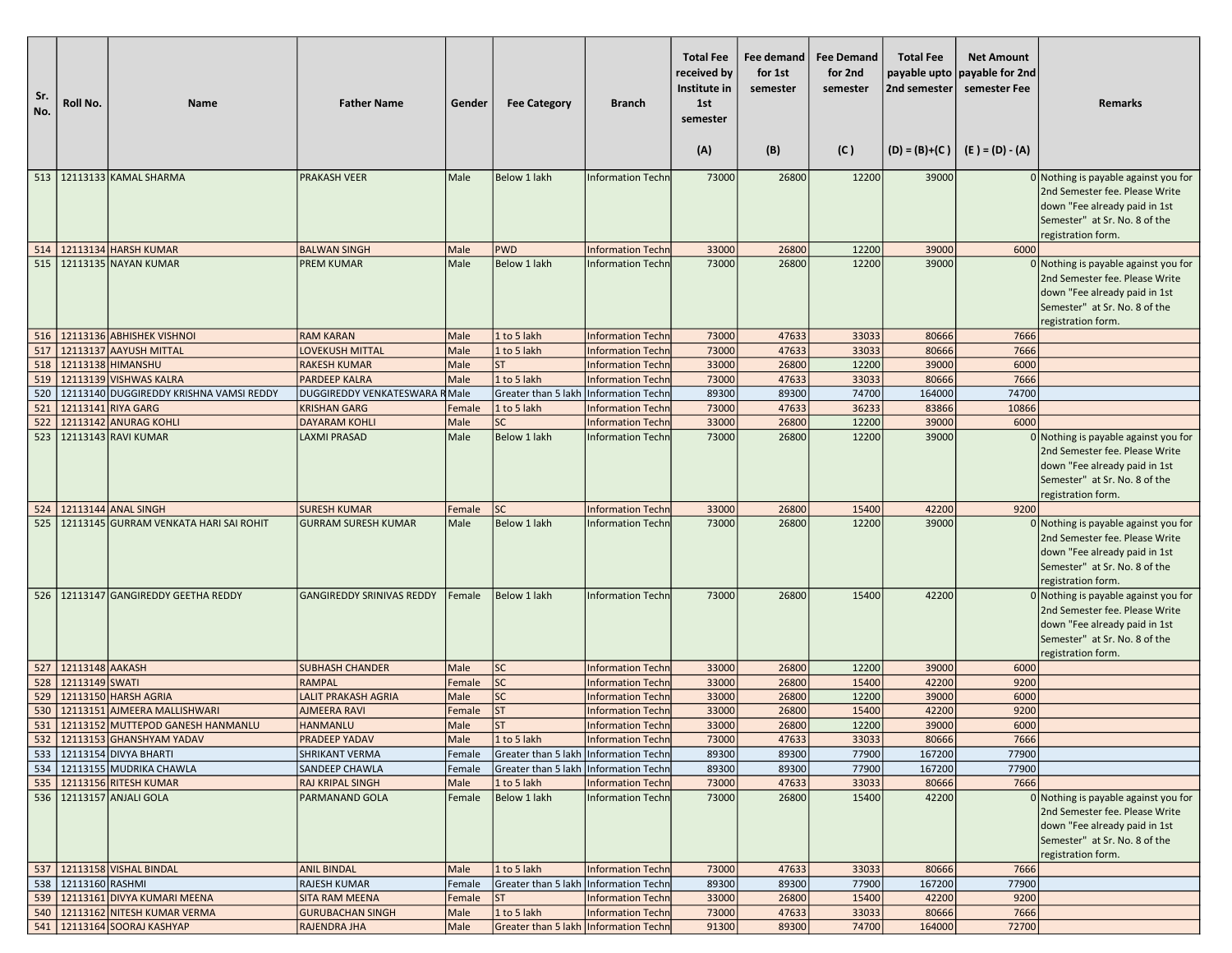| Sr.<br>No. | Roll No.               | Name                                                     | <b>Father Name</b>                    | Gender           | <b>Fee Category</b>                     | <b>Branch</b>              | <b>Total Fee</b><br>received by<br>Institute in<br>1st<br>semester<br>(A) | Fee demand<br>for 1st<br>semester<br>(B) | <b>Fee Demand</b><br>for 2nd<br>semester<br>(C) | <b>Total Fee</b><br>2nd semester<br>$(D) = (B)+(C)$ | <b>Net Amount</b><br>payable upto payable for 2nd<br>semester Fee<br>(E ) = (D) - (A) | <b>Remarks</b>                                                                                                                                                 |
|------------|------------------------|----------------------------------------------------------|---------------------------------------|------------------|-----------------------------------------|----------------------------|---------------------------------------------------------------------------|------------------------------------------|-------------------------------------------------|-----------------------------------------------------|---------------------------------------------------------------------------------------|----------------------------------------------------------------------------------------------------------------------------------------------------------------|
|            | 542 2114001 SANYAM     |                                                          | <b>RANBIR SINGH</b>                   | Male             | Below 1 lakh                            | <b>Electrical Engineer</b> | 73000                                                                     | 26800                                    | 12200                                           | 39000                                               |                                                                                       | 0 Nothing is payable against you for<br>2nd Semester fee. Please Write<br>down "Fee already paid in 1st<br>Semester" at Sr. No. 8 of the                       |
|            |                        |                                                          |                                       |                  |                                         |                            |                                                                           |                                          |                                                 |                                                     |                                                                                       | registration form.                                                                                                                                             |
|            |                        | 543   12114002   HIMANSHU GUPTA                          | <b>GOVIND GUPTA</b>                   | Male             | 1 to 5 lakh                             | <b>Electrical Engineer</b> | 73000                                                                     | 47633                                    | 33033                                           | 80666                                               | 7666                                                                                  |                                                                                                                                                                |
|            |                        | 544   12114003 GARVIT GOYAL                              | <b>VISHNU GOYAL</b>                   | Male             | Greater than 5 lakh Electrical Engineer |                            | 89300                                                                     | 89300                                    | 74700                                           | 164000                                              | 74700                                                                                 |                                                                                                                                                                |
|            |                        | 545 22114004 NEHA DAGAR<br>546   12114005 KANISHKA PATWA | <b>OM CHAND</b><br><b>ARJUN PATWA</b> | Female<br>Female | Greater than 5 lakh Electrical Engineer | <b>Electrical Engineer</b> | 89300                                                                     | 89300                                    | 77900                                           | 167200                                              | 77900<br>Fee Payable information will be sent through Mail                            |                                                                                                                                                                |
| 547        |                        | 12114006 ROBIN SINGH                                     | <b>GULAB SINGH</b>                    | Male             | Greater than 5 lakh Electrical Engineer |                            | 89300                                                                     | 89300                                    | 74700                                           | 164000                                              | 74700                                                                                 |                                                                                                                                                                |
| 548        |                        | 12114007 SUDHANSHU JEE POPULAR                           | <b>SUNIL KUMAR SWARNAKAR</b>          | Male             | <b>Below 1 lakh</b>                     | <b>Electrical Engineer</b> | 73000                                                                     | 26800                                    | 12200                                           | 39000                                               |                                                                                       | 0 Nothing is payable against you for<br>2nd Semester fee. Please Write<br>down "Fee already paid in 1st<br>Semester" at Sr. No. 8 of the<br>registration form. |
|            | 549 22114008 SOURAV    |                                                          | <b>OMINDER KUMAR</b>                  | Male             | Greater than 5 lakh Electrical Engineer |                            | 89300                                                                     | 89300                                    | 74700                                           | 164000                                              | 74700                                                                                 |                                                                                                                                                                |
|            |                        | 550   12114009 MUSKAN MINA                               | <b>MANOHAR LAL MEENA</b>              | Female           | <b>ST</b>                               | <b>Electrical Engineer</b> | 49300                                                                     | 26800                                    | 15400                                           | 42200                                               |                                                                                       | 0 Nothing is payable against you for<br>2nd Semester fee. Please Write<br>down "Fee already paid in 1st<br>Semester" at Sr. No. 8 of the<br>registration form. |
|            | 551   12114010   SALMA |                                                          | <b>HAMID</b>                          | Female           | 1 to 5 lakh                             | <b>Electrical Engineer</b> | 73000                                                                     | 47633                                    | 36233                                           | 83866                                               | 10866                                                                                 |                                                                                                                                                                |
|            |                        | 552 12114012 HITESH JAIN                                 | <b>NARESH CHAND JAIN</b>              | Male             | 1 to 5 lakh                             | <b>Electrical Engineer</b> | 73000                                                                     | 47633                                    | 33033                                           | 80666                                               | 7666                                                                                  |                                                                                                                                                                |
| 553        |                        | 12114013 AYUSH NAGAR                                     | ABHAY NAGAR                           | Male             | Greater than 5 lakh Electrical Engineer |                            | 89300                                                                     | 89300                                    | 74700                                           | 164000                                              | 74700                                                                                 |                                                                                                                                                                |
| 554        |                        | 12114014 ANMOL MAURYA                                    | CHANDRAPRAKASH MAURYA                 | Male             | <b>SC</b>                               | <b>Electrical Engineer</b> | 33000                                                                     | 26800                                    | 12200                                           | 39000                                               | 6000                                                                                  |                                                                                                                                                                |
| 555        |                        | 12114015 SUSHIL KUMAR                                    | <b>GANDHI RAM</b>                     | Male             | Below 1 lakh                            | <b>Electrical Engineer</b> | 73000                                                                     | 26800                                    | 12200                                           | 39000                                               |                                                                                       | 0 Nothing is payable against you for<br>2nd Semester fee. Please Write<br>down "Fee already paid in 1st<br>Semester" at Sr. No. 8 of the<br>registration form. |
|            | 556 22114016 AYUSH     |                                                          | <b>BALBIR SINGH</b>                   | Male             | Greater than 5 lakh Electrical Engineer |                            | 91300                                                                     | 89300                                    | 74700                                           | 164000                                              | 72700                                                                                 |                                                                                                                                                                |
| 557        |                        | 12114017 DEVESH KUMAR SRIVASTAV                          | RATNESH KUMAR SRIVASTAV               | Male             | 1 to 5 lakh                             | <b>Electrical Engineer</b> | 73000                                                                     | 47633                                    | 33033                                           | 80666                                               | 7666                                                                                  |                                                                                                                                                                |
|            | 558 22114018 SACHIN    |                                                          | <b>ASHOK KUMAR</b>                    | Male             | Below 1 lakh                            | <b>Electrical Engineer</b> | 73000                                                                     | 26800                                    | 12200                                           | 39000                                               |                                                                                       | 0 Nothing is payable against you for<br>2nd Semester fee. Please Write<br>down "Fee already paid in 1st<br>Semester" at Sr. No. 8 of the<br>registration form. |
|            |                        | 559 12114019 KAVYA MISHRA                                | DR.RK.MISHRA                          | Female           | Greater than 5 lakh Electrical Engineer |                            | 89300                                                                     | 89300                                    | 77900                                           | 167200                                              | 77900                                                                                 |                                                                                                                                                                |
|            |                        | 560   12114020 SUGAM TRIPATHI                            | RAJEEV LOCHAN                         | Male             | Greater than 5 lakh Electrical Engineer |                            | 89300                                                                     | 89300                                    | 74700                                           | 164000                                              | 74700                                                                                 |                                                                                                                                                                |
|            |                        | 561   12114021   AYUSH SINGH                             | <b>ARUN KUMAR SINGH</b>               | Male             | Below 1 lakh                            | <b>Electrical Engineer</b> | 73000                                                                     | 26800                                    | 12200                                           | 39000                                               |                                                                                       | 0 Nothing is payable against you for<br>2nd Semester fee. Please Write<br>down "Fee already paid in 1st<br>Semester" at Sr. No. 8 of the<br>registration form. |
|            |                        | 562   12114022 SIDDHI ARORA                              | DAVINDER ARORA                        | Female           | Greater than 5 lakh Electrical Engineer |                            | 89300                                                                     | 89300                                    | 77900                                           | 167200                                              | 77900                                                                                 |                                                                                                                                                                |
|            |                        | 563   12114023 ANIL KUMAR JAKHAR                         | RAMESH CHAND JAKHAR                   | Male             | Below 1 lakh                            | <b>Electrical Engineer</b> | 73000                                                                     | 26800                                    | 12200                                           | 39000                                               |                                                                                       | 0 Nothing is payable against you for<br>2nd Semester fee. Please Write<br>down "Fee already paid in 1st<br>Semester" at Sr. No. 8 of the<br>registration form. |
|            |                        | 564   12114024 CHIRAG NARULA                             | RAJINDER NARULA                       | Male             | Greater than 5 lakh Electrical Engineer |                            | 89300                                                                     | 89300                                    | 74700                                           | 164000                                              | 74700                                                                                 |                                                                                                                                                                |
|            |                        | 565   12114025 MANSI RAJORIYA                            | <b>VIJAY KUMAR RAJORIYA</b>           | Female           | <b>SC</b>                               | <b>Electrical Engineer</b> | 33000                                                                     | 26800                                    | 15400                                           | 42200                                               | 9200                                                                                  |                                                                                                                                                                |
|            | 566 12114026 KOMAL     |                                                          | <b>VINOD KUMAR</b>                    | Female           | sc                                      | <b>Electrical Engineer</b> | 33000                                                                     | 26800                                    | 15400                                           | 42200                                               | 9200                                                                                  |                                                                                                                                                                |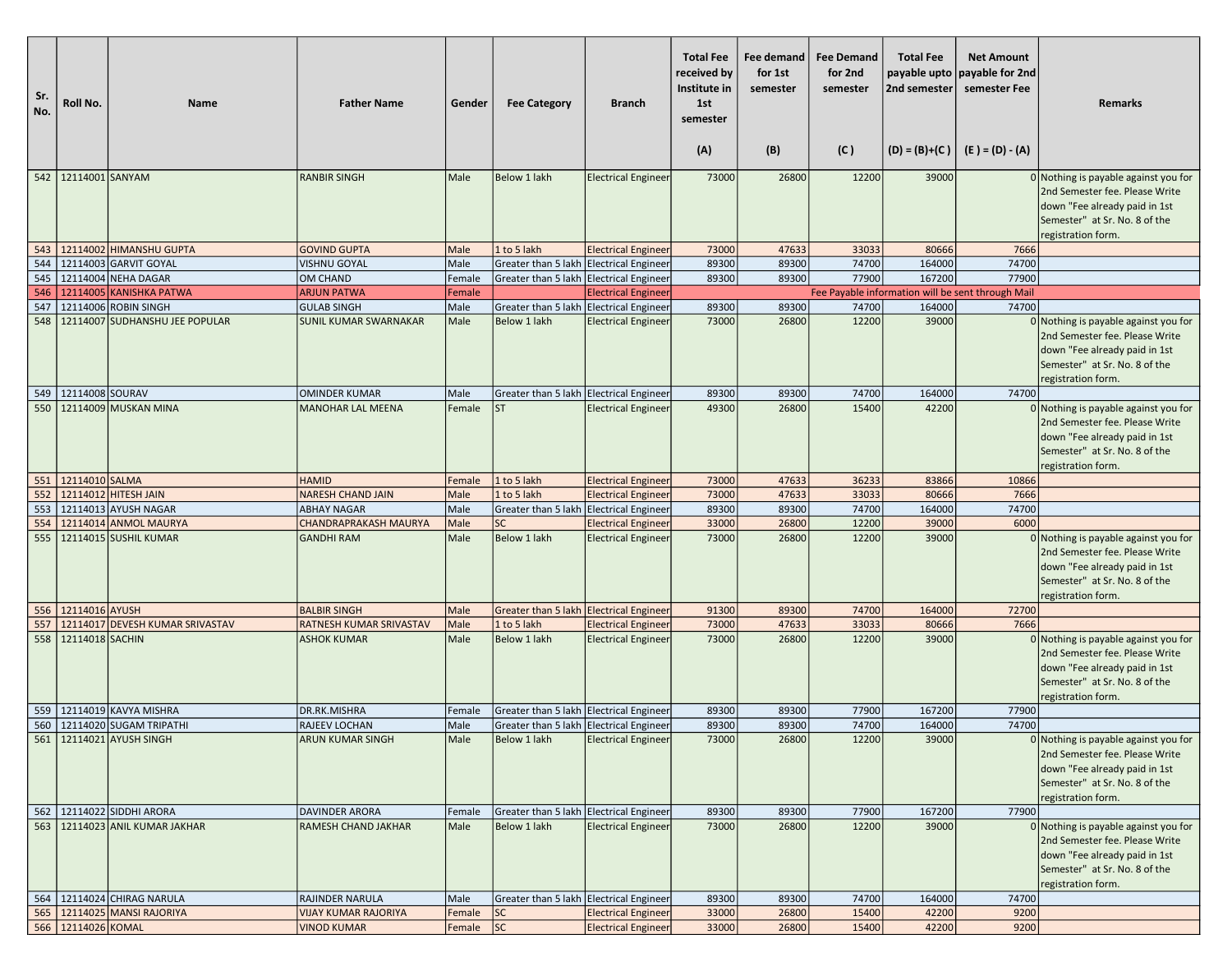| Sr.<br>No. | Roll No.           | <b>Name</b>                                        | <b>Father Name</b>                                      | Gender       | <b>Fee Category</b>                     | <b>Branch</b>                                            | <b>Total Fee</b><br>received by<br>Institute in<br>1st<br>semester<br>(A) | Fee demand<br>for 1st<br>semester<br>(B) | <b>Fee Demand</b><br>for 2nd<br>semester<br>(C) | <b>Total Fee</b><br>payable upto<br>2nd semester | <b>Net Amount</b><br>payable for 2nd<br>semester Fee<br>$(D) = (B)+(C)$ $(E) = (D) - (A)$ | <b>Remarks</b>                                                                                                                                                   |
|------------|--------------------|----------------------------------------------------|---------------------------------------------------------|--------------|-----------------------------------------|----------------------------------------------------------|---------------------------------------------------------------------------|------------------------------------------|-------------------------------------------------|--------------------------------------------------|-------------------------------------------------------------------------------------------|------------------------------------------------------------------------------------------------------------------------------------------------------------------|
|            |                    | 567   12114028 ANKIT KUMAR                         | <b>RAJ KUMAR</b>                                        | Male         | Below 1 lakh                            | <b>Electrical Engineer</b>                               | 73000                                                                     | 26800                                    | 12200                                           | 39000                                            |                                                                                           | 0 Nothing is payable against you for                                                                                                                             |
|            |                    |                                                    |                                                         |              |                                         |                                                          |                                                                           |                                          |                                                 |                                                  |                                                                                           | 2nd Semester fee. Please Write<br>down "Fee already paid in 1st<br>Semester" at Sr. No. 8 of the<br>registration form.                                           |
|            |                    | 568   12114029 NIRDOSH KUMAR VERMA                 | <b>TOLU RAM VERMA</b>                                   | Male         | <b>SC</b>                               | <b>Electrical Engineer</b>                               | 33000                                                                     | 26800                                    | 12200                                           | 39000                                            | 6000                                                                                      |                                                                                                                                                                  |
| 569        |                    | 12114030 MANISH MAAN                               | <b>MAMRAJ</b>                                           | Male         | 1 to 5 lakh                             | <b>Electrical Engineer</b>                               | 73000                                                                     | 47633                                    | 33033                                           | 80666                                            | 7666                                                                                      |                                                                                                                                                                  |
| 570        |                    | 12114031 KHUSHI BANSIWAL                           | <b>ASHOK BANSIWAL</b>                                   | Female       | <b>SC</b>                               | <b>Electrical Engineer</b>                               | 33000                                                                     | 26800                                    | 15400                                           | 42200                                            | 9200                                                                                      |                                                                                                                                                                  |
| 571        | 12114032 HARSHIT   |                                                    | <b>KRISHAN KUMAR</b>                                    | Male         | <b>SC</b>                               | <b>Electrical Engineer</b>                               | 33000                                                                     | 26800                                    | 12200                                           | 39000                                            | 6000                                                                                      |                                                                                                                                                                  |
| 572        |                    | 12114033 KANAK SHARMA                              | <b>MADAN MOHAN SHARMA</b>                               | Male         | Greater than 5 lakh Electrical Engineer |                                                          | 89300                                                                     | 89300                                    | 74700                                           | 164000                                           | 74700                                                                                     |                                                                                                                                                                  |
| 573        |                    | 12114034 KANISHK SINGH                             | <b>RAM KUMAR SINGH</b>                                  | Male         | <b>SC</b>                               | <b>Electrical Engineer</b>                               | 33000                                                                     | 26800                                    | 12200                                           | 39000                                            | 6000                                                                                      |                                                                                                                                                                  |
| 574        |                    | 12114035 ANUP YADAV                                | <b>DEVENDER KUMAR</b>                                   | Male         | Greater than 5 lakh Electrical Engineer |                                                          | 89300                                                                     | 89300                                    | 74700                                           | 164000                                           | 74700                                                                                     |                                                                                                                                                                  |
| 575        |                    | 12114036 ASHISH NARAYAN JHA                        | <b>DHRUV NARAYAN JHA</b>                                | Male         | 1 to 5 lakh                             | <b>Electrical Engineer</b>                               | 73000                                                                     | 47633                                    | 33033                                           | 80666                                            | 7666                                                                                      |                                                                                                                                                                  |
| 576<br>577 |                    | 12114037 ANURAG GUPTA<br>12114038 PRATYUSH CHAUHAN | <b>JAY PRAKASH GUPTA</b>                                | Male<br>Male | 1 to 5 lakh<br>1 to 5 lakh              | <b>Electrical Engineer</b>                               | 73000<br>73000                                                            | 47633<br>47633                           | 33033<br>33033                                  | 80666<br>80666                                   | 7666<br>7666                                                                              |                                                                                                                                                                  |
| 578        |                    | 12114039 AKSHAT PARASHAR                           | <b>RAJESH KUMAR CHAUHAN</b><br><b>BABU LAL PARASHAR</b> | Male         | 1 to 5 lakh                             | <b>Electrical Engineer</b><br><b>Electrical Engineer</b> | 73000                                                                     | 47633                                    | 33033                                           | 80666                                            | 7666                                                                                      |                                                                                                                                                                  |
| 579        | 12114040 NISHA     |                                                    | <b>VIKRAM SINGH</b>                                     | Female       | Greater than 5 lakh Electrical Engineer |                                                          | 89300                                                                     | 89300                                    | 77900                                           | 167200                                           | 77900                                                                                     |                                                                                                                                                                  |
| 580        |                    | 12114041 DEVESH KUMAR                              | <b>MANPHOOL SINGH</b>                                   | Male         | Greater than 5 lakh Electrical Engineer |                                                          | 89300                                                                     | 89300                                    | 74700                                           | 164000                                           | 74700                                                                                     |                                                                                                                                                                  |
| 581        |                    | 12114042 SANNIV CHOUDHURI                          | <b>SANJIB CHOUDHURI</b>                                 | Male         | Greater than 5 lakh Electrical Engineer |                                                          | 89300                                                                     | 89300                                    | 74700                                           | 164000                                           | 74700                                                                                     |                                                                                                                                                                  |
| 582        | 12114043 HARDIK    |                                                    | <b>OMPAL</b>                                            | Male         | Below 1 lakh                            | <b>Electrical Engineer</b>                               | 73000                                                                     | 26800                                    | 12200                                           | 39000                                            |                                                                                           | 0 Nothing is payable against you for<br>2nd Semester fee. Please Write<br>down "Fee already paid in 1st<br>Semester" at Sr. No. 8 of the<br>registration form.   |
| 583        | 12114044 LOVISH    |                                                    | <b>PARDEEP KUMAR</b>                                    | Male         | <b>PWD</b>                              | <b>Electrical Engineer</b>                               | 33000                                                                     | 26800                                    | 12200                                           | 39000                                            | 6000                                                                                      |                                                                                                                                                                  |
| 584        |                    | 12114045 PRAANGAV JAIN                             | <b>PRATIYUSH JAIN</b>                                   | Male         | <b>PWD</b>                              | <b>Electrical Engineer</b>                               | 33000                                                                     | 26800                                    | 12200                                           | 39000                                            | 6000                                                                                      |                                                                                                                                                                  |
| 585        | 12114046 SUMIT     |                                                    | <b>RISHIPAL</b>                                         | Male         | Greater than 5 lakh Electrical Engineer |                                                          | 89300                                                                     | 89300                                    | 74700                                           | 164000                                           | 74700                                                                                     |                                                                                                                                                                  |
| 586<br>587 | 12114047 SUSHANT   | 12114048 SUMIT MEENA                               | <b>AMIT PATHAK</b>                                      | Male         | 1 to 5 lakh                             | <b>Electrical Engineer</b>                               | 73000<br>33000                                                            | 47633                                    | 33033<br>12200                                  | 80666<br>39000                                   | 7666<br>6000                                                                              |                                                                                                                                                                  |
| 588        |                    | 12114049 AYUSH PRATAP SINGH                        | <b>ASHOK KUMAR MEENA</b><br>YASHWANT SINGH              | Male<br>Male | <b>ST</b><br><b>SC</b>                  | <b>Electrical Engineer</b><br><b>Electrical Engineer</b> | 33000                                                                     | 26800<br>26800                           | 12200                                           | 39000                                            | 6000                                                                                      |                                                                                                                                                                  |
| 589        | 12114050 HEMANT    |                                                    | <b>HANS RAJ</b>                                         | Male         | <b>SC</b>                               | <b>Electrical Engineer</b>                               | 33000                                                                     | 26800                                    | 12200                                           | 39000                                            | 6000                                                                                      |                                                                                                                                                                  |
| 590        |                    | 12114051 HRITIK RAJ                                | <b>AJAY RAM</b>                                         | Male         | 1 to 5 lakh                             | <b>Electrical Engineer</b>                               | 73000                                                                     | 47633                                    | 33033                                           | 80666                                            | 7666                                                                                      |                                                                                                                                                                  |
| 591        | 12114052 ARYAN     |                                                    | RAJEEV KUMAR SHRIVASTAVA                                | Male         | Greater than 5 lakh Electrical Engineer |                                                          | 89300                                                                     | 89300                                    | 74700                                           | 164000                                           | 74700                                                                                     |                                                                                                                                                                  |
| 592        |                    | 12114053 YASH KATARIA                              | <b>RAMESH KUMAR</b>                                     | Male         | <b>SC</b>                               | <b>Electrical Engineer</b>                               | 33000                                                                     | 26800                                    | 12200                                           | 39000                                            | 6000                                                                                      |                                                                                                                                                                  |
| 593        |                    | 12114054 NIRAJ KUMAR GUPTA                         | <b>GOVERDHAN PRASAD GUPTA</b>                           | Male         | <b>Below 1 lakh</b>                     | <b>Electrical Engineer</b>                               | 73000                                                                     | 26800                                    | 12200                                           | 39000                                            |                                                                                           | $0$ Nothing is payable against you for<br>2nd Semester fee. Please Write<br>down "Fee already paid in 1st<br>Semester" at Sr. No. 8 of the<br>registration form. |
|            |                    | 594   12114055   NIMIT RASTOGI                     | MOHIT RASTOGI                                           | Male         | Greater than 5 lakh Electrical Engineer |                                                          | 89300                                                                     | 89300                                    | 74700                                           | 164000                                           | 74700                                                                                     |                                                                                                                                                                  |
|            |                    | 595   12114056 KUSHAGRA BARANWAL                   | RAJKUMAR BARANWAL                                       | Male         | 1 to 5 lakh                             | <b>Electrical Engineer</b>                               | 73000                                                                     | 47633                                    | 33033                                           | 80666                                            | 7666                                                                                      |                                                                                                                                                                  |
|            | 596 22114057 NITIN |                                                    | <b>TEJ PRATAP</b>                                       | Male         | 1 to 5 lakh                             | <b>Electrical Engineer</b>                               | 73000                                                                     | 47633                                    | 33033                                           | 80666                                            | 7666                                                                                      |                                                                                                                                                                  |
| 597        |                    | 12114058 ARMAAN SINGH DHILLON                      | <b>SHAMSHIR SINGH</b>                                   | Male         | Greater than 5 lakh Electrical Engineer |                                                          | 89300                                                                     | 89300                                    | 74700                                           | 164000                                           | 74700                                                                                     |                                                                                                                                                                  |
| 598        |                    | 12114059 DIYA GUPTA                                | <b>BRIJ KISHOR GUPTA</b>                                | Female       | Greater than 5 lakh Electrical Engineer |                                                          | 89300                                                                     | 89300                                    | 77900                                           | 167200                                           | 77900                                                                                     |                                                                                                                                                                  |
| 599        |                    | 12114060 ALANKRIT MISHRA                           | <b>SARVESH NARAIN MISHRA</b>                            | Male         | Greater than 5 lakh Electrical Engineer |                                                          | 89300                                                                     | 89300                                    | 74700                                           | 164000                                           | 74700                                                                                     |                                                                                                                                                                  |
| 600        |                    | 12114061 AMAN KUMAR SAVITA                         | <b>LALAN KUMAR SAVITA</b>                               | Male         | Below 1 lakh                            | <b>Electrical Engineer</b>                               | 73000                                                                     | 26800                                    | 12200                                           | 39000                                            |                                                                                           | 0 Nothing is payable against you for<br>2nd Semester fee. Please Write<br>down "Fee already paid in 1st<br>Semester" at Sr. No. 8 of the<br>registration form.   |
|            |                    | 601   12114062 NELAESH YADAV                       | <b>NARENDER</b>                                         | Male         | 1 to 5 lakh                             | <b>Electrical Engineer</b>                               | 73000                                                                     | 47633                                    | 33033                                           | 80666                                            | 7666                                                                                      |                                                                                                                                                                  |
|            |                    | 602   12114063 KARAN SAINI                         | <b>VINOD KUMAR</b>                                      | Male         | 1 to 5 lakh                             | <b>Electrical Engineer</b>                               | 73000                                                                     | 47633                                    | 33033                                           | 80666                                            | 7666                                                                                      |                                                                                                                                                                  |
|            |                    | 603 12114064 TEJAVATH SHIVA SAI NAIK               | <b>TEJAVATH RAVINDER</b>                                | Male         | <b>ST</b>                               | <b>Electrical Engineer</b>                               | 33000                                                                     | 26800                                    | 12200                                           | 39000                                            | 6000                                                                                      |                                                                                                                                                                  |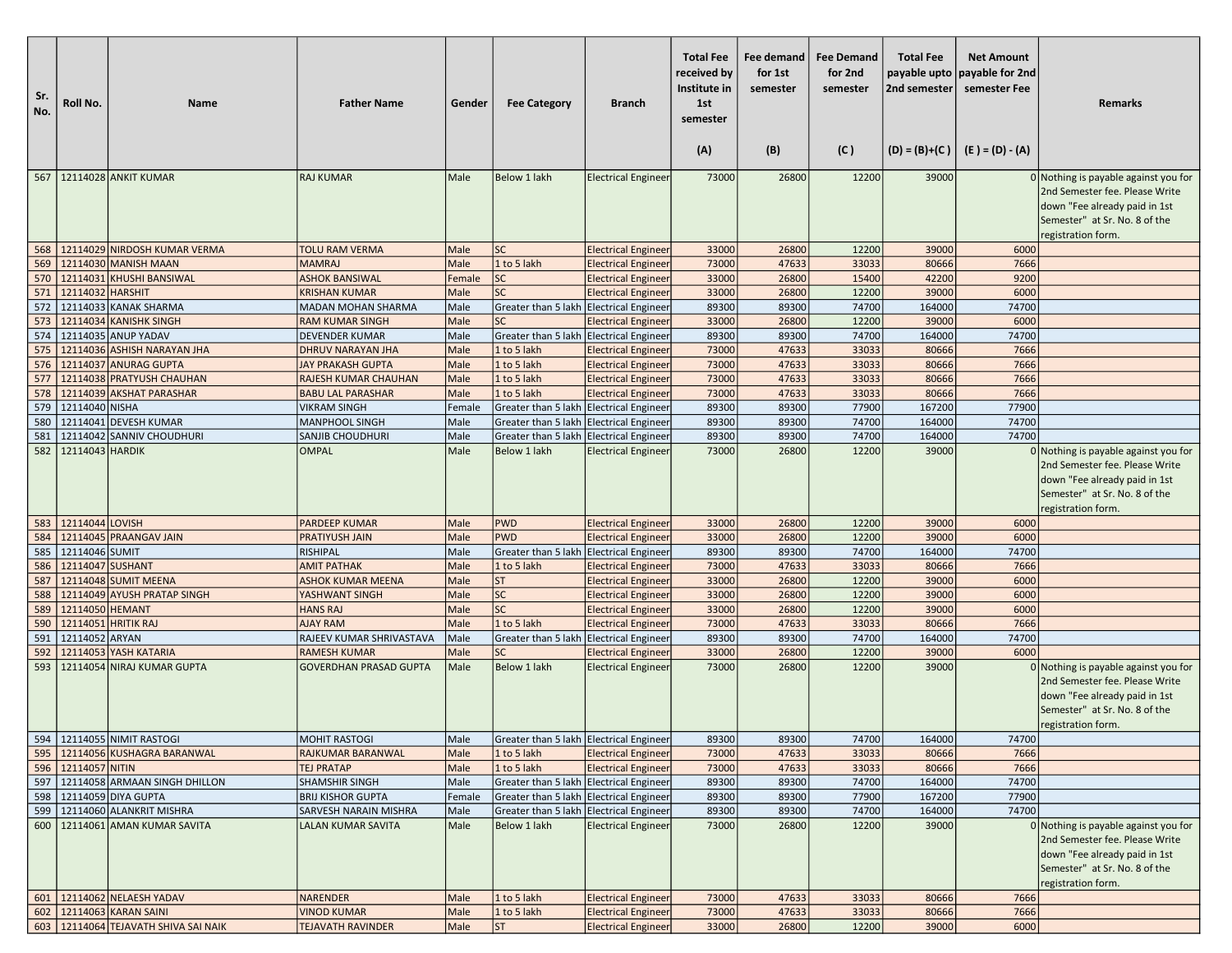| Sr.<br>No. | Roll No.                 | <b>Name</b>                                                    | <b>Father Name</b>                              | Gender       | <b>Fee Category</b>                       | <b>Branch</b>              | <b>Total Fee</b><br>received by<br>Institute in<br>1st<br>semester<br>(A) | Fee demand<br>for 1st<br>semester<br>(B) | <b>Fee Demand</b><br>for 2nd<br>semester<br>(C) | <b>Total Fee</b><br>2nd semester | <b>Net Amount</b><br>payable upto   payable for 2nd<br>semester Fee<br>$(D) = (B)+(C)$ $(E) = (D) - (A)$ | <b>Remarks</b>                                                                                                                                                   |
|------------|--------------------------|----------------------------------------------------------------|-------------------------------------------------|--------------|-------------------------------------------|----------------------------|---------------------------------------------------------------------------|------------------------------------------|-------------------------------------------------|----------------------------------|----------------------------------------------------------------------------------------------------------|------------------------------------------------------------------------------------------------------------------------------------------------------------------|
|            |                          | 604   12114065 RAMAN SINGH SHEKHAWAT                           | DHARMVEER SINGH SHEKHAWA Male                   |              | Greater than 5 lakh Electrical Engineer   |                            | 73000                                                                     | 89300                                    | 74700                                           | 164000                           | 91000                                                                                                    |                                                                                                                                                                  |
|            |                          | 605   12114066 ARUN KUMAR                                      | <b>KAILASH CHAND</b>                            | Male         |                                           | <b>Electrical Engineer</b> |                                                                           |                                          |                                                 |                                  | Fee Payable information will be sent through Mail                                                        |                                                                                                                                                                  |
|            |                          | 606   12114067 SHOURYA TYAGI                                   | <b>RAJAN TYAGI</b>                              | Male         | Greater than 5 lakh Electrical Engineer   |                            | 89300                                                                     | 89300                                    | 74700                                           | 164000                           | 74700                                                                                                    |                                                                                                                                                                  |
| 607        |                          | 12114068 PIYUSH RANJAN SINGH                                   | KESHRANJAN KUMAR SINGH                          | Male         | Greater than 5 lakh Electrical Engineer   |                            | 89300                                                                     | 89300                                    | 74700                                           | 164000                           | 74700                                                                                                    |                                                                                                                                                                  |
| 608        |                          | 12114069 ADITI VERMA                                           | SHRI ARVIND KUMAR VERMA                         | Female       | Greater than 5 lakh Electrical Engineer   |                            | 91300                                                                     | 89300                                    | 77900                                           | 167200                           | 75900                                                                                                    |                                                                                                                                                                  |
| 609        | 12114071 VISHAL          |                                                                | <b>RAJENDER KUMAR</b>                           | Male         | Greater than 5 lakh   Electrical Engineer |                            | 89300                                                                     | 89300                                    | 74700                                           | 164000                           | 74700                                                                                                    |                                                                                                                                                                  |
|            |                          | 610   12114072 MALOTHU RISHIKA                                 | <b>MALOTHU SAMMAIAH</b>                         | Female       | <b>ST</b>                                 | <b>Electrical Engineer</b> | 33000                                                                     | 26800                                    | 15400                                           | 42200                            | 9200                                                                                                     |                                                                                                                                                                  |
| 611        | 12114073 SHEETAL         |                                                                | <b>LEELA RAM</b>                                | Female       | 1 to 5 lakh                               | <b>Electrical Engineer</b> | 73000                                                                     | 47633                                    | 36233                                           | 83866                            | 10866                                                                                                    |                                                                                                                                                                  |
| 612        |                          | 12114074 PRIYA MEENA                                           | <b>MANPHOOL MEENA</b>                           | Female       | <b>ST</b>                                 | <b>Electrical Engineer</b> | 33000                                                                     | 26800                                    | 15400                                           | 42200                            | 9200                                                                                                     |                                                                                                                                                                  |
| 613        |                          | 12114075 ABHISHEK RAJ                                          | <b>ASHOK KUMAR CHOUDHARY</b>                    | Male         | <b>SC</b>                                 | <b>Electrical Engineer</b> | 33000                                                                     | 26800                                    | 12200                                           | 39000                            | 6000                                                                                                     |                                                                                                                                                                  |
| 614        |                          | 12114076 PUSHPENDER                                            | <b>SHRI BHAGWAN</b>                             | Male         | SC                                        | <b>Electrical Engineer</b> | 33000                                                                     | 26800                                    | 12200                                           | 39000                            | 6000                                                                                                     |                                                                                                                                                                  |
| 615        |                          | 12114077 AYUSH CHOUDHARY                                       | NARENDRA CHOUDHARY                              | Male         | Greater than 5 lakh Electrical Engineer   |                            | 89300                                                                     | 89300                                    | 74700                                           | 164000                           | 74700                                                                                                    |                                                                                                                                                                  |
|            |                          | 616   12114078 DEVANSHU GUPTA                                  | <b>GIRISH CHANDRA GUPTA</b>                     | Male         | Greater than 5 lakh Electrical Engineer   |                            | 89300                                                                     | 89300                                    | 74700                                           | 164000                           | 74700                                                                                                    |                                                                                                                                                                  |
|            |                          | 617   12114079 NANDINI BODHIYAN                                | SATYA PAL SINGH                                 | Female       | <b>SC</b>                                 | <b>Electrical Engineer</b> | 33000                                                                     | 26800                                    | 15400                                           | 42200                            | 9200                                                                                                     |                                                                                                                                                                  |
| 618        |                          | 12114082 NIKET SINGLA                                          | SANJAY SINGLA                                   | Male         | Greater than 5 lakh Electrical Engineer   |                            | 89300                                                                     | 89300                                    | 74700                                           | 164000                           | 74700                                                                                                    |                                                                                                                                                                  |
|            | 619 2114083 SAHIL        |                                                                | <b>CHANDER BHAN</b>                             | Male         | <b>SC</b>                                 | <b>Electrical Engineer</b> | 33000                                                                     | 26800                                    | 12200                                           | 39000                            | 6000                                                                                                     |                                                                                                                                                                  |
| 620        |                          | 12114084 VISHAL SINGH                                          | <b>CHARAN SINGH</b>                             | Male         | Below 1 lakh                              | <b>Electrical Engineer</b> | 73000                                                                     | 26800                                    | 12200                                           | 39000                            |                                                                                                          | $0$ Nothing is payable against you for<br>2nd Semester fee. Please Write<br>down "Fee already paid in 1st<br>Semester" at Sr. No. 8 of the<br>registration form. |
|            |                          | 621   12114085 VAIBHAV SINGH                                   | <b>VIJAY KUMAR YADAV</b>                        | Male         | Greater than 5 lakh Electrical Engineer   |                            | 89300                                                                     | 89300                                    | 74700                                           | 164000                           | 74700                                                                                                    |                                                                                                                                                                  |
|            |                          | 622   12114086 MAULIK VERMA                                    | SANJEEV KUMAR VERMA                             | Male         | Greater than 5 lakh Electrical Engineer   |                            | 89300                                                                     | 89300                                    | 74700                                           | 164000                           | 74700                                                                                                    |                                                                                                                                                                  |
| 623        |                          | 12114087 GAURAV KUMAR                                          | <b>SATYA PAL</b>                                | Male         | <b>SC</b>                                 | <b>Electrical Engineer</b> | 33000                                                                     | 26800                                    | 12200                                           | 39000                            | 6000                                                                                                     |                                                                                                                                                                  |
|            | 624   12114088   MAMTA   |                                                                | <b>DALBIR SINGH</b>                             | Female       | Greater than 5 lakh Electrical Engineer   |                            | 89300                                                                     | 89300                                    | 77900                                           | 167200                           | 77900                                                                                                    |                                                                                                                                                                  |
| 625        |                          | 12114089 ANANYA YADAV                                          | RAVI KUMAR YADAV                                | Female       | Greater than 5 lakh Electrical Engineer   |                            | 89300                                                                     | 89300                                    | 77900                                           | 167200                           | 77900                                                                                                    |                                                                                                                                                                  |
|            | 626 22114090 ROHIT       |                                                                | <b>KANWAR SINGH</b>                             | Male         | Greater than 5 lakh Electrical Engineer   |                            | 89300                                                                     | 89300                                    | 74700                                           | 164000                           | 74700                                                                                                    |                                                                                                                                                                  |
| 627        |                          | 12114091 DEEPANSHU                                             | <b>RAJESH</b>                                   | Male         | 1 to 5 lakh                               | <b>Electrical Engineer</b> | 73000                                                                     | 47633                                    | 33033                                           | 80666                            | 7666                                                                                                     |                                                                                                                                                                  |
|            |                          | 628   12114092 ROHIT SINGH                                     | <b>SUBHASH SINGH</b>                            | Male         | Below 1 lakh                              | <b>Electrical Engineer</b> | 73000                                                                     | 26800                                    | 12200                                           | 39000                            |                                                                                                          | 0 Nothing is payable against you for<br>2nd Semester fee. Please Write<br>down "Fee already paid in 1st<br>Semester" at Sr. No. 8 of the<br>registration form.   |
|            |                          | 629   12114093 UJJWAL MISHRA                                   | <b>VINOD KUMAR MISHRA</b>                       | Male         |                                           | <b>Electrical Engineer</b> |                                                                           |                                          |                                                 |                                  | Fee Payable information will be sent through Mail                                                        |                                                                                                                                                                  |
| 630        |                          | 12114094 HEMANT KUMAR                                          | <b>SUJAN SINGH</b>                              | Male         | Greater than 5 lakh Electrical Engineer   |                            | 91300                                                                     | 89300                                    | 74700                                           | 164000                           | 72700                                                                                                    |                                                                                                                                                                  |
|            | 631 2114095 VED VRAT     |                                                                | <b>SHIV KUMAR</b>                               | Male         | Greater than 5 lakh Electrical Engineer   |                            | 91300                                                                     | 89300                                    | 74700                                           | 164000                           | 72700                                                                                                    |                                                                                                                                                                  |
| 632        |                          | 12114096 HARSHIT GUPTA                                         | <b>LAXMINARAYAN GUPTA</b>                       | Male         | 1 to 5 lakh                               | <b>Electrical Engineer</b> | 73000                                                                     | 47633                                    | 33033                                           | 80666                            | 7666                                                                                                     |                                                                                                                                                                  |
| 633        |                          | 12114097 RAYAVARAPU VISHNU SANJAY                              | RAYAVARAPU VASU KRISHNA                         | Male         | 1 to 5 lakh                               | <b>Electrical Engineer</b> | 73000                                                                     | 47633                                    | 33033                                           | 80666                            | 7666                                                                                                     |                                                                                                                                                                  |
|            |                          | 634 21114098 PANKAJ MIRDHA                                     | <b>RAMNIWAS</b>                                 | Male         | Greater than 5 lakh Electrical Engineer   |                            | 73000                                                                     | 89300                                    | 74700                                           | 164000                           | 91000                                                                                                    |                                                                                                                                                                  |
|            | 635   12114099   PRATEEK |                                                                | RAJESH KUMAR                                    | Male         | Greater than 5 lakh Electrical Engineer   |                            | 91300                                                                     | 89300                                    | 74700                                           | 164000                           | 72700                                                                                                    |                                                                                                                                                                  |
|            |                          | 636   12114100 ANUJ KUMAR CHHILAR                              | <b>VIJAY KUMAR</b>                              | Male         | 1 to 5 lakh                               | <b>Electrical Engineer</b> | 73000                                                                     | 47633                                    | 33033                                           | 80666                            | 7666                                                                                                     |                                                                                                                                                                  |
|            |                          | 637   12114101 ROHIT BANSAL                                    | <b>SANJAY KUMAR</b>                             | Male         | Below 1 lakh                              | <b>Electrical Engineer</b> | 73000                                                                     | 26800                                    | 12200                                           | 39000                            |                                                                                                          | 0 Nothing is payable against you for<br>2nd Semester fee. Please Write<br>down "Fee already paid in 1st<br>Semester" at Sr. No. 8 of the<br>registration form.   |
|            |                          | 638   12114102 VEDANT MISHRA                                   | <b>GAJENDRA MISHRA</b>                          | Male         | Below 1 lakh                              | <b>Electrical Engineer</b> | 73000                                                                     | 26800                                    | 12200                                           | 39000                            |                                                                                                          | 0 Nothing is payable against you for<br>2nd Semester fee. Please Write<br>down "Fee already paid in 1st<br>Semester" at Sr. No. 8 of the<br>registration form.   |
|            |                          | 639   12114103 DONKA PRASHANT<br>640 12114104 INDRAGANTI ANAND | DONKA SURYANARAYAN<br><b>INDRAGANTI NATARAJ</b> | Male<br>Male | <b>SC</b><br>$1$ to 5 lakh                | <b>Electrical Engineer</b> | 33000<br>73000                                                            | 26800<br>47633                           | 12200<br>33033                                  | 39000<br>80666                   | 6000<br>7666                                                                                             |                                                                                                                                                                  |
|            |                          |                                                                |                                                 |              |                                           | <b>Electrical Engineer</b> |                                                                           |                                          |                                                 |                                  |                                                                                                          |                                                                                                                                                                  |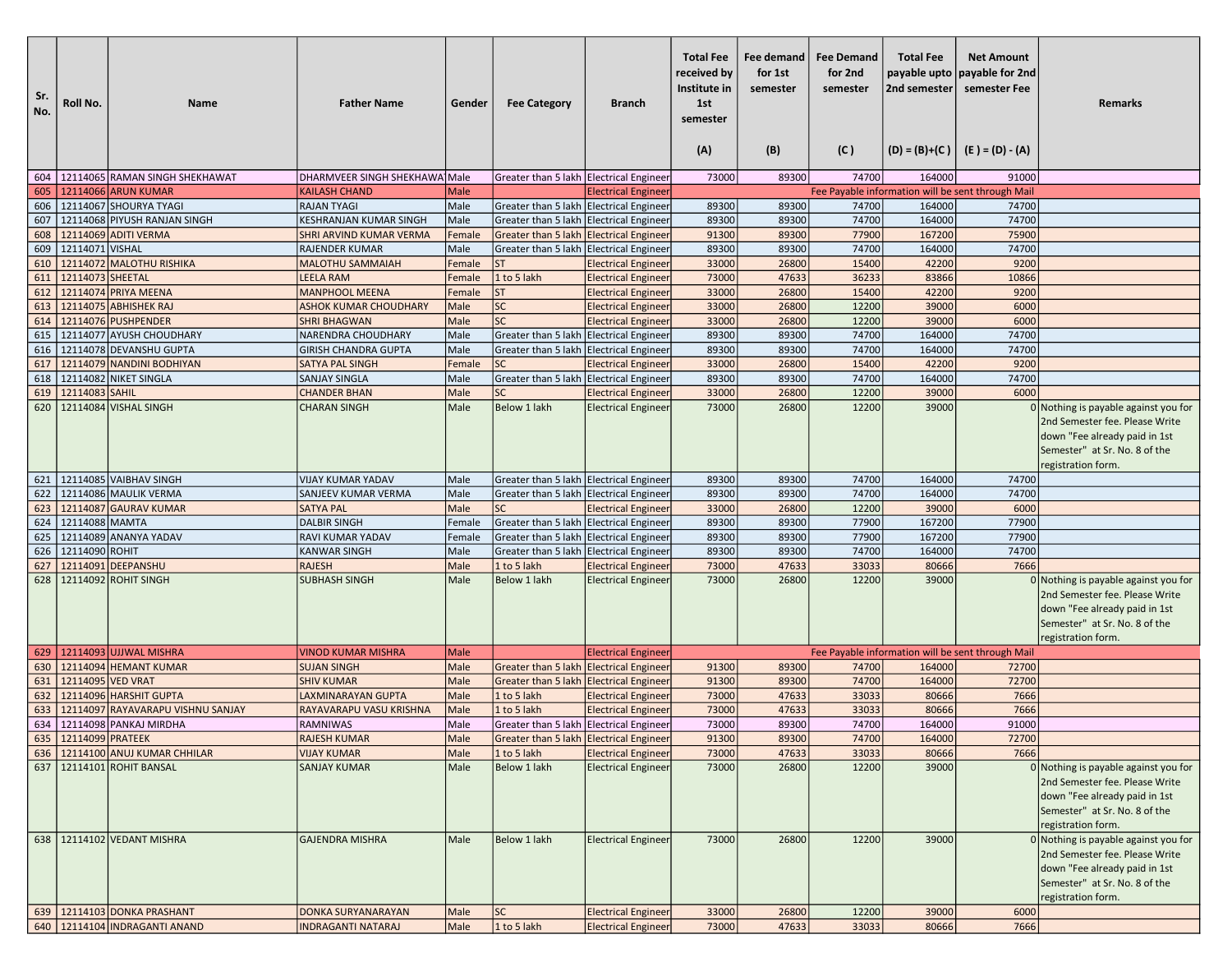| Sr.<br>No. | Roll No.              | <b>Name</b>                                                  | <b>Father Name</b>                           | Gender       | <b>Fee Category</b>                                     | <b>Branch</b>              | <b>Total Fee</b><br>received by<br>Institute in<br>1st<br>semester<br>(A) | Fee demand<br>for 1st<br>semester<br>(B) | <b>Fee Demand</b><br>for 2nd<br>semester<br>(C) | <b>Total Fee</b><br>payable upto<br>2nd semester | <b>Net Amount</b><br>payable for 2nd<br>semester Fee<br>$(D) = (B)+(C)$ $(E) = (D) - (A)$ | <b>Remarks</b>                                                                                                                                                 |
|------------|-----------------------|--------------------------------------------------------------|----------------------------------------------|--------------|---------------------------------------------------------|----------------------------|---------------------------------------------------------------------------|------------------------------------------|-------------------------------------------------|--------------------------------------------------|-------------------------------------------------------------------------------------------|----------------------------------------------------------------------------------------------------------------------------------------------------------------|
|            | 641 2114105 HARSH     |                                                              | <b>RAJESH</b>                                | Male         | Greater than 5 lakh Electrical Engineer                 |                            | 89300                                                                     | 89300                                    | 74700                                           | 164000                                           | 74700                                                                                     |                                                                                                                                                                |
| 642        |                       | 12114106 KANHAIYA KUMAR                                      | <b>SUNIL KUMAR</b>                           | Male         | <b>Below 1 lakh</b>                                     | <b>Electrical Engineer</b> | 73000                                                                     | 26800                                    | 12200                                           | 39000                                            |                                                                                           | 0 Nothing is payable against you for<br>2nd Semester fee. Please Write<br>down "Fee already paid in 1st<br>Semester" at Sr. No. 8 of the<br>registration form. |
| 643        |                       | 12114107 ISHA JANGIR                                         | <b>SURENDRA KUMAR JANGIR</b>                 | Female       | Greater than 5 lakh Electrical Engineer                 |                            | 89300                                                                     | 89300                                    | 77900                                           | 167200                                           | 77900                                                                                     |                                                                                                                                                                |
| 644        |                       | 12114108 ANSHIKA PANDEY                                      | <b>KRISHNA CHANDRA PANDEY</b>                | Female       | 1 to 5 lakh                                             | <b>Electrical Engineer</b> | 73000                                                                     | 47633                                    | 36233                                           | 83866                                            | 10866                                                                                     |                                                                                                                                                                |
| 645        |                       | 12114109 RITESH HANS                                         | <b>MR.RAJU HANS LATE</b>                     | Male         | <b>SC</b>                                               | <b>Electrical Engineer</b> | 33000                                                                     | 26800                                    | 12200                                           | 39000                                            | 6000                                                                                      |                                                                                                                                                                |
| 646        |                       | 12114110 ANUPRIYA BHARTI                                     | <b>RAMADHAR MODI</b>                         | Female       | Below 1 lakh                                            | <b>Electrical Engineer</b> | 73000                                                                     | 26800                                    | 15400                                           | 42200                                            |                                                                                           | 0 Nothing is payable against you for<br>2nd Semester fee. Please Write<br>down "Fee already paid in 1st<br>Semester" at Sr. No. 8 of the<br>registration form. |
| 647        | 12114111 RISHABH      |                                                              | <b>RAJKUMAR</b>                              | Male         | Below 1 lakh                                            | <b>Electrical Engineer</b> | 73000                                                                     | 26800                                    | 12200                                           | 39000                                            |                                                                                           | 0 Nothing is payable against you for<br>2nd Semester fee. Please Write<br>down "Fee already paid in 1st<br>Semester" at Sr. No. 8 of the<br>registration form. |
| 648        |                       | 12114113 SHIVANI SINGH                                       | <b>SANJAY SINGH</b>                          | Female       | Below 1 lakh                                            | <b>Electrical Engineer</b> | 73000                                                                     | 26800                                    | 15400                                           | 42200                                            |                                                                                           | 0 Nothing is payable against you for<br>2nd Semester fee. Please Write<br>down "Fee already paid in 1st<br>Semester" at Sr. No. 8 of the<br>registration form. |
| 649        |                       | 12114114 JADHAV UDAY KIRAN                                   | <b>JADHAV PREM KUMAR</b>                     | Male         | <b>ST</b>                                               | <b>Electrical Engineer</b> | 33000                                                                     | 26800                                    | 12200                                           | 39000                                            | 6000                                                                                      |                                                                                                                                                                |
| 650        |                       | 12114115 NIPUN TRIPATHI                                      | <b>SUDIP TRIPATHI</b>                        | Male         | Greater than 5 lakh Electrical Engineer                 |                            | 89300                                                                     | 89300                                    | 74700                                           | 164000                                           | 74700                                                                                     |                                                                                                                                                                |
| 651<br>652 |                       | 12114116 PRAKASH WAGHMARE<br>12114117 ADITYA RAJ RANA        | <b>MAHADEV WAGHMARE</b>                      | Male<br>Male | <b>SC</b>                                               | <b>Electrical Engineer</b> | 33000                                                                     | 26800<br>89300                           | 12200<br>74700                                  | 39000<br>164000                                  | 6000<br>74700                                                                             |                                                                                                                                                                |
| 653        |                       | 12114118 SAHIL SAGAR                                         | <b>GODHAN SINGH</b><br><b>MAKHAN KUMAR</b>   | Male         | Greater than 5 lakh Electrical Engineer<br>Below 1 lakh | <b>Electrical Engineer</b> | 89300<br>73000                                                            | 26800                                    | 12200                                           | 39000                                            |                                                                                           | 0 Nothing is payable against you for                                                                                                                           |
|            |                       |                                                              |                                              |              |                                                         |                            |                                                                           |                                          |                                                 |                                                  |                                                                                           | 2nd Semester fee. Please Write<br>down "Fee already paid in 1st<br>Semester" at Sr. No. 8 of the<br>registration form.                                         |
| 654        |                       | 12114119 RISHAV KUMAR SAH                                    | <b>VINOD SAH</b>                             | Male         | Below 1 lakh                                            | <b>Electrical Engineer</b> | 73000                                                                     | 26800                                    | 12200                                           | 39000                                            |                                                                                           | 0 Nothing is payable against you for<br>2nd Semester fee. Please Write<br>down "Fee already paid in 1st<br>Semester" at Sr. No. 8 of the<br>registration form. |
|            |                       | 655   12114120 PISINI THANUJA                                | PISINI VEERABABU                             | Female       | Greater than 5 lakh Electrical Engineer                 |                            | 89300                                                                     | 89300                                    | 77900                                           | 167200                                           | 77900                                                                                     |                                                                                                                                                                |
|            |                       | 656   12114121   PARKHI KAMBOJ                               | <b>SANJEEV KUMAR</b>                         |              | Female $ 1$ to 5 lakh                                   | <b>Electrical Engineer</b> | 89300                                                                     | 47633                                    | 36233                                           | 83866                                            |                                                                                           | 0 Nothing is payable against you for<br>2nd Semester fee. Please Write<br>down "Fee already paid in 1st<br>Semester" at Sr. No. 8 of the<br>registration form. |
|            | 657   12114122   AMAN |                                                              | <b>KRISHAN KUMAR</b>                         | Male         | Greater than 5 lakh Electrical Engineer                 |                            | 89300                                                                     | 89300                                    | 74700                                           | 164000                                           | 74700                                                                                     |                                                                                                                                                                |
|            |                       | 658 22114123 ADITYA MITTAL<br>659   12114124 HANUMAN HARSORA | ANIL KUMAR MITTAL<br><b>RAM RATAN SHARMA</b> | Male<br>Male | Greater than 5 lakh Electrical Engineer<br>Below 1 lakh | <b>Electrical Engineer</b> | 89300<br>73000                                                            | 89300<br>26800                           | 74700<br>12200                                  | 164000<br>39000                                  | 74700                                                                                     | 0 Nothing is payable against you for<br>2nd Semester fee. Please Write<br>down "Fee already paid in 1st<br>Semester" at Sr. No. 8 of the                       |
|            |                       | 660   12114125 ROHIT JOSHI                                   | SAGARMAL                                     | Male         | Greater than 5 lakh Electrical Engineer                 |                            | 89300                                                                     | 89300                                    | 74700                                           | 164000                                           | 74700                                                                                     | registration form.                                                                                                                                             |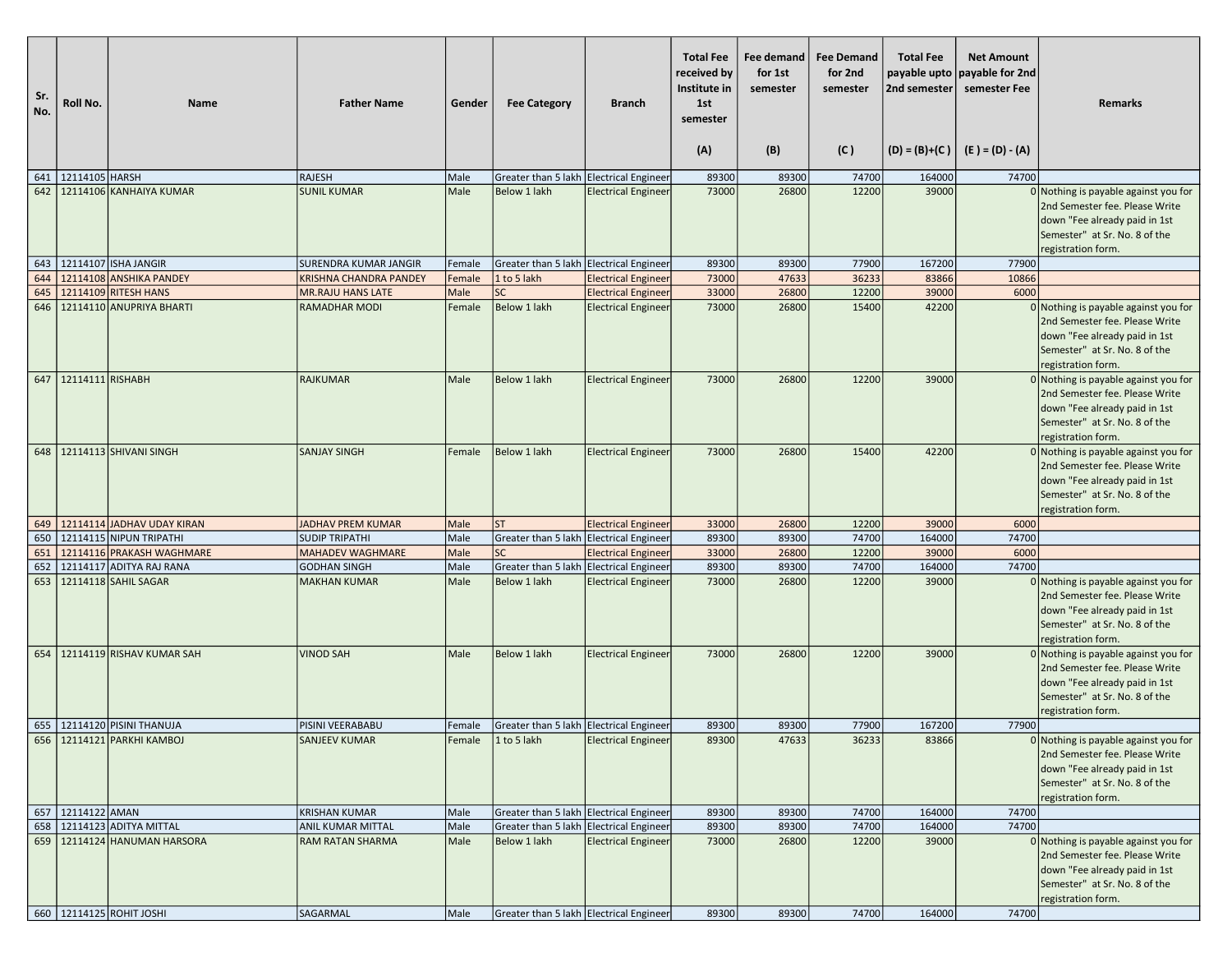| Sr.<br>No. | Roll No.               | Name                                           | <b>Father Name</b>                         | Gender           | <b>Fee Category</b>                                  | <b>Branch</b>                                            | <b>Total Fee</b><br>received by<br>Institute in<br>1st<br>semester<br>(A) | Fee demand<br>for 1st<br>semester<br>(B) | <b>Fee Demand</b><br>for 2nd<br>semester<br>(C) | <b>Total Fee</b><br>payable upto<br>2nd semester | <b>Net Amount</b><br>payable for 2nd<br>semester Fee<br>$(D) = (B)+(C)$ $(E) = (D) - (A)$ | <b>Remarks</b>                                                                                                                                                 |
|------------|------------------------|------------------------------------------------|--------------------------------------------|------------------|------------------------------------------------------|----------------------------------------------------------|---------------------------------------------------------------------------|------------------------------------------|-------------------------------------------------|--------------------------------------------------|-------------------------------------------------------------------------------------------|----------------------------------------------------------------------------------------------------------------------------------------------------------------|
|            |                        | 661 2114126 RAVI BHARTI                        | <b>SURESH KUMAR</b>                        | Male             | Below 1 lakh                                         | <b>Electrical Engineer</b>                               | 73000                                                                     | 26800                                    | 12200                                           | 39000                                            |                                                                                           | 0 Nothing is payable against you for                                                                                                                           |
|            |                        |                                                |                                            |                  |                                                      |                                                          |                                                                           |                                          |                                                 |                                                  |                                                                                           | 2nd Semester fee. Please Write<br>down "Fee already paid in 1st<br>Semester" at Sr. No. 8 of the<br>registration form.                                         |
| 662        |                        | 12114127 RUCHI YADAV                           | RAMAWADH YADAV                             | Female           | Greater than 5 lakh Ellectrical Engineer             |                                                          | 89300                                                                     | 89300                                    | 77900                                           | 167200                                           | 77900                                                                                     |                                                                                                                                                                |
| 663        |                        | 12114128 GAURAV MEENA                          | <b>RAMROOP MEENA</b>                       | Male             | ST                                                   | <b>Electrical Engineer</b>                               | 33000                                                                     | 26800                                    | 12200                                           | 39000                                            | 6000                                                                                      |                                                                                                                                                                |
| 664        |                        | 12114129 SAHIL SINGH                           | <b>TRILOK KUMAR SINGH</b>                  | Male             | 1 to 5 lakh                                          | <b>Electrical Engineer</b>                               | 73000                                                                     | 47633                                    | 33033                                           | 80666                                            | 7666                                                                                      |                                                                                                                                                                |
| 665        | 12114130 YOGESH        |                                                | <b>ANIL KUMAR</b>                          | Male             | 1 to 5 lakh                                          | <b>Electrical Engineer</b>                               | 73000                                                                     | 47633                                    | 33033                                           | 80666                                            | 7666                                                                                      |                                                                                                                                                                |
| 666        |                        | 12114131 RAJ GOYAL<br>12114132 PRASHANT RATAWA | <b>MAHENDRA GOYAL</b>                      | Male             | 1 to 5 lakh                                          | <b>Electrical Engineer</b>                               | 73000                                                                     | 47633                                    | 33033<br>74700                                  | 80666<br>164000                                  | 7666<br>74700                                                                             |                                                                                                                                                                |
| 667<br>668 |                        | 12114133 ABHISHEK SIHMAR                       | SURESH KUMAR RATAWA<br><b>RANBIR SINGH</b> | Male<br>Male     | Greater than 5 lakh Ellectrical Engineer<br>SC       |                                                          | 89300<br>33000                                                            | 89300<br>26800                           | 12200                                           | 39000                                            | 6000                                                                                      |                                                                                                                                                                |
| 669        |                        | 12114134 MEGHA JINDAL                          | RAJESH JINDAL                              | Female           | Greater than 5 lakh Ellectrical Engineer             | <b>Electrical Engineer</b>                               | 89300                                                                     | 89300                                    | 77900                                           | 167200                                           | 77900                                                                                     |                                                                                                                                                                |
| 670        | 12114135 RUCHITA       |                                                | <b>DINESH KUMAR</b>                        | Female           | 1 to 5 lakh                                          | <b>Electrical Engineer</b>                               | 73000                                                                     | 47633                                    | 36233                                           | 83866                                            | 10866                                                                                     |                                                                                                                                                                |
| 671        |                        | 12114136 HARSH KUMAR                           | <b>RAJESH KUMAR</b>                        | Male             | Greater than 5 lakh Electrical Engineer              |                                                          | 89300                                                                     | 89300                                    | 74700                                           | 164000                                           | 74700                                                                                     |                                                                                                                                                                |
| 672        |                        | 12114137 RAM SINGH SOLANKI                     | <b>AMAR SINGH SOLANKI</b>                  | Male             | ST                                                   | <b>Electrical Engineer</b>                               | 33000                                                                     | 26800                                    | 12200                                           | 39000                                            | 6000                                                                                      |                                                                                                                                                                |
| 673        |                        | 12114138 SHIVANSH KUMAR JHA                    | <b>SANTOSH KUMAR JHA</b>                   | Male             | 1 to 5 lakh                                          | <b>Electrical Engineer</b>                               | 73000                                                                     | 47633                                    | 33033                                           | 80666                                            | 7666                                                                                      |                                                                                                                                                                |
| 674        | 12114139 SOURBH        |                                                | <b>VEDPAL</b>                              | Male             | Below 1 lakh                                         | <b>Electrical Engineer</b>                               | 73000                                                                     | 26800                                    | 12200                                           | 39000                                            |                                                                                           | 0 Nothing is payable against you for<br>2nd Semester fee. Please Write<br>down "Fee already paid in 1st<br>Semester" at Sr. No. 8 of the<br>registration form. |
|            |                        | 675 12114140 KUMAR SINGH                       | <b>BHRIGUNATH SINGH</b>                    | Male             | Below 1 lakh                                         | <b>Electrical Engineer</b>                               | 73000                                                                     | 26800                                    | 12200                                           | 39000                                            |                                                                                           | 0 Nothing is payable against you for<br>2nd Semester fee. Please Write<br>down "Fee already paid in 1st<br>Semester" at Sr. No. 8 of the<br>registration form. |
|            |                        | 676   12114141 ABDUL GANI                      | <b>UMER MOHD</b>                           | Male             | Greater than 5 lakh Electrical Engineer              |                                                          | 89300                                                                     | 89300                                    | 74700                                           | 164000                                           | 74700                                                                                     |                                                                                                                                                                |
| 677        | 12114142 AJAY          |                                                | <b>BALWAN SINGH</b>                        | Male             | Greater than 5 lakh Ellectrical Engineer             |                                                          | 89300                                                                     | 89300                                    | 74700                                           | 164000                                           | 74700                                                                                     |                                                                                                                                                                |
| 678        |                        | 12114143 DEVANSH SAINI                         | <b>LOKESH KUMAR</b>                        | Male             | Greater than 5 lakh Electrical Engineer              |                                                          | 89300                                                                     | 89300                                    | 74700                                           | 164000                                           | 74700                                                                                     |                                                                                                                                                                |
| 679        |                        | 12114144 RAVI KUMAR                            | <b>DAMA RAM</b>                            | Male             | <b>SC</b><br>ST                                      | <b>Electrical Engineer</b>                               | 33000                                                                     | 26800                                    | 12200                                           | 39000                                            | 6000                                                                                      |                                                                                                                                                                |
| 680<br>681 |                        | 12114145 WAJID HUSSAIN<br>12114146 NITIN NEGI  | <b>GAYAZ UD DIN</b><br><b>MS NEGI</b>      | Male<br>Male     | Greater than 5 lakh Electrical Engineer              | <b>Electrical Engineer</b>                               | 33000<br>89300                                                            | 26800<br>89300                           | 12200<br>74700                                  | 39000<br>164000                                  | 6000<br>74700                                                                             |                                                                                                                                                                |
| 682        |                        | 12114147 VINAY KUMAR MEENA                     | <b>KISHAN LAL MEENA</b>                    | Male             | ST                                                   | <b>Electrical Engineer</b>                               | 33000                                                                     | 26800                                    | 12200                                           | 39000                                            | 6000                                                                                      |                                                                                                                                                                |
| 683        |                        | 12114148 ABHAY SINGH                           | <b>RAKESH KUMAR</b>                        | Male             | <b>PWD</b>                                           | <b>Electrical Engineer</b>                               | 33000                                                                     | 26800                                    | 12200                                           | 39000                                            | 6000                                                                                      |                                                                                                                                                                |
| 684        | 12114149 PRIYA         |                                                | <b>MUKESH KUMAR</b>                        | Female           | Greater than 5 lakh Ellectrical Engineer             |                                                          | 89300                                                                     | 89300                                    | 77900                                           | 167200                                           | 77900                                                                                     |                                                                                                                                                                |
| 685        |                        | 12114150 KARTIK SAROHA                         | <b>RAM SINGH</b>                           | Male             | <b>SC</b>                                            | <b>Electrical Engineer</b>                               | 33000                                                                     | 26800                                    | 12200                                           | 39000                                            | 6000                                                                                      |                                                                                                                                                                |
| 686        |                        | 12114151 KALLURI SAI HEMANTH                   | KALLURI SATYANARAYANA                      | Male             | <b>PWD</b>                                           | <b>Electrical Engineer</b>                               | 33000                                                                     | 26800                                    | 12200                                           | 39000                                            | 6000                                                                                      |                                                                                                                                                                |
| 687        | 12114152 ABHISHEK      |                                                | <b>RAKESH KUMAR</b>                        | Male             | <b>SC</b>                                            | <b>Electrical Engineer</b>                               | 33000                                                                     | 26800                                    | 12200                                           | 39000                                            | 6000                                                                                      |                                                                                                                                                                |
|            |                        | 688   12114153   GOVIND SINGH                  | SARJEET SINGH                              | Male             | 1 to 5 lakh                                          | <b>Electrical Engineer</b>                               | 73000                                                                     | 47633                                    | 33033                                           | 80666                                            | 7666                                                                                      |                                                                                                                                                                |
|            |                        | 689   12114154 KOMAL MEENA                     | <b>SURAJ SINGH MEENA</b>                   | Female           | ST                                                   | <b>Electrical Engineer</b>                               | 33000                                                                     | 26800                                    | 15400                                           | 42200                                            | 9200                                                                                      |                                                                                                                                                                |
|            | 690   12114155   RUPAL |                                                | <b>ANIL</b>                                | Female           | Greater than 5 lakh Electrical Engineer              |                                                          | 89300                                                                     | 89300                                    | 77900                                           | 167200                                           | 77900                                                                                     |                                                                                                                                                                |
|            | 691 2114156 RAHUL      |                                                | <b>ROHTAS KUMAR</b>                        | Male             | 1 to 5 lakh                                          | <b>Electrical Engineer</b>                               | 73000                                                                     | 47633                                    | 33033                                           | 80666                                            | 7666                                                                                      |                                                                                                                                                                |
|            | 692 12114157 SAHIL     | 693 12114158 NIKUNJ MITTAL                     | <b>SUKHBIR SINGH</b><br><b>VIKAS</b>       | Male<br>Male     | <b>SC</b><br>1 to 5 lakh                             | <b>Electrical Engineer</b><br><b>Electrical Engineer</b> | 33000<br>89300                                                            | 26800<br>47633                           | 12200<br>33033                                  | 39000<br>80666                                   | 6000                                                                                      | $0$ Nothing is payable against you for                                                                                                                         |
|            |                        |                                                |                                            |                  |                                                      |                                                          |                                                                           |                                          |                                                 |                                                  |                                                                                           | 2nd Semester fee. Please Write<br>down "Fee already paid in 1st<br>Semester" at Sr. No. 8 of the<br>registration form.                                         |
|            |                        | 694 12114159 VEDIKA TYAGI                      | PANKAJ KUMAR                               | Female           | Greater than 5 lakh Electrical Engineer              |                                                          | 91300                                                                     | 89300                                    | 77900                                           | 167200                                           | 75900                                                                                     |                                                                                                                                                                |
|            |                        | 695   12114160 DIVYANSH KUNTAL                 | <b>VIJAY SINGH</b>                         | Male             | 1 to 5 lakh                                          | <b>Electrical Engineer</b>                               | 73000                                                                     | 47633                                    | 33033                                           | 80666                                            | 7666                                                                                      |                                                                                                                                                                |
|            | 697 2114163 RAVINA     | 696   12114161 RIYA KUMAR                      | <b>RAKESH KUMAR</b><br>RAJBIR              | Female<br>Female | Greater than 5 lakh Electrical Engineer<br><b>SC</b> | <b>Electrical Engineer</b>                               | 91300<br>33000                                                            | 89300<br>26800                           | 77900<br>15400                                  | 167200<br>42200                                  | 75900<br>9200                                                                             |                                                                                                                                                                |
|            |                        |                                                |                                            |                  |                                                      |                                                          |                                                                           |                                          |                                                 |                                                  |                                                                                           |                                                                                                                                                                |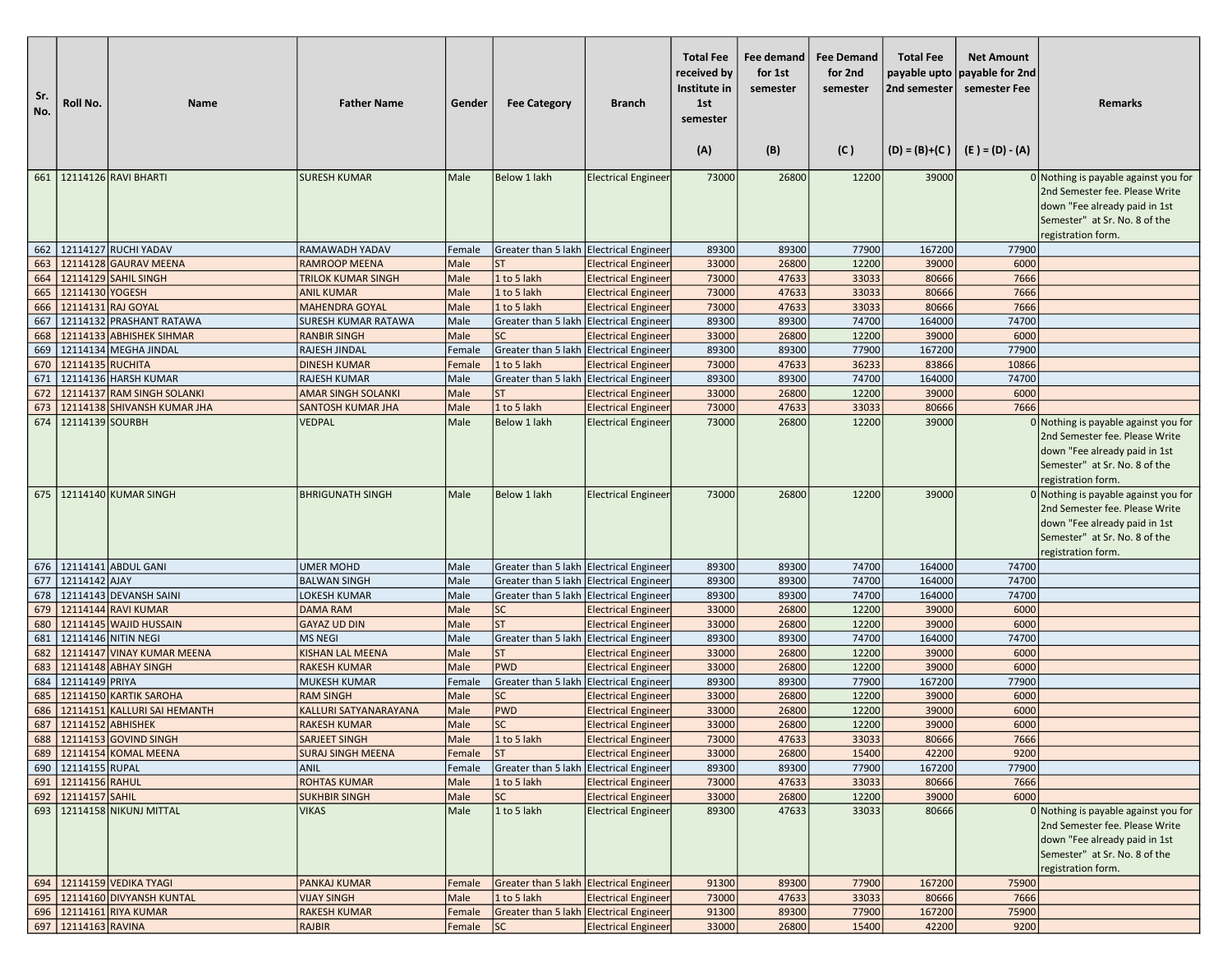| Sr.<br>No. | Roll No.                         | <b>Name</b>                                         | <b>Father Name</b>                           | Gender       | <b>Fee Category</b>                    | <b>Branch</b>                                          | <b>Total Fee</b><br>received by<br>Institute in<br>1st<br>semester<br>(A) | Fee demand<br>for 1st<br>semester<br>(B) | <b>Fee Demand</b><br>for 2nd<br>semester<br>(C) | <b>Total Fee</b><br>2nd semester | <b>Net Amount</b><br>payable upto payable for 2nd<br>semester Fee<br>$(D) = (B)+(C)$ $(E) = (D) - (A)$ | Remarks                                                                                                                                                        |
|------------|----------------------------------|-----------------------------------------------------|----------------------------------------------|--------------|----------------------------------------|--------------------------------------------------------|---------------------------------------------------------------------------|------------------------------------------|-------------------------------------------------|----------------------------------|--------------------------------------------------------------------------------------------------------|----------------------------------------------------------------------------------------------------------------------------------------------------------------|
| 698        |                                  | 12114164 ABHISHEK MEENA                             | MR. KANARAM MEENA                            | Male         | <b>ST</b>                              | <b>Electrical Engineer</b>                             | 33000                                                                     | 26800                                    | 12200                                           | 39000                            | 6000                                                                                                   |                                                                                                                                                                |
| 699        |                                  | 12115001 UDIT KUMAR SHARMA                          | <b>KAMLESH KUMAR SHARMA</b>                  | Male         | Greater than 5 lakh                    | <b>Electronics and Co</b>                              | 73000                                                                     | 89300                                    | 74700                                           | 164000                           | 91000                                                                                                  |                                                                                                                                                                |
| 700        |                                  | 12115002 GAURAV KISHORE                             | <b>NAWAL KISHORE</b>                         | Male         | <b>SC</b>                              | <b>Electronics and Co</b>                              | 33000                                                                     | 26800                                    | 12200                                           | 39000                            | 6000                                                                                                   |                                                                                                                                                                |
| 701        | 12115003 RISHIKA                 |                                                     | <b>DEVRAJ</b>                                | Female       | <b>SC</b>                              | <b>Electronics and Co</b>                              | 33000                                                                     | 26800                                    | 15400                                           | 42200                            | 9200                                                                                                   |                                                                                                                                                                |
| 702        |                                  | 12115004 HIMANSHU                                   | <b>VIKAS GOEL</b>                            | Male         | Greater than 5 lakh Electronics and Co |                                                        | 89300                                                                     | 89300                                    | 74700                                           | 164000                           | 74700                                                                                                  |                                                                                                                                                                |
| 703        |                                  | 12115005 SAKSHAM SINGH                              | PRAVAL KUMAR                                 | Male         | Greater than 5 lakh Electronics and Co |                                                        | 89300                                                                     | 89300                                    | 74700                                           | 164000                           | 74700                                                                                                  |                                                                                                                                                                |
| 704        |                                  | 12115006 DISHA AGARWAL                              | DEEPAK KR. AGARWAL                           | Female       | Greater than 5 lakh                    | <b>Electronics and Co</b>                              | 89300                                                                     | 89300                                    | 77900                                           | 167200                           | 77900                                                                                                  |                                                                                                                                                                |
| 705        |                                  | 12115007 RINGSODAU HOJAI                            | <b>RANJAN HOJAI</b>                          | Male         | <b>ST</b>                              | <b>Electronics and Co</b>                              | 33000                                                                     | 26800                                    | 12200                                           | 39000                            | 6000                                                                                                   |                                                                                                                                                                |
| 706        |                                  | 12115008 AMAN JINDAL                                | <b>SATISH KUMAR JINDAL</b>                   | Male         | 1 to 5 lakh                            | <b>Electronics and Co</b>                              | 73000                                                                     | 47633                                    | 33033                                           | 80666                            | 7666                                                                                                   |                                                                                                                                                                |
| 707        |                                  | 12115009 RIDDHI CHAUHAN                             | SATISH SINGH CHAUHAN                         | Female       | Greater than 5 lakh Electronics and Co |                                                        | 89300                                                                     | 89300                                    | 77900                                           | 167200                           | 77900                                                                                                  |                                                                                                                                                                |
| 708        |                                  | 12115011 PAARTH BANSAL                              | <b>ATUL BANSAL</b>                           | Male         | Greater than 5 lakh Electronics and Co |                                                        | 89300                                                                     | 89300                                    | 74700                                           | 164000                           | 74700                                                                                                  |                                                                                                                                                                |
| 709        |                                  | 12115012 ARJUN GARG                                 | SANDEEP GARG                                 | Male         | Greater than 5 lakh Electronics and Co |                                                        | 89300                                                                     | 89300                                    | 74700                                           | 164000                           | 74700                                                                                                  |                                                                                                                                                                |
| 710        | 12115014 YASHU                   |                                                     | <b>SANJAY KUMAR</b>                          | Male         | Greater than 5 lakh                    | <b>Electronics and Co</b>                              | 89300                                                                     | 89300                                    | 74700                                           | 164000                           | 74700                                                                                                  |                                                                                                                                                                |
|            |                                  | 711   12115016 SHIVANSH SINGH                       | <b>SHIV KUMAR</b>                            | Male         | <b>SC</b>                              | <b>Electronics and Co</b>                              | 51300                                                                     | 26800                                    | 12200                                           | 39000                            |                                                                                                        | 0 Nothing is payable against you for<br>2nd Semester fee. Please Write<br>down "Fee already paid in 1st<br>Semester" at Sr. No. 8 of the<br>registration form. |
|            |                                  | 712 12115017 ANKUSH RANGA                           | <b>LAL SINGH RANGA</b>                       | Male         | <b>SC</b>                              | <b>Electronics and Co</b>                              | 33000                                                                     | 26800                                    | 12200                                           | 39000                            | 6000                                                                                                   |                                                                                                                                                                |
| 713        |                                  | 12115018 SUBHLATA                                   | MUNESH KUMAR YADAV                           | Female       | Greater than 5 lakh Electronics and Co |                                                        | 89300                                                                     | 89300                                    | 77900                                           | 167200                           | 77900                                                                                                  |                                                                                                                                                                |
| 714        |                                  | 12115019 MEGHA AGARWAL                              | <b>NEERAJ AGARWAL</b>                        | Female       | Greater than 5 lakh Electronics and Co |                                                        | 89300                                                                     | 89300                                    | 77900                                           | 167200                           | 77900                                                                                                  |                                                                                                                                                                |
| 715        |                                  | 12115020 VISHWAS KAPOOR                             | <b>JITENDER KAPOOR</b>                       | Male         | 1 to 5 lakh                            | <b>Electronics and Co</b>                              | 73000                                                                     | 47633                                    | 33033                                           | 80666                            | 7666                                                                                                   |                                                                                                                                                                |
| 716        | 12115021 RAJNEESH                |                                                     | <b>DEVI SINGH RAJPOOT</b>                    | Male         | <b>Below 1 lakh</b>                    | <b>Electronics and Co</b>                              | 73000                                                                     | 26800                                    | 12200                                           | 39000                            |                                                                                                        | 0 Nothing is payable against you for<br>2nd Semester fee. Please Write<br>down "Fee already paid in 1st<br>Semester" at Sr. No. 8 of the<br>registration form. |
|            | 717 12115022 ANSHUL              |                                                     | <b>SANJAY KUMAR</b>                          | Male         | 1 to 5 lakh                            | <b>Electronics and Co</b>                              | 73000                                                                     | 47633                                    | 33033                                           | 80666                            | 7666                                                                                                   |                                                                                                                                                                |
| 718        | 12115023 SHAKSHI                 |                                                     | <b>NARESH KUMAR</b>                          | Female       | Greater than 5 lakh Electronics and Co |                                                        | 89300                                                                     | 89300                                    | 77900                                           | 167200                           | 77900                                                                                                  |                                                                                                                                                                |
| 719        |                                  | 12115024 GARV BHATIA                                | <b>SUBHASH CHANDER</b>                       | Male         | Greater than 5 lakh Electronics and Co |                                                        | 89300                                                                     | 89300                                    | 74700                                           | 164000                           | 74700                                                                                                  |                                                                                                                                                                |
| 720        |                                  | 12115025 MAHIMA SAINI                               | <b>MAHAVEER SAINI</b>                        | Female       |                                        | <b>Electronics and Co</b>                              |                                                                           |                                          |                                                 |                                  | Fee Payable information will be sent through Mail                                                      |                                                                                                                                                                |
| 721        |                                  | 12115026 SANDEEP KUMAR                              | <b>RAM LAKHAN</b>                            | Male         | 1 to 5 lakh                            | <b>Electronics and Co</b>                              | 73000                                                                     | 47633                                    | 33033                                           | 80666                            | 7666                                                                                                   |                                                                                                                                                                |
| 722        |                                  | 12115027 VISHNU KUMAR KUMAWAT                       | LAXMI NARAYAN KUMAWAT                        | Male         |                                        | <b>Electronics and Co</b>                              |                                                                           |                                          |                                                 |                                  | Fee Payable information will be sent through Mail                                                      |                                                                                                                                                                |
| 723<br>724 |                                  | 12115028 YUJIT YADAV<br>12115029 MANUPATI VENKATESH | <b>DEEN DAYAL</b>                            | Male         | 1 to 5 lakh<br><b>ST</b>               | <b>Electronics and Co</b><br><b>Electronics and Co</b> | 73000                                                                     | 47633                                    | 33033<br>12200                                  | 80666<br>39000                   | 7666                                                                                                   |                                                                                                                                                                |
|            |                                  |                                                     | <b>MANUPATI THIRUPATHI</b>                   | Male         |                                        |                                                        | 33000                                                                     | 26800                                    |                                                 |                                  | 6000                                                                                                   |                                                                                                                                                                |
| 725<br>726 | 12115030 RITIK<br>12115031 DHRUV |                                                     | <b>KULDEEP SINGH</b><br><b>KRISHAN GOPAL</b> | Male<br>Male | 1 to 5 lakh<br>1 to 5 lakh             | <b>Electronics and Co</b><br><b>Electronics and Co</b> | 73000<br>73000                                                            | 47633<br>47633                           | 33033<br>33033                                  | 80666<br>80666                   | 7666<br>7666                                                                                           |                                                                                                                                                                |
| 727        |                                  | 12115032 MUSKAN DUWESH                              | <b>SHYAM LAL DUWESH</b>                      | Female       | <b>SC</b>                              | <b>Electronics and Co</b>                              | 33000                                                                     | 26800                                    | 15400                                           | 42200                            | 9200                                                                                                   |                                                                                                                                                                |
| 728        |                                  | 12115033 DEEPAK ARORA                               | <b>VIJAY ARORA</b>                           | Male         | 1 to 5 lakh                            | <b>Electronics and Co</b>                              | 73000                                                                     | 47633                                    | 33033                                           | 80666                            | 7666                                                                                                   |                                                                                                                                                                |
|            |                                  | 729   12115034   SHELJA SHARMA                      | SHEELESH KUMAR SHARMA                        | Female       | Greater than 5 lakh Electronics and Co |                                                        | 89300                                                                     | 89300                                    | 77900                                           | 167200                           | 77900                                                                                                  |                                                                                                                                                                |
|            |                                  | 730   12115035 AARYANSH TALWAR                      | <b>TANUJ TALWAR</b>                          | Male         | Greater than 5 lakh Electronics and Co |                                                        | 89300                                                                     | 89300                                    | 74700                                           | 164000                           | 74700                                                                                                  |                                                                                                                                                                |
|            |                                  | 731 12115036 SARTHAK VERMA                          | <b>SANJAY VERMA</b>                          | Male         | <b>SC</b>                              | <b>Electronics and Co</b>                              | 33000                                                                     | 26800                                    | 12200                                           | 39000                            | 6000                                                                                                   |                                                                                                                                                                |
|            |                                  | 732 12115037 VANSHIKA GANDHI                        | <b>SURENDER GANDHI</b>                       | Female       | Greater than 5 lakh Electronics and Co |                                                        | 89300                                                                     | 89300                                    | 77900                                           | 167200                           | 77900                                                                                                  |                                                                                                                                                                |
| 733        |                                  | 12115038 ANKIT KUMAR                                | <b>BHAIYALAL</b>                             | Male         | <b>SC</b>                              | <b>Electronics and Co</b>                              | 33000                                                                     | 26800                                    | 12200                                           | 39000                            | 6000                                                                                                   |                                                                                                                                                                |
|            |                                  | 734 12115039 PRASHANT KATIYAR                       | AJAY KUMAR KATIYAR                           | Male         | Below 1 lakh                           | <b>Electronics and Col</b>                             | 73000                                                                     | 26800                                    | 12200                                           | 39000                            |                                                                                                        | 0 Nothing is payable against you for<br>2nd Semester fee. Please Write<br>down "Fee already paid in 1st<br>Semester" at Sr. No. 8 of the<br>registration form. |
|            |                                  | 735   12115040 RAMAVATH SIDDHU                      | RAMAVATH VEERANNA                            | Male         | <b>ST</b>                              | <b>Electronics and Col</b>                             | 33000                                                                     | 26800                                    | 12200                                           | 39000                            | 6000                                                                                                   |                                                                                                                                                                |
|            |                                  | 736   12115041 ADITYA SINGH                         | <b>MAHENDER KUMAR</b>                        | Male         | SC                                     | <b>Electronics and Co</b>                              | 33000                                                                     | 26800                                    | 12200                                           | 39000                            | 6000                                                                                                   |                                                                                                                                                                |
|            |                                  | 737   12115042 PRAYASH BHURIA                       | <b>SHIV PRASAD BHURIA</b>                    | Male         | 1 to 5 lakh                            | <b>Electronics and Co</b>                              | 73000                                                                     | 47633                                    | 33033                                           | 80666                            | 7666                                                                                                   |                                                                                                                                                                |
|            |                                  | 738   12115044 NISHANT LOHANI                       | <b>SANJAY LOHANI</b>                         | Male         | Greater than 5 lakh Electronics and Co |                                                        | 89300                                                                     | 89300                                    | 74700                                           | 164000                           | 74700                                                                                                  |                                                                                                                                                                |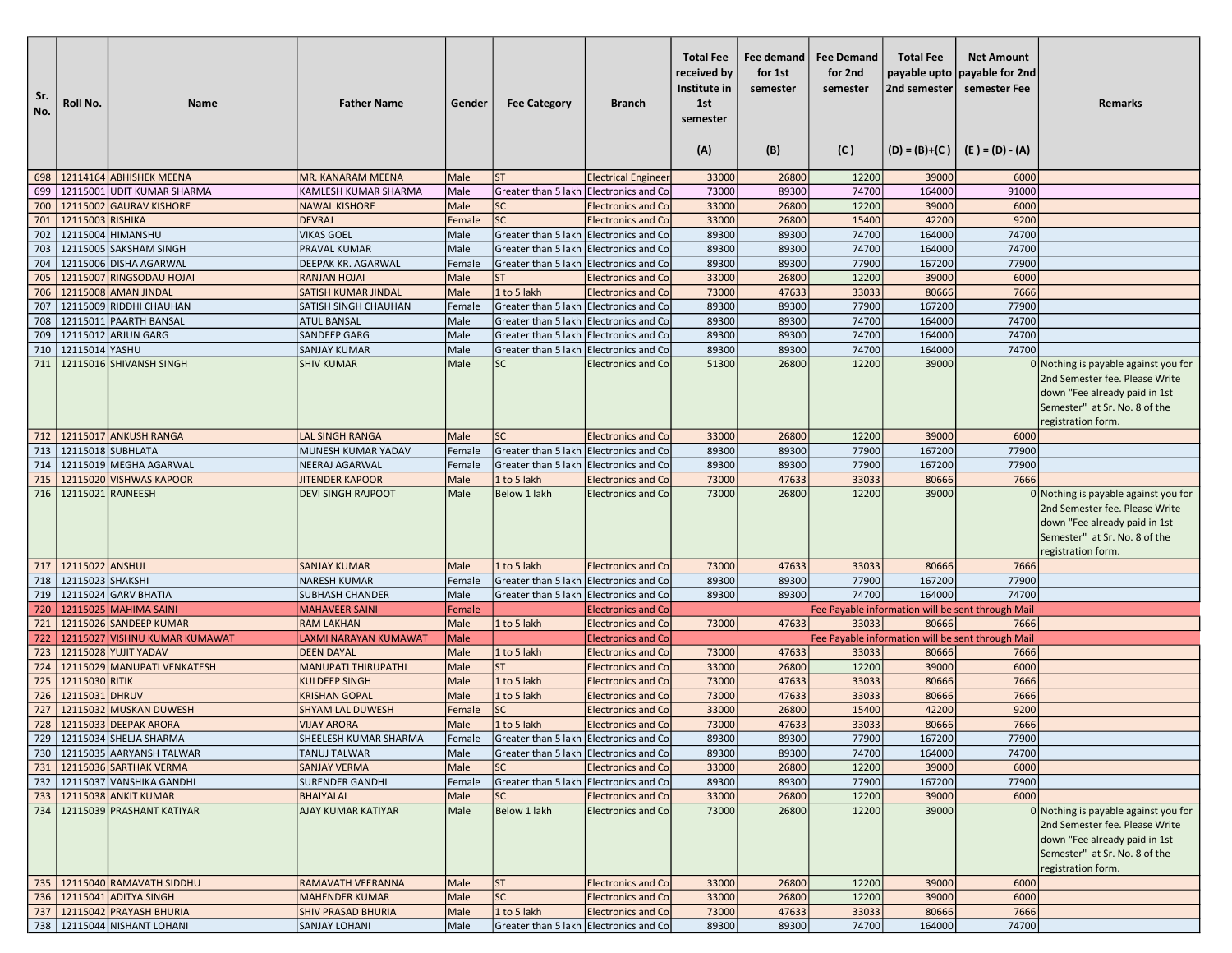| Sr.<br>No. | Roll No.              | <b>Name</b>                                           | <b>Father Name</b>                              | Gender       | <b>Fee Category</b>                                 | <b>Branch</b>                                          | <b>Total Fee</b><br>received by<br>Institute in<br>1st<br>semester<br>(A) | Fee demand<br>for 1st<br>semester<br>(B) | <b>Fee Demand</b><br>for 2nd<br>semester<br>(C) | <b>Total Fee</b><br>payable upto<br>2nd semester | <b>Net Amount</b><br>payable for 2nd<br>semester Fee<br>$(D) = (B)+(C)$ $(E) = (D) - (A)$ | Remarks                                                                                                                                                        |
|------------|-----------------------|-------------------------------------------------------|-------------------------------------------------|--------------|-----------------------------------------------------|--------------------------------------------------------|---------------------------------------------------------------------------|------------------------------------------|-------------------------------------------------|--------------------------------------------------|-------------------------------------------------------------------------------------------|----------------------------------------------------------------------------------------------------------------------------------------------------------------|
| 739        |                       | 12115045 HARSHIT CHANANA                              | <b>MAHESH KUMAR CHANANA</b>                     | Male         | 1 to 5 lakh                                         | <b>Electronics and Co</b>                              | 73000                                                                     | 47633                                    | 33033                                           | 80666                                            | 7666                                                                                      |                                                                                                                                                                |
| 740        | 12115046 ADITYA       |                                                       | <b>MANOJ KUMAR</b>                              | Male         | Greater than 5 lakh Electronics and Co              |                                                        | 89300                                                                     | 89300                                    | 74700                                           | 164000                                           | 74700                                                                                     |                                                                                                                                                                |
| 741        |                       | 12115047 DEEPTI KAUSHIK                               | <b>ASHOK KUMAR</b>                              | Female       | Greater than 5 lakh Electronics and Co              |                                                        | 89300                                                                     | 89300                                    | 77900                                           | 167200                                           | 77900                                                                                     |                                                                                                                                                                |
|            |                       | 12115048 TAPASVI ARORA                                |                                                 | Male         | Greater than 5 lakh Electronics and Co              |                                                        |                                                                           | 89300                                    | 74700                                           | 164000                                           | 74700                                                                                     |                                                                                                                                                                |
| 742        |                       |                                                       | <b>DEEPAK ARORA</b>                             |              | Greater than 5 lakh Electronics and Co              |                                                        | 89300                                                                     |                                          |                                                 |                                                  |                                                                                           |                                                                                                                                                                |
| 743        | 12115049 JAISHIKA     | 12115050 SHRUTI KUMARI                                | <b>SANJEEV KUMAR</b>                            | Female       | 1 to 5 lakh                                         |                                                        | 89300                                                                     | 89300                                    | 77900<br>36233                                  | 167200                                           | 77900<br>10866                                                                            |                                                                                                                                                                |
| 744        | 12115051 ASHWANI      |                                                       | <b>AMAR KUMAR JHA</b>                           | Female       | <b>SC</b>                                           | <b>Electronics and Co</b>                              | 73000<br>33000                                                            | 47633                                    | 12200                                           | 83866                                            | 6000                                                                                      |                                                                                                                                                                |
| 745        |                       |                                                       | <b>KASHMIR SINGH</b>                            | Male         |                                                     | <b>Electronics and Co</b>                              |                                                                           | 26800                                    |                                                 | 39000                                            |                                                                                           |                                                                                                                                                                |
| 746        |                       | 12115052 NIKHIL JAIN                                  | <b>MAHESH JAIN</b>                              | Male         | 1 to 5 lakh<br><b>SC</b>                            | <b>Electronics and Co</b>                              | 73000                                                                     | 47633                                    | 33033                                           | 80666                                            | 7666                                                                                      |                                                                                                                                                                |
| 747        |                       | 12115053 AMAN KUMAR                                   | <b>SHIV KUMAR</b>                               | Male         |                                                     | <b>Electronics and Co</b>                              | 33000                                                                     | 26800                                    | 12200                                           | 39000                                            | 6000                                                                                      |                                                                                                                                                                |
| 748<br>749 |                       | 12115054 UNNAT GUPTA                                  | <b>NITIN GUPTA</b>                              | Male         | Greater than 5 lakh Electronics and Co              |                                                        | 89300                                                                     | 89300                                    | 74700                                           | 164000                                           | 74700                                                                                     |                                                                                                                                                                |
|            |                       | 12115055 ANIDEEP KALIA                                | <b>ANIL KALIA</b>                               | Male         | Greater than 5 lakh Electronics and Co              |                                                        | 91300                                                                     | 89300                                    | 74700                                           | 164000                                           | 72700                                                                                     |                                                                                                                                                                |
| 750        | 12115056 NISHA        | 12115057 MOHIT GOYAL                                  | <b>VINOD KUMAR</b>                              | Female       | 1 to 5 lakh                                         | <b>Electronics and Co</b>                              | 73000                                                                     | 47633                                    | 36233<br>33033                                  | 83866                                            | 10866<br>7666                                                                             |                                                                                                                                                                |
| 751        |                       |                                                       | <b>BHARAT LAL</b>                               | Male         | 1 to 5 lakh                                         | <b>Electronics and Co</b>                              | 73000                                                                     | 47633                                    | 12200                                           | 80666                                            | 6000                                                                                      |                                                                                                                                                                |
| 752        |                       | 12115058 VINAYAK TUKARAM JADHAO<br>12115059 DISHU RAJ | TUKARAM NAGORAO JADHAO                          | Male         | <b>PWD</b><br>1 to 5 lakh                           | <b>Electronics and Co</b>                              | 33000                                                                     | 26800<br>47633                           | 33033                                           | 39000<br>80666                                   | 7666                                                                                      |                                                                                                                                                                |
| 753        |                       |                                                       | <b>DEEPAK KUMAR</b>                             | Male         | <b>ST</b>                                           | <b>Electronics and Co</b>                              | 73000                                                                     |                                          | 12200                                           |                                                  | 6000                                                                                      |                                                                                                                                                                |
| 754        |                       | 12115060 BHUKYA ARAVINDH                              | <b>BHUKYA PURUSHOTTAM</b>                       | Male         |                                                     | <b>Electronics and Co</b>                              | 33000<br>91300                                                            | 26800<br>89300                           | 74700                                           | 39000                                            | 72700                                                                                     |                                                                                                                                                                |
| 755<br>756 |                       | 12115061 SHIVANG CHAUHAN                              | <b>ARVIND CHAUHAN</b><br><b>BHUKYA MANGAIAH</b> | Male<br>Male | Greater than 5 lakh Electronics and Co<br><b>ST</b> |                                                        |                                                                           |                                          | 12200                                           | 164000                                           | 6000                                                                                      |                                                                                                                                                                |
| 757        |                       | 12115062 BHUKYA MAHESH<br>12115064 BINITA CHATTARAJ   | <b>TAPAS KUMAR CHATTARAJ</b>                    | Female       | 1 to 5 lakh                                         | <b>Electronics and Co</b><br><b>Electronics and Co</b> | 33000<br>73000                                                            | 26800<br>47633                           | 36233                                           | 39000<br>83866                                   | 10866                                                                                     |                                                                                                                                                                |
| 758        |                       | 12115065 LALIT KUMAR                                  | <b>RAJINDER KUMAR</b>                           | Male         | Below 1 lakh                                        | <b>Electronics and Co</b>                              | 73000                                                                     | 26800                                    | 12200                                           | 39000                                            |                                                                                           | 0 Nothing is payable against you for                                                                                                                           |
|            |                       |                                                       |                                                 |              |                                                     |                                                        |                                                                           |                                          |                                                 |                                                  |                                                                                           | 2nd Semester fee. Please Write<br>down "Fee already paid in 1st<br>Semester" at Sr. No. 8 of the<br>registration form.                                         |
|            | 759   12115066 KRISH  |                                                       | <b>PAWAN KUMAR</b>                              | Male         | Greater than 5 lakh Electronics and Co              |                                                        | 89300                                                                     | 89300                                    | 74700                                           | 164000                                           | 74700                                                                                     |                                                                                                                                                                |
| 760        | 12115067 DHRUV        |                                                       | <b>ASHOK KUMAR</b>                              | Male         | Greater than 5 lakh Electronics and Co              |                                                        | 89300                                                                     | 89300                                    | 74700                                           | 164000                                           | 74700                                                                                     |                                                                                                                                                                |
| 761        |                       | 12115068 ARPIT KUMAR                                  | <b>BABLU</b>                                    | Male         | <b>SC</b>                                           | <b>Electronics and Co</b>                              | 33000                                                                     | 26800                                    | 12200                                           | 39000                                            | 6000                                                                                      |                                                                                                                                                                |
| 762        |                       | 12115069 TANISHA GOEL                                 | <b>SANDEEP GOEL</b>                             | Female       | Greater than 5 lakh Electronics and Co              |                                                        | 89300                                                                     | 89300                                    | 77900                                           | 167200                                           | 77900                                                                                     |                                                                                                                                                                |
| 763        |                       | 12115070 VECHALAPU HARSHIT                            | <b>VECHALAPU NARAYANA</b>                       | Male         | Greater than 5 lakh Electronics and Co              |                                                        | 89300                                                                     | 89300                                    | 74700                                           | 164000                                           | 74700                                                                                     |                                                                                                                                                                |
| 764        |                       | 12115071 HIMANSHU                                     | <b>RAMESH KUMAR</b>                             | Male         | 1 to 5 lakh                                         | <b>Electronics and Co</b>                              | 73000                                                                     | 47633                                    | 33033                                           | 80666                                            | 7666                                                                                      |                                                                                                                                                                |
| 765        |                       | 12115072 RAMANSH AGARWAL                              | <b>ATUL KUMAR AGARWAL</b>                       | Male         | 1 to 5 lakh                                         | <b>Electronics and Co</b>                              | 73000                                                                     | 47633                                    | 33033                                           | 80666                                            | 7666                                                                                      |                                                                                                                                                                |
| 766        |                       | 12115073 SAKSHI SAXENA                                | <b>SAKSHAM KUMAR SAXENA</b>                     | Female       | Greater than 5 lakh Electronics and Co              |                                                        | 89300                                                                     | 89300                                    | 77900                                           | 167200                                           | 77900                                                                                     |                                                                                                                                                                |
| 767        | 12115074 SUMIT        |                                                       | <b>RAM NIWAS</b>                                | Male         | <b>Below 1 lakh</b>                                 | <b>Electronics and Co</b>                              | 73000                                                                     | 26800                                    | 12200                                           | 39000                                            |                                                                                           | 0 Nothing is payable against you for<br>2nd Semester fee. Please Write<br>down "Fee already paid in 1st<br>Semester" at Sr. No. 8 of the<br>registration form. |
|            |                       | 768   12115075 SARANSH GOYAL                          | <b>VINOD KUMAR GOYAL</b>                        | Male         | Greater than 5 lakh Electronics and Co              |                                                        | 89300                                                                     | 89300                                    | 74700                                           | 164000                                           | 74700                                                                                     |                                                                                                                                                                |
|            |                       | 769   12115076 GIDIJALA DINESH SURYA                  | <b>GIDIJALA RAMACHARI</b>                       | Male         | Greater than 5 lakh Electronics and Co              |                                                        | 89300                                                                     | 89300                                    | 74700                                           | 164000                                           | 74700                                                                                     |                                                                                                                                                                |
|            |                       | 770   12115077 AKSHAT MANGAL                          | <b>GOPAL GUPTA</b>                              | Male         | Greater than 5 lakh Electronics and Co              |                                                        | 73000                                                                     | 89300                                    | 74700                                           | 164000                                           | 91000                                                                                     |                                                                                                                                                                |
|            |                       | 771   12115078 SHASHANK KAMBOJ                        | PRADEEP KUMAR                                   | Male         | Greater than 5 lakh Electronics and Co              |                                                        | 89300                                                                     | 89300                                    | 74700                                           | 164000                                           | 74700                                                                                     |                                                                                                                                                                |
|            |                       | 772 12115079 HARSH SINGH                              | <b>ASHOK SINGH</b>                              | Male         | Greater than 5 lakh Electronics and Co              |                                                        | 89300                                                                     | 89300                                    | 74700                                           | 164000                                           | 74700                                                                                     |                                                                                                                                                                |
|            | 773 12115080 GAURAV   |                                                       | <b>SATISH KUMAR</b>                             | Male         | 1 to 5 lakh                                         | <b>Electronics and Co</b>                              | 73000                                                                     | 47633                                    | 33033                                           | 80666                                            | 7666                                                                                      |                                                                                                                                                                |
|            | 774 12115081 AADI DEV |                                                       | PARMOD KUMAR                                    | Male         | Greater than 5 lakh Electronics and Co              |                                                        | 89300                                                                     | 89300                                    | 74700                                           | 164000                                           | 74700                                                                                     |                                                                                                                                                                |
|            |                       | 775   12115082 ANKIT GUPTA                            | <b>LAKSHMAN GUPTA</b>                           | Male         | Below 1 lakh                                        | <b>Electronics and Col</b>                             | 73000                                                                     | 26800                                    | 12200                                           | 39000                                            |                                                                                           | 0 Nothing is payable against you for<br>2nd Semester fee. Please Write<br>down "Fee already paid in 1st<br>Semester" at Sr. No. 8 of the<br>registration form. |
|            | 776 22115083 REENA    |                                                       | <b>PURANMAL</b>                                 | Female       | 1 to 5 lakh                                         | <b>Electronics and Co</b>                              | 73000                                                                     | 47633                                    | 36233                                           | 83866                                            | 10866                                                                                     |                                                                                                                                                                |
|            |                       | 777   12115084 HARSH YADAV                            | RANTEJ SINGH                                    | Male         | Greater than 5 lakh Electronics and Co              |                                                        | 89300                                                                     | 89300                                    | 74700                                           | 164000                                           | 74700                                                                                     |                                                                                                                                                                |
|            | 778 12115085 RITIK    |                                                       | <b>RAJESH KUMAR</b>                             | Male         | Greater than 5 lakh Electronics and Co              |                                                        | 91300                                                                     | 89300                                    | 74700                                           | 164000                                           | 72700                                                                                     |                                                                                                                                                                |
|            |                       | 779 12115086 LOVEKESH JINDAL                          | RAJKUMAR JINDAL                                 | Male         | Greater than 5 lakh Electronics and Co              |                                                        | 89300                                                                     | 89300                                    | 74700                                           | 164000                                           | 74700                                                                                     |                                                                                                                                                                |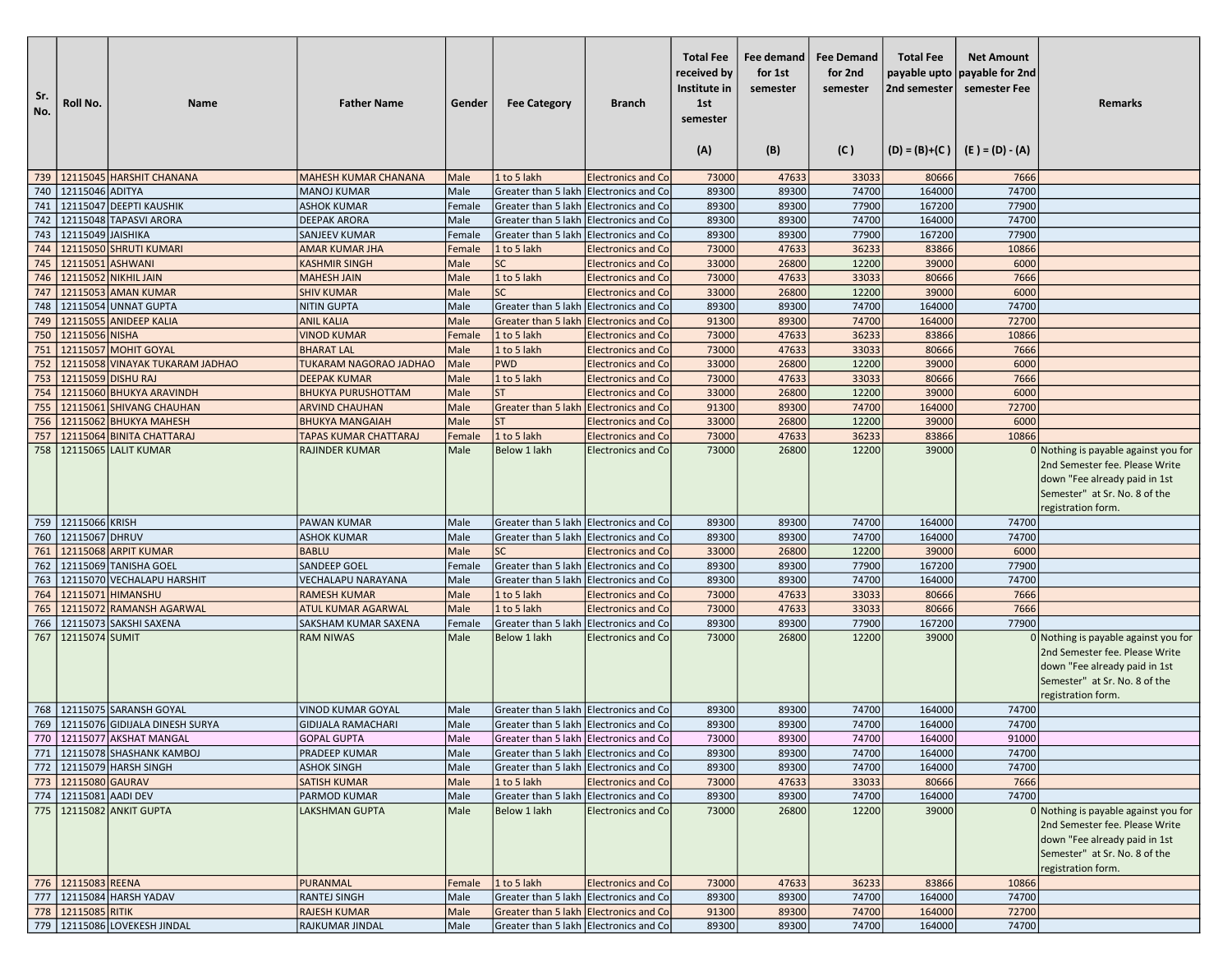| Sr.<br>No. | Roll No.          | <b>Name</b>                                                      | <b>Father Name</b>                                 | Gender       | <b>Fee Category</b>                    | <b>Branch</b>                                          | <b>Total Fee</b><br>received by<br>Institute in<br>1st<br>semester<br>(A) | Fee demand<br>for 1st<br>semester<br>(B) | <b>Fee Demand</b><br>for 2nd<br>semester<br>(C) | <b>Total Fee</b><br>2nd semester | <b>Net Amount</b><br>payable upto   payable for 2nd<br>semester Fee<br>$(D) = (B)+(C)$ $(E) = (D) - (A)$ | <b>Remarks</b>                                                                                                                                                 |
|------------|-------------------|------------------------------------------------------------------|----------------------------------------------------|--------------|----------------------------------------|--------------------------------------------------------|---------------------------------------------------------------------------|------------------------------------------|-------------------------------------------------|----------------------------------|----------------------------------------------------------------------------------------------------------|----------------------------------------------------------------------------------------------------------------------------------------------------------------|
|            |                   | 780   12115087 MUDIT YADAV                                       | <b>VIJAY YADAV</b>                                 | Male         | Greater than 5 lakh Electronics and Co |                                                        | 89300                                                                     | 89300                                    | 74700                                           | 164000                           | 74700                                                                                                    |                                                                                                                                                                |
| 781        |                   | 12115088 BOGA RANESH KUMAR                                       | <b>BOGA NAGENDRA</b>                               | Male         |                                        | <b>Electronics and Co</b>                              |                                                                           |                                          |                                                 |                                  | Fee Payable information will be sent through Mail                                                        |                                                                                                                                                                |
| 782        | 12115089 YASH PAL |                                                                  | <b>NEKRAM PAL</b>                                  | Male         | 1 to 5 lakh                            | <b>Electronics and Co</b>                              | 73000                                                                     | 47633                                    | 33033                                           | 80666                            | 7666                                                                                                     |                                                                                                                                                                |
| 783        | 12115090 AMITABH  |                                                                  | <b>KAMLESH KUMAR</b>                               | Male         | Greater than 5 lakh Electronics and Co |                                                        | 89300                                                                     | 89300                                    | 74700                                           | 164000                           | 74700                                                                                                    |                                                                                                                                                                |
| 784        | 12115091 YOGESH   |                                                                  | <b>RAM KUMAR</b>                                   | Male         | Greater than 5 lakh                    | <b>Electronics and Co</b>                              | 89300                                                                     | 89300                                    | 74700                                           | 164000                           | 74700                                                                                                    |                                                                                                                                                                |
| 785        |                   | 12115092 BHOOMIKA GUPTA                                          | <b>CHARANJIV GUPTA</b>                             | Female       | Greater than 5 lakh                    | Electronics and Co                                     | 89300                                                                     | 89300                                    | 77900                                           | 167200                           | 77900                                                                                                    |                                                                                                                                                                |
| 786        |                   | 12115093 PRAKHAR PRATAP SINGH                                    | YATISH PAL SINGH                                   | Male         | Below 1 lakh                           | <b>Electronics and Co</b>                              | 73000                                                                     | 26800                                    | 12200                                           | 39000                            |                                                                                                          | 0 Nothing is payable against you for<br>2nd Semester fee. Please Write<br>down "Fee already paid in 1st<br>Semester" at Sr. No. 8 of the<br>registration form. |
| 787        |                   | 12115094 ASHISH SINGLA                                           | <b>PARDEEP KUMAR</b>                               | Male         | 1 to 5 lakh                            | <b>Electronics and Co</b>                              | 73000                                                                     | 47633                                    | 33033                                           | 80666                            | 7666                                                                                                     |                                                                                                                                                                |
| 788        |                   | 12115095 ATUL KESHARI                                            | <b>RAJNISH KESHARI</b>                             | Male         | Below 1 lakh                           | <b>Electronics and Col</b>                             | 73000                                                                     | 26800                                    | 12200                                           | 39000                            |                                                                                                          | 0 Nothing is payable against you for<br>2nd Semester fee. Please Write<br>down "Fee already paid in 1st<br>Semester" at Sr. No. 8 of the<br>registration form. |
| 789        |                   | 12115096 MADAMANCHI YASWANTH                                     | MADAMANCHI SRINIVASA RAO                           | Male         | 1 to 5 lakh                            | <b>Electronics and Co</b>                              | 73000                                                                     | 47633                                    | 33033                                           | 80666                            | 7666                                                                                                     |                                                                                                                                                                |
| 790        |                   | 12115097 CHAPALA SRI KARTHI VIKAS                                | <b>CHAPALA SRINIVASA RAO</b>                       | Male         | <b>SC</b>                              | <b>Electronics and Co</b>                              | 33000                                                                     | 26800                                    | 12200                                           | 39000                            | 6000                                                                                                     |                                                                                                                                                                |
| 791        |                   | 12115098 ROHIT MALGAT                                            | <b>DHANA RAM</b>                                   | Male         | <b>ST</b>                              | <b>Electronics and Co</b>                              | 33000                                                                     | 26800                                    | 12200                                           | 39000                            | 6000                                                                                                     |                                                                                                                                                                |
| 792        |                   | 12115099 JAIKISHAN                                               | <b>SATPAL</b>                                      | Male         | 1 to 5 lakh                            | <b>Electronics and Co</b>                              | 73000                                                                     | 47633                                    | 33033                                           | 80666                            | 7666                                                                                                     |                                                                                                                                                                |
| 793        |                   | 12115100 PALKIN BISHNOI                                          | <b>RAJENDRA BISHNOI</b>                            | Female       | Greater than 5 lakh                    | <b>Electronics and Co</b>                              | 91300                                                                     | 89300                                    | 77900                                           | 167200                           | 75900                                                                                                    |                                                                                                                                                                |
| 794        | 12115101 GARVIT   |                                                                  | SATPAL                                             | Male         | Greater than 5 lakh Electronics and Co |                                                        | 89300                                                                     | 89300                                    | 74700                                           | 164000                           | 74700                                                                                                    |                                                                                                                                                                |
| 795        |                   | 12115102 UDAY SINGH                                              | <b>UMESH KUMAR</b>                                 | Male         | Below 1 lakh                           | <b>Electronics and Co</b>                              | 73000                                                                     | 26800                                    | 12200                                           | 39000                            |                                                                                                          | 0 Nothing is payable against you for<br>2nd Semester fee. Please Write<br>down "Fee already paid in 1st<br>Semester" at Sr. No. 8 of the<br>registration form. |
|            |                   | 796   12115104 TIRUMALASETTY ASRITHA                             | <b>TIRUMALASETTY GANGADHAR</b>                     | Female       | Below 1 lakh                           | <b>Electronics and Co</b>                              | 73000                                                                     | 26800                                    | 15400                                           | 42200                            |                                                                                                          | 0 Nothing is payable against you for<br>2nd Semester fee. Please Write<br>down "Fee already paid in 1st<br>Semester" at Sr. No. 8 of the<br>registration form. |
|            |                   | 797 12115106 LOKENDRA SINGH                                      | <b>BIRJU SINGH</b>                                 | Male         | Greater than 5 lakh Electronics and Co |                                                        | 89300                                                                     | 89300                                    | 74700                                           | 164000                           | 74700                                                                                                    |                                                                                                                                                                |
| 798        | 12115107 AKHILESH |                                                                  | <b>SHRI PARDEEP</b>                                | Male         | 1 to 5 lakh                            | <b>Electronics and Col</b>                             | 73000                                                                     | 47633                                    | 33033                                           | 80666                            | 7666                                                                                                     |                                                                                                                                                                |
| 799        |                   | 12115108 RITVIK KUMAR                                            | <b>INDER SAIN KUMAR</b>                            | Male         | Greater than 5 lakh Electronics and Co |                                                        | 89300                                                                     | 89300                                    | 74700                                           | 164000                           | 74700                                                                                                    |                                                                                                                                                                |
| 800        |                   | 12115109 ABHISHEK KUMAR                                          | <b>RAMASHANKAR PRASAD</b>                          | Male         | 1 to 5 lakh                            | <b>Electronics and Co</b>                              | 73000                                                                     | 47633                                    | 33033                                           | 80666                            | 7666                                                                                                     |                                                                                                                                                                |
| 801<br>802 |                   | 12115110 CHIRAG NAGAR<br>12115111 VEERAVALLI NAVEEN SATYA BALAJI | <b>NARENDRA KUMAR NAGAR</b><br>VEERAVALLI SRINIVAS | Male<br>Male | 1 to 5 lakh<br>Below 1 lakh            | <b>Electronics and Co</b><br><b>Electronics and Co</b> | 73000<br>73000                                                            | 47633<br>26800                           | 33033<br>12200                                  | 80666<br>39000                   | 7666                                                                                                     | 0 Nothing is payable against you for<br>2nd Semester fee. Please Write<br>down "Fee already paid in 1st<br>Semester" at Sr. No. 8 of the<br>registration form. |
| 803        |                   | 12115112 PRIYANSHI MEHRA                                         | <b>VINAY KUMAR</b>                                 | Female       | SC                                     | <b>Electronics and Col</b>                             | 33000                                                                     | 26800                                    | 15400                                           | 42200                            | 9200                                                                                                     |                                                                                                                                                                |
|            |                   | 804   12115113 ABHISHEK GARG                                     | MR. SANJIV KUMAR GARG                              | Male         | <b>PWD</b>                             | <b>Electronics and Co</b>                              | 33000                                                                     | 26800                                    | 12200                                           | 39000                            | 6000                                                                                                     |                                                                                                                                                                |
| 805        |                   | 12115114 GAURAV SAINI                                            | <b>DIGAMBER SINGH SAINI</b>                        | Male         | 1 to 5 lakh                            | <b>Electronics and Co</b>                              | 73000                                                                     | 47633                                    | 33033                                           | 80666                            | 7666                                                                                                     |                                                                                                                                                                |
| 806        |                   | 12115115 SHREYANSH AGRAWAL                                       | SANJAY AGRAWAL                                     | Male         | Greater than 5 lakh Electronics and Co |                                                        | 89300                                                                     | 89300                                    | 74700                                           | 164000                           | 74700                                                                                                    |                                                                                                                                                                |
| 807        |                   | 12115116 SUNNY JAISWAL                                           | RAJESH KUMAR JAISWAL                               | Male         | Below 1 lakh                           | <b>Electronics and Col</b>                             | 73000                                                                     | 26800                                    | 12200                                           | 39000                            |                                                                                                          | 0 Nothing is payable against you for<br>2nd Semester fee. Please Write<br>down "Fee already paid in 1st<br>Semester" at Sr. No. 8 of the<br>registration form. |
|            |                   | 808   12115117 VASU MITTAL                                       | PANKAJ MITTAL                                      | Male         | Greater than 5 lakh Electronics and Co |                                                        | 89300                                                                     | 89300                                    | 74700                                           | 164000                           | 74700                                                                                                    |                                                                                                                                                                |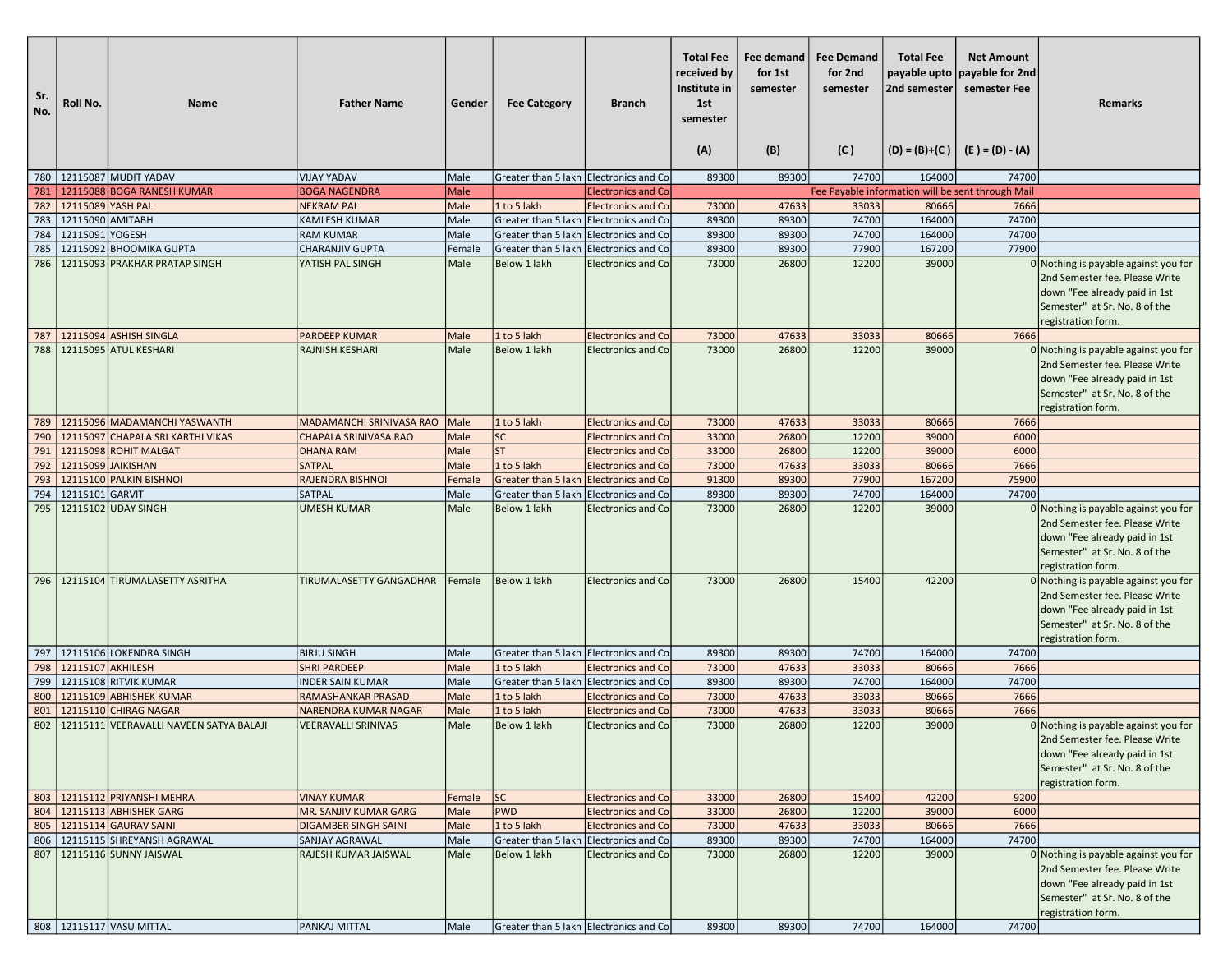| Sr.<br>No. | Roll No.                    | Name                                   | <b>Father Name</b>                        | Gender       | <b>Fee Category</b>                                                              | <b>Branch</b>             | <b>Total Fee</b><br>received by<br>Institute in<br>1st<br>semester<br>(A) | Fee demand<br>for 1st<br>semester<br>(B) | <b>Fee Demand</b><br>for 2nd<br>semester<br>(C) | <b>Total Fee</b><br>2nd semester | <b>Net Amount</b><br>payable upto   payable for 2nd<br>semester Fee<br>$  (D) = (B)+(C)   (E) = (D) - (A)$ | Remarks                                                                                                                                                          |
|------------|-----------------------------|----------------------------------------|-------------------------------------------|--------------|----------------------------------------------------------------------------------|---------------------------|---------------------------------------------------------------------------|------------------------------------------|-------------------------------------------------|----------------------------------|------------------------------------------------------------------------------------------------------------|------------------------------------------------------------------------------------------------------------------------------------------------------------------|
|            |                             | 809   12115118 ARYAN KUMAR             | <b>SUMAN PRASAD</b>                       | Male         |                                                                                  | <b>Electronics and Co</b> |                                                                           |                                          |                                                 |                                  | Fee Payable information will be sent through Mail                                                          |                                                                                                                                                                  |
| 810        | 12115119 ADITI              |                                        | <b>UMESH KUMAR</b>                        | Female       | Greater than 5 lakh Electronics and Co                                           |                           | 89300                                                                     | 89300                                    | 77900                                           | 167200                           | 77900                                                                                                      |                                                                                                                                                                  |
| 811        |                             | 12115120 ASHISH KUMAR YADAV            | <b>KALLAR YADAV</b>                       | Male         | Below 1 lakh                                                                     | <b>Electronics and Co</b> | 73000                                                                     | 26800                                    | 12200                                           | 39000                            |                                                                                                            | 0 Nothing is payable against you for                                                                                                                             |
|            |                             |                                        |                                           |              |                                                                                  |                           |                                                                           |                                          |                                                 |                                  |                                                                                                            | 2nd Semester fee. Please Write<br>down "Fee already paid in 1st<br>Semester" at Sr. No. 8 of the<br>registration form.                                           |
|            |                             | 812 12115121 ANKUR RAO                 | <b>AWADHESH PRASAD</b>                    | Male         | <b>SC</b>                                                                        | <b>Electronics and Co</b> | 33000                                                                     | 26800                                    | 12200                                           | 39000                            | 6000                                                                                                       |                                                                                                                                                                  |
| 813        |                             | 12115122 SIMRANJIT SINGH               | <b>KASHMIR SINGH</b>                      | Male         | Greater than 5 lakh Electronics and Co                                           |                           | 89300                                                                     | 89300                                    | 74700                                           | 164000                           | 74700                                                                                                      |                                                                                                                                                                  |
|            | 814 2115123 LAVISH          |                                        | <b>RAJ KUMAR</b>                          | Male         | <b>SC</b>                                                                        | <b>Electronics and Co</b> | 49300                                                                     | 26800                                    | 12200                                           | 39000                            |                                                                                                            | 0 Nothing is payable against you for<br>2nd Semester fee. Please Write<br>down "Fee already paid in 1st<br>Semester" at Sr. No. 8 of the<br>registration form.   |
|            | 815 22115125 ARYAN          |                                        | <b>PARVIN KUMAR GUPTA</b>                 | Male         | 1 to 5 lakh                                                                      | <b>Electronics and Co</b> | 73000                                                                     | 47633                                    | 33033                                           | 80666                            | 7666                                                                                                       |                                                                                                                                                                  |
|            |                             | 816   12115126 MEGHA KUMARI            | <b>CHAKRAWARTI KUMAR RAM</b>              | Female       | <b>SC</b>                                                                        | <b>Electronics and Co</b> | 33000                                                                     | 26800                                    | 15400                                           | 42200                            | 9200                                                                                                       |                                                                                                                                                                  |
| 817        | 12115127 ROHAN              |                                        | <b>DAYA SHANKAR</b>                       | Male         | <b>SC</b>                                                                        | <b>Electronics and Co</b> | 33000                                                                     | 26800                                    | 12200                                           | 39000                            | 6000                                                                                                       |                                                                                                                                                                  |
|            |                             | 818 2115128 KISHAN SINGH               | <b>VINAY KUMAR SINGH</b>                  | Male         | Below 1 lakh                                                                     | <b>Electronics and Co</b> | 73000                                                                     | 26800                                    | 12200                                           | 39000                            |                                                                                                            | $0$ Nothing is payable against you for<br>2nd Semester fee. Please Write<br>down "Fee already paid in 1st<br>Semester" at Sr. No. 8 of the<br>registration form. |
|            |                             | 819   12115129 DHAWALE SWARNIM VILAS   | <b>VILAS</b>                              | Male         | <b>SC</b>                                                                        | <b>Electronics and Co</b> | 33000                                                                     | 26800                                    | 12200                                           | 39000                            | 6000                                                                                                       |                                                                                                                                                                  |
| 820        |                             | 12115130 ABHISHEK SAXENA               | <b>ANAND SAXENA</b>                       | Male         | 1 to 5 lakh                                                                      | <b>Electronics and Co</b> | 73000                                                                     | 47633                                    | 33033                                           | 80666                            | 7666                                                                                                       |                                                                                                                                                                  |
| 821        |                             | 12115131 DHANYASHREE R                 | <b>RAJANNAS</b>                           | Female       | <b>ST</b>                                                                        | <b>Electronics and Co</b> | 33000                                                                     | 26800                                    | 15400                                           | 42200                            | 9200                                                                                                       |                                                                                                                                                                  |
| 822        |                             | 12115132 DIBYANSHU RATAN DWIVEDI       | <b>AMRESH DUTTA DUBEY</b>                 | Male         | Below 1 lakh                                                                     | <b>Electronics and Co</b> | 73000                                                                     | 26800                                    | 12200                                           | 39000                            |                                                                                                            | 0 Nothing is payable against you for<br>2nd Semester fee. Please Write<br>down "Fee already paid in 1st<br>Semester" at Sr. No. 8 of the<br>registration form.   |
|            | 823   12115133   PREETI BAI |                                        | <b>RAKESH</b>                             | Female       | Below 1 lakh                                                                     | <b>Electronics and Co</b> | 73000                                                                     | 26800                                    | 15400                                           | 42200                            |                                                                                                            | 0 Nothing is payable against you for<br>2nd Semester fee. Please Write<br>down "Fee already paid in 1st<br>Semester" at Sr. No. 8 of the<br>registration form.   |
|            | 824 2115134 KUSHAL          |                                        | <b>OMPAL</b>                              | Male         | <b>SC</b>                                                                        | <b>Electronics and Co</b> | 33000                                                                     | 26800                                    | 12200                                           | 39000                            | 6000                                                                                                       |                                                                                                                                                                  |
| 825        |                             | 12115135 ANSHUL AGAL                   | SATYANARAYAN AGAL                         | Male         | 1 to 5 lakh                                                                      | <b>Electronics and Co</b> | 73000                                                                     | 47633                                    | 33033                                           | 80666                            | 7666                                                                                                       |                                                                                                                                                                  |
| 826        |                             | 12115136 VINAY KUMAR GARG              | <b>SANJAY KUMAR</b>                       | Male         | 1 to 5 lakh                                                                      | <b>Electronics and Co</b> | 73000                                                                     | 47633                                    | 33033                                           | 80666                            | 7666                                                                                                       |                                                                                                                                                                  |
|            |                             | 827   12115137 JADHAV MANOJ            | <b>JADHAV RAMA RAO</b>                    | Male         | <b>ST</b>                                                                        | <b>Electronics and Co</b> | 33000                                                                     | 26800                                    | 12200                                           | 39000                            | 6000                                                                                                       |                                                                                                                                                                  |
|            |                             | 828   12115138 RAGHAV KHANDELWAL       | GIRRAJ PRASAD KHANDELWAL                  | Male         | Greater than 5 lakh   Electronics and Co                                         |                           | 89300                                                                     | 89300                                    | 74700                                           | 164000                           | 74700                                                                                                      |                                                                                                                                                                  |
|            | 830   12115141 OJASVI       | 829 12115140 AMIT BAMEL                | <b>ANIL KUMAR</b><br><b>BAHADUR SINGH</b> | Male<br>Male | Greater than 5 lakh Electronics and Co<br>Greater than 5 lakh Electronics and Co |                           | 89300<br>89300                                                            | 89300<br>89300                           | 74700<br>74700                                  | 164000<br>164000                 | 74700<br>74700                                                                                             |                                                                                                                                                                  |
|            |                             | 831   12115142 PEDASANAGANTI SAI ROHIT | PEDASANAGANTI SRINIVAS RAO Male           |              | Below 1 lakh                                                                     | Electronics and Co        | 73000                                                                     | 26800                                    | 12200                                           | 39000                            |                                                                                                            | 0 Nothing is payable against you for<br>2nd Semester fee. Please Write<br>down "Fee already paid in 1st<br>Semester" at Sr. No. 8 of the<br>registration form.   |
|            |                             | 832 12115143 SPARSH DUSAD              | <b>SURENDRA DUSAD</b>                     | Male         | Greater than 5 lakh Electronics and Co                                           |                           | 91300                                                                     | 89300                                    | 74700                                           | 164000                           | 72700                                                                                                      |                                                                                                                                                                  |
|            |                             | 833 2115144 ANCHAL DEVI                | <b>CHARANJEET SINGH</b>                   | Female       | <b>SC</b>                                                                        | <b>Electronics and Co</b> | 33000                                                                     | 26800                                    | 15400                                           | 42200                            | 9200                                                                                                       |                                                                                                                                                                  |
|            | 834 12115145 DEVANSH        |                                        | MIKENDER SINGH                            | Male         | Greater than 5 lakh Electronics and Co                                           |                           | 89300                                                                     | 89300                                    | 74700                                           | 164000                           | 74700                                                                                                      |                                                                                                                                                                  |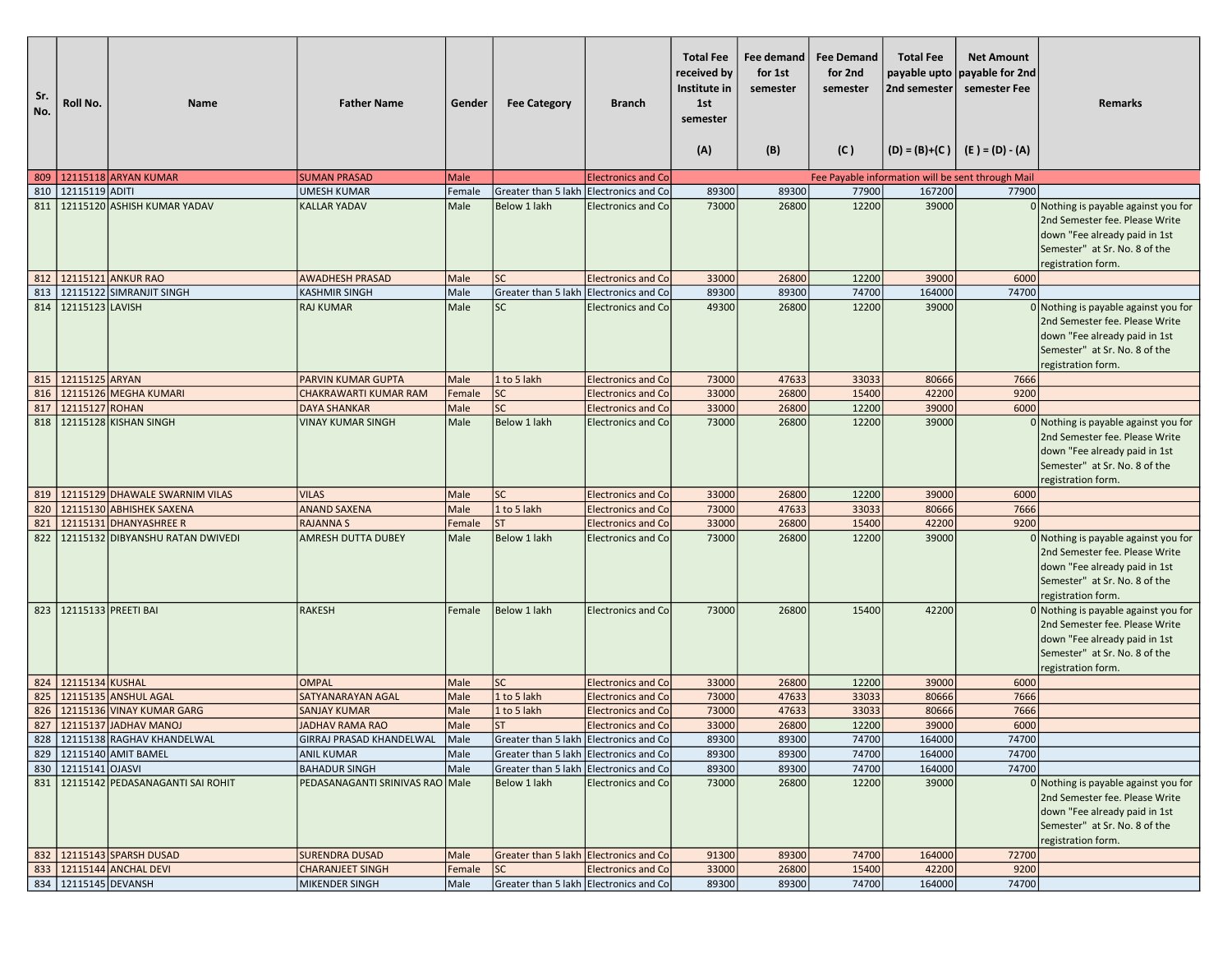| Sr.<br>No. | Roll No.               | <b>Name</b>                                    | <b>Father Name</b>                     | Gender         | <b>Fee Category</b>                                  | <b>Branch</b>             | <b>Total Fee</b><br>received by<br>Institute in<br>1st<br>semester<br>(A) | Fee demand<br>for 1st<br>semester<br>(B) | <b>Fee Demand</b><br>for 2nd<br>semester<br>(C) | <b>Total Fee</b><br>2nd semester<br>$(D) = (B)+(C)$ | <b>Net Amount</b><br>payable upto payable for 2nd<br>semester Fee<br>$(E) = (D) - (A)$ | <b>Remarks</b>                                                                                                                                                                                                                    |
|------------|------------------------|------------------------------------------------|----------------------------------------|----------------|------------------------------------------------------|---------------------------|---------------------------------------------------------------------------|------------------------------------------|-------------------------------------------------|-----------------------------------------------------|----------------------------------------------------------------------------------------|-----------------------------------------------------------------------------------------------------------------------------------------------------------------------------------------------------------------------------------|
|            | 835 22115146 ANSHU     |                                                | DAYANAND                               | Female         | Below 1 lakh                                         | Electronics and Co        | 73000                                                                     | 26800                                    | 15400                                           | 42200                                               |                                                                                        | 0 Nothing is payable against you for                                                                                                                                                                                              |
|            |                        | 836   12115147 VIKASH KUMAR                    | <b>ARVIND KUMAR RAY</b>                | Male           | Below 1 lakh                                         | <b>Electronics and Co</b> | 73000                                                                     | 26800                                    | 12200                                           | 39000                                               |                                                                                        | 2nd Semester fee. Please Write<br>down "Fee already paid in 1st<br>Semester" at Sr. No. 8 of the<br>registration form.<br>0 Nothing is payable against you for<br>2nd Semester fee. Please Write<br>down "Fee already paid in 1st |
|            |                        |                                                |                                        |                |                                                      |                           |                                                                           |                                          |                                                 |                                                     |                                                                                        | Semester" at Sr. No. 8 of the<br>registration form.                                                                                                                                                                               |
| 837        |                        | 12115148 BANOTH KAVYA                          | <b>VENKANNA</b>                        | Female         | <b>ST</b>                                            | <b>Electronics and Co</b> | 33000                                                                     | 26800                                    | 15400                                           | 42200                                               | 9200                                                                                   |                                                                                                                                                                                                                                   |
| 838        | 12115149 K VIKAS       |                                                | <b>K HEERAMAN</b>                      | Male           | lst                                                  | <b>Electronics and Co</b> | 33000                                                                     | 26800                                    | 12200                                           | 39000                                               | 6000                                                                                   |                                                                                                                                                                                                                                   |
| 839        |                        | 12115150 SAHIL KUMAR                           | <b>PAWAN KUMAR</b>                     | Male           | Greater than 5 lakh Electronics and Co               |                           | 89300                                                                     | 89300                                    | 74700                                           | 164000                                              | 74700                                                                                  |                                                                                                                                                                                                                                   |
| 840        | 12115151 BHAGESH       |                                                | <b>JASWANT SINGH</b>                   | Male           | Greater than 5 lakh Electronics and Co               |                           | 89300                                                                     | 89300                                    | 74700                                           | 164000                                              | 74700                                                                                  |                                                                                                                                                                                                                                   |
| 841        |                        | 12115152 MRITYUNJAY MISHRA                     | <b>AJAY KUMAR MISHRA</b>               | Male           | 1 to 5 lakh                                          | <b>Electronics and Co</b> | 73000                                                                     | 47633                                    | 33033                                           | 80666                                               | 7666                                                                                   |                                                                                                                                                                                                                                   |
| 842        |                        | 12115153 VANSH SATIJA                          | <b>VED PARKASH SATIJA</b>              | Male           | Greater than 5 lakh Electronics and Co               |                           | 89300                                                                     | 89300                                    | 74700                                           | 164000                                              | 74700                                                                                  |                                                                                                                                                                                                                                   |
| 843        |                        | 12115154 SABHAVAT ANILCHOWHAN                  | <b>SABHAVAT DHANJI</b>                 | Male           | lst                                                  | <b>Electronics and Co</b> | 33000                                                                     | 26800                                    | 12200                                           | 39000                                               | 6000                                                                                   |                                                                                                                                                                                                                                   |
| 844        |                        | 12115155 TUSHAR KUSHWAHA                       | <b>ARVINDA KUSHWAHA</b>                | Male           | Greater than 5 lakh Electronics and Co               |                           | 89300                                                                     | 89300                                    | 74700                                           | 164000                                              | 74700                                                                                  |                                                                                                                                                                                                                                   |
| 845        | 12115156 NAVESH        |                                                | <b>LILA RAM</b>                        | Male           | <b>SC</b>                                            | <b>Electronics and Co</b> | 33000                                                                     | 26800                                    | 12200                                           | 39000                                               | 6000                                                                                   |                                                                                                                                                                                                                                   |
| 846<br>847 |                        | 12115157 VIDHISHA NAMA<br>12115158 UDIT GUMBER | <b>DEEPAK NAMA</b><br><b>RAJ KUMAR</b> | Female<br>Male | Greater than 5 lakh Electronics and Co<br><b>PWD</b> | <b>Electronics and Co</b> | 89300<br>33000                                                            | 89300<br>26800                           | 77900<br>12200                                  | 167200<br>39000                                     | 77900<br>6000                                                                          |                                                                                                                                                                                                                                   |
| 848        |                        | 12115159 ARYAN SAGAR                           | <b>RAJ KISHOR SAGAR</b>                | Male           | <b>SC</b>                                            | <b>Electronics and Co</b> | 33000                                                                     | 26800                                    | 12200                                           | 39000                                               | 6000                                                                                   |                                                                                                                                                                                                                                   |
| 849        |                        | 12115160 VISHNU KUMAR                          | <b>SITARAM BAKOLIYA</b>                | Male           | <b>SC</b>                                            | <b>Electronics and Co</b> | 33000                                                                     | 26800                                    | 12200                                           | 39000                                               | 6000                                                                                   |                                                                                                                                                                                                                                   |
| 850        |                        | 12115161 MOHIT RAJPUT                          | <b>SIYARAM</b>                         | Male           | Below 1 lakh                                         | <b>Electronics and Co</b> | 89300                                                                     | 26800                                    | 12200                                           | 39000                                               |                                                                                        | 0 Nothing is payable against you for<br>2nd Semester fee. Please Write<br>down "Fee already paid in 1st<br>Semester" at Sr. No. 8 of the<br>registration form.                                                                    |
| 851        | 12115162 DIKSHA        |                                                | ANUJ                                   | Female         | Greater than 5 lakh Electronics and Co               |                           | 89300                                                                     | 89300                                    | 77900                                           | 167200                                              | 77900                                                                                  |                                                                                                                                                                                                                                   |
| 852        | 12115163 SAHIL         |                                                | <b>VIRENDER</b>                        | Male           | Below 1 lakh                                         | <b>Electronics and Co</b> | 73000                                                                     | 26800                                    | 12200                                           | 39000                                               |                                                                                        | 0 Nothing is payable against you for<br>2nd Semester fee. Please Write<br>down "Fee already paid in 1st<br>Semester" at Sr. No. 8 of the<br>registration form.                                                                    |
|            |                        | 853 22115164 PRADEEP SINGH                     | JEEVAN SINGH                           | Male           | Below 1 lakh                                         | <b>Electronics and Co</b> | 73000                                                                     | 26800                                    | 12200                                           | 39000                                               |                                                                                        | $0$ Nothing is payable against you for<br>2nd Semester fee. Please Write<br>down "Fee already paid in 1st<br>Semester" at Sr. No. 8 of the<br>registration form.                                                                  |
|            |                        | 854   12116001   AMANDEEP                      | <b>KRISHAN KUMAR</b>                   | Male           | Greater than 5 lakh   Mechanical Engine              |                           | 89300                                                                     | 89300                                    | 74700                                           | 164000                                              | 74700                                                                                  |                                                                                                                                                                                                                                   |
| 855        |                        | 12116002 ROHIT KUMAR                           | <b>RAM SARAN</b>                       | Male           | <b>SC</b>                                            | <b>Mechanical Engine</b>  | 33000                                                                     | 26800                                    | 12200                                           | 39000                                               | 6000                                                                                   |                                                                                                                                                                                                                                   |
|            |                        | 856   12116003 SATYUNJAY KATIYAR               | <b>AJAY KUMAR</b>                      | Male           | 1 to 5 lakh                                          | <b>Mechanical Engine</b>  | 91300                                                                     | 47633                                    | 33033                                           | 80666                                               |                                                                                        | 0 Nothing is payable against you for<br>2nd Semester fee. Please Write<br>down "Fee already paid in 1st<br>Semester" at Sr. No. 8 of the<br>registration form.                                                                    |
|            | 857 12116005 KETAN     |                                                | <b>ARUN KUMAR</b>                      | Male           | 1 to 5 lakh                                          | <b>Mechanical Engine</b>  | 73000                                                                     | 47633                                    | 33033                                           | 80666                                               | 7666                                                                                   |                                                                                                                                                                                                                                   |
| 858        | 12116006 PARTH         |                                                | <b>PARVEEN KUMAR</b>                   | Male           | 1 to 5 lakh                                          | <b>Mechanical Engine</b>  | 73000                                                                     | 47633                                    | 33033                                           | 80666                                               | 7666                                                                                   |                                                                                                                                                                                                                                   |
|            | 859   12116007 SANDEEP |                                                | <b>SURAJ BHAN</b>                      | Male           | Below 1 lakh                                         | <b>Mechanical Engine</b>  | 73000                                                                     | 26800                                    | 12200                                           | 39000                                               |                                                                                        | 0 Nothing is payable against you for<br>2nd Semester fee. Please Write<br>down "Fee already paid in 1st<br>Semester" at Sr. No. 8 of the<br>registration form.                                                                    |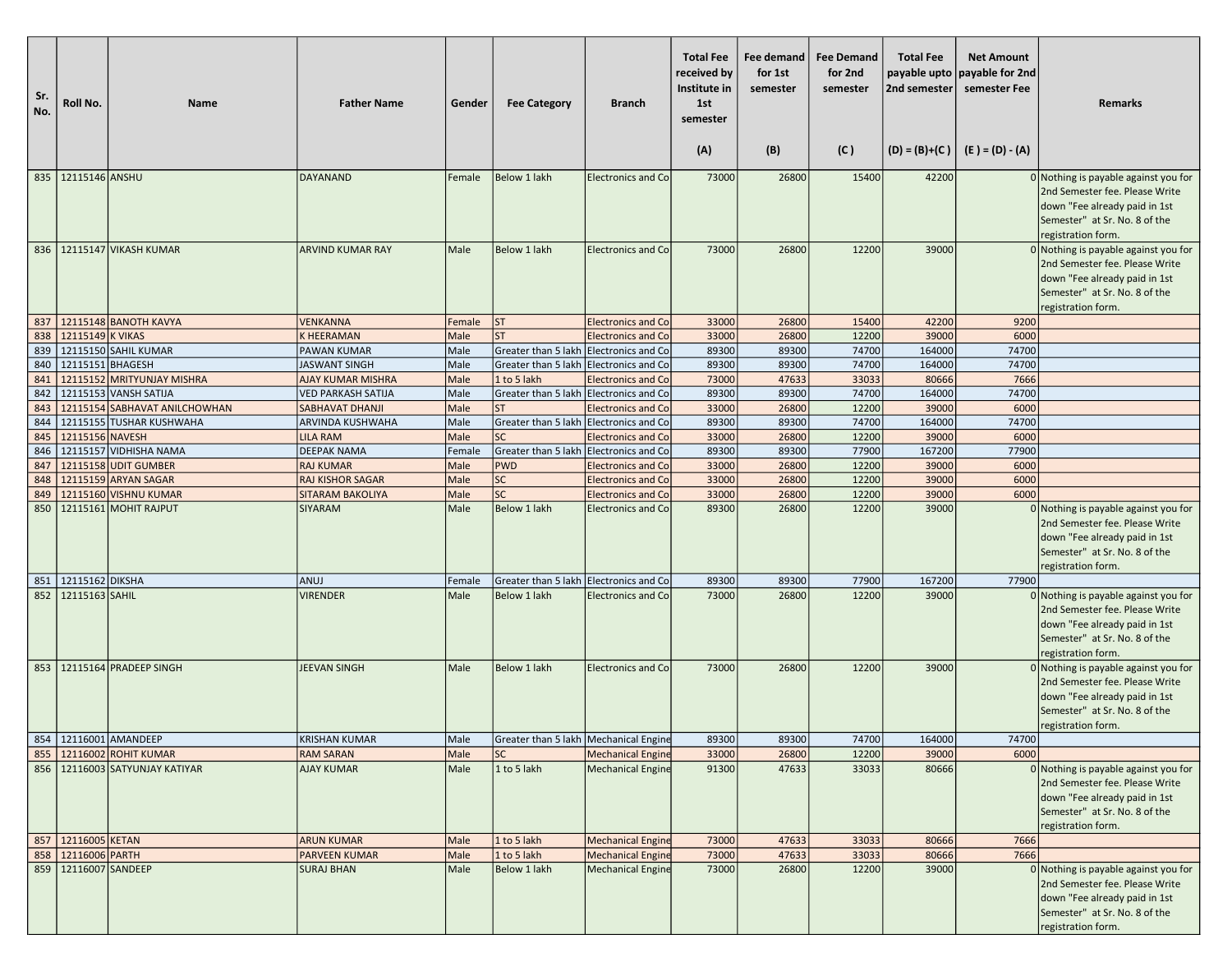| Sr.<br>No. | Roll No.           | <b>Name</b>                                       | <b>Father Name</b>                          | Gender       | <b>Fee Category</b>                     | <b>Branch</b>                                        | <b>Total Fee</b><br>received by<br>Institute in<br>1st<br>semester<br>(A) | Fee demand<br>for 1st<br>semester<br>(B) | <b>Fee Demand</b><br>for 2nd<br>semester<br>(C) | <b>Total Fee</b><br>2nd semester<br>$(D) = (B)+(C)$ | <b>Net Amount</b><br>payable upto payable for 2nd<br>semester Fee<br>$(E) = (D) - (A)$ | <b>Remarks</b>                                                                                                                                                   |
|------------|--------------------|---------------------------------------------------|---------------------------------------------|--------------|-----------------------------------------|------------------------------------------------------|---------------------------------------------------------------------------|------------------------------------------|-------------------------------------------------|-----------------------------------------------------|----------------------------------------------------------------------------------------|------------------------------------------------------------------------------------------------------------------------------------------------------------------|
|            |                    | 860   12116008 AKANSHA SHARMA                     | <b>MANOJ KUMAR SHARMA</b>                   | Female       | Below 1 lakh                            | <b>Mechanical Engine</b>                             | 73000                                                                     | 26800                                    | 15400                                           | 42200                                               |                                                                                        | 0 Nothing is payable against you for                                                                                                                             |
|            |                    |                                                   |                                             |              |                                         |                                                      |                                                                           |                                          |                                                 |                                                     |                                                                                        | 2nd Semester fee. Please Write<br>down "Fee already paid in 1st<br>Semester" at Sr. No. 8 of the<br>registration form.                                           |
|            | 861 2116009 SIMRAN |                                                   | <b>RAJENDER KUMAR</b>                       | Female       | 1 to 5 lakh                             | <b>Mechanical Engine</b>                             | 73000                                                                     | 47633                                    | 36233                                           | 83866                                               | 10866                                                                                  |                                                                                                                                                                  |
| 862        |                    | 12116010 PRAYATNA KISHAN URMALIYA                 | <b>ARVIND URMALIYA</b>                      | Male         | 1 to 5 lakh                             | <b>Mechanical Engine</b>                             | 73000                                                                     | 47633                                    | 33033                                           | 80666                                               | 7666                                                                                   |                                                                                                                                                                  |
| 863        |                    | 12116012 SARTHAK MISHRA                           | <b>MUDIT MISHRA</b>                         | Male         | Below 1 lakh                            | <b>Mechanical Engine</b>                             | 89300                                                                     | 26800                                    | 12200                                           | 39000                                               |                                                                                        | 0 Nothing is payable against you for<br>2nd Semester fee. Please Write<br>down "Fee already paid in 1st<br>Semester" at Sr. No. 8 of the<br>registration form.   |
| 864        | 12116013 DIVYA     |                                                   | <b>DIPESH KUMAR</b>                         | Female       | 1 to 5 lakh                             | <b>Mechanical Engine</b>                             | 73000                                                                     | 47633                                    | 36233                                           | 83866                                               | 10866                                                                                  |                                                                                                                                                                  |
| 865        |                    | 12116014 SAMEEKSHA YADAV                          | MAHENDRA SINGH YADAV                        | Female       | Below 1 lakh                            | <b>Mechanical Engine</b>                             | 73000                                                                     | 26800                                    | 15400                                           | 42200                                               |                                                                                        | 0 Nothing is payable against you for<br>2nd Semester fee. Please Write<br>down "Fee already paid in 1st<br>Semester" at Sr. No. 8 of the<br>registration form.   |
| 866        | 12116015 ANJU BALA |                                                   | <b>MAHIPAL SINGH</b>                        | Female       | Greater than 5 lakh   Mechanical Engine |                                                      | 89300                                                                     | 89300                                    | 77900                                           | 167200                                              | 77900                                                                                  |                                                                                                                                                                  |
| 867        |                    | 12116016 SIDDHARTH JAIN                           | <b>ANIL JAIN</b>                            | Male         | Greater than 5 lakh   Mechanical Engine |                                                      | 89300                                                                     | 89300                                    | 74700                                           | 164000                                              | 74700                                                                                  |                                                                                                                                                                  |
| 868        | 12116017           | <b>INDRASEN CHAUHAN</b>                           | <b>GANESH CHAUHAN</b>                       | Male         | Below 1 lakh                            | <b>Mechanical Engine</b>                             | 73000                                                                     | 26800                                    | 12200                                           | 39000                                               |                                                                                        | 0 Nothing is payable against you for<br>2nd Semester fee. Please Write<br>down "Fee already paid in 1st<br>Semester" at Sr. No. 8 of the<br>registration form.   |
| 869        | 12116018 VIJAY     |                                                   | <b>JAGBIR SINGH</b>                         | Male         | 1 to 5 lakh                             | <b>Mechanical Engine</b>                             | 73000                                                                     | 47633                                    | 33033                                           | 80666                                               | 7666                                                                                   |                                                                                                                                                                  |
| 870        |                    | 12116019 SANKALP PANDEY                           | <b>SHYAM NARAYAN PANDEY</b>                 | Male         | Greater than 5 lakh   Mechanical Engine |                                                      | 89300                                                                     | 89300                                    | 74700                                           | 164000                                              | 74700                                                                                  |                                                                                                                                                                  |
| 871        |                    | 12116020 ABHISHEK SEHRAWAT                        | <b>NARENDER KUMAR</b>                       | Male         | 1 to 5 lakh                             | <b>Mechanical Engine</b>                             | 73000                                                                     | 47633                                    | 33033                                           | 80666                                               | 7666                                                                                   |                                                                                                                                                                  |
| 872        |                    | 12116021 DIPANSHU PANDEY                          | <b>CHANDRA BALLABH PANDEY</b>               | Male         | Below 1 lakh                            | <b>Mechanical Engine</b>                             | 73000                                                                     | 26800                                    | 12200                                           | 39000                                               |                                                                                        | 0 Nothing is payable against you for<br>2nd Semester fee. Please Write<br>down "Fee already paid in 1st<br>Semester" at Sr. No. 8 of the<br>registration form.   |
|            |                    | 873   12116022 TANISHQ RAJESH JAIN                | RAJESH JAIKUMAR JAIN                        | Male         | Greater than 5 lakh   Mechanical Engine |                                                      | 89300                                                                     | 89300                                    | 74700                                           | 164000                                              | 74700                                                                                  |                                                                                                                                                                  |
| 874        | 12116023 SUBHAM    |                                                   | <b>ROHTASH</b>                              | Male         | 1 to 5 lakh                             | <b>Mechanical Engine</b>                             | 73000                                                                     | 47633                                    | 33033                                           | 80666                                               | 7666                                                                                   |                                                                                                                                                                  |
| 875        |                    | 12116024 UMESH KUMAR                              | <b>MANOJ KUMAR</b>                          | Male         | 1 to 5 lakh                             | <b>Mechanical Engine</b>                             | 73000                                                                     | 47633                                    | 33033                                           | 80666                                               | 7666                                                                                   |                                                                                                                                                                  |
| 876<br>877 |                    | 12116025 SUMIT KUMAR<br>12116026 AKHILESH CHAUHAN | <b>SURESH KUMAR</b><br>SILDAR SINGH CHAUHAN | Male<br>Male | <b>SC</b><br><b>ST</b>                  | <b>Mechanical Engine</b><br><b>Mechanical Engine</b> | 33000<br>49300                                                            | 26800<br>26800                           | 12200<br>12200                                  | 39000<br>39000                                      | 6000                                                                                   | 0 Nothing is payable against you for<br>2nd Semester fee. Please Write<br>down "Fee already paid in 1st<br>Semester" at Sr. No. 8 of the<br>registration form.   |
|            |                    | 878 12116027 ARYAN SHARMA                         | <b>SURAJ SHARMA</b>                         | Male         | 1 to 5 lakh                             | <b>Mechanical Engine</b>                             | 73000                                                                     | 47633                                    | 33033                                           | 80666                                               | 7666                                                                                   |                                                                                                                                                                  |
| 879        |                    | 12116028 RAJAT MEHTA                              | DHIRENDRA KUMAR MEHTA                       | Male         | Greater than 5 lakh   Mechanical Engine |                                                      | 89300                                                                     | 89300                                    | 74700                                           | 164000                                              | 74700                                                                                  |                                                                                                                                                                  |
|            |                    | 880   12116029 JAYANT SAINI                       | <b>MURLIDHAR SAINI</b>                      | Male         | Below 1 lakh                            | <b>Mechanical Engine</b>                             | 73000                                                                     | 26800                                    | 12200                                           | 39000                                               |                                                                                        | $0$ Nothing is payable against you for<br>2nd Semester fee. Please Write<br>down "Fee already paid in 1st<br>Semester" at Sr. No. 8 of the<br>registration form. |
|            |                    | 881 12116030 KAUSTUBH NEERAJ                      | <b>SUSHIL NEERAJ</b>                        | Male         | lsc                                     | <b>Mechanical Engine</b>                             | 33000                                                                     | 26800                                    | 12200                                           | 39000                                               | 6000                                                                                   |                                                                                                                                                                  |
| 882        |                    | 12116031 SHIVAM BHATT                             | <b>DINESH CHANDRA BHATT</b>                 | Male         | Greater than 5 lakh   Mechanical Engine |                                                      | 89300                                                                     | 89300                                    | 74700                                           | 164000                                              | 74700                                                                                  |                                                                                                                                                                  |
| 883        |                    | 12116032 RAJNISH KAUSHAL                          | <b>RANBIR KAUSHAL</b>                       | Male         | Greater than 5 lakh   Mechanical Engine |                                                      | 89300                                                                     | 89300                                    | 74700                                           | 164000                                              | 74700                                                                                  |                                                                                                                                                                  |
|            |                    | 884   12116033 ABHIMANYU MITTAL                   | <b>SANDEEP MITTAL</b>                       | Male         | Greater than 5 lakh Mechanical Engine   |                                                      | 89300                                                                     | 89300                                    | 74700                                           | 164000                                              | 74700                                                                                  |                                                                                                                                                                  |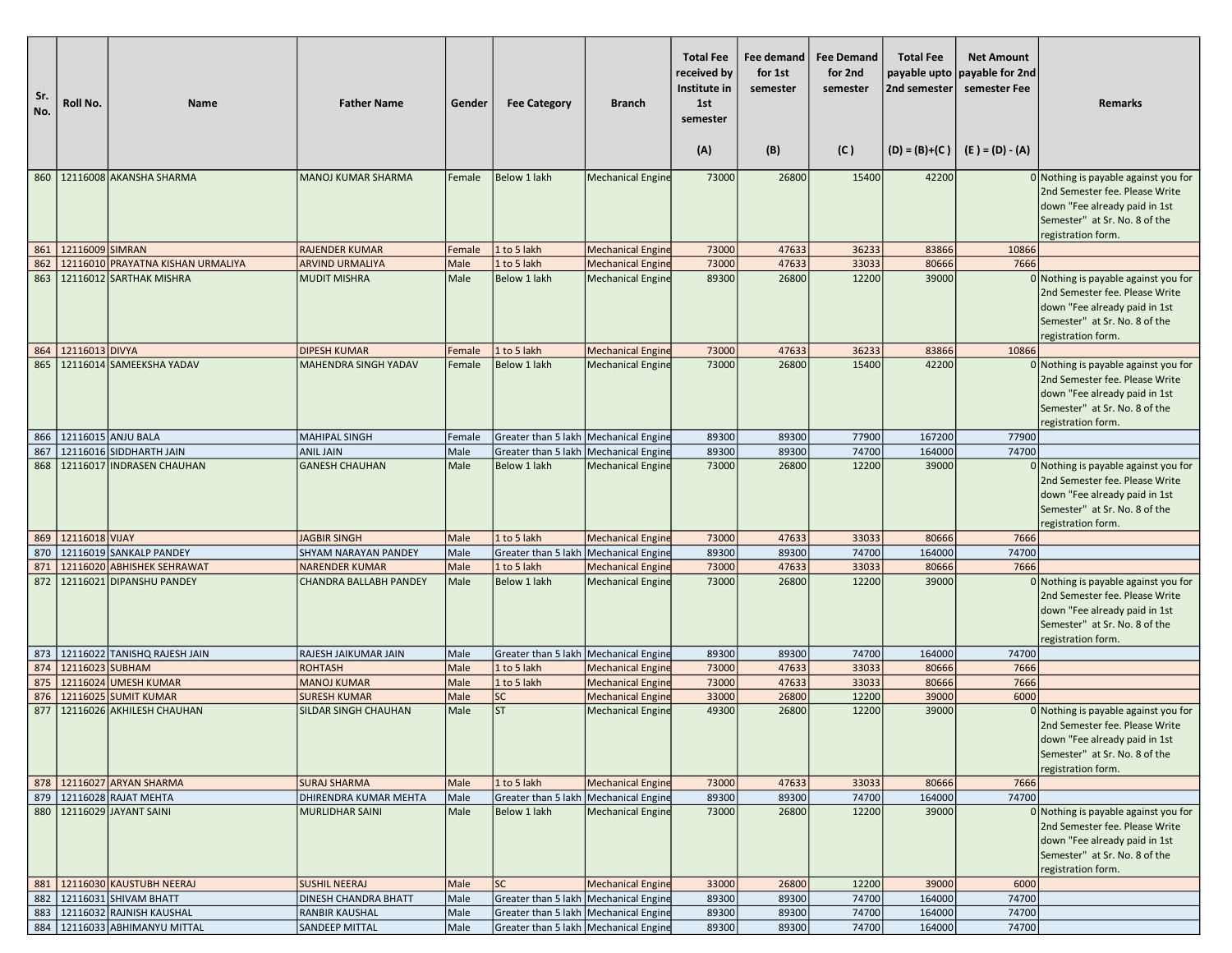| Sr.<br>No. | Roll No.                | <b>Name</b>                                                | <b>Father Name</b>             | Gender       | <b>Fee Category</b>                                  | <b>Branch</b>            | <b>Total Fee</b><br>received by<br>Institute in<br>1st<br>semester<br>(A) | Fee demand<br>for 1st<br>semester<br>(B) | <b>Fee Demand</b><br>for 2nd<br>semester<br>(C) | <b>Total Fee</b><br>payable upto<br>2nd semester | <b>Net Amount</b><br>payable for 2nd<br>semester Fee<br>$(D) = (B)+(C)$ $(E) = (D) - (A)$ | <b>Remarks</b>                                                                                                                                                 |
|------------|-------------------------|------------------------------------------------------------|--------------------------------|--------------|------------------------------------------------------|--------------------------|---------------------------------------------------------------------------|------------------------------------------|-------------------------------------------------|--------------------------------------------------|-------------------------------------------------------------------------------------------|----------------------------------------------------------------------------------------------------------------------------------------------------------------|
|            | 885   12116034 PRASHANT |                                                            | <b>SHYAM KISHORE</b>           | Male         | Greater than 5 lakh   Mechanical Engine              |                          | 89300                                                                     | 89300                                    | 74700                                           | 164000                                           | 74700                                                                                     |                                                                                                                                                                |
| 886        |                         | 12116035 RAM FAGORIA                                       | <b>CHARAN SINGH FAGORIA</b>    | Male         | 1 to 5 lakh                                          | <b>Mechanical Engine</b> | 73000                                                                     | 47633                                    | 33033                                           | 80666                                            | 7666                                                                                      |                                                                                                                                                                |
| 887        |                         | 12116036 ADITYA TYAGI                                      | <b>HARIOM TYAGI</b>            | Male         | Greater than 5 lakh   Mechanical Engine              |                          | 91300                                                                     | 89300                                    | 74700                                           | 164000                                           | 72700                                                                                     |                                                                                                                                                                |
| 888        |                         | 12116037 TARUN KARWASRA                                    | <b>JAGDISH KUMAR</b>           | Male         | Greater than 5 lakh   Mechanical Engine              |                          | 91300                                                                     | 89300                                    | 74700                                           | 164000                                           | 72700                                                                                     |                                                                                                                                                                |
| 889        |                         | 12116038 ANTRIKSH RAJ                                      | <b>VINAY SAXENA</b>            | Male         | Below 1 lakh                                         | <b>Mechanical Engine</b> | 73000                                                                     | 26800                                    | 12200                                           | 39000                                            |                                                                                           | 0 Nothing is payable against you for<br>2nd Semester fee. Please Write<br>down "Fee already paid in 1st<br>Semester" at Sr. No. 8 of the<br>registration form. |
|            |                         | 890   12116039 UJJWAL GUPTA                                | <b>PANKAJ GUPTA</b>            | Male         | 1 to 5 lakh                                          | <b>Mechanical Engine</b> | 73000                                                                     | 47633                                    | 33033                                           | 80666                                            | 7666                                                                                      |                                                                                                                                                                |
|            |                         | 891   12116040 LAKSHYA GOYAL                               | <b>AMIT GOYAL</b>              | Male         | Greater than 5 lakh   Mechanical Engine              |                          | 89300                                                                     | 89300                                    | 74700                                           | 164000                                           | 74700                                                                                     |                                                                                                                                                                |
|            |                         | 892   12116041 SAHIL YADAV                                 | SANJAY KUMAR YADAV             | Male         | Greater than 5 lakh   Mechanical Engine              |                          | 89300                                                                     | 89300                                    | 74700                                           | 164000                                           | 74700                                                                                     |                                                                                                                                                                |
| 893        | 12116043 SOHIT          |                                                            | <b>SATISH KUMAR</b>            | Male         | Greater than 5 lakh Mechanical Engine                |                          | 89300                                                                     | 89300                                    | 74700                                           | 164000                                           | 74700                                                                                     |                                                                                                                                                                |
| 894        |                         | 12116044 SACHIN GEHLAUT                                    | <b>RAVINDER SINGH</b>          | Male         | 1 to 5 lakh                                          | <b>Mechanical Engine</b> | 73000                                                                     | 47633                                    | 33033                                           | 80666                                            | 7666                                                                                      |                                                                                                                                                                |
| 895        |                         | 12116045 AYUSH GARG                                        | <b>RAJESH GARG</b>             | Male         | 1 to 5 lakh                                          | <b>Mechanical Engine</b> | 89300                                                                     | 47633                                    | 33033                                           | 80666                                            |                                                                                           | 0 Nothing is payable against you for<br>2nd Semester fee. Please Write<br>down "Fee already paid in 1st<br>Semester" at Sr. No. 8 of the<br>registration form. |
| 896        |                         | 12116046 KUNJI LAL MEENA                                   | PREMRAJ MEENA                  | Male         | <b>ST</b>                                            | <b>Mechanical Engine</b> | 33000                                                                     | 26800                                    | 12200                                           | 39000                                            | 6000                                                                                      |                                                                                                                                                                |
| 897        |                         | 12116047 AMIT KUMAR                                        | <b>DEVILAL</b>                 | Male         | Below 1 lakh                                         | <b>Mechanical Engine</b> | 73000                                                                     | 26800                                    | 12200                                           | 39000                                            |                                                                                           | 0 Nothing is payable against you for<br>2nd Semester fee. Please Write<br>down "Fee already paid in 1st<br>Semester" at Sr. No. 8 of the<br>registration form. |
|            |                         | 898   12116048 LEENA DHANKHAR                              | <b>VIRENDER SINGH DHANKHAR</b> | Female       | 1 to 5 lakh                                          | <b>Mechanical Engine</b> | 73000                                                                     | 47633                                    | 36233                                           | 83866                                            | 10866                                                                                     |                                                                                                                                                                |
| 899        |                         | 12116049 VIVEK KUMAR                                       | <b>RAMNARESH SINGH</b>         | Male         | <b>PWD</b>                                           | <b>Mechanical Engine</b> | 33000                                                                     | 26800                                    | 12200                                           | 39000                                            | 6000                                                                                      |                                                                                                                                                                |
| 900        |                         | 12116050 GUGULOTH SAMPATH                                  | <b>GUGULOTH MOTHILAL</b>       | Male         | <b>ST</b>                                            | <b>Mechanical Engine</b> | 33000                                                                     | 26800                                    | 12200                                           | 39000                                            | 6000                                                                                      |                                                                                                                                                                |
| 901        |                         | 12116051 SIKHA RAWAT                                       | <b>SATE SINGH</b>              | Female       | Greater than 5 lakh   Mechanical Engine              |                          | 89300                                                                     | 89300                                    | 77900                                           | 167200                                           | 77900                                                                                     |                                                                                                                                                                |
| 902        |                         | 12116052 NIKHIL KUMAR RAGHAV                               | <b>SURESH CHAND</b>            | Male         | <b>SC</b>                                            | <b>Mechanical Engine</b> | 33000                                                                     | 26800                                    | 12200                                           | 39000                                            | 6000                                                                                      |                                                                                                                                                                |
| 903        | 12116053 CHARU          |                                                            | <b>DEVENDER KUMAR</b>          | Female       | Greater than 5 lakh   Mechanical Engine              |                          | 89300                                                                     | 89300                                    | 77900                                           | 167200                                           | 77900                                                                                     |                                                                                                                                                                |
| 904        |                         | 12116054 ROMEE RANJAN                                      | <b>RAJEEV RANJAN</b>           | Male         | 1 to 5 lakh                                          | <b>Mechanical Engine</b> | 89300                                                                     | 47633                                    | 33033                                           | 80666                                            |                                                                                           | 0 Nothing is payable against you for<br>2nd Semester fee. Please Write<br>down "Fee already paid in 1st<br>Semester" at Sr. No. 8 of the<br>registration form. |
|            | 905   12116055 TAMANNA  |                                                            | <b>PAWAN KANDOLA</b>           | Female       | Greater than 5 lakh   Mechanical Engine              |                          | 89300                                                                     | 89300                                    | 77900                                           | 167200                                           | 77900                                                                                     |                                                                                                                                                                |
| 906        |                         | 12116056 AISHWARYA TIWARI                                  | SANJAY KUMAR TIWARI            | Male         | Greater than 5 lakh   Mechanical Engine              |                          | 89300                                                                     | 89300                                    | 74700                                           | 164000                                           | 74700                                                                                     |                                                                                                                                                                |
|            |                         | 907   12116057 JAGRITI SINGH                               | PARAMANAND SINGH               | Female       | Greater than 5 lakh   Mechanical Engine              |                          | 89300                                                                     | 89300                                    | 77900                                           | 167200                                           | 77900                                                                                     |                                                                                                                                                                |
|            | 908 22116058 AASHISH    |                                                            | <b>RAJESH KUMAR</b>            | Male         | <b>SC</b>                                            | Mechanical Engine        | 33000                                                                     | 26800                                    | 12200                                           | 39000                                            | 6000                                                                                      |                                                                                                                                                                |
|            |                         | 909   12116059 NIKHIL SOLANKI<br>910 12116060 AKSHAY KUMAR | MUKESH KUMAR<br>RAMESHWAR LAL  | Male<br>Male | Greater than 5 lakh   Mechanical Engine<br><b>SC</b> | <b>Mechanical Engine</b> | 89300<br>33000                                                            | 89300<br>26800                           | 74700<br>12200                                  | 164000<br>39000                                  | 74700<br>6000                                                                             |                                                                                                                                                                |
|            |                         | 911   12116061 RAKESH KUMAR                                | RAMESHWER LAL JAT              | Male         | Greater than 5 lakh   Mechanical Engine              |                          | 89300                                                                     | 89300                                    | 74700                                           | 164000                                           | 74700                                                                                     |                                                                                                                                                                |
|            |                         | 912 12116063 KRISH MITTAL                                  | LT.SH.VIKASH MITTAL            | Male         | Below 1 lakh                                         | <b>Mechanical Engine</b> | 73000                                                                     | 26800                                    | 12200                                           | 39000                                            |                                                                                           | 0 Nothing is payable against you for<br>2nd Semester fee. Please Write<br>down "Fee already paid in 1st<br>Semester" at Sr. No. 8 of the<br>registration form. |
|            |                         | 913   12116064 RAJEEV KUSHWAHA                             | RAMESHWAR KUSHWAHA             | Male         | Below 1 lakh                                         | <b>Mechanical Engine</b> | 73000                                                                     | 26800                                    | 12200                                           | 39000                                            |                                                                                           | 0 Nothing is payable against you for<br>2nd Semester fee. Please Write<br>down "Fee already paid in 1st<br>Semester" at Sr. No. 8 of the<br>registration form. |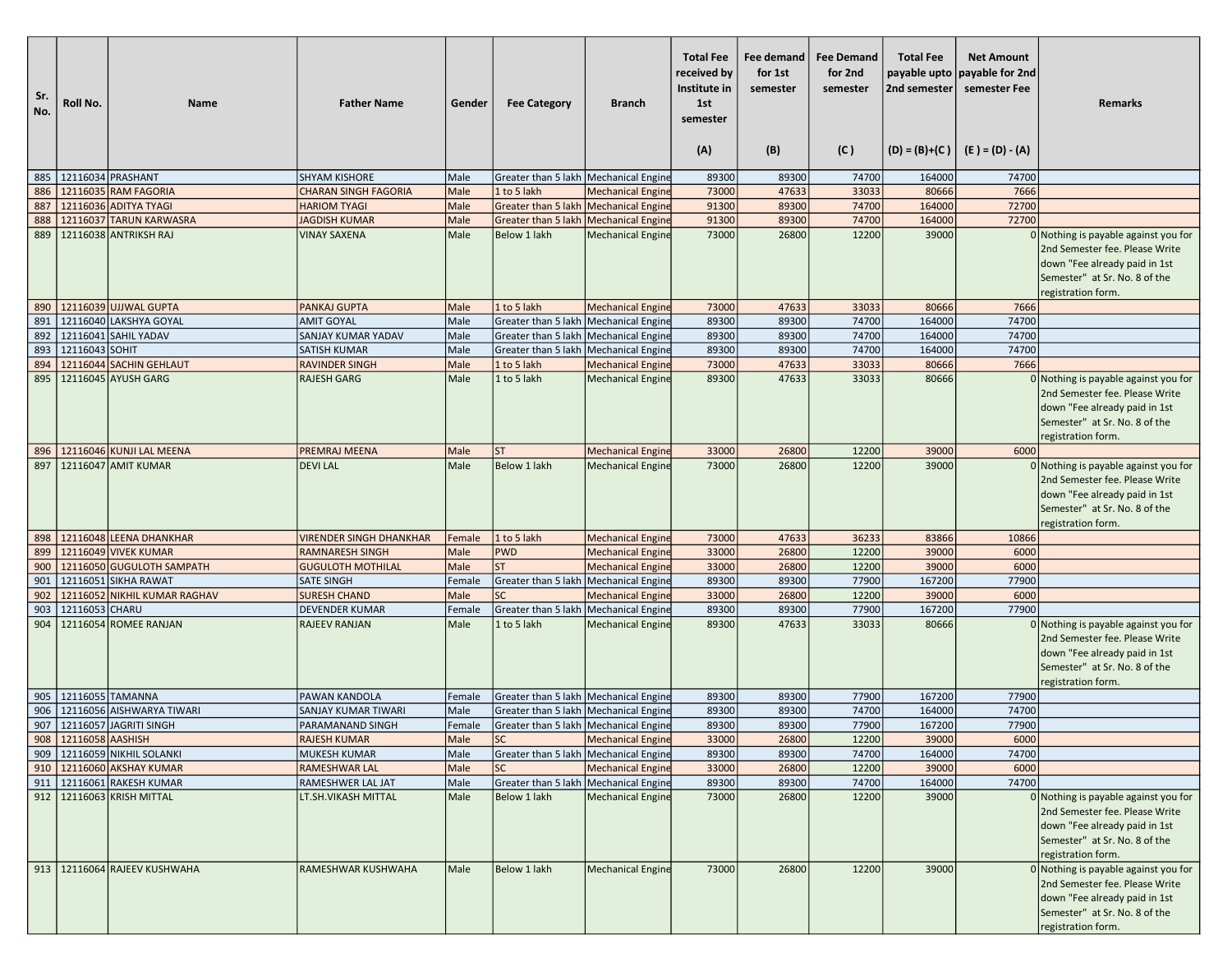| Sr.<br>No. | Roll No.         | <b>Name</b>                                             | <b>Father Name</b>                              | Gender         | <b>Fee Category</b>                                                                | <b>Branch</b>                                        | <b>Total Fee</b><br>received by<br>Institute in<br>1st<br>semester<br>(A) | Fee demand<br>for 1st<br>semester<br>(B) | <b>Fee Demand</b><br>for 2nd<br>semester<br>(C) | <b>Total Fee</b><br>payable upto<br>2nd semester | <b>Net Amount</b><br>payable for 2nd<br>semester Fee<br>$(D) = (B)+(C)$ $(E) = (D) - (A)$ | <b>Remarks</b>                                                                                                                                                   |
|------------|------------------|---------------------------------------------------------|-------------------------------------------------|----------------|------------------------------------------------------------------------------------|------------------------------------------------------|---------------------------------------------------------------------------|------------------------------------------|-------------------------------------------------|--------------------------------------------------|-------------------------------------------------------------------------------------------|------------------------------------------------------------------------------------------------------------------------------------------------------------------|
|            |                  |                                                         |                                                 |                |                                                                                    |                                                      |                                                                           |                                          |                                                 |                                                  |                                                                                           |                                                                                                                                                                  |
| 914<br>915 |                  | 12116065 RAHUL KUMAR<br>12116066 ADARSH GOSWAMI         | <b>VISHAL KUMAR</b><br><b>VINOD GOSWAMI</b>     | Male<br>Male   | <b>SC</b><br><b>Below 1 lakh</b>                                                   | <b>Mechanical Engine</b><br><b>Mechanical Engine</b> | 33000<br>73000                                                            | 26800<br>26800                           | 12200<br>12200                                  | 39000<br>39000                                   | 6000                                                                                      | 0 Nothing is payable against you for                                                                                                                             |
|            |                  |                                                         |                                                 |                |                                                                                    |                                                      |                                                                           |                                          |                                                 |                                                  |                                                                                           | 2nd Semester fee. Please Write<br>down "Fee already paid in 1st<br>Semester" at Sr. No. 8 of the<br>registration form.                                           |
| 916        | 12116067 SONAL   |                                                         | <b>GIRVER SINGH</b>                             | Female         | 1 to 5 lakh                                                                        | <b>Mechanical Engine</b>                             | 73000                                                                     | 47633                                    | 36233                                           | 83866                                            | 10866                                                                                     |                                                                                                                                                                  |
| 917        |                  | 12116068 GIDUTHURI SAI CHAITANYA                        | GIDUTHURI SRINIVASARAO                          | Male           | Below 1 lakh                                                                       | <b>Mechanical Engine</b>                             | 73000                                                                     | 26800                                    | 12200                                           | 39000                                            |                                                                                           | 0 Nothing is payable against you for<br>2nd Semester fee. Please Write<br>down "Fee already paid in 1st<br>Semester" at Sr. No. 8 of the<br>registration form.   |
| 918        |                  | 12116069 MOHIT RATURI                                   | RAVINDRA DATT RATURI                            | Male           | Greater than 5 lakh   Mechanical Engine                                            |                                                      | 89300                                                                     | 89300                                    | 74700                                           | 164000                                           | 74700                                                                                     |                                                                                                                                                                  |
| 919        | 12116070 ADITYA  |                                                         | <b>RAJPAL</b>                                   | Male           | 1 to 5 lakh                                                                        | <b>Mechanical Engine</b>                             | 73000                                                                     | 47633                                    | 33033                                           | 80666                                            | 7666                                                                                      |                                                                                                                                                                  |
| 920        | 12116071 MINTU   |                                                         | <b>SATISH KUMAR</b>                             | Male           | <b>SC</b>                                                                          | <b>Mechanical Engine</b>                             | 33000                                                                     | 26800                                    | 12200                                           | 39000                                            | 6000                                                                                      |                                                                                                                                                                  |
| 921        |                  | 12116072 ISHAAN LAKHERA                                 | <b>ANIL LAKHERA</b>                             | Male           | Greater than 5 lakh   Mechanical Engine                                            |                                                      | 91300                                                                     | 89300                                    | 74700                                           | 164000                                           | 72700                                                                                     |                                                                                                                                                                  |
| 922        |                  | 12116073 AMAN YADAV                                     | PANKAJ KISHORE YADAV                            | Male           | <b>Below 1 lakh</b>                                                                | <b>Mechanical Engine</b>                             | 73000                                                                     | 26800                                    | 12200                                           | 39000                                            |                                                                                           | 0 Nothing is payable against you for<br>2nd Semester fee. Please Write<br>down "Fee already paid in 1st<br>Semester" at Sr. No. 8 of the<br>registration form.   |
| 923        |                  | 12116074 SNEHAL SINHA                                   | <b>SANJEEV</b>                                  | Male           | Greater than 5 lakh   Mechanical Engine                                            |                                                      | 91300                                                                     | 89300                                    | 74700                                           | 164000                                           | 72700                                                                                     |                                                                                                                                                                  |
| 924        |                  | 12116075 SOUMYA SHARMA                                  | <b>DEEPAK SHARMA</b>                            | Female         | Greater than 5 lakh   Mechanical Engine                                            |                                                      | 89300                                                                     | 89300                                    | 77900                                           | 167200                                           | 77900                                                                                     |                                                                                                                                                                  |
| 925        |                  | 12116076 AMGOTH SRIHITHA                                | <b>AMGOTH RATNA</b>                             | Female         | <b>ST</b>                                                                          | <b>Mechanical Engine</b>                             | 33000                                                                     | 26800                                    | 15400                                           | 42200                                            | 9200                                                                                      |                                                                                                                                                                  |
| 926<br>927 |                  | 12116077 ARIJIT CHAKRABORTY<br>12116078 PRIYANSHI RATHI | <b>BIPUL CHAKRABORTY</b><br><b>RAKESH RATHI</b> | Male<br>Female | Greater than 5 lakh   Mechanical Engine<br>Greater than 5 lakh   Mechanical Engine |                                                      | 89300<br>91300                                                            | 89300<br>89300                           | 74700<br>77900                                  | 164000<br>167200                                 | 74700<br>75900                                                                            |                                                                                                                                                                  |
| 928        |                  | 12116079 SHREYANSH ORA                                  | <b>SATISH ORA</b>                               | Male           | 1 to 5 lakh                                                                        | <b>Mechanical Engine</b>                             | 73000                                                                     | 47633                                    | 33033                                           | 80666                                            | 7666                                                                                      |                                                                                                                                                                  |
| 929        | 12116080 MANISH  |                                                         | <b>SAJJAN KUMAR</b>                             | Male           | 1 to 5 lakh                                                                        | <b>Mechanical Engine</b>                             | 73000                                                                     | 47633                                    | 33033                                           | 80666                                            | 7666                                                                                      |                                                                                                                                                                  |
| 930        | 12116081 SANDHYA |                                                         | <b>NARENDER KUMAR</b>                           | Female         | Greater than 5 lakh   Mechanical Engine                                            |                                                      | 89300                                                                     | 89300                                    | 77900                                           | 167200                                           | 77900                                                                                     |                                                                                                                                                                  |
| 931        |                  | 12116082 AKHILESH MISHRA                                | <b>AWADH KISHOR MISHRA</b>                      | Male           | Greater than 5 lakh   Mechanical Engine                                            |                                                      | 89300                                                                     | 89300                                    | 74700                                           | 164000                                           | 74700                                                                                     |                                                                                                                                                                  |
| 932        | 12116083 PIYUSH  |                                                         | <b>JAI PARKASH</b>                              | Male           | Greater than 5 lakh   Mechanical Engine                                            |                                                      | 89300                                                                     | 89300                                    | 74700                                           | 164000                                           | 74700                                                                                     |                                                                                                                                                                  |
| 933        | 12116084 MOHIT   |                                                         | <b>KRISHAN</b>                                  | Male           | 1 to 5 lakh                                                                        | <b>Mechanical Engine</b>                             | 73000                                                                     | 47633                                    | 33033                                           | 80666                                            | 7666                                                                                      |                                                                                                                                                                  |
| 934        |                  | 12116085 HIMANSHU KUMAR SHARMA                          | <b>DEEPAK KUMAR SHARMA</b>                      | Male           | Greater than 5 lakh   Mechanical Engine                                            |                                                      | 89300                                                                     | 89300                                    | 74700                                           | 164000                                           | 74700                                                                                     |                                                                                                                                                                  |
| 935        |                  | 12116086 GARVIT SINGH                                   | <b>DINESH RAO</b>                               | Male           | Below 1 lakh                                                                       | <b>Mechanical Engine</b>                             | 73000                                                                     | 26800                                    | 12200                                           | 39000                                            |                                                                                           | $0$ Nothing is payable against you for<br>2nd Semester fee. Please Write<br>down "Fee already paid in 1st<br>Semester" at Sr. No. 8 of the<br>registration form. |
| 936        |                  | 12116087 SURAJ BHARDWAJ                                 | JANAK RAI BHARDWAJ                              | Male           | 1 to 5 lakh                                                                        | <b>Mechanical Engine</b>                             | 73000                                                                     | 47633                                    | 33033                                           | 80666                                            | 7666                                                                                      |                                                                                                                                                                  |
|            |                  | 937   12116088 NELLI JEEVANA                            | NELLI GOPAL REDDY                               |                | Female Below 1 lakh                                                                | <b>Mechanical Engine</b>                             | 73000                                                                     | 26800                                    | 15400                                           | 42200                                            |                                                                                           | 0 Nothing is payable against you for<br>2nd Semester fee. Please Write<br>down "Fee already paid in 1st<br>Semester" at Sr. No. 8 of the<br>registration form.   |
|            |                  | 938   12116089 MOHD HASSAN                              | <b>MOHD YOUSUF</b>                              | Male           | <b>ST</b>                                                                          | <b>Mechanical Engine</b>                             | 33000                                                                     | 26800                                    | 12200                                           | 39000                                            | 6000                                                                                      |                                                                                                                                                                  |
|            |                  | 939   12116090 SHANI AKASH                              | <b>AJAY KUMAR</b>                               | Male           | sc                                                                                 | <b>Mechanical Engine</b>                             | 51300                                                                     | 26800                                    | 12200                                           | 39000                                            |                                                                                           | $0$ Nothing is payable against you for<br>2nd Semester fee. Please Write<br>down "Fee already paid in 1st<br>Semester" at Sr. No. 8 of the<br>registration form. |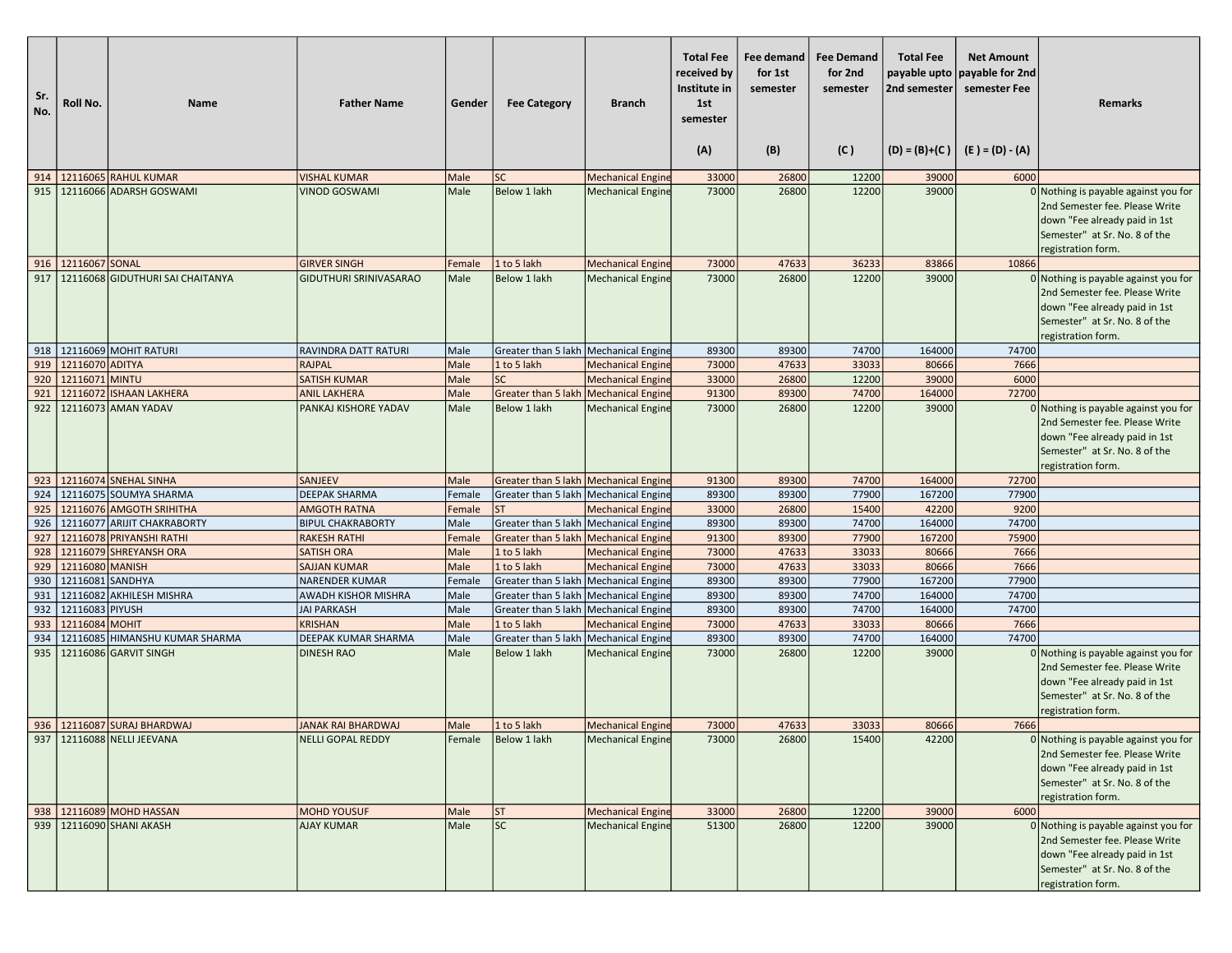| Sr.<br>No. | Roll No.              | <b>Name</b>                         | <b>Father Name</b>             | Gender      | <b>Fee Category</b>                     | <b>Branch</b>            | <b>Total Fee</b><br>received by<br>Institute in<br>1st<br>semester<br>(A) | Fee demand<br>for 1st<br>semester<br>(B) | <b>Fee Demand</b><br>for 2nd<br>semester<br>(C) | <b>Total Fee</b><br>payable upto<br>2nd semester | <b>Net Amount</b><br>payable for 2nd<br>semester Fee<br>$(D) = (B)+(C)$ $(E) = (D) - (A)$ | <b>Remarks</b>                                                                                                                                                 |
|------------|-----------------------|-------------------------------------|--------------------------------|-------------|-----------------------------------------|--------------------------|---------------------------------------------------------------------------|------------------------------------------|-------------------------------------------------|--------------------------------------------------|-------------------------------------------------------------------------------------------|----------------------------------------------------------------------------------------------------------------------------------------------------------------|
|            |                       | 940   12116091 PRASHANT GUPTA       | <b>SATISH KUMAR</b>            | Male        | Below 1 lakh                            | <b>Mechanical Engine</b> | 73000                                                                     | 26800                                    | 12200                                           | 39000                                            |                                                                                           | 0 Nothing is payable against you for<br>2nd Semester fee. Please Write<br>down "Fee already paid in 1st<br>Semester" at Sr. No. 8 of the<br>registration form. |
|            | 941 12116092 H THANOJ |                                     | H OBULESHU                     | Male        | <b>SC</b>                               | <b>Mechanical Engine</b> | 33000                                                                     | 26800                                    | 12200                                           | 39000                                            | 6000                                                                                      |                                                                                                                                                                |
|            |                       | 942 12116093 TANMAY SOROUT          | <b>JAGVIR</b>                  | Male        | 1 to 5 lakh                             | <b>Mechanical Engine</b> | 73000                                                                     | 47633                                    | 33033                                           | 80666                                            | 7666                                                                                      |                                                                                                                                                                |
| 943        |                       | 12116094 SAMAR GUPTA                | SHRI VIPIN GUPTA               | Male        | Greater than 5 lakh                     | Mechanical Engine        | 89300                                                                     | 89300                                    | 74700                                           | 164000                                           | 74700                                                                                     |                                                                                                                                                                |
|            | 944 2116095 VIVEK     |                                     | <b>UDEY SINGH</b>              | <b>Male</b> |                                         | <b>Mechanical Engine</b> |                                                                           |                                          |                                                 |                                                  | Fee Payable information will be sent through Mail                                         |                                                                                                                                                                |
| 945        |                       | 12116096 SHRUTI SONKER              | <b>PRADEEP SONKER</b>          | Female      | <b>SC</b>                               | <b>Mechanical Engine</b> | 33000                                                                     | 26800                                    | 15400                                           | 42200                                            | 9200                                                                                      |                                                                                                                                                                |
| 946        |                       | 12116097 VANSHIKA VERMA             | <b>RAJESH KUMAR</b>            | Female      | Greater than 5 lakh   Mechanical Engine |                          | 89300                                                                     | 89300                                    | 77900                                           | 167200                                           | 77900                                                                                     |                                                                                                                                                                |
| 947        |                       | 12116098 ARYAN KUSHAN               | MRIGENDRA SINGH KUSHAN         | Male        | Greater than 5 lakh                     | <b>Mechanical Engine</b> | 91300                                                                     | 89300                                    | 74700                                           | 164000                                           | 72700                                                                                     |                                                                                                                                                                |
| 948        |                       | 12116099 HARSH TOMAR                | <b>VINAY TOMAR</b>             | Male        | 1 to 5 lakh                             | <b>Mechanical Engine</b> | 73000                                                                     | 47633                                    | 33033                                           | 80666                                            | 7666                                                                                      |                                                                                                                                                                |
| 949        |                       | 12116100 SANDESH KUMAR SINGH        | <b>JAYANT PRASAD SINGH</b>     | Male        | Below 1 lakh                            | <b>Mechanical Engine</b> | 73000                                                                     | 26800                                    | 12200                                           | 39000                                            |                                                                                           | 0 Nothing is payable against you for<br>2nd Semester fee. Please Write<br>down "Fee already paid in 1st<br>Semester" at Sr. No. 8 of the<br>registration form. |
| 950        |                       | 12116101 HARSHIT DATA               | <b>NAVEEN DATA</b>             | Male        | 1 to 5 lakh                             | <b>Mechanical Engine</b> | 89300                                                                     | 47633                                    | 33033                                           | 80666                                            |                                                                                           | 0 Nothing is payable against you for<br>2nd Semester fee. Please Write<br>down "Fee already paid in 1st<br>Semester" at Sr. No. 8 of the<br>registration form. |
| 951        |                       | 12116102 RAHUL KUMAR                | CHANDRAKESH                    | Male        | <b>SC</b>                               | <b>Mechanical Engine</b> | 33000                                                                     | 26800                                    | 12200                                           | 39000                                            | 6000                                                                                      |                                                                                                                                                                |
| 952        |                       | 12116103 HARISH KUMAR               | <b>KRISHAN KUMAR</b>           | Male        | Greater than 5 lakh   Mechanical Engine |                          | 89300                                                                     | 89300                                    | 74700                                           | 164000                                           | 74700                                                                                     |                                                                                                                                                                |
| 953        |                       | 12116104 SHIKHA NAGAR               | RAMESH CHANDRA NAGAR           | Female      | Below 1 lakh                            | <b>Mechanical Engine</b> | 73000                                                                     | 26800                                    | 15400                                           | 42200                                            |                                                                                           | 0 Nothing is payable against you for<br>2nd Semester fee. Please Write<br>down "Fee already paid in 1st<br>Semester" at Sr. No. 8 of the<br>registration form. |
|            | 954 12116105 GURMIT   |                                     | <b>NARESH KUMAR</b>            | Male        | 1 to 5 lakh                             | <b>Mechanical Engine</b> | 73000                                                                     | 47633                                    | 33033                                           | 80666                                            | 7666                                                                                      |                                                                                                                                                                |
| 955        | 12116106 KIRAN        |                                     | <b>ROHTASH</b>                 | Female      | Greater than 5 lakh   Mechanical Engine |                          | 89300                                                                     | 89300                                    | 77900                                           | 167200                                           | 77900                                                                                     |                                                                                                                                                                |
| 956        |                       | 12116107 POOJA YADAV                | <b>SURENDER SINGH</b>          | Female      | 1 to 5 lakh                             | <b>Mechanical Engine</b> | 73000                                                                     | 47633                                    | 36233                                           | 83866                                            | 10866                                                                                     |                                                                                                                                                                |
| 957        |                       | 12116108 PRATIBHA VERMA             | <b>PAWAN KUMAR</b>             | Female      | Below 1 lakh                            | <b>Mechanical Engine</b> | 73000                                                                     | 26800                                    | 15400                                           | 42200                                            |                                                                                           | 0 Nothing is payable against you for<br>2nd Semester fee. Please Write<br>down "Fee already paid in 1st<br>Semester" at Sr. No. 8 of the<br>registration form. |
|            |                       | 958   12116109 MUSKAN SAINI         | RAKESH KUMAR SAINI             | Female      | Greater than 5 lakh   Mechanical Engine |                          | 89300                                                                     | 89300                                    | 77900                                           | 167200                                           | 77900                                                                                     |                                                                                                                                                                |
|            |                       | 959 12116110 SAURABH SAROJ          | JAYPRAKASH                     | Male        | JSC.                                    | Mechanical Engine        | 33000                                                                     | 26800                                    | 12200                                           | 39000                                            | 6000                                                                                      |                                                                                                                                                                |
|            |                       | 960 12116111 YASEEN ANSARI          | <b>AKARAM ANSARI</b>           | Male        | 1 to 5 lakh                             | <b>Mechanical Engine</b> | 73000                                                                     | 47633                                    | 33033                                           | 80666                                            | 7666                                                                                      |                                                                                                                                                                |
|            | 961 12116112 PARVEEN  |                                     | <b>DULLO MEHTO</b>             | Male        | <b>SC</b>                               | <b>Mechanical Engine</b> | 33000                                                                     | 26800                                    | 12200                                           | 39000                                            | 6000                                                                                      |                                                                                                                                                                |
|            |                       | 962 12116113 SUMIT KUMAR            | <b>NARESH KUMAR</b>            | Male        | 1 to 5 lakh                             | Mechanical Engine        | 73000                                                                     | 47633                                    | 33033                                           | 80666                                            | 7666                                                                                      |                                                                                                                                                                |
|            |                       | 963   12116114 PURUSHOTTAM          | RAM PRASAD MEENA               | Male        | <b>ST</b>                               | <b>Mechanical Engine</b> | 33000                                                                     | 26800                                    | 12200                                           | 39000                                            | 6000                                                                                      |                                                                                                                                                                |
|            |                       | 964   12116115 AYUSH KUMAR AGRAHARI | <b>DINESH CHANDRA AGRAHARI</b> | Male        | Below 1 lakh                            | <b>Mechanical Engine</b> | 73000                                                                     | 26800                                    | 12200                                           | 39000                                            |                                                                                           | 0 Nothing is payable against you for<br>2nd Semester fee. Please Write<br>down "Fee already paid in 1st<br>Semester" at Sr. No. 8 of the<br>registration form. |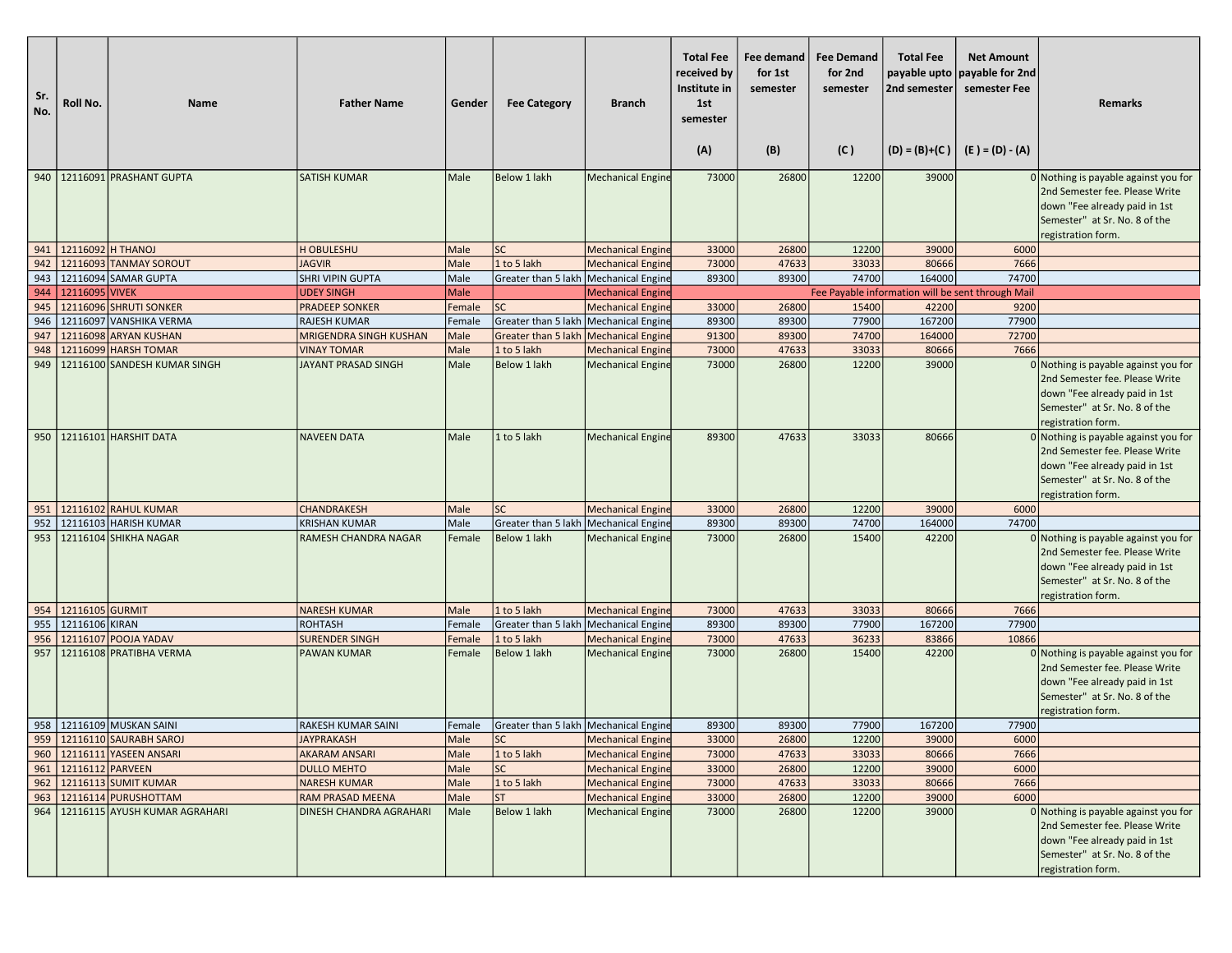| Sr.<br>No. | Roll No.          | <b>Name</b>                          | <b>Father Name</b>         | Gender | <b>Fee Category</b>                     | <b>Branch</b>            | <b>Total Fee</b><br>received by<br>Institute in<br>1st<br>semester<br>(A) | <b>Fee demand</b><br>for 1st<br>semester<br>(B) | <b>Fee Demand</b><br>for 2nd<br>semester<br>(C) | <b>Total Fee</b><br>payable upto<br>2nd semester<br>$(D) = (B)+(C)$ | <b>Net Amount</b><br>payable for 2nd<br>semester Fee<br>$(E) = (D) - (A)$ | <b>Remarks</b>                                                                                                                                                 |
|------------|-------------------|--------------------------------------|----------------------------|--------|-----------------------------------------|--------------------------|---------------------------------------------------------------------------|-------------------------------------------------|-------------------------------------------------|---------------------------------------------------------------------|---------------------------------------------------------------------------|----------------------------------------------------------------------------------------------------------------------------------------------------------------|
|            |                   | 965   12116116 SONU KUMAR            | <b>PAPPU KUMAR</b>         | Male   | Below 1 lakh                            | <b>Mechanical Engine</b> | 89300                                                                     | 26800                                           | 12200                                           | 39000                                                               |                                                                           | 0 Nothing is payable against you for                                                                                                                           |
|            |                   |                                      |                            |        |                                         |                          |                                                                           |                                                 |                                                 |                                                                     |                                                                           | 2nd Semester fee. Please Write<br>down "Fee already paid in 1st<br>Semester" at Sr. No. 8 of the<br>registration form.                                         |
|            |                   | 966   12116117 ASMITA SINGH VIMAL    | <b>KAMLESH KUMAR</b>       | Female | <b>SC</b>                               | <b>Mechanical Engine</b> | 33000                                                                     | 26800                                           | 15400                                           | 42200                                                               | 9200                                                                      |                                                                                                                                                                |
| 967        |                   | 12116118 MANISH YADAV                | <b>OM PARKASH</b>          | Male   | <b>Below 1 lakh</b>                     | <b>Mechanical Engine</b> | 73000                                                                     | 26800                                           | 12200                                           | 39000                                                               |                                                                           | 0 Nothing is payable against you for<br>2nd Semester fee. Please Write<br>down "Fee already paid in 1st<br>Semester" at Sr. No. 8 of the<br>registration form. |
|            |                   | 968   12116119 RAWTA RAM BANA        | <b>JOGA RAM BANA</b>       | Male   | Below 1 lakh                            | <b>Mechanical Engine</b> | 73000                                                                     | 26800                                           | 12200                                           | 39000                                                               |                                                                           | 0 Nothing is payable against you for<br>2nd Semester fee. Please Write<br>down "Fee already paid in 1st<br>Semester" at Sr. No. 8 of the<br>registration form. |
|            |                   | 969   12116120 SACHIN KUMAR          | <b>RAJPAL SINGH</b>        | Male   | Greater than 5 lakh   Mechanical Engine |                          | 89300                                                                     | 89300                                           | 74700                                           | 164000                                                              | 74700                                                                     |                                                                                                                                                                |
| 970        |                   | 12116121 ADITYA DABRAL               | <b>DEEPAK KUMAR DABRAL</b> | Male   | Greater than 5 lakh   Mechanical Engine |                          | 91300                                                                     | 89300                                           | 74700                                           | 164000                                                              | 72700                                                                     |                                                                                                                                                                |
| 971        |                   | 12116122 TANYA KANT                  | <b>RAVI KANT</b>           | Female | <b>SC</b>                               | <b>Mechanical Engine</b> | 33000                                                                     | 26800                                           | 15400                                           | 42200                                                               | 9200                                                                      |                                                                                                                                                                |
| 972        | 12116123 SAHIL    |                                      | <b>MADAN</b>               | Male   | SC                                      | <b>Mechanical Engine</b> | 33000                                                                     | 26800                                           | 12200                                           | 39000                                                               | 6000                                                                      |                                                                                                                                                                |
| 973        |                   | 12116124 VIKASH GURJAR               | <b>VINOD KUMAR GURJAR</b>  | Male   | 1 to 5 lakh                             | <b>Mechanical Engine</b> | 73000                                                                     | 47633                                           | 33033                                           | 80666                                                               | 7666                                                                      |                                                                                                                                                                |
| 974        |                   | 12116125 MADHAV RAHEJA               | <b>SURESH K RAHEJA</b>     | Male   | 1 to 5 lakh                             | <b>Mechanical Engine</b> | 73000                                                                     | 47633                                           | 33033                                           | 80666                                                               | 7666                                                                      |                                                                                                                                                                |
| 975        |                   | 12116126 VIJAY KUMAR                 | <b>RAM SURESH</b>          | Male   | Below 1 lakh                            | <b>Mechanical Engine</b> | 73000                                                                     | 26800                                           | 12200                                           | 39000                                                               |                                                                           | 0 Nothing is payable against you for<br>2nd Semester fee. Please Write<br>down "Fee already paid in 1st<br>Semester" at Sr. No. 8 of the<br>registration form. |
|            |                   | 976   12116127 CHINTA VARSHITH REDDY | CHINTA VENU GOPAL REDDY    | Male   | Greater than 5 lakh Mechanical Engine   |                          | 89300                                                                     | 89300                                           | 74700                                           | 164000                                                              | 74700                                                                     |                                                                                                                                                                |
| 977        |                   | 12116128 OM SHANKER SAHAY            | <b>KRIPA SHANKER SAHAY</b> | Male   | 1 to 5 lakh                             | <b>Mechanical Engine</b> | 73000                                                                     | 47633                                           | 33033                                           | 80666                                                               | 7666                                                                      |                                                                                                                                                                |
| 978        |                   | 12116129 JAISWAL ADITYA SHREERAM     | <b>SHREERAM JAISWAL</b>    | Male   | 1 to 5 lakh                             | <b>Mechanical Engine</b> | 73000                                                                     | 47633                                           | 33033                                           | 80666                                                               | 7666                                                                      |                                                                                                                                                                |
| 979        |                   | 12116130 MOHIT KUMAR                 | <b>NARENDAR KUMAR</b>      | Male   | Greater than 5 lakh   Mechanical Engine |                          | 89300                                                                     | 89300                                           | 74700                                           | 164000                                                              | 74700                                                                     |                                                                                                                                                                |
| 980        |                   | 12116131 SIDDHARTH                   | <b>SHIV KUMAR</b>          | Male   | Greater than 5 lakh   Mechanical Engine |                          | 89300                                                                     | 89300                                           | 74700                                           | 164000                                                              | 74700                                                                     |                                                                                                                                                                |
| 981        | 12116132 SHIKHA   |                                      | SANJAY                     | Female | SC                                      | <b>Mechanical Engine</b> | 33000                                                                     | 26800                                           | 15400                                           | 42200                                                               | 9200                                                                      |                                                                                                                                                                |
| 982        |                   | 12116133 HARSHIT KUMAR SINGH         | <b>VIPIN KUMAR SINGH</b>   | Male   | Below 1 lakh                            | <b>Mechanical Engine</b> | 73000                                                                     | 26800                                           | 12200                                           | 39000                                                               |                                                                           | 0 Nothing is payable against you for<br>2nd Semester fee. Please Write<br>down "Fee already paid in 1st<br>Semester" at Sr. No. 8 of the<br>registration form. |
|            |                   | 983 12116134 SOURAV KUMAR            | <b>MUKESH KUMAR</b>        | Male   | 1 to 5 lakh                             | <b>Mechanical Engine</b> | 73000                                                                     | 47633                                           | 33033                                           | 80666                                                               | 7666                                                                      |                                                                                                                                                                |
|            |                   | 984   12116135 AVNEESH KUMAR         | <b>SANJEEV KUMAR</b>       | Male   | <b>SC</b>                               | <b>Mechanical Engine</b> | 33000                                                                     | 26800                                           | 12200                                           | 39000                                                               | 6000                                                                      |                                                                                                                                                                |
|            |                   | 985   12116136 JATIN KUMAR           | <b>NIRIPAL</b>             | Male   | lsc                                     | <b>Mechanical Engine</b> | 49300                                                                     | 26800                                           | 12200                                           | 39000                                                               |                                                                           | 0 Nothing is payable against you for<br>2nd Semester fee. Please Write<br>down "Fee already paid in 1st<br>Semester" at Sr. No. 8 of the<br>registration form. |
|            |                   | 986   12116137 AJAY CHOUDHARY        | <b>GIRIRAJ CHOUDHARY</b>   | Male   | 1 to 5 lakh                             | <b>Mechanical Engine</b> | 73000                                                                     | 47633                                           | 33033                                           | 80666                                                               | 7666                                                                      |                                                                                                                                                                |
| 987        |                   | 12116138 VISLAVATH SANDEEP           | <b>VISLAVATH GOVINDU</b>   | Male   | ST                                      | <b>Mechanical Engine</b> | 33000                                                                     | 26800                                           | 12200                                           | 39000                                                               | 6000                                                                      |                                                                                                                                                                |
|            | 988 22116139 SHIV |                                      | SANJEEV                    | Male   | Below 1 lakh                            | <b>Mechanical Engine</b> | 73000                                                                     | 26800                                           | 12200                                           | 39000                                                               |                                                                           | 0 Nothing is payable against you for<br>2nd Semester fee. Please Write<br>down "Fee already paid in 1st<br>Semester" at Sr. No. 8 of the<br>registration form. |
|            |                   | 989 12116140 RAHUL KUMAR MEENA       | RAM CHARAN MEENA           | Male   | ST                                      | Mechanical Engine        | 33000                                                                     | 26800                                           | 12200                                           | 39000                                                               | 6000                                                                      |                                                                                                                                                                |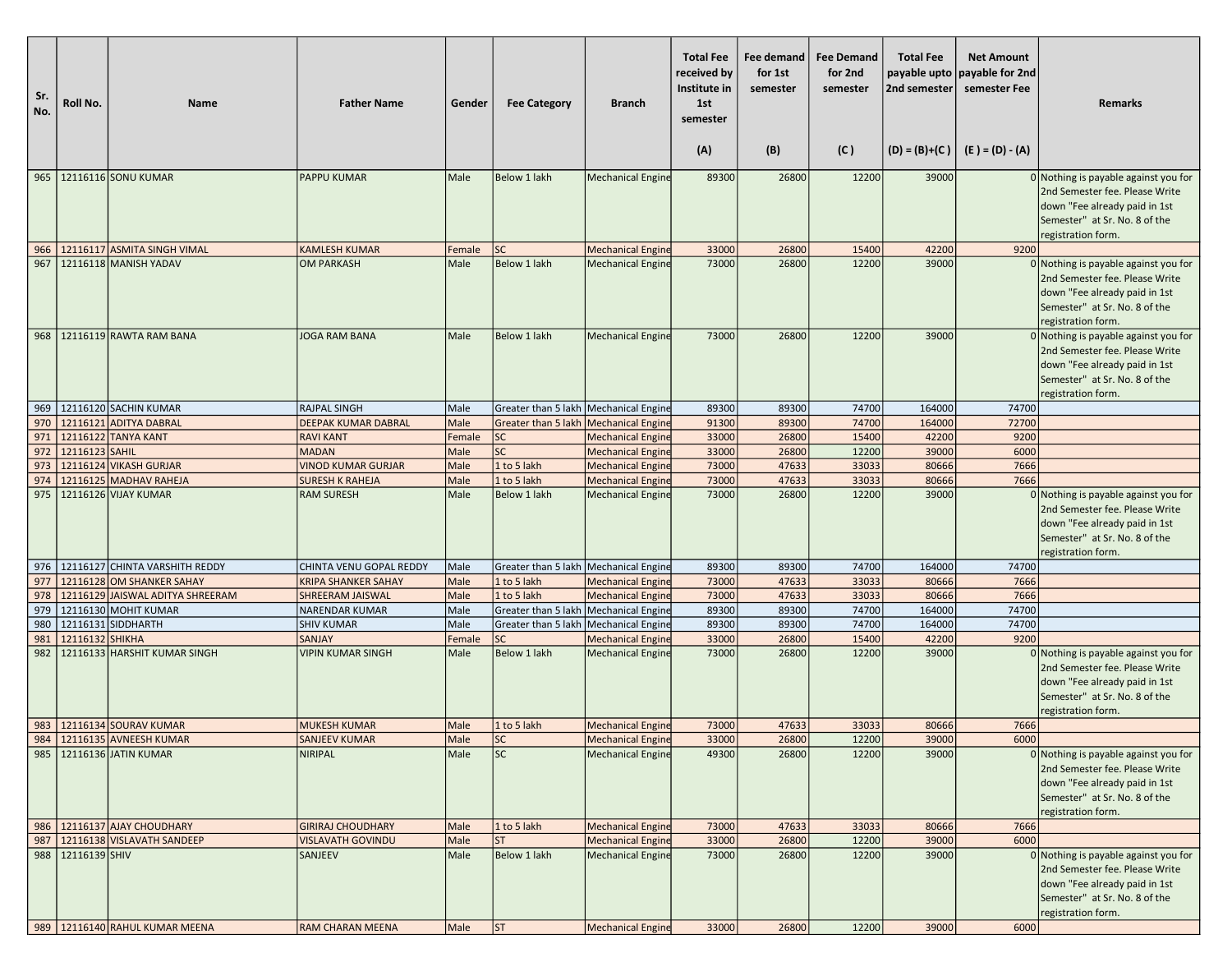| Sr.<br>No. | Roll No.               | <b>Name</b>                                                 | <b>Father Name</b>                           | Gender       | <b>Fee Category</b>                                   | Branch                    | <b>Total Fee</b><br>received by<br>Institute in<br>1st<br>semester<br>(A) | Fee demand<br>for 1st<br>semester<br>(B) | <b>Fee Demand</b><br>for 2nd<br>semester<br>(C) | <b>Total Fee</b><br>payable upto<br>2nd semester | <b>Net Amount</b><br>payable for 2nd<br>semester Fee<br>$(D) = (B)+(C)$ $(E) = (D) - (A)$ | Remarks                                                                                                                                                        |
|------------|------------------------|-------------------------------------------------------------|----------------------------------------------|--------------|-------------------------------------------------------|---------------------------|---------------------------------------------------------------------------|------------------------------------------|-------------------------------------------------|--------------------------------------------------|-------------------------------------------------------------------------------------------|----------------------------------------------------------------------------------------------------------------------------------------------------------------|
|            |                        | 990   12116141 SOURAV SINGH CHIB                            | <b>NASHATTAR SINGH</b>                       | Male         |                                                       | <b>Mechanical Engine</b>  |                                                                           |                                          |                                                 |                                                  | Fee Payable information will be sent through Mail                                         |                                                                                                                                                                |
|            | 991 12116142 RITIK     |                                                             | <b>OM PRAKASH</b>                            | Male         | <b>ST</b>                                             | <b>Mechanical Engine</b>  | 33000                                                                     | 26800                                    | 12200                                           | 39000                                            | 6000                                                                                      |                                                                                                                                                                |
|            |                        | 992 12116143 RUDRANSH                                       | <b>MANJEET KUMAR</b>                         | Male         | <b>SC</b>                                             | <b>Mechanical Engine</b>  | 33000                                                                     | 26800                                    | 12200                                           | 39000                                            | 6000                                                                                      |                                                                                                                                                                |
| 993        | 12116144 ASHNA         |                                                             | RAJESH GANDHI                                | Female       | Greater than 5 lakh Mechanical Engine                 |                           | 89300                                                                     | 89300                                    | 77900                                           | 167200                                           | 77900                                                                                     |                                                                                                                                                                |
|            | 994   12116145 RAJAT   |                                                             | <b>NARENDER KUMAR SHARMA</b>                 | Male         | 1 to 5 lakh                                           | <b>Mechanical Engine</b>  | 73000                                                                     | 47633                                    | 33033                                           | 80666                                            | 7666                                                                                      |                                                                                                                                                                |
| 995        | 12116146 GAURAV        |                                                             | <b>KRISHAN KUMAR</b>                         | Male         | <b>ST</b>                                             | <b>Mechanical Engine</b>  | 33000                                                                     | 26800                                    | 12200                                           | 39000                                            | 6000                                                                                      |                                                                                                                                                                |
| 996        |                        | 12116147 SANDEEP KUMAR                                      | <b>SURJEET KUMAR</b>                         | Male         | Below 1 lakh                                          | <b>Mechanical Engine</b>  | 73000                                                                     | 26800                                    | 12200                                           | 39000                                            |                                                                                           | 0 Nothing is payable against you for<br>2nd Semester fee. Please Write<br>down "Fee already paid in 1st<br>Semester" at Sr. No. 8 of the<br>registration form. |
|            |                        | 997   12116148 KHUSHI YADAV                                 | <b>BRIJVIR SINGH</b>                         | Female       | Greater than 5 lakh   Mechanical Engine               |                           | 89300                                                                     | 89300                                    | 77900                                           | 167200                                           | 77900                                                                                     |                                                                                                                                                                |
| 998        |                        | 12116149 RATHOD DHANUSH                                     | <b>RATHOD NEELESH</b>                        | Male         | <b>ST</b>                                             | <b>Mechanical Engine</b>  | 33000                                                                     | 26800                                    | 12200                                           | 39000                                            | 6000                                                                                      |                                                                                                                                                                |
| 999        |                        | 12116150 BANDARU ASHRITH                                    | <b>BANDARU VASU</b>                          | Male         | Below 1 lakh                                          | <b>Mechanical Engine</b>  | 73000                                                                     | 26800                                    | 12200                                           | 39000                                            |                                                                                           | 0 Nothing is payable against you for<br>2nd Semester fee. Please Write<br>down "Fee already paid in 1st<br>Semester" at Sr. No. 8 of the<br>registration form. |
|            |                        | 1000 12116151 SHUBHAM JAISWAR                               | <b>JAMADAR JAISWAR</b>                       | Male         | <b>SC</b>                                             | <b>Mechanical Engine</b>  | 33000                                                                     | 26800                                    | 12200                                           | 39000                                            | 6000                                                                                      |                                                                                                                                                                |
| 1001       |                        | 12116152 SRIKET SRIVASTAV                                   | JAI PRAKASH SRIVASTAV                        | Male         | Below 1 lakh                                          | <b>Mechanical Engine</b>  | 73000                                                                     | 26800                                    | 12200                                           | 39000                                            |                                                                                           | 0 Nothing is payable against you for<br>2nd Semester fee. Please Write<br>down "Fee already paid in 1st<br>Semester" at Sr. No. 8 of the<br>registration form. |
|            | 1002 12116153 SONUPAL  |                                                             | <b>VEERPAL SINGH</b>                         | Male         | <b>PWD</b>                                            | <b>Mechanical Engine</b>  | 33000                                                                     | 26800                                    | 12200                                           | 39000                                            | 6000                                                                                      |                                                                                                                                                                |
| 1003       |                        | 12116155 MUDAVATH ANU                                       | <b>MUDAVATH PANDU</b>                        | Female       | <b>ST</b>                                             | <b>Mechanical Engine</b>  | 33000                                                                     | 26800                                    | 15400                                           | 42200                                            | 9200                                                                                      |                                                                                                                                                                |
|            | 1004 12116156 BHARTI   |                                                             | <b>DHARMENDER KUMAR</b>                      | Female       | <b>SC</b>                                             | <b>Mechanical Engine</b>  | 33000                                                                     | 26800                                    | 15400                                           | 42200                                            | 9200                                                                                      |                                                                                                                                                                |
|            |                        | 1005 12116157 YOHANNAN JEZANIAH                             | <b>NAVNIT SINGH</b>                          | Male         | Greater than 5 lakh                                   | Mechanical Engine         | 89300                                                                     | 89300                                    | 74700                                           | 164000                                           | 74700                                                                                     |                                                                                                                                                                |
|            | 1006 12116158 DIVYANSH |                                                             | MR. GULSHAN                                  | Male         | 1 to 5 lakh                                           | <b>Mechanical Engine</b>  | 73000                                                                     | 47633                                    | 33033                                           | 80666                                            | 7666                                                                                      |                                                                                                                                                                |
|            | 1007 12116159 SACHIN   |                                                             | <b>YASHBIR</b>                               | Male         | 1 to 5 lakh                                           | <b>Mechanical Engine</b>  | 73000                                                                     | 47633                                    | 33033                                           | 80666                                            | 7666                                                                                      |                                                                                                                                                                |
| 1008       |                        | 12116162 ANSHU NEHRA                                        | <b>MANOJ KUMAR</b>                           | <b>Male</b>  |                                                       | <b>Mechanical Engine</b>  |                                                                           |                                          |                                                 |                                                  | Fee Payable information will be sent through Mail                                         |                                                                                                                                                                |
|            |                        | 1009 12116163 HARPREET SINGH                                | <b>JARNAIL SINGH</b>                         | Male         | <b>SC</b>                                             | <b>Mechanical Engine</b>  | 33000                                                                     | 26800                                    | 12200                                           | 39000                                            | 6000                                                                                      |                                                                                                                                                                |
|            |                        | 1010 12116164 GOVIND KUMAR MAHAWAR                          | PAPPU LAL MAHAWAR                            | Male         | <b>SC</b>                                             | <b>Mechanical Engine</b>  | 33000                                                                     | 26800                                    | 12200                                           | 39000                                            | 6000                                                                                      |                                                                                                                                                                |
|            |                        | 1011 12117001 SHAURYA SINGH<br>1012 12117002 GAVENDRA SINGH | PRAVEEN KUMAR SINGH<br><b>NARENDRA SINGH</b> | Male<br>Male | Greater than 5 lakh Production and Ind<br>1 to 5 lakh | Production and Ind        | 89300<br>73000                                                            | 89300<br>47633                           | 74700<br>33033                                  | 164000<br>80666                                  | 74700<br>7666                                                                             |                                                                                                                                                                |
|            |                        | 1013 12117003 PARVEEN KUMAR                                 | <b>RAMJI LAL</b>                             | Male         | <b>SC</b>                                             | Production and Ind        | 33000                                                                     | 26800                                    | 12200                                           | 39000                                            | 6000                                                                                      |                                                                                                                                                                |
|            |                        | 1014 12117004 AKSHAY KUMAR                                  | <b>RAMPAL SINGH</b>                          | Male         | Below 1 lakh                                          | Production and Ind        | 73000                                                                     | 26800                                    | 12200                                           | 39000                                            |                                                                                           | 0 Nothing is payable against you for<br>2nd Semester fee. Please Write<br>down "Fee already paid in 1st<br>Semester" at Sr. No. 8 of the<br>registration form. |
|            |                        | 1015 12117005 RAGHAV BINDAL                                 | <b>ANIL BINDAL</b>                           | Male         | 1 to 5 lakh                                           | Production and Ind        | 73000                                                                     | 47633                                    | 33033                                           | 80666                                            | 7666                                                                                      |                                                                                                                                                                |
|            |                        | 1016 12117006 BODA VINOD KUMAR                              | <b>BODA SRINIVAS</b>                         | Male         | <b>ST</b>                                             | Production and Ind        | 33000                                                                     | 26800                                    | 12200                                           | 39000                                            | 6000                                                                                      |                                                                                                                                                                |
|            |                        | 1017 12117007 RAMAN KUMAR                                   | <b>RAKESH KUMAR</b>                          | Male         | <b>SC</b>                                             | Production and Ind        | 33000                                                                     | 26800                                    | 12200                                           | 39000                                            | 6000                                                                                      |                                                                                                                                                                |
|            |                        | 1018 12117008 PRERANA BHARTI                                | PAPPU CHAUDHARY                              | Female       | <b>SC</b>                                             | <b>Production and Ind</b> | 33000                                                                     | 26800                                    | 15400                                           | 42200                                            | 9200                                                                                      |                                                                                                                                                                |
|            | 1019 12117009 KOMAL    |                                                             | SH. SUMER SINGH                              | Female       | 1 to 5 lakh                                           | Production and Ind        | 89300                                                                     | 47633                                    | 36233                                           | 83866                                            |                                                                                           | 0 Nothing is payable against you for<br>2nd Semester fee. Please Write<br>down "Fee already paid in 1st<br>Semester" at Sr. No. 8 of the<br>registration form. |
|            |                        | 1020 12117010 RISHABH PRASAD                                | <b>RAM PRASAD</b>                            | Male         | Greater than 5 lakh Production and Ind                |                           | 89300                                                                     | 89300                                    | 74700                                           | 164000                                           | 74700                                                                                     |                                                                                                                                                                |
|            |                        | 1021 12117011 DUSHYANT KUMAR SAINI                          | <b>ATAL BIHARI SAINI</b>                     | Male         | 1 to 5 lakh                                           | Production and Ind        | 73000                                                                     | 47633                                    | 33033                                           | 80666                                            | 7666                                                                                      |                                                                                                                                                                |
|            |                        | 1022 12117012 KRISHN VEER SINGH                             | <b>DINESH KUMAR SINGH</b>                    | Male         | Greater than 5 lakh Production and Ind                |                           | 89300                                                                     | 89300                                    | 74700                                           | 164000                                           | 74700                                                                                     |                                                                                                                                                                |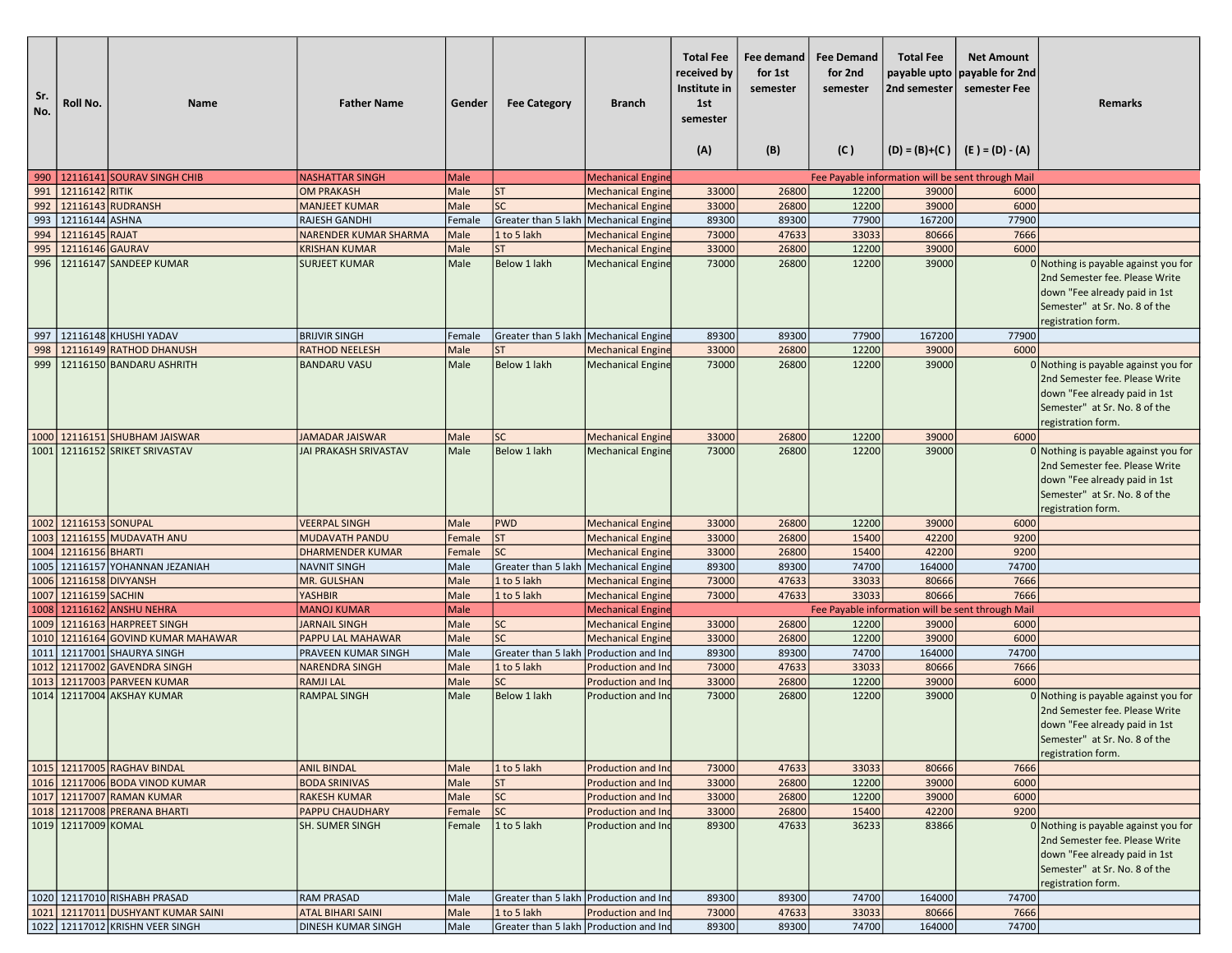| Sr.<br>No. | Roll No.          | <b>Name</b>                             | <b>Father Name</b>        | Gender | <b>Fee Category</b>                    | <b>Branch</b>             | <b>Total Fee</b><br>received by<br>Institute in<br>1st<br>semester<br>(A) | Fee demand<br>for 1st<br>semester<br>(B) | <b>Fee Demand</b><br>for 2nd<br>semester<br>(C) | <b>Total Fee</b><br>payable upto<br>2nd semester | <b>Net Amount</b><br>payable for 2nd<br>semester Fee<br>$(D) = (B)+(C)$ $(E) = (D) - (A)$ | <b>Remarks</b>                                                                                                                                                   |
|------------|-------------------|-----------------------------------------|---------------------------|--------|----------------------------------------|---------------------------|---------------------------------------------------------------------------|------------------------------------------|-------------------------------------------------|--------------------------------------------------|-------------------------------------------------------------------------------------------|------------------------------------------------------------------------------------------------------------------------------------------------------------------|
|            |                   |                                         |                           |        |                                        |                           |                                                                           |                                          |                                                 |                                                  |                                                                                           |                                                                                                                                                                  |
|            |                   | 1023 12117013 DIVYEA NARANG             | <b>AKASH KUMAR NARANG</b> | Male   | 1 to 5 lakh                            | Production and Inc        | 91300                                                                     | 47633                                    | 33033                                           | 80666                                            |                                                                                           | $0$ Nothing is payable against you for<br>2nd Semester fee. Please Write<br>down "Fee already paid in 1st<br>Semester" at Sr. No. 8 of the<br>registration form. |
|            |                   | 1024 12117014 LOVESH DUTTA              | <b>SWARUP KUMAR DUTTA</b> | Male   | Greater than 5 lakh Production and Ind |                           | 91300                                                                     | 89300                                    | 74700                                           | 164000                                           | 72700                                                                                     |                                                                                                                                                                  |
| 1025       | 12117015 OMKAR    |                                         | <b>DURGESH KUMAR</b>      | Male   | 1 to 5 lakh                            | Production and Ind        | 73000                                                                     | 47633                                    | 33033                                           | 80666                                            | 7666                                                                                      |                                                                                                                                                                  |
| 1026       |                   | 12117016 BODA THARUN KUMAR              | <b>BODA NANDU</b>         | Male   | <b>ST</b>                              | Production and Ind        | 33000                                                                     | 26800                                    | 12200                                           | 39000                                            | 6000                                                                                      |                                                                                                                                                                  |
| 1027       |                   | 12117017 KAMAKSHI SHARMA                | <b>VINOD KUMAR SHARMA</b> | Female | Greater than 5 lakh Production and Ind |                           | 89300                                                                     | 89300                                    | 77900                                           | 167200                                           | 77900                                                                                     |                                                                                                                                                                  |
|            |                   | 1028 12117018 RAJ GUPTA                 | <b>VIJAY KUMAR GUPTA</b>  | Male   | Below 1 lakh                           | Production and Inc        | 73000                                                                     | 26800                                    | 12200                                           | 39000                                            |                                                                                           | 0 Nothing is payable against you for<br>2nd Semester fee. Please Write<br>down "Fee already paid in 1st<br>Semester" at Sr. No. 8 of the<br>registration form.   |
|            |                   | 1029 12117019 ANKITA CHOUDHARY          | <b>SUNIL KUMAR</b>        | Female | Greater than 5 lakh Production and Ind |                           | 89300                                                                     | 89300                                    | 77900                                           | 167200                                           | 77900                                                                                     |                                                                                                                                                                  |
| 1030       | 12117020 KALPANA  |                                         | <b>TEJPAL</b>             | Female | <b>SC</b>                              | Production and Ind        | 33000                                                                     | 26800                                    | 15400                                           | 42200                                            | 9200                                                                                      |                                                                                                                                                                  |
| 1031       |                   | 12117021 ABHISHEK                       | <b>KRISHAN KUMAR</b>      | Male   | Below 1 lakh                           | Production and Inc        | 73000                                                                     | 26800                                    | 12200                                           | 39000                                            |                                                                                           | 0 Nothing is payable against you for<br>2nd Semester fee. Please Write<br>down "Fee already paid in 1st<br>Semester" at Sr. No. 8 of the<br>registration form.   |
| 1032       | 12117022 NEERAJ   |                                         | <b>VIKRAM SINGH</b>       | Male   | <b>SC</b>                              | Production and Ind        | 33000                                                                     | 26800                                    | 12200                                           | 39000                                            | 6000                                                                                      |                                                                                                                                                                  |
| 1033       | 12117023 NAVREET  |                                         | <b>MANMOHAN SINGH</b>     | Male   | <b>SC</b>                              | Production and Inc        | 33000                                                                     | 26800                                    | 12200                                           | 39000                                            | 6000                                                                                      |                                                                                                                                                                  |
| 1034       |                   | 12117024 SATYANWWESI SATYAPRAKASH SAHOO | <b>BISWANATH SAHOO</b>    | Male   | 1 to 5 lakh                            | Production and Ind        | 73000                                                                     | 47633                                    | 33033                                           | 80666                                            | 7666                                                                                      |                                                                                                                                                                  |
| 1035       | 12117025 ABHISHEK |                                         | <b>JAI SINGH</b>          | Male   | Greater than 5 lakh                    | Production and Ind        | 89300                                                                     | 89300                                    | 74700                                           | 164000                                           | 74700                                                                                     |                                                                                                                                                                  |
| 1036       |                   | 12117026 RAUSHAN KUMAR                  | <b>AJAY KUMAR SAH</b>     | Male   | 1 to 5 lakh                            | Production and Inc        | 73000                                                                     | 47633                                    | 33033                                           | 80666                                            | 7666                                                                                      |                                                                                                                                                                  |
| 1037       |                   | 12117027 KETHAVATH SRINIVAS             | <b>KETHAVATH RAVINDAR</b> | Male   | <b>ST</b>                              | <b>Production and Ind</b> | 33000                                                                     | 26800                                    | 12200                                           | 39000                                            | 6000                                                                                      |                                                                                                                                                                  |
| 1038       |                   | 12117028 SHIVAM AGRAHARI                | SIDDHNATH AGRAHARI        | Male   | Below 1 lakh                           | Production and Inc        | 73000                                                                     | 26800                                    | 12200                                           | 39000                                            |                                                                                           | 0 Nothing is payable against you for<br>2nd Semester fee. Please Write<br>down "Fee already paid in 1st<br>Semester" at Sr. No. 8 of the<br>registration form.   |
|            |                   | 1039 12117029 SATYAM SINGH              | <b>D N SINGH</b>          | Male   | Below 1 lakh                           | Production and Inc        | 73000                                                                     | 26800                                    | 12200                                           | 39000                                            |                                                                                           | $0$ Nothing is payable against you for<br>2nd Semester fee. Please Write<br>down "Fee already paid in 1st<br>Semester" at Sr. No. 8 of the<br>registration form. |
|            |                   | 1040 12117030 PRANJAL MITTAL            | <b>MUKESH MITTAL</b>      | Male   | Below 1 lakh                           | Production and Inc        | 73000                                                                     | 26800                                    | 12200                                           | 39000                                            |                                                                                           | 0 Nothing is payable against you for<br>2nd Semester fee. Please Write<br>down "Fee already paid in 1st<br>Semester" at Sr. No. 8 of the<br>registration form.   |
|            |                   | 1041 12117031 ARYA NANDANI              | <b>GAJENDRA PD YADAV</b>  | Female |                                        | <b>Production and Ind</b> |                                                                           |                                          |                                                 |                                                  | Fee Payable information will be sent through Mail                                         |                                                                                                                                                                  |
|            |                   | 1042 12117032 HIMANSHU JAIN             | <b>RAJESH JAIN</b>        | Male   | 1 to 5 lakh                            | Production and Ind        | 73000                                                                     | 47633                                    | 33033                                           | 80666                                            | 7666                                                                                      |                                                                                                                                                                  |
|            |                   | 1043 12117034 DEEPANSHU                 | <b>SANJAY SINGH</b>       | Male   | 1 to 5 lakh                            | Production and Inc        | 73000                                                                     | 47633                                    | 33033                                           | 80666                                            | 7666                                                                                      |                                                                                                                                                                  |
|            |                   | 1044 12117035 RAHUL SAINI               | RAJENDRA PRASAD SAINI     | Male   | <b>Below 1 lakh</b>                    | Production and Ind        | 73000                                                                     | 26800                                    | 12200                                           | 39000                                            |                                                                                           | 0 Nothing is payable against you for<br>2nd Semester fee. Please Write<br>down "Fee already paid in 1st<br>Semester" at Sr. No. 8 of the<br>registration form.   |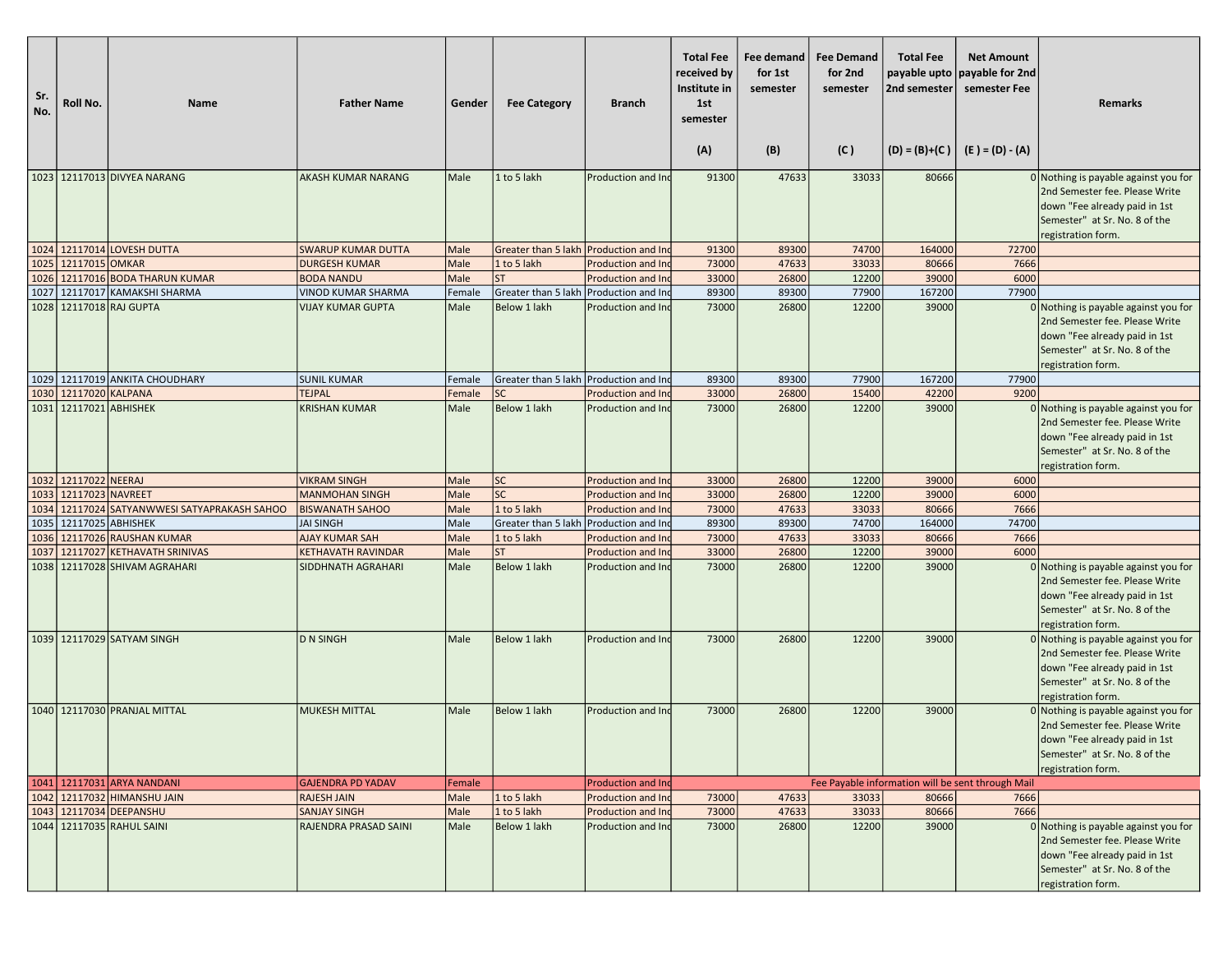| Sr.<br>No. | Roll No.                 | <b>Name</b>                                                    | <b>Father Name</b>                           | Gender         | <b>Fee Category</b>                                                              | <b>Branch</b>                            | <b>Total Fee</b><br>received by<br>Institute in<br>1st<br>semester<br>(A) | Fee demand<br>for 1st<br>semester<br>(B) | <b>Fee Demand</b><br>for 2nd<br>semester<br>(C) | <b>Total Fee</b><br>payable upto<br>2nd semester | <b>Net Amount</b><br>payable for 2nd<br>semester Fee<br>$(D) = (B)+(C)$ $(E) = (D) - (A)$ | <b>Remarks</b>                                                                                                                                                   |
|------------|--------------------------|----------------------------------------------------------------|----------------------------------------------|----------------|----------------------------------------------------------------------------------|------------------------------------------|---------------------------------------------------------------------------|------------------------------------------|-------------------------------------------------|--------------------------------------------------|-------------------------------------------------------------------------------------------|------------------------------------------------------------------------------------------------------------------------------------------------------------------|
|            |                          | 1045 12117036 SUNNY KUMAR                                      | LATE KRISHNA KUMAR SINGH                     | Male           | Below 1 lakh                                                                     | Production and Ind                       | 73000                                                                     | 26800                                    | 12200                                           | 39000                                            |                                                                                           | 0 Nothing is payable against you for<br>2nd Semester fee. Please Write<br>down "Fee already paid in 1st<br>Semester" at Sr. No. 8 of the<br>registration form.   |
|            | 1046 12117037 RAHUL      |                                                                | <b>AJEET SINGH</b>                           | Male           | Below 1 lakh                                                                     | Production and Ind                       | 73000                                                                     | 26800                                    | 12200                                           | 39000                                            |                                                                                           | 0 Nothing is payable against you for<br>2nd Semester fee. Please Write<br>down "Fee already paid in 1st<br>Semester" at Sr. No. 8 of the<br>registration form.   |
|            |                          | 1047 12117038 AAKASH KHANNA                                    | <b>JOGESH KHANNA</b>                         | Male           | Greater than 5 lakh Production and Ind                                           |                                          | 89300                                                                     | 89300                                    | 74700                                           | 164000                                           | 74700                                                                                     |                                                                                                                                                                  |
|            | 1048 12117039 VIVEK      |                                                                | <b>ANAND KUMAR</b>                           | Male           | 1 to 5 lakh                                                                      | Production and In                        | 73000                                                                     | 47633                                    | 33033                                           | 80666                                            | 7666                                                                                      |                                                                                                                                                                  |
|            |                          | 1049 12117040 B. SHRAVANI                                      | <b>B. RAMGOPAL</b>                           | Female         | Greater than 5 lakh Production and In                                            |                                          | 89300                                                                     | 89300                                    | 77900                                           | 167200                                           | 77900                                                                                     |                                                                                                                                                                  |
|            |                          | 1050 12117041 JAI KOTIYAN                                      | <b>PARAM JEET</b>                            | Male           | <b>SC</b>                                                                        | Production and In                        | 33000                                                                     | 26800                                    | 12200                                           | 39000                                            | 6000                                                                                      |                                                                                                                                                                  |
|            |                          | 1051 12117042 ANKIT KUMAR<br>1052 12117043 UMANG RAJ VERMA     | <b>MADAN SINGH</b><br><b>RAVI KANT VERMA</b> | Male<br>Male   | Greater than 5 lakh Production and Ind                                           | Production and In                        | 89300                                                                     | 89300                                    | 74700                                           | 164000                                           | 74700                                                                                     |                                                                                                                                                                  |
|            |                          | 1053 12117044 ABHISHEK RANA                                    | <b>DUSHYANT KUMAR</b>                        | Male           | Below 1 lakh                                                                     | Production and Ind                       | 73000                                                                     | 26800                                    | 12200                                           | 39000                                            | Fee Payable information will be sent through Mail                                         | 0 Nothing is payable against you for<br>2nd Semester fee. Please Write<br>down "Fee already paid in 1st<br>Semester" at Sr. No. 8 of the<br>registration form.   |
|            |                          | 1054 12117045 POOJA YADAV                                      | <b>PRITHAVI SINGH</b>                        | Female         | 1 to 5 lakh                                                                      | Production and Ind                       | 73000                                                                     | 47633                                    | 36233                                           | 83866                                            | 10866                                                                                     |                                                                                                                                                                  |
|            | 1055 12117046 ISHA       |                                                                | <b>RAM KRISHAN</b>                           | Female         | <b>SC</b>                                                                        | Production and Ind                       | 33000                                                                     | 26800                                    | 15400                                           | 42200                                            | 9200                                                                                      |                                                                                                                                                                  |
|            |                          | 1056 12117047 SUYASH RANJAN                                    | <b>VISHNU RANJAN</b>                         | Male           | 1 to 5 lakh                                                                      | Production and Ind                       | 73000                                                                     | 47633                                    | 33033                                           | 80666                                            | 7666                                                                                      |                                                                                                                                                                  |
|            | 1057 12117048 ABHISHEK   |                                                                | <b>SUMER SINGH</b>                           | Male           | 1 to 5 lakh                                                                      | Production and In                        | 73000                                                                     | 47633                                    | 33033                                           | 80666                                            | 7666                                                                                      |                                                                                                                                                                  |
| 1058       |                          | 12117050 ANIKET KUMAR<br>1059 12117051 MOHIT GUPTA             | <b>PANNA LAL</b><br><b>DINESH GUPTA</b>      | Male<br>Male   | <b>SC</b><br>Below 1 lakh                                                        | Production and Ind<br>Production and Ind | 33000<br>73000                                                            | 26800<br>26800                           | 12200<br>12200                                  | 39000<br>39000                                   | 6000                                                                                      | 0 Nothing is payable against you for<br>2nd Semester fee. Please Write<br>down "Fee already paid in 1st<br>Semester" at Sr. No. 8 of the<br>registration form.   |
|            |                          | 1060 12117052 NITESH KUMAR                                     | <b>RAJENDER KUMAR</b>                        | Male           | Greater than 5 lakh Production and In                                            |                                          | 89300                                                                     | 89300                                    | 74700                                           | 164000                                           | 74700                                                                                     |                                                                                                                                                                  |
|            |                          | 1061 12117053 TANMAY MATHUR                                    | <b>VIJAY MATHUR</b>                          | Male           | 1 to 5 lakh                                                                      | Production and In                        | 73000                                                                     | 47633                                    | 33033                                           | 80666                                            | 7666                                                                                      |                                                                                                                                                                  |
|            |                          | 1062 12117054 SETTI CHARAN TEJA<br>1063 12117055 HEMANT CHAHAR | SETTI MATSYALINGAM                           | Male           | <b>ST</b>                                                                        | Production and Ind                       | 33000                                                                     | 26800                                    | 12200                                           | 39000                                            | 6000                                                                                      |                                                                                                                                                                  |
|            |                          | 1064 12117056 SATYAM UPADHYAY                                  | <b>MOHAN SINGH</b><br>RAVINDRA UPADHYAY      | Male<br>Male   | Greater than 5 lakh Production and Ind                                           | <b>Production and Ind</b>                | 89300                                                                     | 89300                                    | 74700                                           | 164000                                           | Fee Payable information will be sent through Mail<br>74700                                |                                                                                                                                                                  |
|            |                          | 1065 12117057 RAMAVATH MAMATHA                                 | <b>RAMAVATH MANGYA</b>                       | Female         | <b>ST</b>                                                                        | Production and Ind                       | 33000                                                                     | 26800                                    | 15400                                           | 42200                                            | 9200                                                                                      |                                                                                                                                                                  |
|            | 1066 12117058 ARUN       |                                                                | <b>SURESH KUMAR</b>                          | Male           | <b>SC</b>                                                                        | Production and In                        | 33000                                                                     | 26800                                    | 12200                                           | 39000                                            | 6000                                                                                      |                                                                                                                                                                  |
|            | 1067 12117059 SAHIL      |                                                                | <b>RAGHUBIR SINGH</b>                        | Male           | <b>SC</b>                                                                        | Production and Ind                       | 33000                                                                     | 26800                                    | 12200                                           | 39000                                            | 6000                                                                                      |                                                                                                                                                                  |
|            | 1068 12117060 VIKAS      |                                                                | SAIISH                                       | Male           | sc                                                                               | <b>Production and Ind</b>                | 33000                                                                     | 26800                                    | 12200                                           | 39000                                            | 6000                                                                                      |                                                                                                                                                                  |
|            | 1069 12117061 KHUSHI     |                                                                | <b>SANDEEP SHARMA</b>                        | Female         | Greater than 5 lakh Production and Inc                                           |                                          | 89300                                                                     | 89300                                    | 77900                                           | 167200                                           | 77900                                                                                     |                                                                                                                                                                  |
|            |                          | 1070 12117062 SANDEEP KUMAR MEENA                              | <b>BHARAT LAL MEENA</b>                      | Male           | <b>ST</b>                                                                        | Production and In                        | 33000                                                                     | 26800                                    | 12200                                           | 39000                                            | 6000                                                                                      |                                                                                                                                                                  |
|            |                          | 1071 12117063 AMARJEET SINGH                                   | YOGESHWAR SINGH                              | Male           | Below 1 lakh                                                                     | Production and Ind                       | 73000                                                                     | 26800                                    | 12200                                           | 39000                                            |                                                                                           | $0$ Nothing is payable against you for<br>2nd Semester fee. Please Write<br>down "Fee already paid in 1st<br>Semester" at Sr. No. 8 of the<br>registration form. |
|            | 1072 12117064 PRATHAM    |                                                                | <b>HARSH SHARMA</b>                          | Male           | 1 to 5 lakh                                                                      | Production and Ind                       | 73000                                                                     | 47633                                    | 33033                                           | 80666                                            | 7666                                                                                      |                                                                                                                                                                  |
|            |                          | 1073 12117065 ADHIRAJ SINGH                                    | <b>SURENDER SINGH</b>                        | Male           | 1 to 5 lakh                                                                      | Production and Inc                       | 73000                                                                     | 47633                                    | 33033                                           | 80666                                            | 7666                                                                                      |                                                                                                                                                                  |
|            | 1074 12117066 JIYA SAINI | 1075 12117067 VIVEK KUMAR                                      | <b>MAHENDRA SINGH</b>                        | Female<br>Male | Greater than 5 lakh Production and Inc<br>Greater than 5 lakh Production and Inc |                                          | 91300<br>89300                                                            | 89300<br>89300                           | 77900<br>74700                                  | 167200<br>164000                                 | 75900<br>74700                                                                            |                                                                                                                                                                  |
|            |                          |                                                                | SANJAY KUMAR                                 |                |                                                                                  |                                          |                                                                           |                                          |                                                 |                                                  |                                                                                           |                                                                                                                                                                  |